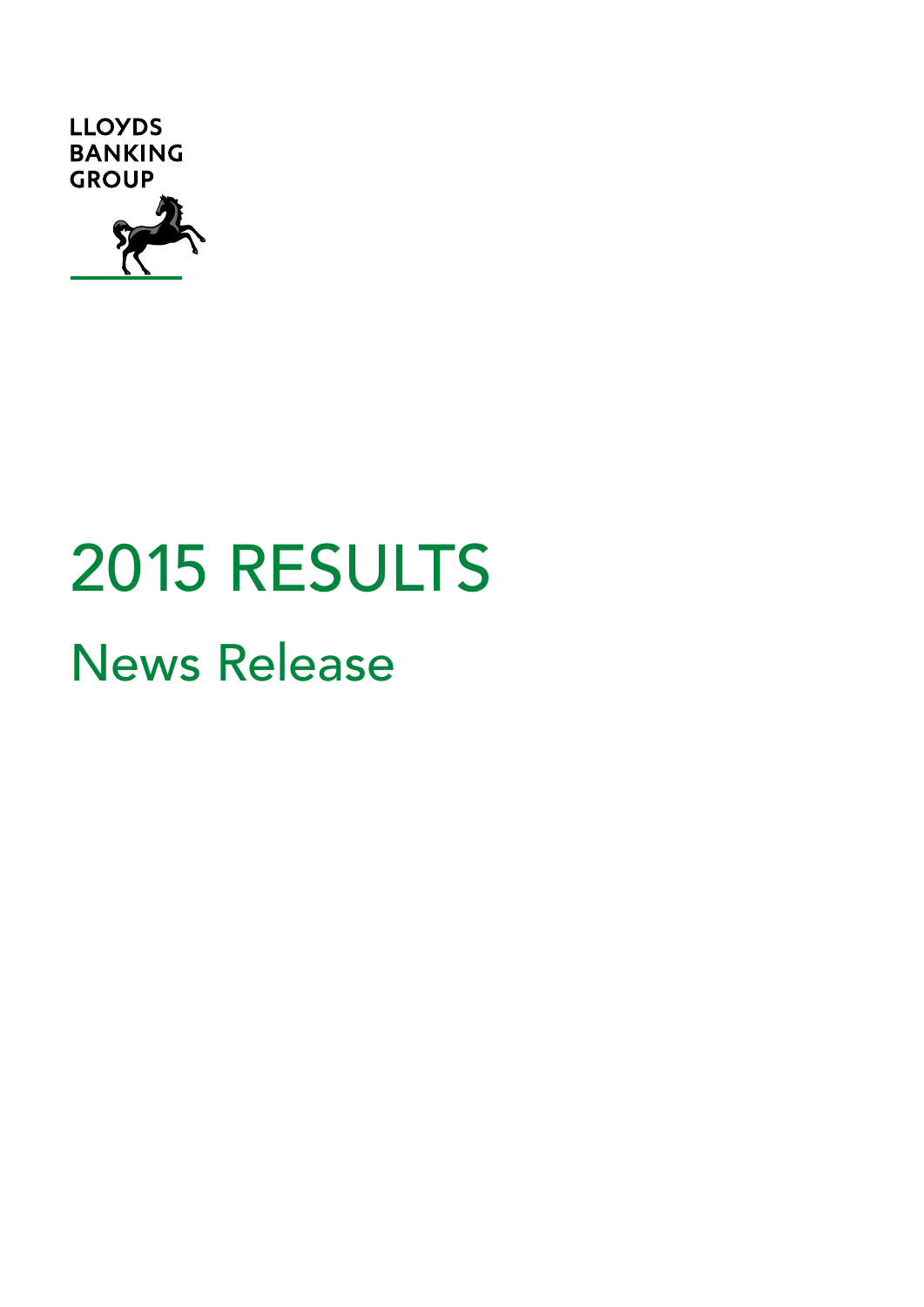#### **BASIS OF PRESENTATION**

This release covers the results of Lloyds Banking Group plc together with its subsidiaries (the Group) for the year ended 31 December 2015.

**Statutory basis:** Statutory information is set out on pages 59 to 94. However, a number of factors have had a significant effect on the comparability of the Group's financial position and results. As a result, comparison on a statutory basis of the 2015 results with 2014 is of limited benefit.

**Underlying basis:** Underlying basis information is set out on pages 1 to 31. In order to present a more meaningful view of business performance, the results are presented on an underlying basis excluding items that in management's view would distort the comparison of performance between periods. Based on this principle the following items are excluded from underlying profit:

- asset sales and other items, which includes the effects of certain asset sales, the impact of liability management actions, the volatility relating to the Group's own debt and hedging arrangements as well as that arising in the insurance businesses, insurance gross up, the amortisation of purchased intangible assets and the unwind of acquisition-related fair value adjustments, and certain past service pensions credits or charges in respect of the Group's defined benefit pension arrangements;
- Simplification costs, which for 2015 are limited to redundancy costs relating to the programme announced in October 2014. Costs in 2014 include severance, IT and business costs relating to the programme started in 2011;
- TSB build and dual running costs and the loss relating to the TSB sale; and
- payment protection insurance and other conduct provisions.

Unless otherwise stated, income statement commentaries throughout this document compare the year ended 31 December 2015 to the year ended 31 December 2014, and the balance sheet analysis compares the Group balance sheet as at 31 December 2015 to the Group balance sheet as at 31 December 2014.

**TSB:** On 24 March 2015 the Group sold a 9.99 per cent interest in TSB reducing its holding to 40 per cent. This sale resulted in a loss of control over TSB and its deconsolidation. Accordingly, the Group's results in 2015 include TSB for the first quarter only. To facilitate meaningful period-on-period comparison, the operating results of TSB have been reported separately within underlying profit in all periods. The sale of the remaining interest was completed in the second quarter of the year.

#### **FORWARD LOOKING STATEMENTS**

This document contains certain forward looking statements with respect to the business, strategy and plans of Lloyds Banking Group and its current goals and expectations relating to its future financial condition and performance. Statements that are not historical facts, including statements about Lloyds Banking Group's or its directors' and/or management's beliefs and expectations, are forward looking statements. By their nature, forward looking statements involve risk and uncertainty because they relate to events and depend upon circumstances that will or may occur in the future. Factors that could cause actual business, strategy, plans and/or results to differ materially from the plans, objectives, expectations, estimates and intentions expressed in such forward looking statements made by the Group or on its behalf include, but are not limited to: general economic and business conditions in the UK and internationally; market related trends and developments; fluctuations in exchange rates, stock markets and currencies; the ability to access sufficient sources of capital, liquidity and funding when required; changes to the Group's credit ratings; the ability to derive cost savings; changing customer behaviour including consumer spending, saving and borrowing habits; changes to borrower or counterparty credit quality; instability in the global financial markets, including Eurozone instability, the potential for one or more countries to exit the Eurozone or European Union (EU) (including the UK as a result of a referendum on its EU membership) and the impact of any sovereign credit rating downgrade or other sovereign financial issues; technological changes and risks to cyber security; natural, pandemic and other disasters, adverse weather and similar contingencies outside the Group's control; inadequate or failed internal or external processes or systems; acts of war, other acts of hostility, terrorist acts and responses to those acts, geopolitical, pandemic or other such events; changes in laws, regulations, accounting standards or taxation, including as a result of further Scottish devolution; changes to regulatory capital or liquidity requirements and similar contingencies outside the Group's control; the policies, decisions and actions of governmental or regulatory authorities or courts in the UK, the EU, the US or elsewhere including the implementation and interpretation of key legislation and regulation; the ability to attract and retain senior management and other employees; requirements or limitations imposed on the Group as a result of HM Treasury's investment in the Group; actions or omissions by the Group's directors, management or employees including industrial action; changes to the Group's post-retirement defined benefit scheme obligations; the provision of banking operations services to TSB Banking Group plc; the extent of any future impairment charges or write-downs caused by, but not limited to, depressed asset valuations, market disruptions and illiquid markets; the value and effectiveness of any credit protection purchased by the Group; the inability to hedge certain risks economically; the adequacy of loss reserves; the actions of competitors, including non-bank financial services and lending companies; and exposure to regulatory or competition scrutiny, legal, regulatory or competition proceedings, investigations or complaints. Please refer to the latest Annual Report on Form 20-F filed with the US Securities and Exchange Commission for a discussion of certain factors together with examples of forward looking statements. Except as required by any applicable law or regulation, the forward looking statements contained in this document are made as of today's date, and Lloyds Banking Group expressly disclaims any obligation or undertaking to release publicly any updates or revisions to any forward looking statements.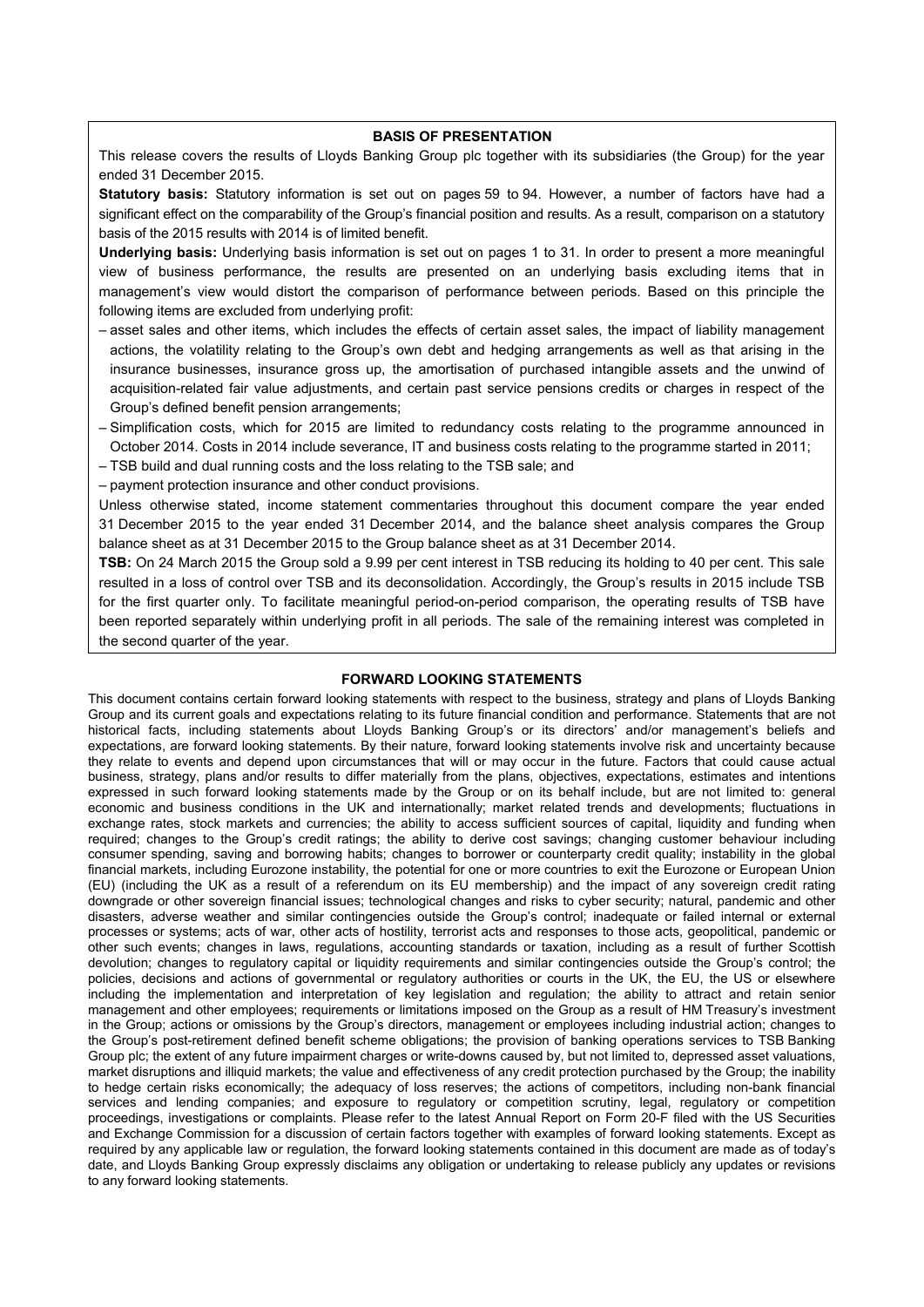# **CONTENTS**

|                                                               | Page |
|---------------------------------------------------------------|------|
| Key highlights                                                | 1    |
| Consolidated income statement                                 | 2    |
| Balance sheet and key ratios                                  | 2    |
| Summary consolidated balance sheet                            | 3    |
| Group Chief Executive's statement                             | 4    |
| Chief Financial Officer's review of financial performance     | 8    |
| Underlying basis segmental analysis                           | 15   |
| Underlying basis quarterly information                        | 16   |
| Divisional highlights                                         |      |
| Retail                                                        | 17   |
| <b>Commercial Banking</b>                                     | 19   |
| <b>Consumer Finance</b>                                       | 21   |
| Insurance                                                     | 23   |
| Run-off and Central items                                     | 26   |
| Additional information                                        |      |
| Reconciliation between statutory and underlying basis results | 27   |
| Banking net interest margin                                   | 28   |
| Other operating income                                        | 29   |
| Volatility arising in the insurance businesses                | 29   |
| Return on required equity                                     | 30   |
| Number of employees (full-time equivalent)                    | 30   |
| Remuneration                                                  | 31   |
| <b>Risk management</b>                                        |      |
| Principal risks and uncertainties                             | 32   |
| Credit risk portfolio                                         | 35   |
| Funding and liquidity management                              | 46   |
| Capital management                                            | 51   |
| <b>Statutory information</b>                                  |      |
| <b>Primary statements</b>                                     | 59   |
| Consolidated income statement                                 | 60   |
| Consolidated statement of comprehensive income                | 61   |
| Consolidated balance sheet                                    | 62   |
| Consolidated statement of changes in equity                   | 64   |
| Consolidated cash flow statement                              | 66   |
| Notes to the consolidated financial statements                | 67   |
| Contacts                                                      | 95   |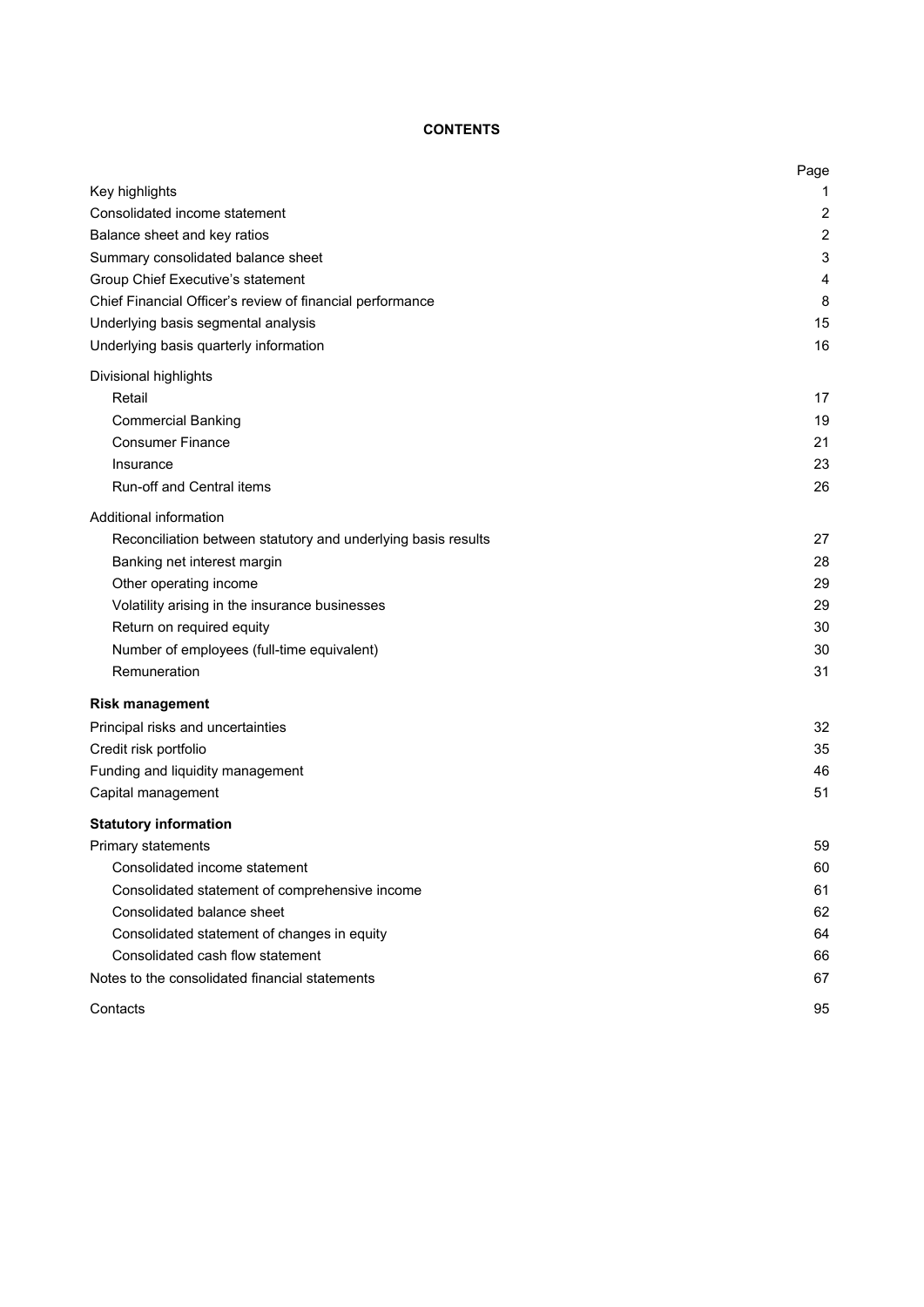## **RESULTS FOR THE FULL YEAR**

'We made a strong start in 2015 to the next phase of our strategy and have delivered a robust financial performance, enabling increased dividend payments. Our differentiated, UK focused, retail and commercial business model continues to deliver, with our financial strength, cost leadership and lower risk focus positioning us well in the face of current market uncertainty. We remain confident in our ability to become the best bank for customers and shareholders, while continuing to support the economy and helping Britain prosper.'

> António Horta-Osório Group Chief Executive

### **Robust financial performance with increased underlying profits and returns**

- Underlying profit of £8.1 billion, up 5 per cent (up 10 per cent excluding TSB); underlying return on equity of 15.0 per cent (2014: 13.6 per cent)
- Total income up 1 per cent to £17.6 billion
	- − Net interest income of £11.5 billion, up 5 per cent, driven by further margin improvement to 2.63 per cent
	- − Other income 5 per cent lower at £6.2 billion, largely due to disposals and run-off, with expected recovery in the last quarter despite impact of weather related insurance claims (c.£60 million)
- Operating costs lower at £8.3 billion despite additional investment and Simplification costs; market-leading cost:income ratio further improved by 0.5 percentage points to 49.3 per cent
- Impairment charge down 48 per cent to £568 million; asset quality ratio improved by 9 basis points to 0.14 per cent
- Statutory profit before tax of £1.6 billion (2014: £1.8 billion), with increased PPI charge
- PPI provision of £4.0 billion includes additional £2.1 billion in fourth quarter reflecting action on proposed time-bar
- Capital generation in year of 300 basis points pre dividend and PPI costs
- Strong balance sheet with pro forma common equity tier 1 (CET1) ratio of 13.0 per cent (2014: 12.8 per cent), 13.9 per cent before 2015 dividends; pro forma leverage ratio of 4.8 per cent (2014: 4.9 per cent)
- Tangible net assets per share post dividend of 52.3 pence, 53.8 pence pre dividend (31 Dec 2014: 54.9 pence). Significant improvement post year end and now estimated at 55.6 pence at 19 February

#### **Our differentiated UK focused business model continues to deliver**

- Improving customer satisfaction while helping Britain prosper through sustainable growth in targeted segments: net lending to SMEs up 5 per cent, and supporting 1 in 4 first-time buyers
- Simpler and more efficient; accelerated delivery of cost initiatives and targeting further efficiency savings
- Low risk business model and cost discipline provide security and competitive advantage
- Simple, UK focused, multi-brand model and actively responding to lower for longer interest rates
- Completion of sale of TSB to Banco Sabadell
- UK government stake reduced to approximately 9 per cent

### **Guidance reflects improved business performance, low risk business model and lower interest rate environment**

- Net interest margin for 2016 expected to increase to around 2.70 per cent
- Asset quality ratio for 2016 expected to be around 20 basis points
- Continue to target return on required equity of 13.5 to 15.0 per cent and around 45 per cent cost:income ratio with reductions every year; based on current interest rate assumptions, we now expect these to be delivered in 2018 and as we exit 2019, respectively
- Capital generation guidance improved; now expect to generate around 2 percentage points of CET1 per annum, pre dividend

#### **Increased ordinary dividend with payment of a special dividend**

- The Board has recommended a final ordinary dividend of 1.5 pence per share, making a total ordinary dividend for the year of 2.25 pence per share, in line with our progressive and sustainable ordinary dividend policy
- In addition, the Board has recommended a capital distribution in the form of a special dividend of 0.5 pence per share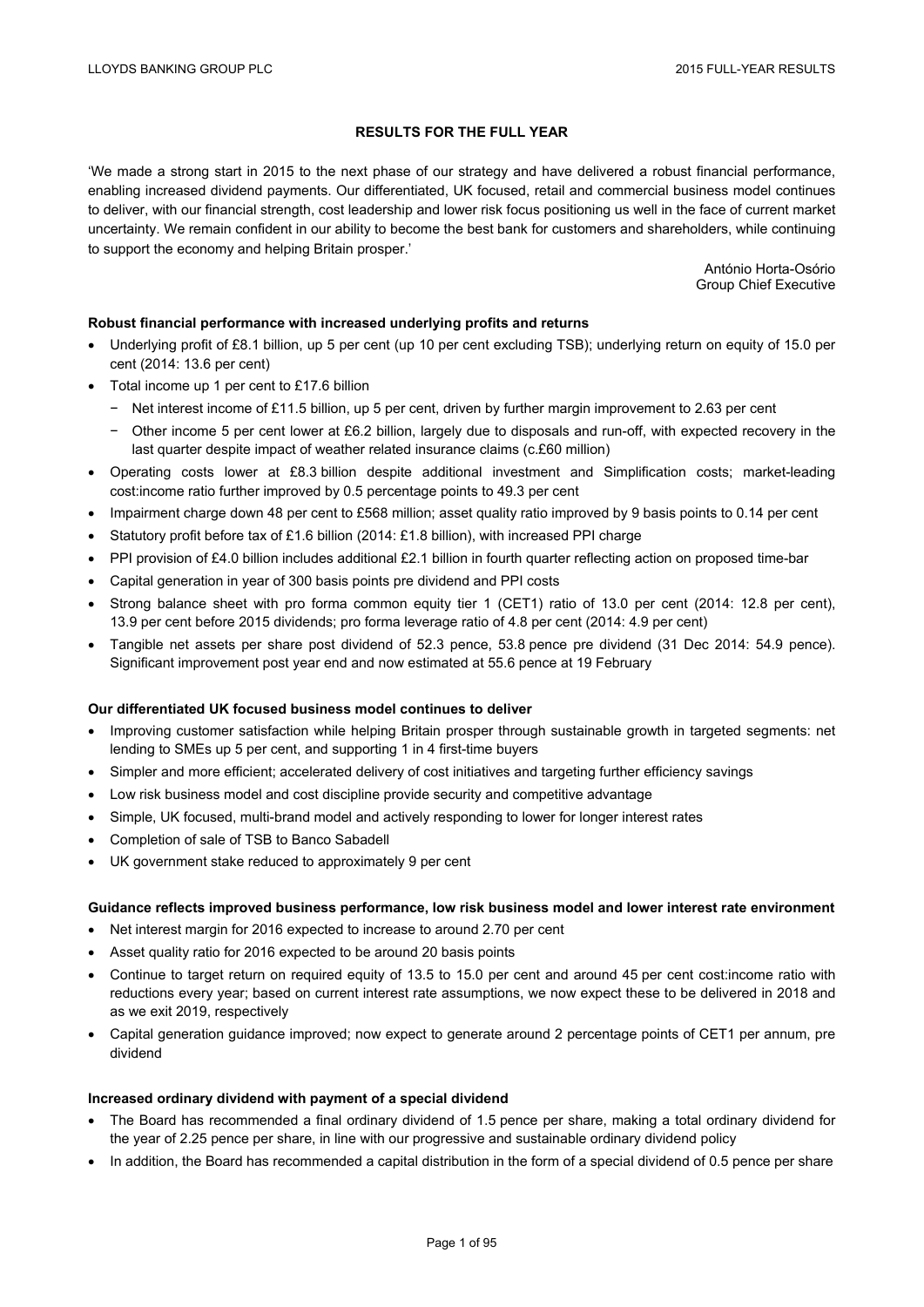# **CONSOLIDATED INCOME STATEMENT − UNDERLYING BASIS**

|                                                               | 2015<br>£ million                   | 2014<br>£ million | Change<br>℅ |
|---------------------------------------------------------------|-------------------------------------|-------------------|-------------|
| Net interest income                                           | 11,482                              | 10,975            | 5           |
| Other income                                                  | 6,155                               | 6,467             | (5)         |
| <b>Total income</b>                                           | 17,637                              | 17,442            | 1           |
| Operating costs                                               | (8, 311)                            | (8, 322)          |             |
| Operating lease depreciation                                  | (764)                               | (720)             | (6)         |
| <b>Total costs</b>                                            | (9,075)                             | (9,042)           |             |
| Impairment                                                    | (568)                               | (1, 102)          | 48          |
| Underlying profit excluding TSB                               | 7,994                               | 7,298             | 10          |
| <b>TSB</b>                                                    | 118                                 | 458               |             |
| <b>Underlying profit</b>                                      | 8,112                               | 7,756             | 5           |
| Asset sales and other items                                   | (716)                               | (1, 345)          |             |
| Simplification costs                                          | (170)                               | (966)             |             |
| <b>TSB costs</b>                                              | (745)                               | (558)             |             |
| Payment protection insurance provision                        | (4,000)                             | (2,200)           |             |
| Other conduct provisions                                      | (837)                               | (925)             |             |
| Profit before tax - statutory                                 | 1,644                               | 1,762             | (7)         |
| Taxation                                                      | (688)                               | (263)             |             |
| Profit for the year                                           | 956                                 | 1,499             | (36)        |
| Underlying earnings per share                                 | 8.5p                                | 8.1 <sub>p</sub>  | 0.4p        |
| Earnings per share                                            | 0.8p                                | 1.7p              | (0.9)p      |
| Dividends per share – ordinary                                | 2.25p                               | 0.75p             |             |
| - special                                                     | 0.5p                                |                   |             |
| Total                                                         | 2.75p                               | 0.75p             |             |
| Banking net interest margin <sup>1</sup>                      | 2.63%                               | 2.40%             | 23bp        |
| Average interest-earning banking assets <sup>1</sup>          | £442bn                              | £461bn            | (4)         |
| Cost:income ratio <sup>1</sup>                                | 49.3%                               | 49.8%             | $(0.5)$ pp  |
| Asset quality ratio <sup>1</sup>                              | 0.14%                               | 0.23%             | (9)bp       |
| Return on risk-weighted assets                                | 3.53%                               | 3.02%             | 51bp        |
| Return on assets                                              | 0.98%                               | 0.92%             | 6bp         |
| Underlying return on required equity                          | 15.0%                               | 13.6%             | 1.4pp       |
| Statutory return on required equity                           | 1.5%                                | 3.0%              | $(1.5)$ pp  |
|                                                               | <b>BALANCE SHEET AND KEY RATIOS</b> |                   |             |
|                                                               | At 31 Dec                           | At 31 Dec         | Change      |
|                                                               | 2015                                | 2014              | ℅           |
| Loans and advances to customers <sup>2,3</sup>                | £455bn                              | £456bn            |             |
| Customer deposits <sup>3</sup>                                | £418bn                              | £423bn            | (1)         |
| Loan to deposit ratio <sup>3</sup>                            | 109%                                | 108%              | 1pp         |
| Pro forma common equity tier 1 ratio <sup>4</sup>             | 13.0%                               | 12.8%             | $0.2$ pp    |
| Common equity tier 1 ratio                                    | 12.8%                               | 12.8%             |             |
| Transitional total capital ratio                              | 21.5%                               | 22.0%             | $(0.5)$ pp  |
| Risk-weighted assets<br>Pro forma leverage ratio <sup>4</sup> | £223bn<br>4.8%                      | £240bn<br>4.9%    | (7)         |
|                                                               |                                     |                   | $(0.1)$ pp  |
| Tangible net assets per share                                 | 52.3p                               | 54.9p             | (2.6)p      |

<sup>1</sup> Excluding TSB.<br><sup>2</sup> Excludes reverse repos of £nil (31 December 2014: £5.1 billion).

<sup>2</sup> Excludes reverse repos of £nil (31 December 2014: £5.1 billion).<br><sup>3</sup> Comparatives restated to exclude TSB.<br><sup>4</sup> Including Insurance dividend relating to 2015, paid in 2016. Excluding the Insurance dividend the leverage 4.8 per cent.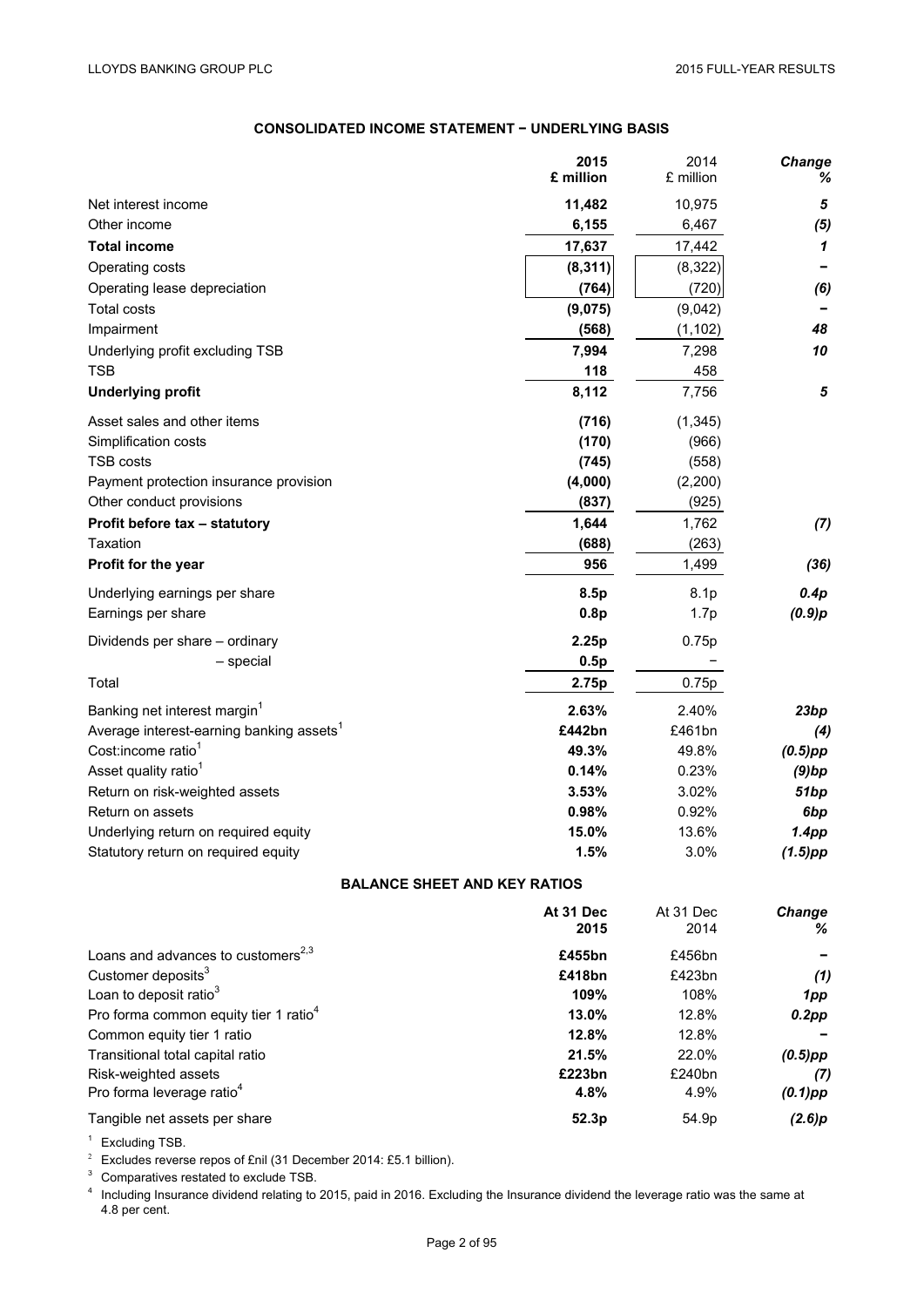# **SUMMARY CONSOLIDATED BALANCE SHEET**

|                                                                              | At 31 Dec<br>2015 | At 31 Dec<br>2014 |
|------------------------------------------------------------------------------|-------------------|-------------------|
| <b>Assets</b>                                                                | £ million         | £ million         |
| Cash and balances at central banks                                           | 58,417            | 50,492            |
| Trading and other financial assets at fair value through profit or loss      | 140,536           | 151,931           |
| Derivative financial instruments                                             | 29,467            | 36,128            |
| Loans and receivables:                                                       |                   |                   |
| Loans and advances to customers                                              | 455,175           | 482,704           |
| Loans and advances to banks                                                  | 25,117            | 26,155            |
| Debt securities                                                              | 4,191             | 1,213             |
|                                                                              | 484,483           | 510,072           |
| Available-for-sale financial assets                                          | 33,032            | 56,493            |
| Held-to-maturity investments                                                 | 19,808            |                   |
| Other assets                                                                 | 40,945            | 49,780            |
| <b>Total assets</b>                                                          | 806,688           | 854,896           |
|                                                                              |                   |                   |
| <b>Liabilities</b>                                                           |                   |                   |
| Deposits from banks                                                          | 16,925            | 10,887            |
| Customer deposits                                                            | 418,326           | 447,067           |
| Trading and other financial liabilities at fair value through profit or loss | 51,863            | 62,102            |
| Derivative financial instruments                                             | 26,301            | 33,187            |
| Debt securities in issue                                                     | 82,056            | 76,233            |
| Liabilities arising from insurance and investment contracts                  | 103,071           | 114,166           |
| Subordinated liabilities                                                     | 23,312            | 26,042            |
| <b>Other liabilities</b>                                                     | 37,854            | 35,309            |
| <b>Total liabilities</b>                                                     | 759,708           | 804,993           |
|                                                                              |                   |                   |
| Shareholders' equity                                                         | 41,234            | 43,335            |
| Other equity instruments                                                     | 5,355             | 5,355             |
| Non-controlling interests                                                    | 391               | 1,213             |
| Total equity                                                                 | 46,980            | 49,903            |
| <b>Total liabilities and equity</b>                                          | 806,688           | 854,896           |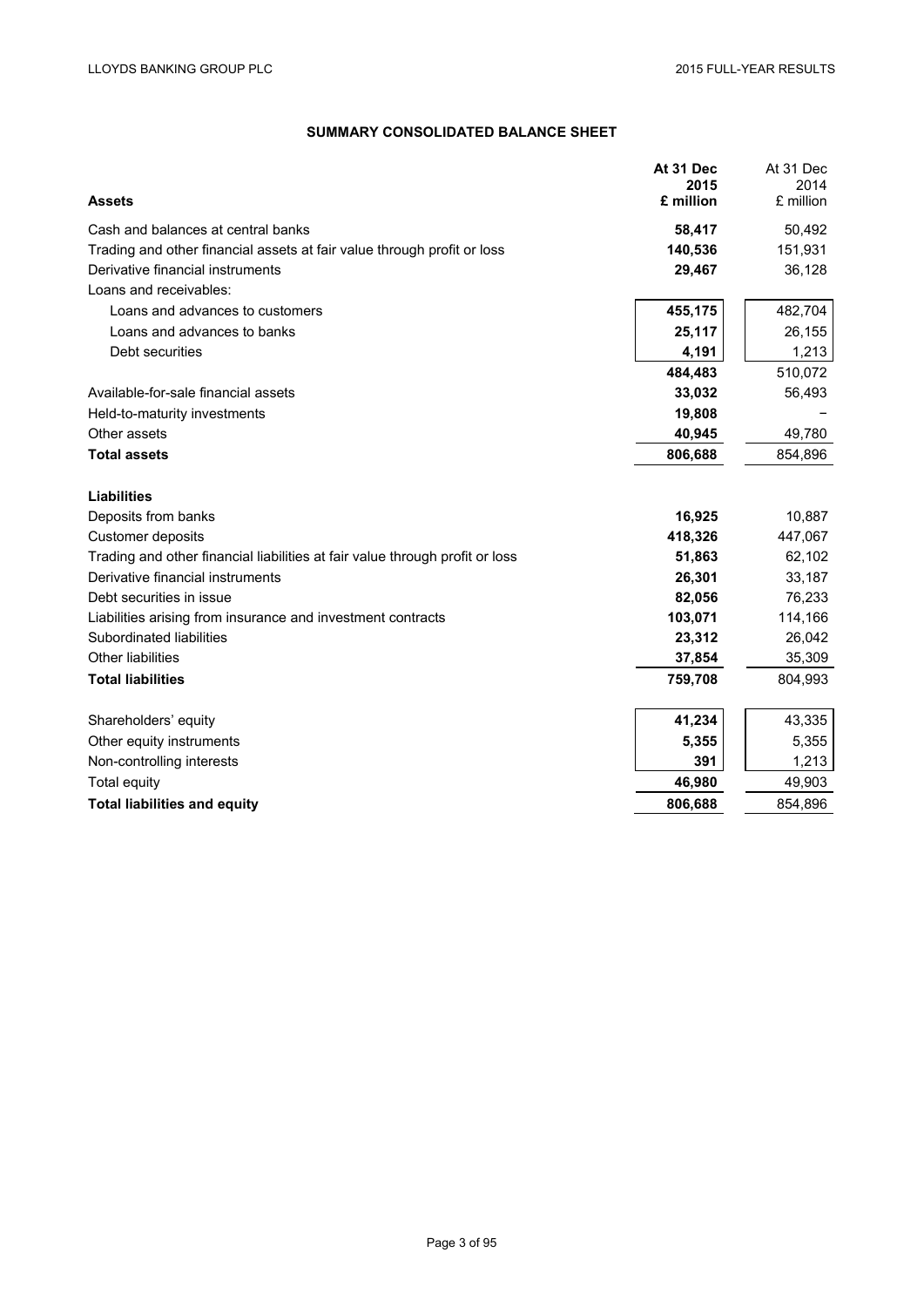### **GROUP CHIEF EXECUTIVE'S STATEMENT**

### **Highlights**

2015 was a milestone year for Lloyds Banking Group. In a year in which we celebrated the 250th anniversary of Lloyds Bank and the 200th anniversary of Scottish Widows, we also continued to make strong progress in the next phase of our strategy to become the best bank for customers and shareholders. We improved customer experience, increased net lending in key customer segments, and delivered on key targets within the Helping Britain Prosper Plan. At the same time our financial performance has continued to improve, with an increase in underlying profitability and returns as well as a further strengthening of our already strong capital position, in spite of additional PPI provisions reflecting the Financial Conduct Authority's (FCA) consultation on time barring. This delivery has, in turn, enabled us to increase the ordinary dividend and to return surplus capital through a special dividend. As a result of our ongoing progress, the UK government has made further substantial progress in returning the Group to full private ownership.

#### **The economic and regulatory environment**

As a UK retail and commercial bank, we are well placed to continue to support and benefit from the sustainable recovery in the UK economy. While the current prolonged period of low interest rates and increasing competition have created challenges for profitability across the UK banking sector, we are well positioned, given our cost leadership position and low risk business model. The underlying health of the UK economy, to which we are inextricably linked, also remains resilient. This is reflected in strong employment levels, reduced levels of household and corporate indebtedness, and increased house prices, amongst other things, which provide a positive backdrop and underpin the Group's future prospects. In the face of current market volatility and uncertainties including the forthcoming EU referendum, our strong balance sheet and low risk approach positions us well, while our differentiated business model continues to provide competitive advantage.

We remain well positioned in a regulatory environment that continues to evolve. 2015 brought greater clarity on a number of issues that are significant for the Group and the wider banking sector. We support the aims of the Competition and Markets Authority (CMA) in ensuring that small business customers and consumers have effective choice and are adequately protected, and we welcome the publication of its notice of possible remedies to ensure these objectives are achieved. Our simple, UK focused business model positions us well for ring-fencing and the Minimum Requirements for own funds and Eligible Liabilities (MREL).

In line with its broader aim of creating a safer and more stable UK banking sector, in December the Financial Policy Committee clarified its views on the future capital requirements for the industry. Importantly, these views for the industry as a whole are broadly consistent with the amount of capital we wish to retain to grow the business, meet regulatory requirements and cover uncertainties. This, in turn, supports the Group's expectation to be able to distribute a significant proportion of the capital it generates going forward. Finally, we welcome the decision of the FCA to consult on a deadline for PPI complaints and the certainty that this will bring for both customers and shareholders.

#### **Financial performance and balance sheet strength**

The Group has delivered another robust financial performance in the year, with underlying profit increasing by 5 per cent to £8,112 million, or by 10 per cent excluding TSB, leading to an improvement in our underlying return on required equity to 15.0 per cent. This improvement was driven by net interest income, reflecting the strengthening of our net interest margin, lower operating costs and a significant reduction in impairment charges, which more than offset the more subdued outturn for other income. Statutory profit before tax was 7 per cent lower at £1,644 million, after additional charges that we have taken for PPI.

In 2015, we strengthened our provision for PPI by £4.0 billion, with a £2.1 billion increase taken in the fourth quarter primarily reflecting our interpretation of the FCA's consultation on a proposed time bar as well as the Plevin case. We also charged £745 million in relation to the disposal of TSB, bringing the total cost of delivering this commitment to the EU, which is now complete, to £2.4 billion over the past five years.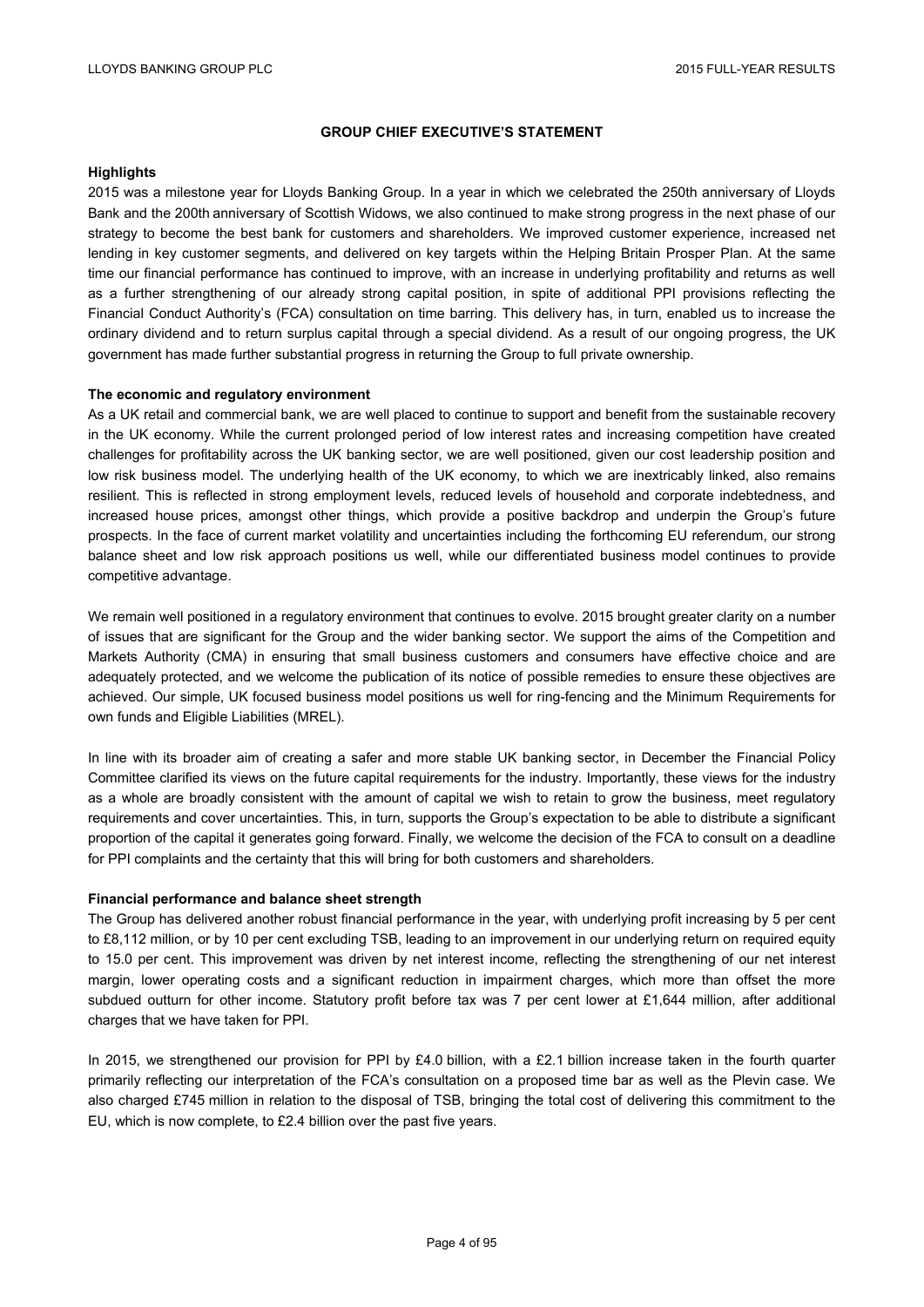### **GROUP CHIEF EXECUTIVE'S STATEMENT** (continued)

During the year, we have continued to strengthen our balance sheet, with our strong capital generation enabling us to increase our common equity tier 1 (CET1) ratio to 13.0 per cent, after increased dividend payments. This and our other capital and leverage ratios remain among the strongest of our major banking peers worldwide, in turn positioning us well for evolving regulatory capital requirements. In addition, the Group's liquidity position remains strong, with our total wholesale funding of £120 billion at the end of 2015 more than covered by our liquid assets of £123 billion.

The progress we have made in successfully executing our differentiated, simple and low risk business model is now being increasingly recognised, with the major credit rating agencies of Fitch, Moody's and Standard & Poor's having all either strengthened or reaffirmed the Bank's credit ratings during the course of the year. The transformation of the Group's risk profile has also been reflected in our credit default swap spread, which remains the lowest of our major UK banking peers. This and our cost:income ratio, which, at 49.3 per cent, is also the lowest of our major UK peers, remain ongoing sources of competitive advantage in line with the strategic plan presented to the market in June 2011.

#### **Strategic progress**

In 2015, we have made good progress in the three strategic objectives that we outlined at our strategic update in October 2014: creating the best customer experience; becoming simpler and more efficient; and delivering sustainable growth.

#### *Creating the best customer experience*

As a customer-focused business, we are committed to meeting our customers' evolving needs and preferences effectively through our multi-brand and multi-channel approach. In an environment where the pace of digital adoption is accelerating, we now have the largest digital bank, with our online customer base amounting to over 11.5 million customers and our mobile banking customer base of 6.6 million customers able to access the UK's no.1 rated banking app. Our strategic commitments for digital also remain on track, with c.55 per cent of customer needs being met digitally in 2015. We remain focused, however, on our integrated, multi-channel approach that our clients value and have continued to enhance and optimise the branch network to ensure that it meets our customers' evolving needs. In particular, we have now introduced Wi-fi connectivity and automated solutions for more simple customer transactions in nearly 70 per cent of branches. In addition, we have now launched our remote advice proposition, enabling customers to interact with us from the comfort of their own homes. In 2015 we also enhanced a number of customer processes, having launched an online feature which enables customers to obtain a mortgage agreement in principle in real time, and piloted a new process which has halved the time to open a new business bank account. Our progress in creating the best customer experience has been reflected in our net promoter score across the Group, which has continued to improve in 2015 and is now over 50 per cent higher than at the end of 2011. Group reportable banking complaints (excluding PPI) also remain significantly lower than the average of our major banking peers.

#### *Becoming simpler and more efficient*

Our cost leadership position remains a key source of competitive advantage and strategic priority for the Group. We continue to invest significantly in IT with a focus on ensuring that our systems and processes are both efficient and resilient and that our customers' experiences are improved through the end-to-end automation of key customer journeys. In addition, we achieved over £150 million of run-rate savings in third party spend in the year by managing demand more efficiently and negotiating better rates with our suppliers. Through these and other efficiency initiatives, we have to date delivered total run rate savings of £373 million in the second phase of our Simplification programme, and we remain ahead of target in achieving total run-rate savings of £1 billion by the end of 2017. In addition, we are actively responding to prolonged lower interest rates and have accelerated our cost savings delivery while also targeting further efficiency initiatives. The combination of this absolute focus on cost management and the resilience of our income generation has enabled us to improve our market-leading cost:income ratio to 49.3 per cent from 49.8 per cent in 2014.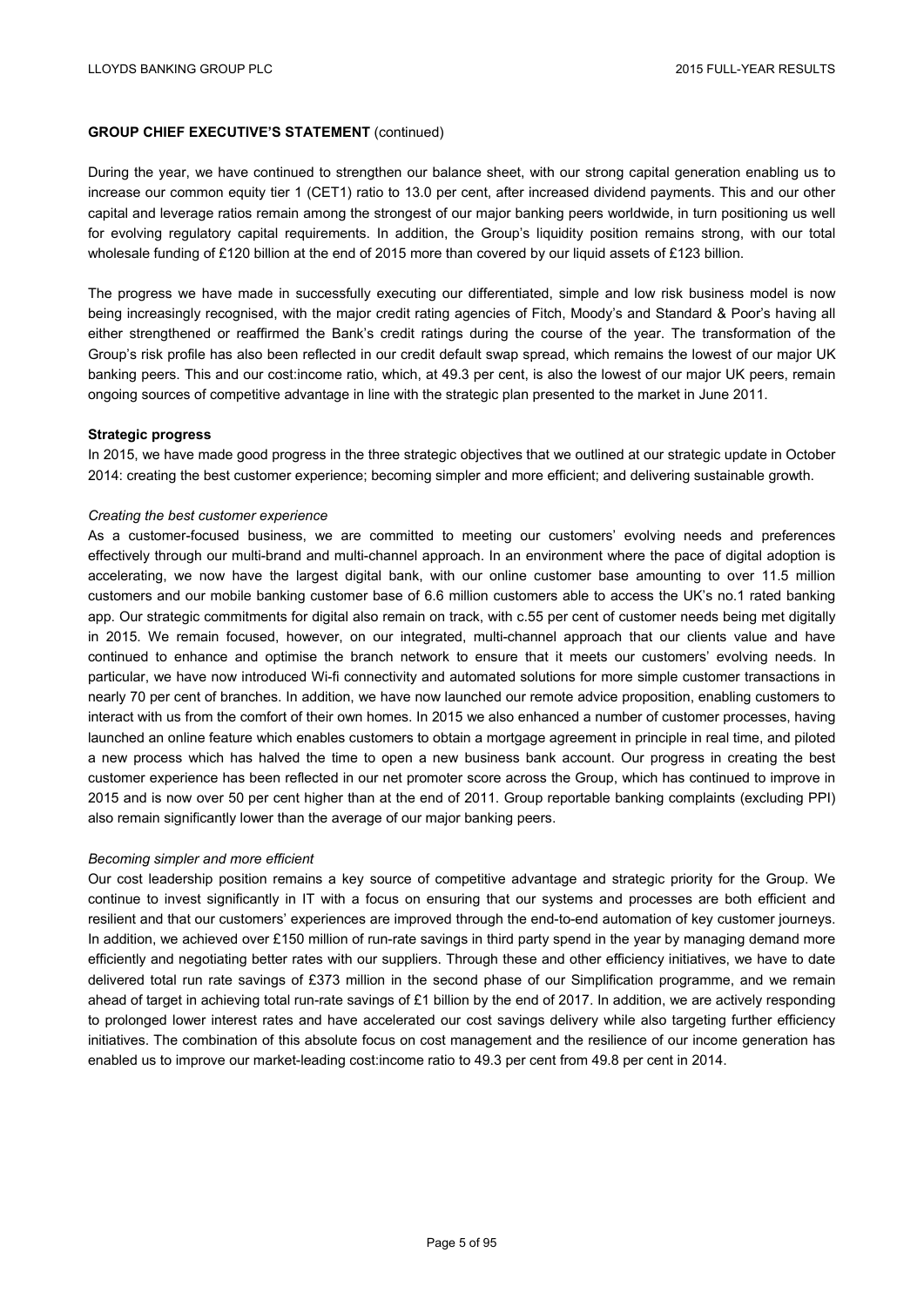### **GROUP CHIEF EXECUTIVE'S STATEMENT** (continued)

#### *Delivering sustainable growth*

The Group aims to deliver growth across its key customer segments that is sustainable and consistent with its low risk business model. In 2015 we continued to make good progress in growing above the market in areas where we are underrepresented. Net lending to our SME customers increased by over £1 billion or 5 per cent in the year, continuing the trend of the last five years of significantly outperforming the market overall. Our Consumer Finance business is also generating strong growth with an ahead of plan 17 per cent year-on-year increase in UK lending, with motor finance continuing to deliver double digit growth and our credit card balances growing by approximately 4 per cent compared with the market growth rate of less than 2 per cent. We continue to support first-time buyers and remain the largest lender to this important customer group, providing 1 in 4 first-time buyer mortgages in 2015. We have taken the conscious decision, however, to balance margin considerations with volume growth in the mortgage business, growing our open book by around 1 per cent versus a market that grew by around 2.5 per cent. We believe this is the right approach as the leader in what is, at the moment, a low growth market where growth is predominantly coming from Buy-to-let.

### **Government stake and TSB sale**

The combination of the significant progress we have made towards our strategic objectives and our robust financial performance has also enabled the UK government to make further substantial progress in returning the Group to full private ownership during the course of 2015. The government has now reduced its stake from 43 per cent to around 9 per cent, returning approximately £16 billion to the UK taxpayer above their 'in price', on top of the dividends paid in 2015. We will continue to support the proposed retail offer, but following the government's announcement on 28 January 2016, this has been deferred until it determines that the market conditions are appropriate. Separately, the completion of the sale of our interest in TSB to Banco Sabadell in June 2015 represents the continued delivery of our commitment to the European Commission under the terms of the state aid agreement.

#### **Dividend**

In line with our progressive and sustainable ordinary dividend policy, the Board has recommended a final ordinary dividend of 1.5 pence, taking the total ordinary dividend declared for the year to 2.25 pence per ordinary share.

In addition, the Board has recommended a special dividend of 0.5 pence per share, representing the distribution of surplus capital over and above the Board's view of the current level of capital required to grow the business, meet regulatory requirements and cover uncertainties.

#### **Helping Britain Prosper and delivering growth in our key customer segments**

As a customer-focused UK centric bank, our prospects are inextricably linked to the strength of the UK economy, which we continue to support through our strategic net lending targets in our key customer segments and the targets we have set through our Helping Britain Prosper Plan.

In our **Retail** division we continue to be a lead supporter of the UK government's Help to Buy scheme and have exceeded our lending target to small businesses within the Helping Britain Prosper Plan by supporting over 1 in 5 new business start-ups. In **Commercial Banking** we continue to play a lead role in supporting the UK economy and remain the largest net lender to SMEs in the UK government's Funding for Lending scheme. Our **Consumer Finance** business also continues to deliver strong growth within our low risk appetite, increasing its market share, with the division also making a number of improvements to our customer propositions across motor finance and credit cards. In **Insurance**, following the completion of our first bulk annuity transaction with the Scottish Widows With-Profits fund in the first half, we have also successfully completed our first open market transaction in the fourth quarter and will continue to participate in this attractive market.

We continue to successfully deliver against our Helping Britain Prosper Plan targets to people, businesses and communities across the UK. Amongst these targets, in 2015 we donated £17 million to the Banks' four independent charitable foundations to tackle disadvantage, while also providing more than £1 million of additional funding to support credit unions and more than 320,000 colleague volunteering hours to support community projects.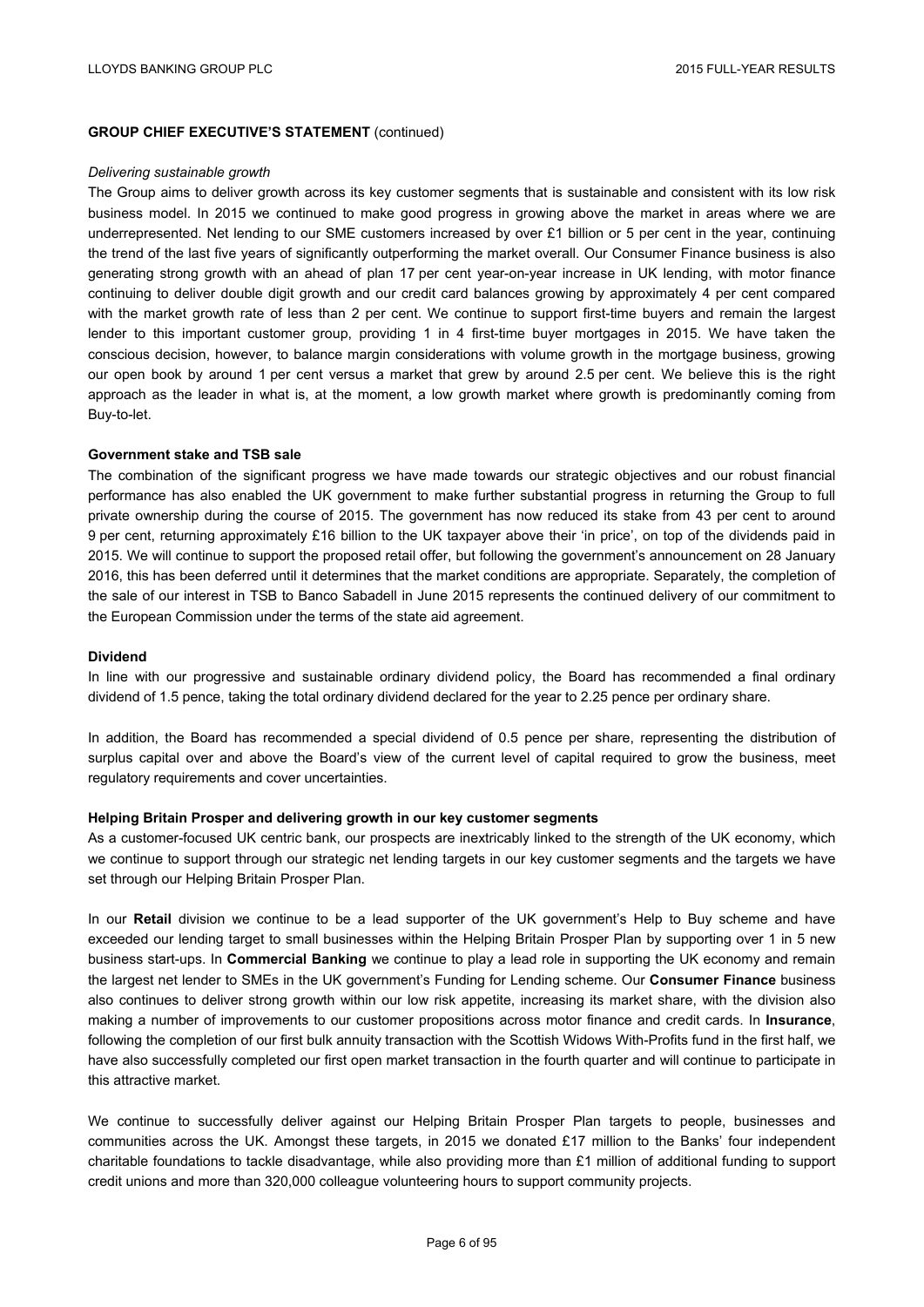### **GROUP CHIEF EXECUTIVE'S STATEMENT** (continued)

#### **Building the best team**

We recognise the strategic importance of colleague engagement and the role that this plays in ensuring the continued delivery of our strategic priorities. The latest colleague survey results show that colleague engagement has continued to improve to the highest level to date and that our performance excellence score is above the UK 'high performance norm'. We have also made good progress with our target for gender diversity in senior management, with women now representing 31 per cent of senior managers, up from 28 per cent two years ago. These encouraging results demonstrate the Group's success in embedding a customer-focused culture and that our colleagues are committed to our aim of creating the best experience for our customers.

#### **Outlook**

Our strong strategic progress and good financial performance position the Group well for future success, with our business model allowing us to respond effectively to the challenges of the lower for longer interest rate environment and the current market volatility. We remain committed to our financial targets for return on required equity and cost:income ratio, although in light of the implementation of the corporation tax surcharge for banks and the lower for longer interest rate environment, we now expect to deliver a return on required equity of 13.5 to 15.0 per cent in 2018 and a cost:income ratio of around 45 per cent as we exit 2019, with improvements every year. Our capital generation will remain strong and we are increasing our guidance for annual pre dividend CET1 capital generation to around 2 per cent. In 2016, we expect an increased net interest margin of around 2.70 per cent and, in light of our low risk approach, a full year asset quality ratio of around 20 basis points, significantly lower than our medium-term guidance.

#### **Summary**

In our milestone year we made a strong start to the next phase of our strategy and have delivered a robust financial performance. The combination of this strategic and financial performance with our simple, low risk business model positions us well in the face of uncertainties regarding the global economic, political, competitive and regulatory environment and underpins our confidence in the Group's future prospects. From these firm foundations, we believe we are well placed to support the UK economy and become the best bank for customers, while delivering superior and sustainable returns for our shareholders.

António Horta-Osório *Group Chief Executive*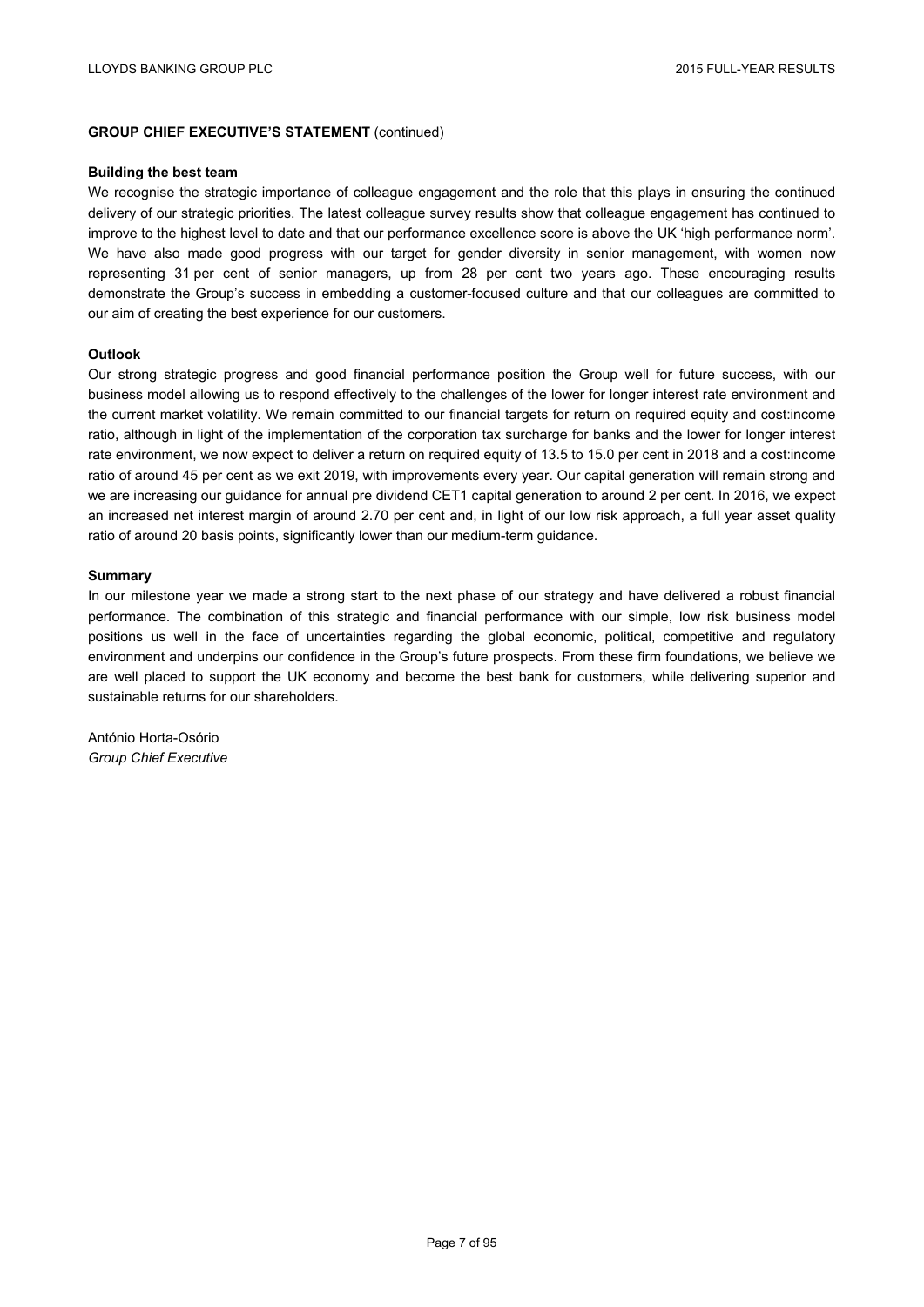#### **Overview: robust financial performance with increased underlying profits and returns; strong balance sheet**

The Group's underlying profit increased by 5 per cent in the year to £8,112 million, driven by a 1 per cent increase in total income, lower operating costs despite increased investment in the business and a 48 per cent improvement in impairments. Statutory profit before tax was £1,644 million (2014: £1,762 million) after provisions for PPI of £4,000 million (2014: £2,200 million) including an additional £2,100 million charged in the fourth quarter. Statutory profit after tax was £956 million compared to £1,499 million in 2014.

Total loans and advances to customers were £455 billion compared with £456 billion (excluding TSB) at 31 December 2014, with growth in the key customer segments offset by further reductions in run-off and portfolios closed to new business. Customer deposits were £418 billion compared with £423 billion (excluding TSB), a reduction of £5 billion, or 1 per cent, compared with 31 December 2014, largely due to a planned reduction in tactical deposits.

The combination of good underlying profitability and continued reduction in risk-weighted assets resulted in an improvement in the Group's common equity tier 1 ratio on a pro forma basis to 13.9 per cent before taking account of dividends in respect of 2015 and 13.0 per cent after dividends (31 December 2014: 12.8 per cent). The pro forma leverage ratio was 4.8 per cent (31 December 2014: 4.9 per cent).

### **Total income**

|                                                           | 2015      | 2014      | <b>Change</b> |
|-----------------------------------------------------------|-----------|-----------|---------------|
|                                                           | £ million | £ million | %             |
| Net interest income                                       | 11.482    | 10.975    | 5             |
| Other income                                              | 6,155     | 6,467     | (5)           |
| <b>Total income</b>                                       | 17,637    | 17,442    |               |
| Banking net interest margin                               | 2.63%     | 2.40%     | 23bp          |
| Average interest-earning banking assets                   | £441.9bn  | £461.1bn  | (4)           |
| Average interest-earning banking assets excluding run-off | £427.5bn  | £431.2bn  | (1)           |

Further detail on net interest income and other income is included on pages 28 and 29.

Total income of £17,637 million was 1 per cent higher than 2014, with growth in net interest income partly offset by lower other income.

Net interest income increased 5 per cent to £11,482 million, reflecting the improved net interest margin. Net interest margin of 2.63 per cent was up 23 basis points, driven by a combination of lower deposit and wholesale funding costs, partly offset by continued pressure on asset prices. Average interest-earning banking assets fell by £19 billion, or 4 per cent, to £442 billion, largely as a result of the reduction of £15.6 billion in run-off assets. Excluding run-off, average interest-earning banking assets were 1 per cent lower with lending growth in key customer segments offset by reductions in portfolios closed to new business.

The Group expects the net interest margin for the 2016 full year will be around 2.70 per cent, despite continued low base rates, benefiting from further improvements in deposit and wholesale funding costs, including the impact of the ECN exchange, partly offset by continued pressure on asset prices.

Other income was 5 per cent lower at £6,155 million largely as a result of the reduction in run-off business. Excluding run-off, other income was in line with 2014. Fees and commissions were lower than 2014 mainly due to a reduction in current account and credit card transaction related net income, and the impact of changes in the regulatory environment. This was partly offset by income generated by the Insurance business from its entry into the bulk annuity market and the increase in operating lease income. As expected, other income recovered in the fourth quarter, and at £1,528 million, was 11 per cent ahead of the third quarter and 1 per cent higher than in the same period last year, despite insurance claims as a result of December's floods and storms of £58 million.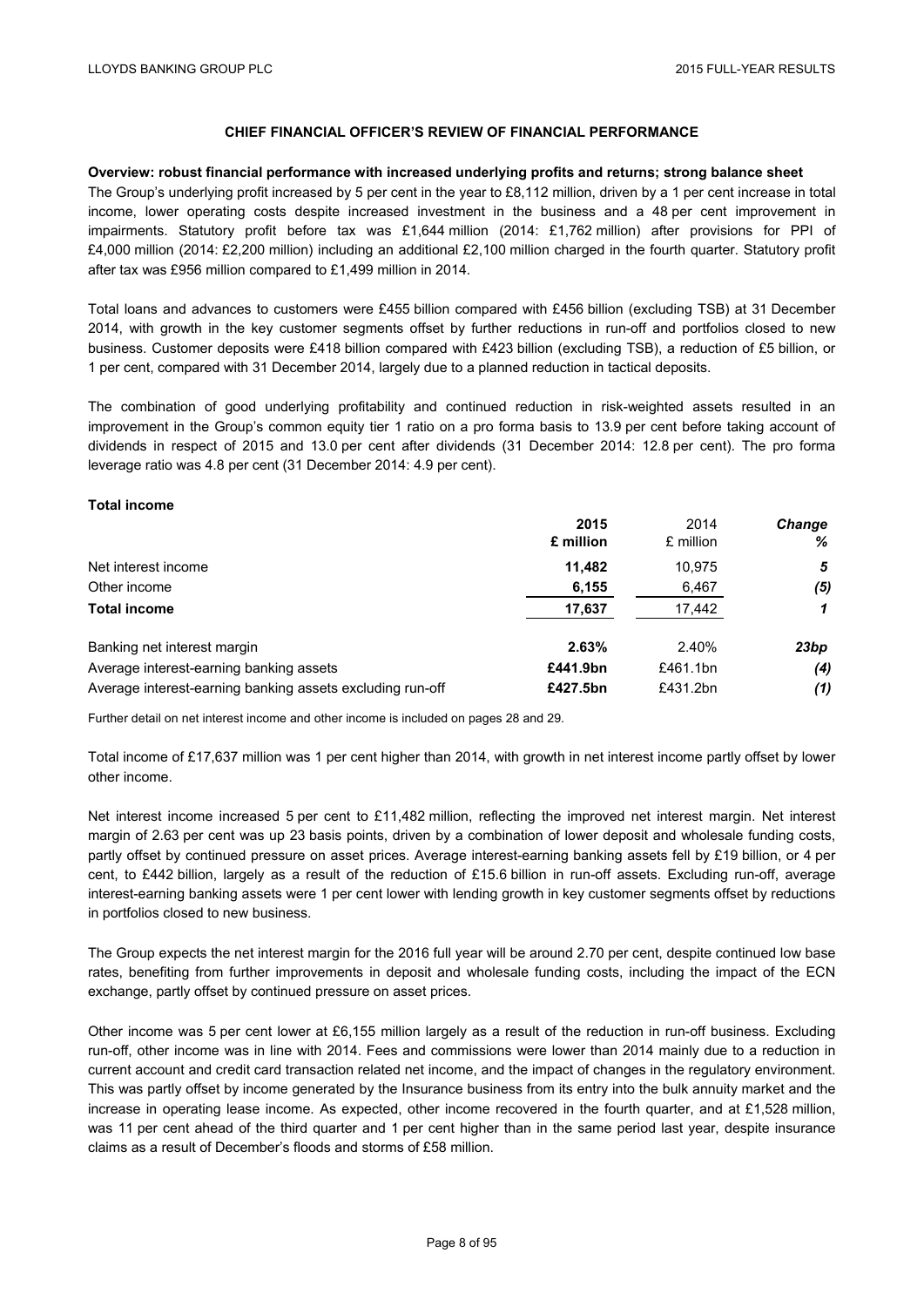#### **Costs**

|                                                     | 2015<br>£ million | 2014<br>£ million | Change<br>% |
|-----------------------------------------------------|-------------------|-------------------|-------------|
| Operating costs                                     | 8.311             | 8.322             | $\sim$      |
| Cost:income ratio                                   | 49.3%             | 49.8%             | $(0.5)$ pp  |
| Simplification savings annual run-rate <sup>1</sup> | £373m             |                   |             |

<sup>1</sup> Run-rate savings achieved from phase II of the Simplification programme.

Operating costs of £8,311 million were lower than in 2014 despite now including costs relating to the next phase of Simplification, with a £466 million increase in investment (including strategic initiatives and Simplification), and £143 million for pay, inflation and other costs, offset by £491 million of incremental savings from the Simplification programmes and £129 million of reductions from business disposals.

Phase II of the Simplification programme has delivered £373 million of annual run-rate savings to date and we are ahead of target in achieving £1 billion of Simplification savings by the end of 2017. The Group has a proven track record in cost management and given the lower interest rate environment, is responding through the accelerated delivery of cost initiatives and targeting further efficiency savings.

The cost:income ratio improved to 49.3 per cent from 49.8 per cent in 2014 and remains one of the lowest of our major UK banking peers. We remain committed to achieving annual improvements in the cost:income ratio with a target ratio of around 45 per cent and based on current interest rate assumptions we now expect to achieve this target as we exit 2019.

Operating lease depreciation increased 6 per cent to £764 million driven by the continued growth in the Lex Autolease business.

#### **Impairment**

|                                                       | 2015      | 2014      | <b>Change</b> |
|-------------------------------------------------------|-----------|-----------|---------------|
|                                                       | £ million | £ million | ℅             |
| Continuing business impairment charge                 | 560       | 899       | 38            |
| Run-off impairment charge                             | 8         | 203       | 96            |
| Total impairment charge                               | 568       | 1,102     | 48            |
| Asset quality ratio                                   | 0.14%     | 0.23%     | $(9)$ bp      |
| Impaired loans as a % of closing advances             | 2.1%      | 2.9%      | $(0.8)$ pp    |
| Provisions as a % of impaired loans                   | 46.1%     | 56.4%     | $(10.3)$ pp   |
| Provisions as a % of impaired loans excluding run-off | 43.0%     | 44.6%     | $(1.6)$ pp    |

The impairment charge was £568 million, 48 per cent lower than in 2014 as a result of the significant reduction in run-off business and improvements in all divisions. The charge is net of significant provision releases and write-backs, although at lower levels than seen in 2014. The asset quality ratio improved to 14 basis points from 23 basis points in 2014.

Impaired loans as a percentage of closing advances reduced to 2.1 per cent from 2.9 per cent at the end of December 2014, driven by reductions within both the continuing and the run-off portfolios including the impact of the sale of Irish commercial loans in the third quarter. Provisions as a percentage of impaired loans reduced from 56.4 per cent to 46.1 per cent reflecting the disposal of highly covered run-off assets during the year. The continuing business coverage ratio reduced slightly to 43.0 per cent (31 December 2014: 44.6 per cent) but remains strong.

In 2016, the Group expects to benefit from its continued disciplined approach to the management of credit and the resilient UK economy. The asset quality ratio for the 2016 full year is expected to be around 20 basis points, comprising a marginally lower level of gross impairments at around 25 basis points, compared with 28 basis points in 2015 and a much reduced level of write-backs and provision releases.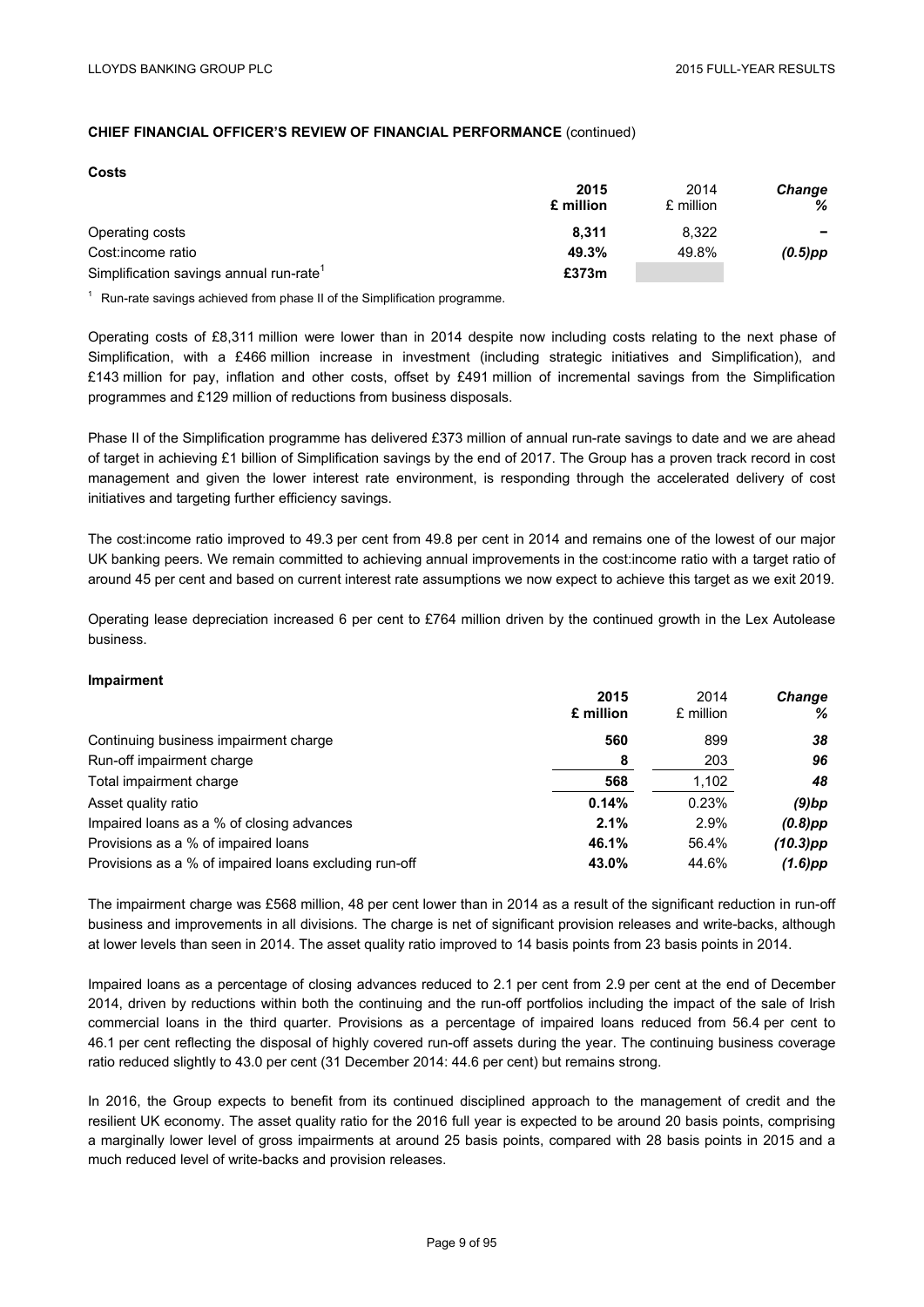#### **Statutory profit**

|                                        | 2015      | 2014      | <b>Change</b> |
|----------------------------------------|-----------|-----------|---------------|
|                                        | £ million | £ million | ℅             |
| <b>Underlying profit</b>               | 8,112     | 7,756     | 5             |
| Asset sales and other items:           |           |           |               |
| Asset sales and volatility             | (182)     | (1, 190)  |               |
| Fair value unwind                      | (192)     | (529)     |               |
| Other items                            | (342)     | 374       |               |
|                                        | (716)     | (1, 345)  |               |
| Simplification costs                   | (170)     | (966)     |               |
| TSB costs                              | (745)     | (558)     |               |
| Payment protection insurance provision | (4,000)   | (2,200)   |               |
| Other conduct provisions               | (837)     | (925)     |               |
| Profit before tax - statutory          | 1,644     | 1,762     | (7)           |
| Taxation                               | (688)     | (263)     |               |
| Profit for the year                    | 956       | 1,499     | (36)          |
| Underlying return on required equity   | 15.0%     | 13.6%     | 1.4pp         |
| Statutory return on required equity    | 1.5%      | 3.0%      | (1.5)pp       |

Further information on the reconciliation of underlying to statutory results is included on page 27.

Statutory profit before tax was £1,644 million, down 7 per cent compared to 2014.

#### **Asset sales and other items**

Asset sales and volatility of £182 million included a charge of £101 million for the reduction in the value of the equity conversion feature embedded in the Group's Enhanced Capital Notes (ECNs) and negative insurance volatility of £105 million offset by a number of other items including own debt and banking volatility. The charge in 2014 of £1,190 million included a net loss of £988 million relating to the Group's ECN exchange offers and changes in value of the equity conversion feature, and negative insurance volatility of £228 million.

The fair value unwind arises as a result of acquisition related adjustments made at the time of the HBOS transaction in 2009. The reduction in the unwind in 2015 to £192 million relates to a lower charge relating to the HBOS subordinated debt of £363 million (2014: £497 million) and a credit for the accelerated amortisation of a fair value adjustment which was recognised in the first half of the year.

Other items of £342 million related to the amortisation of intangible assets. The credit of £374 million in 2014 included a gain of £710 million relating to changes made to the Group's defined benefit pension schemes.

#### **Simplification**

Simplification costs in 2015 were £170 million and relate to redundancy costs incurred to deliver phase II of the Simplification programme. The costs of £966 million in 2014 primarily related to redundancy, IT and other business costs of implementation relating to phase I.

### **TSB**

The Group's results in 2015 include TSB for the first quarter only, following the agreement in March to sell our remaining stake in the business to Banco Sabadell. The charge of £745 million includes £660 million relating to the sale of TSB which covers the net costs of the Transitional Service Agreement between the Group and TSB and the contribution to be provided by the Group to TSB in migrating to an alternative IT platform, partially offset by the gain on sale.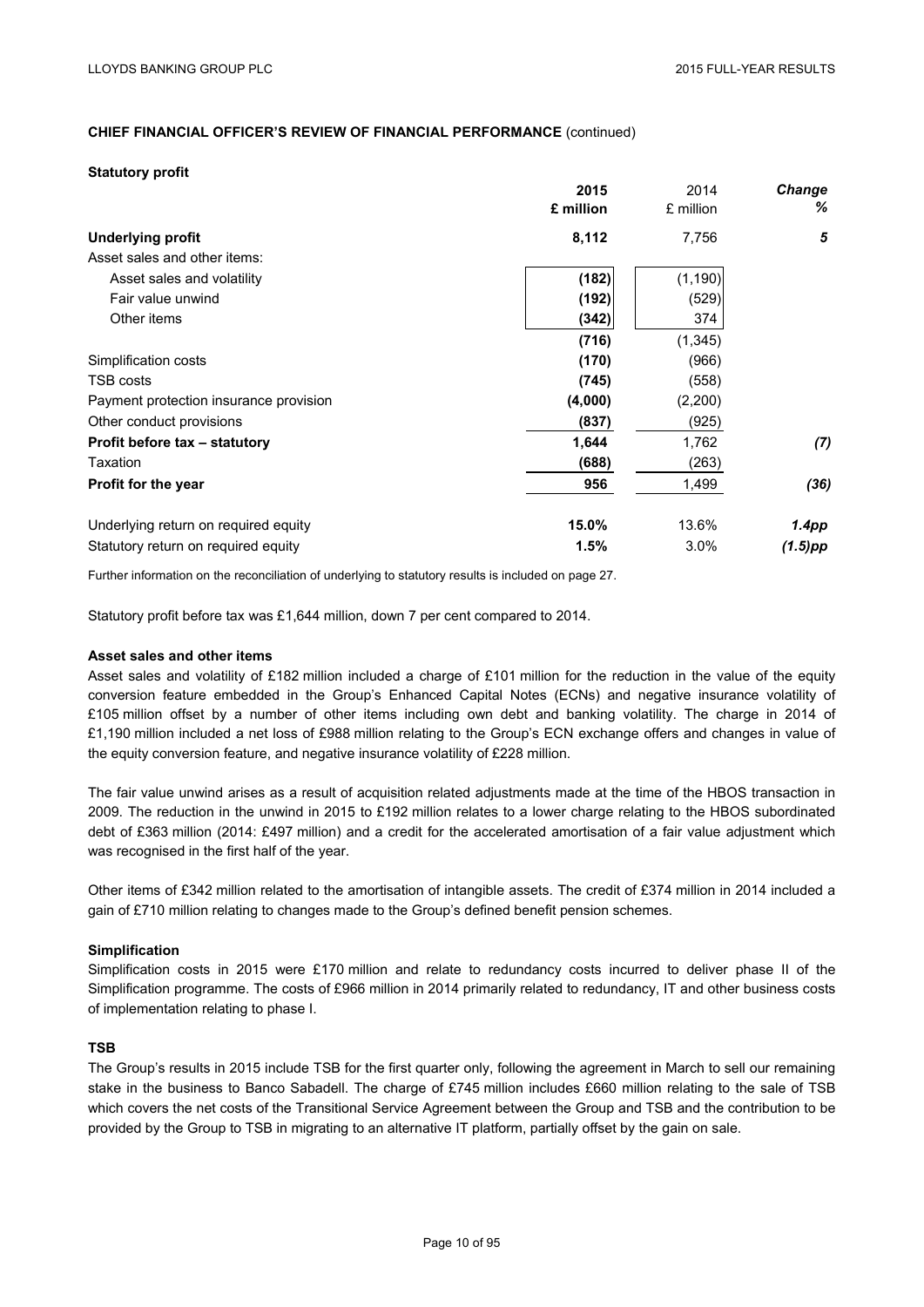#### **PPI**

The Group increased the provision for PPI costs by a further £4.0 billion in 2015, bringing the total amount provided to £16.0 billion. This included an additional £2.1 billion in the fourth quarter, largely to reflect the impact of our interpretation of the proposals contained within the Financial Conduct Authority's (FCA) consultation paper regarding a potential time bar and the Plevin case. As at 31 December 2015, £3.5 billion or 22 per cent of the total provision, remained unutilised with approximately £3.0 billion relating to reactive complaints and associated administration costs.

The volume of reactive PPI complaints has continued to fall, with an 8 per cent reduction in 2015 compared with 2014, to approximately 8,000 complaints per week. Whilst direct customer complaint levels fell 30 per cent year-on-year, those from Claims Management Companies (CMCs) have remained broadly stable and as a result, CMCs now account for over 70 per cent of complaints.

Assuming current FCA proposals are implemented and an average of approximately 10,000 complaints per week, including those related to Plevin, the outstanding provision should be sufficient to cover all future PPI related complaints and associated administration costs through to mid-2018.

Weekly complaint trends could vary significantly throughout this period, given they are likely to be impacted by a number of factors including the potential impact of the FCA's proposed communication campaign as well as changes in the regulation of CMCs.

#### **Other conduct provisions**

In 2015, the Group incurred a charge of £837 million, of which £302 million was recognised in the fourth quarter relating to a number of non-material items including packaged bank accounts and a number of other product rectifications primarily in Retail, Insurance and Commercial Banking. Within the full year charge, £720 million of provisions related to potential claims and remediation in respect of products sold through the branch network and continuing investigation of matters highlighted through industry wide regulatory reviews, as well as legacy product sales and historical systems and controls such as those governing legacy incentive schemes. This includes a full year charge of £225 million in respect of complaints relating to packaged bank accounts. The full year charge also included the previously announced settlement of £117 million that the Group reached with the FCA with regard to aspects of its PPI complaint handling process during the period March 2012 to May 2013.

#### **Taxation**

The tax charge for the year to 31 December 2015 was £688 million (2014: £263 million), representing an effective tax rate of 42 per cent (2014: 15 per cent).

The effective tax rate was higher than the UK corporation tax rate largely due to the introduction in 2015 of restrictions on the deductibility of conduct related provisions which resulted in an additional tax charge of £459 million. Adjusting for this charge, the effective tax rate would have been 14 per cent reflecting a number of positive one-off items including non-taxable and relieved gains and a small prior year adjustment. Going forward we do not expect these positive one-off items to continue and now expect a medium-term effective tax rate of around 27 per cent, including the forthcoming 8 per cent surcharge on banking profits. This is lower than our previous guidance of around 30 per cent, reflecting actions on PPI.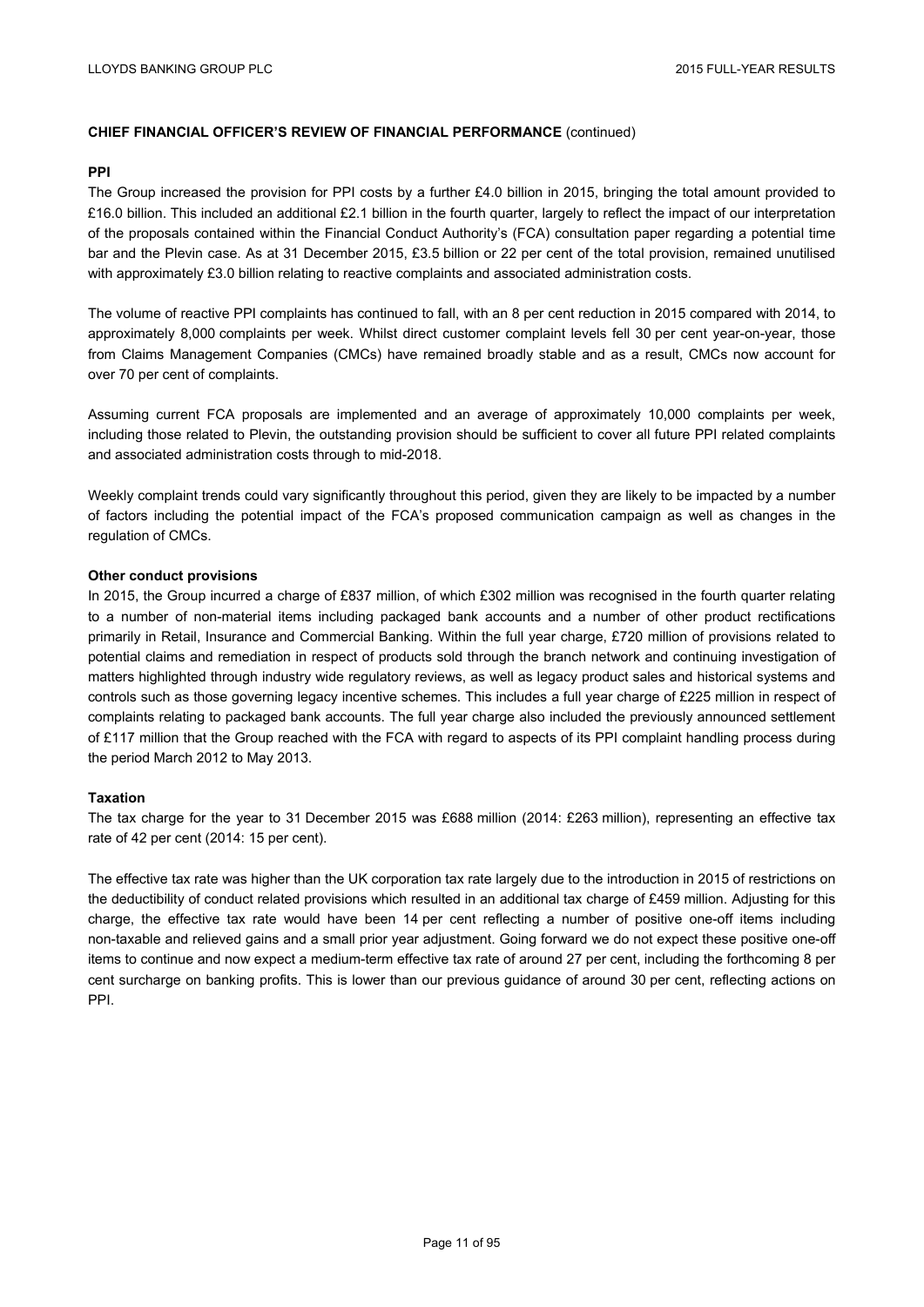| Return on required equity            |           |           |               |
|--------------------------------------|-----------|-----------|---------------|
|                                      | At 31 Dec | At 31 Dec | <b>Change</b> |
|                                      | 2015      | 2014      | ℅             |
| Underlying return on required equity | 15.0%     | 13.6%     | 1.4pp         |
| Statutory return on required equity  | $1.5\%$   | $3.0\%$   | (1.5)pp       |

 $1$  For basis of calculation see page 30.

Underlying return on required equity has improved in the year reflecting the improvement in underlying profit together with a reduction in the required equity which has been driven by the fall in risk-weighted assets. The statutory return was lower, largely as a result of higher conduct related provisions and the restriction on their tax deductibility.

At the time of the strategic update in October 2014, we anticipated achieving a sustainable return on required equity, of around 13.5 to 15.0 per cent by the end of 2017. Since this time, the expected level of interest rates over the plan period has reduced significantly, required equity has increased to 12 per cent and the new bank tax surcharge of 8 per cent will come into effect from 1 January 2016. We continue to target 13.5 to 15.0 per cent but, based on current interest rate assumptions, we now expect to deliver this in 2018.

#### **Balance sheet**

|                                                             | At 31 Dec | At 31 Dec | <b>Change</b> |
|-------------------------------------------------------------|-----------|-----------|---------------|
|                                                             | 2015      | 2014      | ℅             |
| Loans and advances to customers <sup>1</sup>                | £455bn    | £456bn    |               |
| Customer deposits <sup>1</sup>                              | £418bn    | £423 $bn$ | (1)           |
| Wholesale funding                                           | £120bn    | £116 $bn$ |               |
| Wholesale funding <1 year maturity                          | £38bn     | £41bn     | (8)           |
| Of which money-market funding <1 year maturity <sup>2</sup> | £22bn     | £19bn     | 13            |
| Loan to deposit ratio <sup>1</sup>                          | 109%      | 108%      | 1pp           |
| Liquidity coverage ratio – eligible assets                  | £123bn    |           |               |

Comparatives restated to exclude TSB. As at 31 December 2014, loans and advances to customers including TSB were £478 billion,<br>customer deposits including TSB were £447 billion and the loan to deposit ratio was 107 per cen

Excludes balances relating to margins of £2.5 billion (31 December 2014: £2.8 billion) and settlement accounts of £1.4 billion (31 December 2014: £1.4 billion).

Total loans and advances to customers were £455 billion compared with £456 billion (excluding TSB) at 31 December 2014. Mortgage lending increased by 1 per cent, slightly below the market growth of 2.5 per cent, reflecting our focus on protecting margin in a highly competitive low growth environment. UK loan growth in Consumer Finance was strong at 17 per cent and SME lending growth was 5 per cent, both outperforming the market. This growth was offset by further reductions in run-off and other lending portfolios which are closed to new business.

Total deposits were £418 billion compared with £423 billion (excluding TSB) at 31 December 2014, largely due to a planned reduction in tactical deposits.

Wholesale funding was £120 billion, of which £38 billion, or 32 per cent, had a maturity of less than one year (31 December 2014: £41 billion, representing 35 per cent).

The Group's liquidity position remains strong, with liquidity coverage ratio (LCR) eligible assets of £123 billion. LCR eligible assets represent almost 5.7 times the Group's money-market funding with a maturity of less than one year and were in excess of total wholesale funding at 31 December 2015 thus providing a substantial buffer in the event of market dislocation. The Group's LCR ratio already exceeds regulatory requirements and is greater than 100 per cent.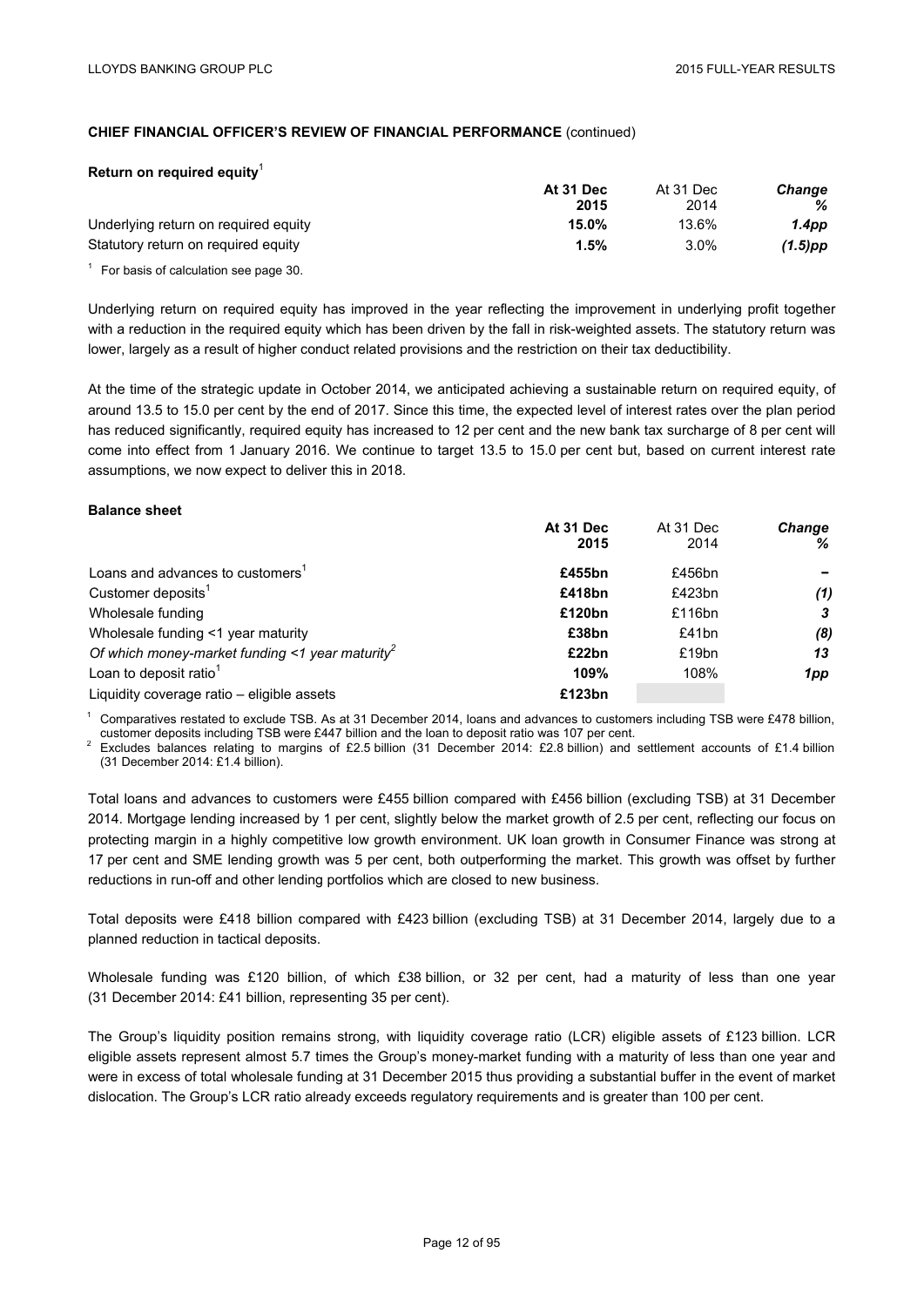#### **Capital ratios and risk-weighted assets**

|                                                     | At 31 Dec<br>2015 | At 31 Dec<br>2014 | <b>Change</b><br>℅ |
|-----------------------------------------------------|-------------------|-------------------|--------------------|
| Pro forma common equity tier 1 ratio <sup>1,2</sup> | 13.0%             | 12.8%             | $0.2$ pp           |
| Common equity tier 1 ratio <sup>1</sup>             | 12.8%             | 12.8%             |                    |
| Transitional tier 1 capital ratio                   | 16.4%             | 16.5%             | $(0.1)$ pp         |
| Transitional total capital ratio                    | 21.5%             | 22.0%             | $(0.5)$ pp         |
| Pro forma leverage ratio <sup>2</sup>               | 4.8%              | 4.9%              | $(0.1)$ pp         |
| Risk-weighted assets <sup>1</sup>                   | £223bn            | £240bn            | (7)                |
| Shareholders' equity                                | £41bn             | £43bn             | (5)                |

 $1$  There is minimal difference between the common equity tier 1 ratios and risk-weighted assets under both the fully loaded and transitional bases.<br><sup>2</sup> Including Insurance dividend relating to 2015, paid in 2016. Excluding the Insurance dividend the leverage ratio was the same at

4.8 per cent.

The Group further strengthened its capital position in 2015, with the pro forma CET1 ratio increasing to 13.9 per cent before taking account of dividends in respect of 2015 and 13.0 per cent after dividends. The pro forma ratio recognises the 2015 Insurance dividend paid in February 2016 following the implementation of Solvency II. The improvement in the pro forma CET1 ratio was driven by a combination of underlying profit and lower risk-weighted assets offset by charges relating to PPI and other conduct issues.

The Group continues to be strongly capital generative, generating, on a pro forma basis, 300 basis points of capital before dividends and PPI in 2015. This has benefited from a significant reduction in risk-weighted assets, which is unlikely to be repeated. Going forward, we now expect to generate around 200 basis points of capital annually pre dividends. This will enable us to support sustainable growth in the business and help Britain prosper whilst delivering sustainable returns for shareholders.

In addition to the internal stress testing activity undertaken in 2015, the Group participated in the UK-wide concurrent stress testing run by the Bank of England, comfortably exceeding both the capital and leverage minimum thresholds.

The remaining issued Enhanced Capital Notes (ECNs) were not taken into account for the purposes of core capital in the PRA stress tests and the Group has determined that a Capital Disqualification Event (CDE), as defined in the conditions of the ECNs, has occurred. This determination was confirmed by a unanimous decision by the Court of Appeal on 10 December 2015 and on 29 January 2016 the Group announced the redemption of certain series of ECNs using the Regulatory Call Right. The Group also launched Tender Offers for the remaining series of ECNs on 29 January 2016 and subsequent to completion of such offers, the Group has announced that it will redeem those ECNs not validly tendered using the Regulatory Call Right. The Tender Offers and process for redemption of the ECNs not validly tendered by the noteholders will be completed before the end of the first quarter with an estimated cost of £0.7 billion.

The Group is aware that the Trustee has been granted leave by the Supreme Court to appeal the Court of Appeal decision. In the event that the Supreme Court were to determine that a CDE had not occurred, the Group would compensate fairly the holders of the ECNs whose securities are redeemed using the Regulatory Call Right for losses suffered as a result of early redemption.

Risk-weighted assets reduced by 7 per cent, or £17 billion to £223 billion (31 December 2014: £240 billion), primarily driven by the sale of TSB, other disposals in the run-off business and continued improvements in credit quality, partly offset by targeted lending growth.

The Group's pro forma leverage ratio, after taking account of dividends relating to 2015, reduced to 4.8 per cent (31 December 2014: 4.9 per cent) reflecting the reduction in tier 1 capital offset by the reduction in balance sheet assets arising, in part, from the sale of TSB.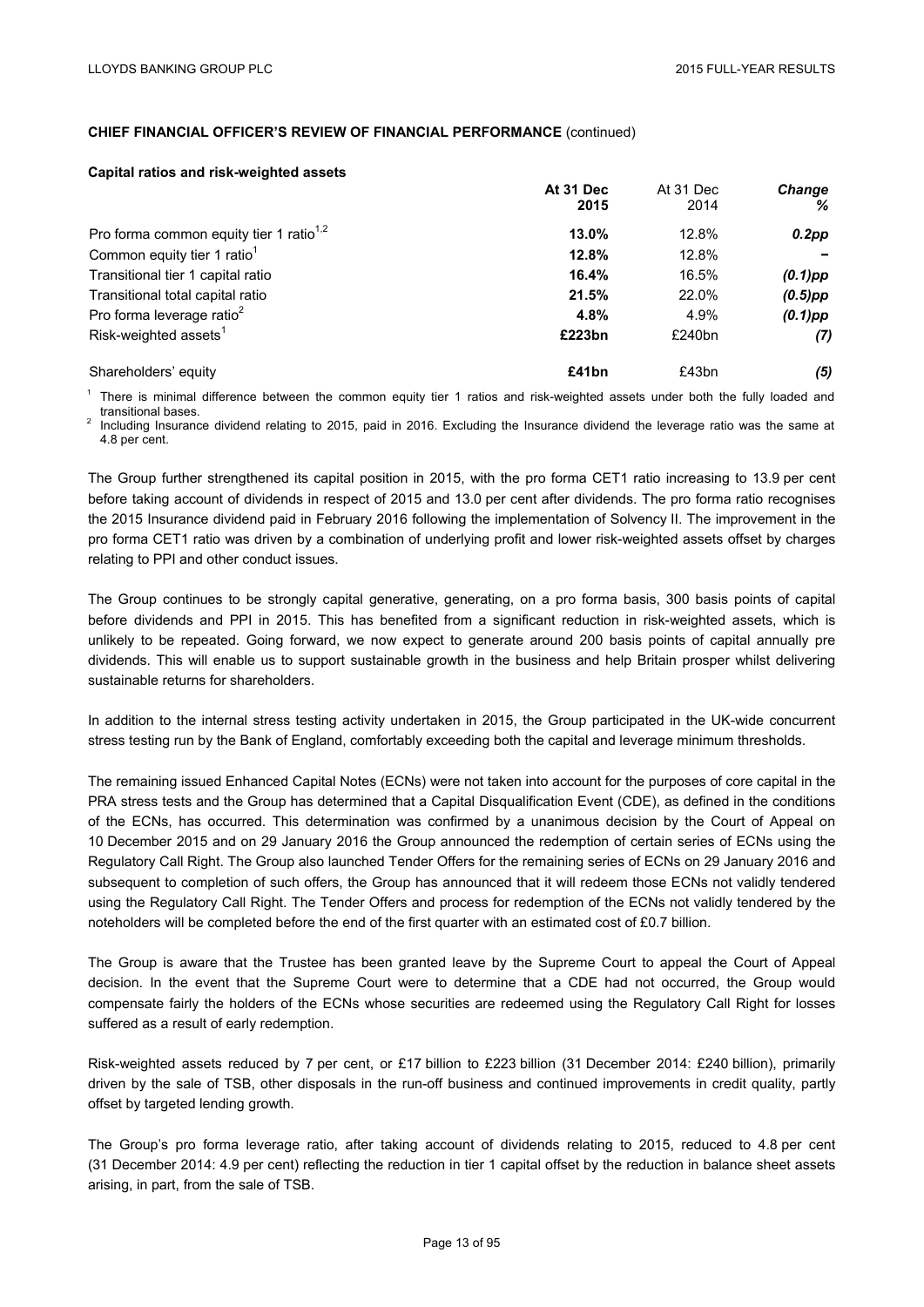#### **Dividend**

The Board has recommended a final ordinary dividend of 1.5 pence per share, together with a capital distribution in the form of a special dividend of 0.5 pence per share. This is in addition to the interim ordinary dividend of 0.75 pence per share (2014: nil) that was announced at our 2015 half-year results.

The total ordinary dividend per share for 2015 of 2.25 pence has increased from 0.75 pence in 2014, in line with our progressive and sustainable dividend policy, and we continue to expect ordinary dividends to increase over the medium term with a dividend payout ratio of at least 50 per cent of sustainable earnings.

The special dividend of 0.5 pence per share represents the distribution of surplus capital over and above the Board's view of the current level of capital required to grow the business, meet regulatory requirements and cover uncertainties. This level is consistent with our capital requirement guidance of around 12 per cent plus an amount broadly equivalent to a further year's ordinary dividend.

The amount of capital we believe is appropriate to hold is likely to vary from time to time depending on circumstances and the Board will give due consideration, subject to the situation at the time, to the distribution of any surplus capital through the use of special dividends or share buy backs. By its nature, there can be no guarantee that this level of special dividend or any surplus capital distribution will be appropriate in future years.

#### **Conclusion**

The Group has delivered a robust underlying performance in 2015, driven by higher income, lower operating costs and reduced impairment and further improved underlying returns. Statutory profit before tax of £1.6 billion was lower, due to the impact of PPI, where an additional charge of £2.1 billion was taken in the fourth quarter largely to reflect our interpretation of the impact of the proposals contained within the FCA consultation paper regarding a potential time bar and the Plevin case.

As a result of the strategic and financial progress, the Board has recommended the payment of an increased ordinary dividend and a special dividend and we are enhancing our guidance for the 2016 net interest margin and annual capital generation. Although the delivery of the cost:income ratio and return on required equity guidance has been deferred, we remain confident in the Group's prospects and its ability to generate capital and believe the Group is well positioned to deliver sustainable growth and superior returns.

George Culmer *Chief Financial Officer*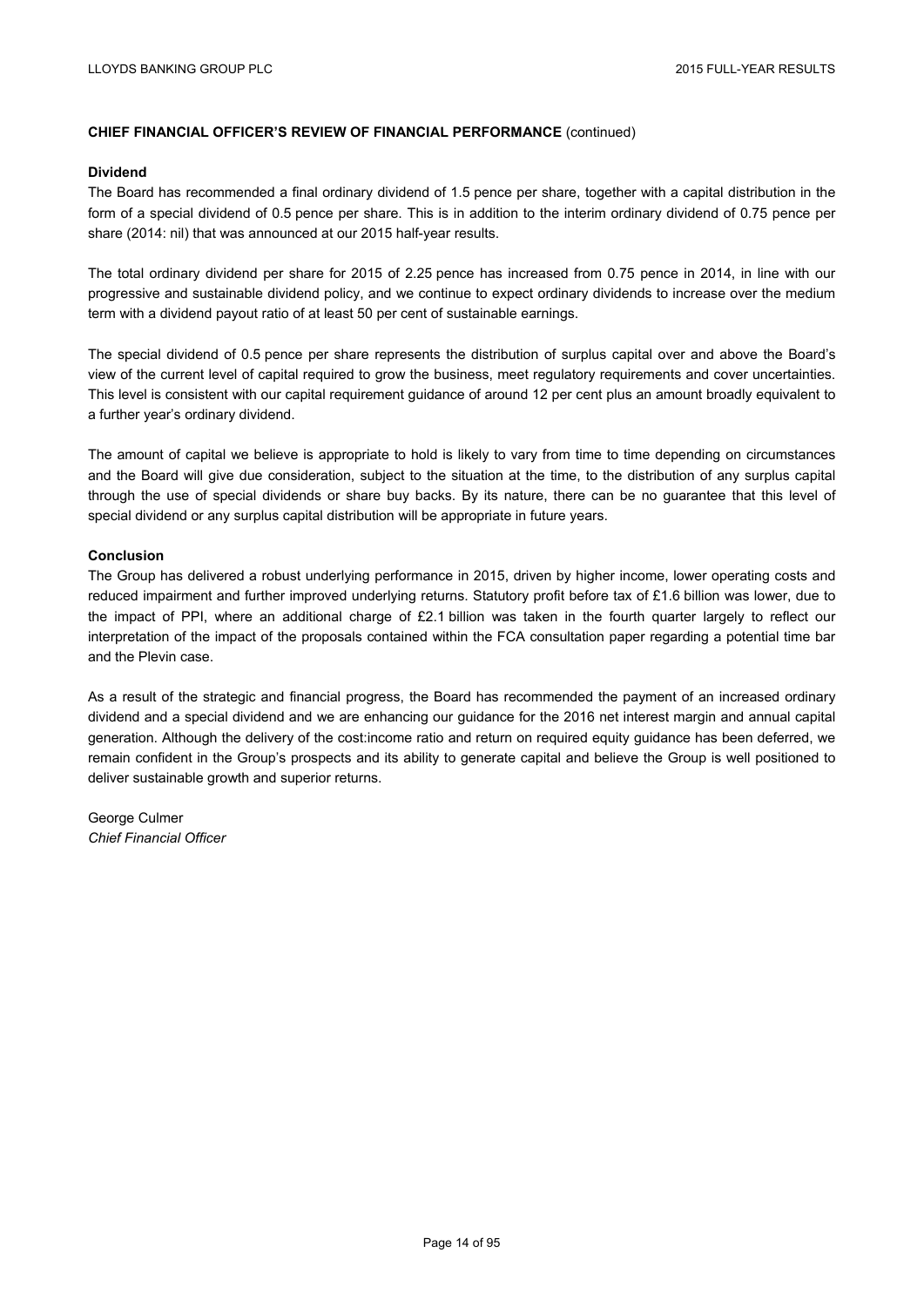# **UNDERLYING BASIS** – **SEGMENTAL ANALYSIS**

|                                    |                     |                      |                      |                        | Run-off and    |             |
|------------------------------------|---------------------|----------------------|----------------------|------------------------|----------------|-------------|
|                                    |                     | <b>Commercial</b>    | <b>Consumer</b>      |                        | <b>Central</b> |             |
| 2015                               | <b>Retail</b><br>£m | <b>Banking</b><br>£m | <b>Finance</b><br>£m | <b>Insurance</b><br>£m | items<br>£m    | Group<br>£m |
|                                    |                     |                      |                      |                        |                |             |
| Net interest income                | 7,397               | 2,510                | 1,287                | (163)                  | 451            | 11,482      |
| Other income                       | 1,122               | 2,066                | 1,358                | 1,827                  | (218)          | 6,155       |
| <b>Total income</b>                | 8,519               | 4,576                | 2,645                | 1,664                  | 233            | 17,637      |
| Operating costs                    | (4, 573)            | (2, 137)             | (768)                | (702)                  | (131)          | (8, 311)    |
| Operating lease depreciation       |                     | (30)                 | (720)                |                        | (14)           | (764)       |
| <b>Total costs</b>                 | (4, 573)            | (2, 167)             | (1,488)              | (702)                  | (145)          | (9,075)     |
| Impairment                         | (432)               | 22                   | (152)                |                        | (6)            | (568)       |
| <b>Underlying profit excl. TSB</b> | 3,514               | 2,431                | 1,005                | 962                    | 82             | 7,994       |
| <b>TSB</b>                         |                     |                      |                      |                        |                | 118         |
| <b>Underlying profit</b>           |                     |                      |                      |                        |                | 8,112       |
| Banking net interest margin        | 2.40%               | 2.93%                | 5.94%                |                        |                | 2.63%       |
| Average interest-earning banking   |                     |                      |                      |                        |                |             |
| assets                             | £315.8bn            | £89.3bn              | £22.4bn              |                        | £14.4bn        | £441.9bn    |
| Asset quality ratio                | 0.14%               | 0.01%                | 0.68%                |                        |                | 0.14%       |
| Return on risk-weighted assets     | 5.30%               | 2.33%                | 4.81%                |                        |                | 3.53%       |
| Return on assets                   | 1.11%               | 1.16%                | 3.73%                |                        |                | 0.98%       |
|                                    |                     |                      |                      |                        | Run-off and    |             |
|                                    |                     | Commercial           | Consumer             |                        | Central        |             |
| 2014                               | Retail              | Banking              | Finance              | Insurance              | items          | Group       |
|                                    | £m                  | £m                   | £m                   | £m                     | £m             | £m          |
| Net interest income                | 7,079               | 2,480                | 1,290                | (131)                  | 257            | 10,975      |
| Other income                       | 1,212               | 1,956                | 1,364                | 1,725                  | 210            | 6,467       |
| Total income                       | 8,291               | 4,436                | 2,654                | 1,594                  | 467            | 17,442      |
| Operating costs                    | (4, 464)            | (2, 123)             | (762)                | (672)                  | (301)          | (8, 322)    |
| Operating lease depreciation       |                     | (24)                 | (667)                |                        | (29)           | (720)       |
| <b>Total costs</b>                 | (4, 464)            | (2, 147)             | (1, 429)             | (672)                  | (330)          | (9,042)     |
| Impairment                         | (599)               | (83)                 | (215)                |                        | (205)          | (1, 102)    |
| Underlying profit (loss) excl. TSB | 3,228               | 2,206                | 1,010                | 922                    | (68)           | 7,298       |
| <b>TSB</b>                         |                     |                      |                      |                        |                | 458         |
| Underlying profit                  |                     |                      |                      |                        |                | 7,756       |
| Banking net interest margin        | 2.29%               | 2.67%                | 6.49%                |                        |                | 2.40%       |
| Average interest-earning banking   |                     |                      |                      |                        |                |             |
| assets                             | £317.6bn            | £93.2bn              | £20.5bn              |                        | £29.8bn        | £461.1bn    |
| Asset quality ratio                | 0.19%               | 0.08%                | 1.05%                |                        |                | 0.23%       |
| Return on risk-weighted assets     | 4.60%               | 1.92%                | 4.87%                |                        |                | 3.02%       |
| Return on assets                   | 1.02%               | 0.94%                | 4.02%                |                        |                | 0.92%       |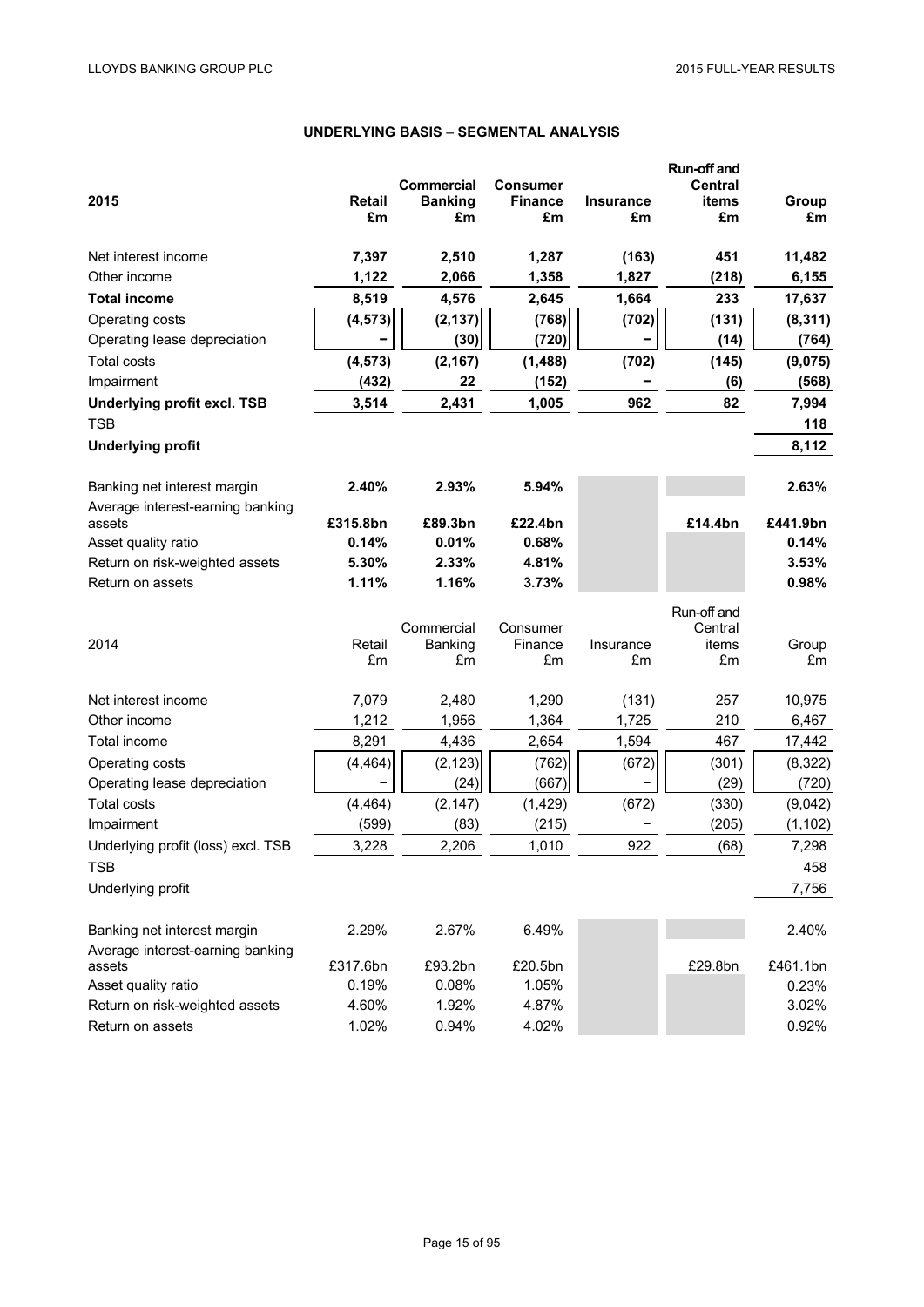|                                           | <b>Loans and</b><br>advances |                       | <b>Customer</b><br>deposits |                       | <b>Total customer</b><br>balances <sup>1</sup> |                       | <b>Risk-weighted</b><br>assets |                       |
|-------------------------------------------|------------------------------|-----------------------|-----------------------------|-----------------------|------------------------------------------------|-----------------------|--------------------------------|-----------------------|
|                                           | 31 Dec<br>2015<br>£bn        | 31 Dec<br>2014<br>£bn | 31 Dec<br>2015<br>£bn       | 31 Dec<br>2014<br>£bn | 31 Dec<br>2015<br>£bn                          | 31 Dec<br>2014<br>£bn | 31 Dec<br>2015<br>£bn          | 31 Dec<br>2014<br>£bn |
| Retail                                    | 314.1                        | 315.2                 | 279.5                       | 285.5                 | 593.6                                          | 600.7                 | 65.9                           | 67.7                  |
| <b>Commercial Banking</b>                 | 101.3                        | 100.9                 | 126.1                       | 119.9                 | 227.4                                          | 220.8                 | 102.5                          | 106.2                 |
| <b>Consumer Finance</b>                   | 23.7                         | 20.9                  | 11.1                        | 15.0                  | 38.3                                           | 39.0                  | 20.1                           | 20.9                  |
| Run-off and<br>Central items<br>Threshold | 16.1                         | 19.0                  | 1.6                         | 2.1                   | 17.7                                           | 21.1                  | 23.6                           | 28.9                  |
| risk-weighted assets                      |                              |                       |                             |                       |                                                |                       | 10.6                           | 10.8                  |
| Group excl. TSB                           | 455.2                        | 456.0                 | 418.3                       | 422.5                 | 877.0                                          | 881.6                 | 222.7                          | 234.5                 |
| <b>TSB</b>                                |                              | 21.6                  |                             | 24.6                  |                                                | 46.2                  |                                | 5.2                   |
| Group                                     | 455.2                        | 477.6                 | 418.3                       | 447.1                 | 877.0                                          | 927.8                 | 222.7                          | 239.7                 |

# **UNDERLYING BASIS – SEGMENTAL ANALYSIS**

 $1$  Total customer balances comprise loans and advances to customers, customer deposit balances and Consumer Finance operating lease assets.

# **UNDERLYING BASIS** – **QUARTERLY INFORMATION**

|                                                         | Quarter<br>ended<br><b>31 Dec</b><br>2015<br>£m | Quarter<br>ended<br>30 Sept<br>2015<br>£m | Quarter<br>ended<br>30 June<br>2015<br>£m | Quarter<br>ended<br>31 Mar<br>2015<br>£m | Quarter<br>ended<br>31 Dec<br>2014<br>£m |
|---------------------------------------------------------|-------------------------------------------------|-------------------------------------------|-------------------------------------------|------------------------------------------|------------------------------------------|
| Net interest income                                     | 2,904                                           | 2,863                                     | 2,886                                     | 2,829                                    | 2,730                                    |
| Other income                                            | 1,528                                           | 1,374                                     | 1,661                                     | 1,592                                    | 1,513                                    |
| <b>Total income</b>                                     | 4,432                                           | 4,237                                     | 4,547                                     | 4,421                                    | 4,243                                    |
| Operating costs                                         | (2, 242)                                        | (1,919)                                   | (2, 130)                                  | (2,020)                                  | (2, 221)                                 |
| Operating lease depreciation                            | (201)                                           | (189)                                     | (191)                                     | (183)                                    | (195)                                    |
| <b>Total costs</b>                                      | (2, 443)                                        | (2, 108)                                  | (2, 321)                                  | (2,203)                                  | (2, 416)                                 |
| Impairment                                              | (232)                                           | (157)                                     | (21)                                      | (158)                                    | (159)                                    |
| <b>Underlying profit excluding TSB</b>                  | 1,757                                           | 1,972                                     | 2,205                                     | 2,060                                    | 1,668                                    |
| <b>TSB</b>                                              |                                                 |                                           |                                           | 118                                      | 114                                      |
| <b>Underlying profit</b>                                | 1,757                                           | 1,972                                     | 2,205                                     | 2,178                                    | 1,782                                    |
| Asset sales and other items                             | 239                                             | (377)                                     | (385)                                     | (193)                                    | (49)                                     |
| Simplification costs                                    | (101)                                           | (37)                                      | (6)                                       | (26)                                     | (316)                                    |
| <b>TSB costs</b>                                        |                                                 |                                           |                                           | (745)                                    | (144)                                    |
| Conduct provisions                                      | (2, 402)                                        | (600)                                     | (1, 835)                                  |                                          | (1, 125)                                 |
| Statutory (loss) profit before tax                      | (507)                                           | 958                                       | (21)                                      | 1,214                                    | 148                                      |
| Banking net interest margin<br>Average interest-earning | 2.64%                                           | 2.64%                                     | 2.65%                                     | 2.60%                                    | 2.42%                                    |
| banking assets                                          | £439.2bn                                        | £438.7bn                                  | £443.2bn                                  | £446.5bn                                 | £453.9bn                                 |
| Cost:income ratio                                       | 53.0%                                           | 47.4%                                     | 48.9%                                     | 47.7%                                    | 54.9%                                    |
| Asset quality ratio                                     | 0.22%                                           | 0.15%                                     | 0.03%                                     | 0.14%                                    | 0.14%                                    |
| Return on risk-weighted assets <sup>1</sup>             | 3.12%                                           | 3.47%                                     | 3.84%                                     | 3.73%                                    | 2.89%                                    |
| Return on assets <sup>1</sup>                           | 0.86%                                           | 0.95%                                     | 1.06%                                     | 1.05%                                    | 0.83%                                    |

<sup>1</sup> Based on underlying profit before tax.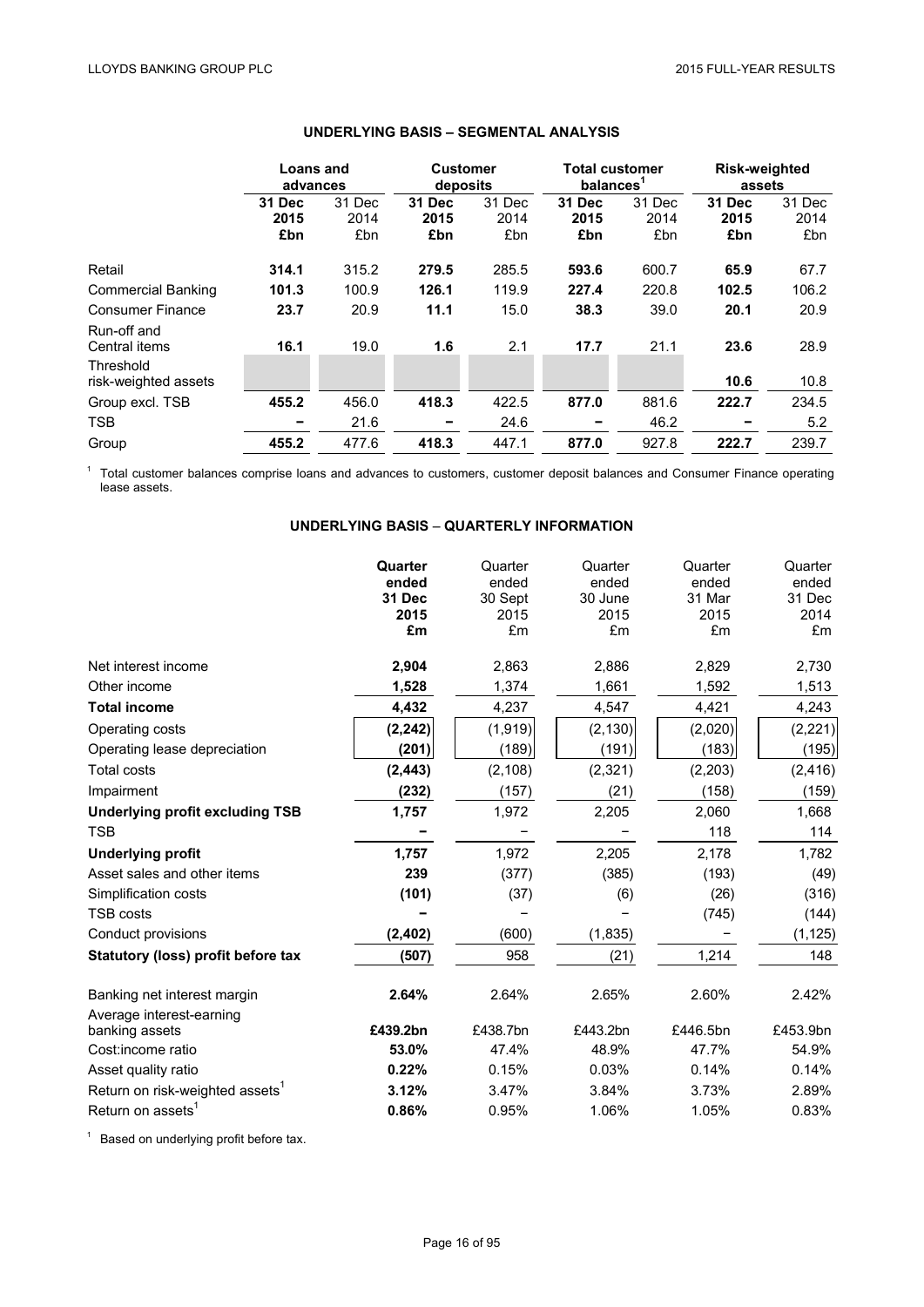### **DIVISIONAL HIGHLIGHTS**

#### **RETAIL**

Retail offers a broad range of financial service products, including current accounts, savings and mortgages, to UK personal customers, including Wealth and small business customers. It is also a distributor of insurance, and a range of long-term savings and investment products. Our aim is to be the best bank for customers in the UK, by building deep and enduring relationships that deliver value to customers, and by providing them with greater choice and flexibility. We will maintain our multi-brand and multi-channel strategy, and continue to simplify the business and provide more transparent products, helping to improve service levels and reduce conduct risks.

### **Progress against strategic initiatives**

- Continued development of our digital capability. Our online user base has increased to over 11.5 million customers, with over 6.6 million active users on mobile and 2.9 million on tablets.
- Enhanced proposition for investment customers, becoming one of the first UK banks to offer investment advice through video conferencing and screen sharing.
- Invested in the branch network with 230 refurbishments in 2015, 70 per cent of branches are now Wi-Fi enabled with an additional 470 self-service devices, giving customers flexibility to choose how they do their banking.
- Continued to attract new customers through positive switching activity, particularly through the Halifax challenger brand which has attracted more than 1 in 5 customers switching in 2015.
- Continued product developments including improvements to the Club Lloyds proposition and consolidation of savings products reducing portfolio complexity and aligning rates and features to create a simpler, more transparent product range for customers.
- Leading the way on the government's drive for improved financial inclusion by providing over 1 in 4 basic bank accounts to disadvantaged and low income customers in 2015.
- Provided 1 in 4 mortgages to first-time buyers. Retail continues to be a leading supporter of the UK government's Help to Buy scheme, with lending of £3.5 billion under the mortgage guarantee element of the scheme since launch and the launch of a market-leading 'Help to Buy ISA' in December.
- Supported more than 1 in 5 new business start-ups. Improved our proposition to small business customers, launching a range of new to market products and services.

## **Financial performance**

- Underlying profit increased 9 per cent to £3,514 million.
- Net interest income increased 4 per cent. Margin has increased 11 basis points to 2.40 per cent, driven by improved deposit margin and mix, more than offsetting reduced lending rates.
- Other income down 7 per cent driven by current account transaction related income and regulatory changes, in particular, impacting the Wealth business.
- Total costs increased 2 per cent to £4,573 million, reflecting continued business investment and simplification to improve customer experiences and enable staff numbers to be reduced by 7 per cent in 2015.
- Impairment reduced 28 per cent to £432 million, reflecting continued low risk underwriting discipline, strong portfolio management and a favourable credit environment.
- Return on risk-weighted assets increased 70 basis points driven by the 9 per cent increase to underlying profit and a 3 per cent decrease in risk-weighted assets.
- Loans and advances to customers were £314.1 billion (31 December 2014: £315.2 billion) with the open mortgage book (excluding specialist mortgage book and Intelligent Finance) increasing 1 per cent slightly below market growth reflecting actions to protect the net interest margin in a highly competitive, low growth environment. This is offset by a reduction in the portfolios closed to new business.
- Customer deposits decreased 2 per cent to £279.5 billion, with more expensive tactical balances down 20 per cent to £30.2 billion, reflecting actions to protect interest margins.
- Risk-weighted assets decreased by £1.8 billion to £65.9 billion, driven by an improvement in the credit quality of assets and a modest contraction to lending balances, partly offset by an increased allocation of operational risk riskweighted assets.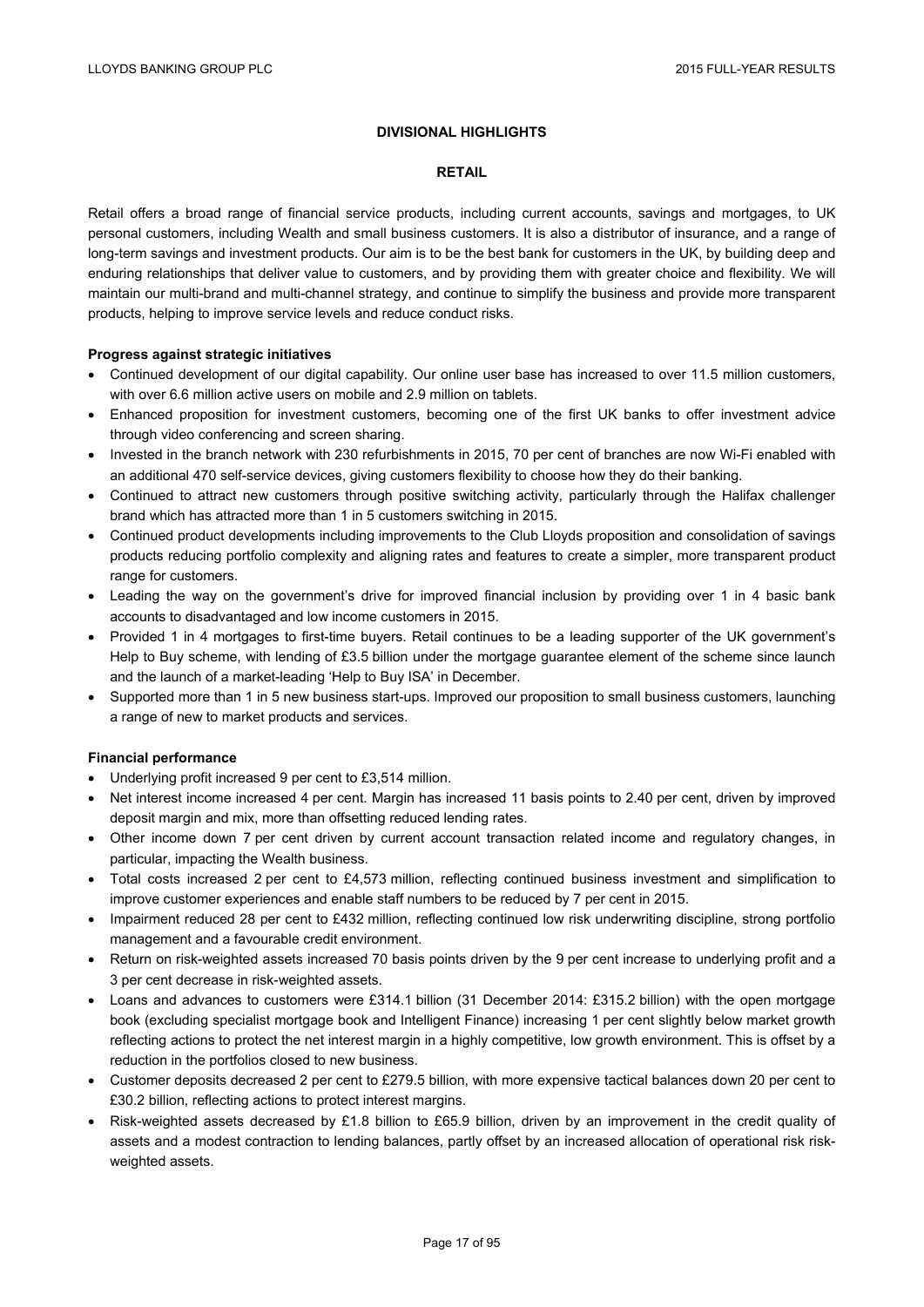# **RETAIL** (continued)

|                                                | 2015      | 2014      | Change           |
|------------------------------------------------|-----------|-----------|------------------|
|                                                | £m        | £m        | ℅                |
| Net interest income                            | 7,397     | 7,079     | 4                |
| Other income                                   | 1,122     | 1,212     | (7)              |
| <b>Total income</b>                            | 8,519     | 8,291     | 3                |
| Operating costs                                | (4, 573)  | (4, 464)  | (2)              |
| Operating lease depreciation                   |           |           |                  |
| <b>Total costs</b>                             | (4, 573)  | (4, 464)  | (2)              |
| Impairment                                     | (432)     | (599)     | 28               |
| <b>Underlying profit</b>                       | 3,514     | 3,228     | 9                |
| Banking net interest margin                    | 2.40%     | 2.29%     | 11bp             |
| Average interest-earning banking assets        | £315.8bn  | £317.6bn  | (1)              |
| Asset quality ratio                            | 0.14%     | 0.19%     | (5)bp            |
| Return on risk-weighted assets                 | 5.30%     | 4.60%     | 70 <sub>bp</sub> |
| Return on assets                               | 1.11%     | 1.02%     | 9bp              |
|                                                | At 31 Dec | At 31 Dec |                  |
| Key balance sheet items                        | 2015      | 2014      | Change           |
|                                                | £bn       | £bn       | ℅                |
| Loans and advances excluding closed portfolios | 286.8     | 284.7     | 1                |
| Closed portfolios                              | 27.3      | 30.5      | (10)             |
| Loans and advances to customers                | 314.1     | 315.2     |                  |
| Relationship balances                          | 249.3     | 247.9     | 1                |
| <b>Tactical balances</b>                       | 30.2      | 37.6      | (20)             |
| Customer deposits                              | 279.5     | 285.5     | (2)              |
| <b>Total customer balances</b>                 | 593.6     | 600.7     | (1)              |
| Risk-weighted assets                           | 65.9      | 67.7      | (3)              |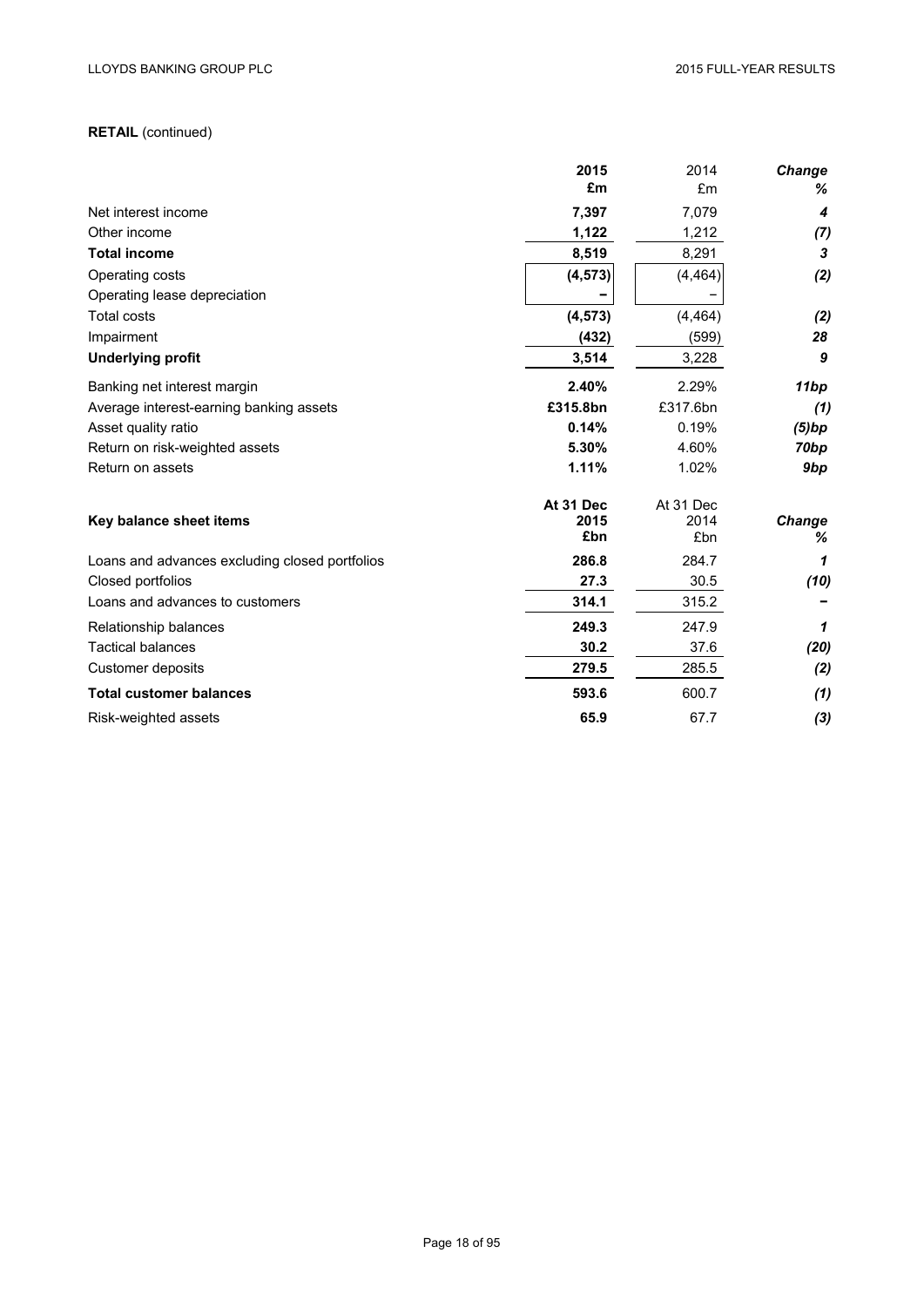## **COMMERCIAL BANKING**

Commercial Banking has been supporting British business for 250 years. It has a client-led, low risk, capital efficient strategy, helping UK-based clients and international clients with a link to the UK. Through our four customer facing divisions - SME, Mid Markets, Global Corporates and Financial Institutions – we provide clients with a range of products and services such as lending, transactional banking, working capital management, risk management, debt capital markets services, as well as access to private equity through Lloyds Development Capital.

### **Progress against strategic initiatives**

- Continued to support the UK economy and Help Britain Prosper globally.
- Increased lending to SMEs by 5 per cent year-on-year, outperforming the market; remain the largest net lender to SMEs under the Funding for Lending Scheme (FLS), with over £6 billion of gross lending in 2015.
- Raised £540 million to date through our Environmental, Social and Governance (ESG) programmes to finance SMEs, healthcare providers and renewable energy projects in the most economically disadvantaged areas of the UK.
- Continued to attract new Mid Markets clients, increasing client advocacy and investing in relationship manager capability; supported British universities and housing associations in accessing £1 billion of bond financing.
- Exceeded our funding commitment by providing £1.4 billion of support to UK manufacturing and opened the Advanced Manufacturing Training Centre as part of a five year programme to help increase manufacturing skills in the UK.
- Strong income growth in Global Corporates with continued discipline in capital management; ranked first in Sterling capital markets financing for UK corporates in 2015. Enhanced our proposition to UK linked International clients doing business globally with strong growth in our UK linked US client franchise and the opening of a regional office in Singapore.
- Facilitated £11.3 billion of financing to support UK infrastructure projects, including the Thames Tideway Tunnel that is expected to create c.9,000 new jobs and Galloper Wind Farm that will provide clean energy to c.336,000 homes.
- Strong growth in our Financial Institution franchise benefiting from London as the world's leading financial centre and supporting the Financial Services industry in the UK. In 2015 we have helped our clients raise over £60 billion of funding.
- Continued to invest in next generation digital capabilities to transform clients' experiences, with the pilot underway on the new 'CB Online' transaction banking platform.
- Increased return on risk-weighted assets to 2.33 per cent, exceeding our 2013 strategic commitment of returns of greater than 2 per cent and on track to exceed 2.40 per cent by the end of 2017. This reflected income growth and cost management in challenging markets, with disciplined capital and credit management as recognised by the award of Credit Portfolio Manager of the Year by Risk Awards.
- Awarded Business Bank of the Year at the FD's excellence Awards for the 11th consecutive year.

## **Financial performance**

.

- Underlying profit up 10 per cent to £2.431 million with broad based Core Client Franchise income growth and strong increases in Lending, Capital Markets and Financial Markets helped by substantial impairment reductions and disciplined cost management resulting in positive jaws.
- Net interest margin increased by 26 basis points due to higher lending margins and controlled deposit pricing.
- Other income increase driven by refinancing support provided to Global Corporate clients and increases in Mid Markets.
- Impairments release of £22 million reflects lower gross charges and a number of write-backs and releases.
- Increased lending to SME and Mid Markets companies reflecting the strength of our locally based relationship managers.
- Deposits up 5 per cent with growth in SME, Mid Markets and Global Corporates transactional deposits underpinned by continued investment in the transaction banking platform and the improved credit rating of Lloyds Bank, offset by the optimisation of Financial Institutions deposits.
- 3 per cent decrease in risk-weighted assets despite increased lending to SMEs and Mid Market clients, driven by continued optimisation initiatives, improved credit quality and reduced operational risk risk-weighted assets.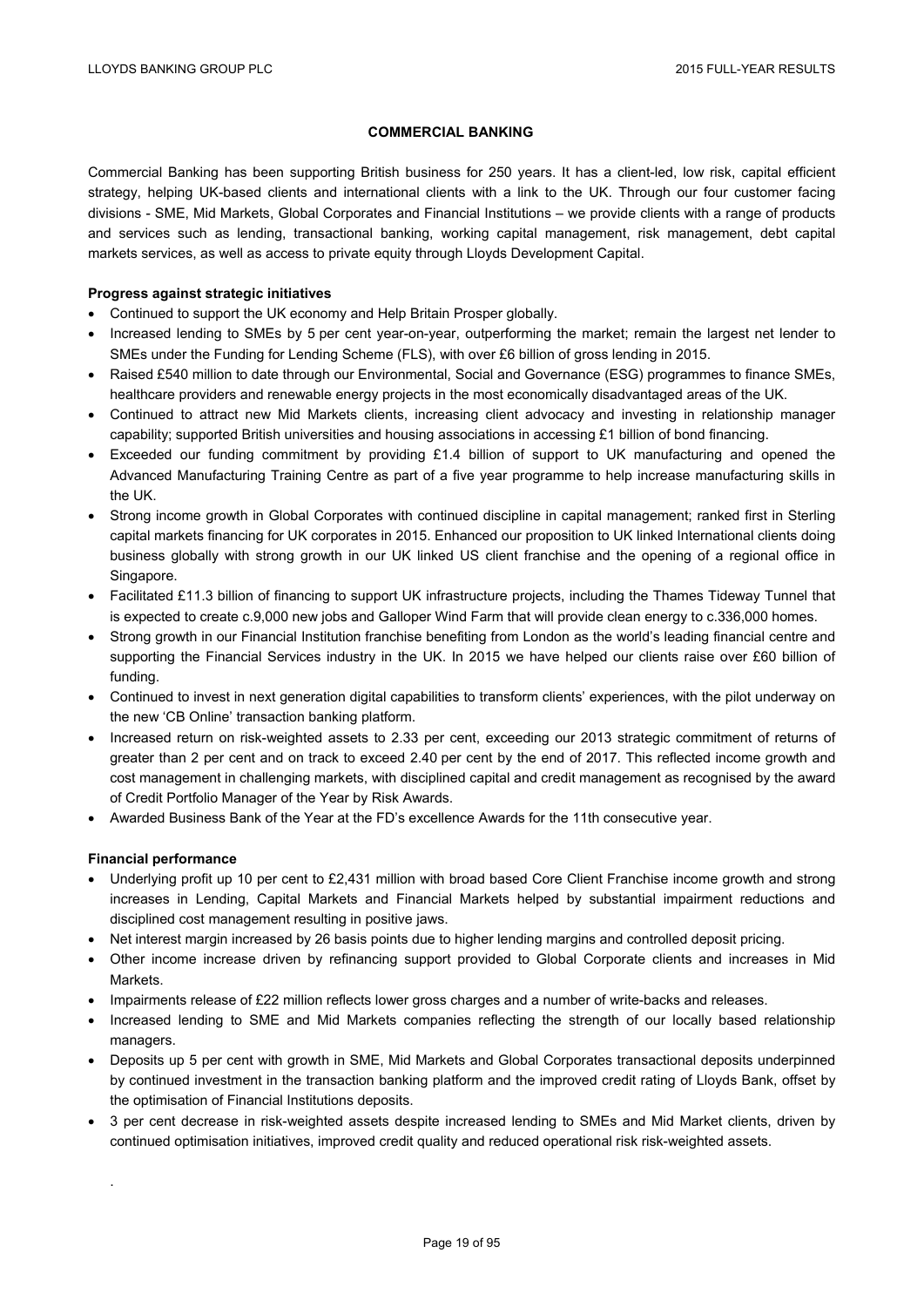# **COMMERCIAL BANKING** (continued)

|                                         | 2015                     | 2014                     | <b>Change</b>      |
|-----------------------------------------|--------------------------|--------------------------|--------------------|
|                                         | £m                       | £m                       | %                  |
| Net interest income                     | 2,510                    | 2,480                    | 1                  |
| Other income                            | 2,066                    | 1,956                    | 6                  |
| <b>Total income</b>                     | 4,576                    | 4,436                    | $\boldsymbol{3}$   |
| Operating costs                         | (2, 137)                 | (2, 123)                 | (1)                |
| Operating lease depreciation            | (30)                     | (24)                     | (25)               |
| Total costs                             | (2, 167)                 | (2, 147)                 | (1)                |
| Impairment release/(charge)             | 22                       | (83)                     |                    |
| <b>Underlying profit</b>                | 2,431                    | 2,206                    | 10                 |
| Banking net interest margin             | 2.93%                    | 2.67%                    | 26bp               |
| Average interest-earning banking assets | £89.3bn                  | £93.2bn                  | (4)                |
| Asset quality ratio                     | 0.01%                    | 0.08%                    | (7)bp              |
| Return on risk-weighted assets          | 2.33%                    | 1.92%                    | 41bp               |
| Return on assets                        | 1.16%                    | 0.94%                    | 22bp               |
| Key balance sheet items                 | At 31 Dec<br>2015<br>£bn | At 31 Dec<br>2014<br>£bn | <b>Change</b><br>℅ |
| <b>SME</b>                              | 29.2                     | 27.9                     | 5                  |
| Other                                   | 72.1                     | 73.0                     | (1)                |
| Loans and advances to customers         | 101.3                    | 100.9                    |                    |
| Customer deposits                       | 126.1                    | 119.9                    | 5                  |
| <b>Total customer balances</b>          | 227.4                    | 220.8                    | 3                  |
| Risk-weighted assets                    | 102.5                    | 106.2                    | $(3)$              |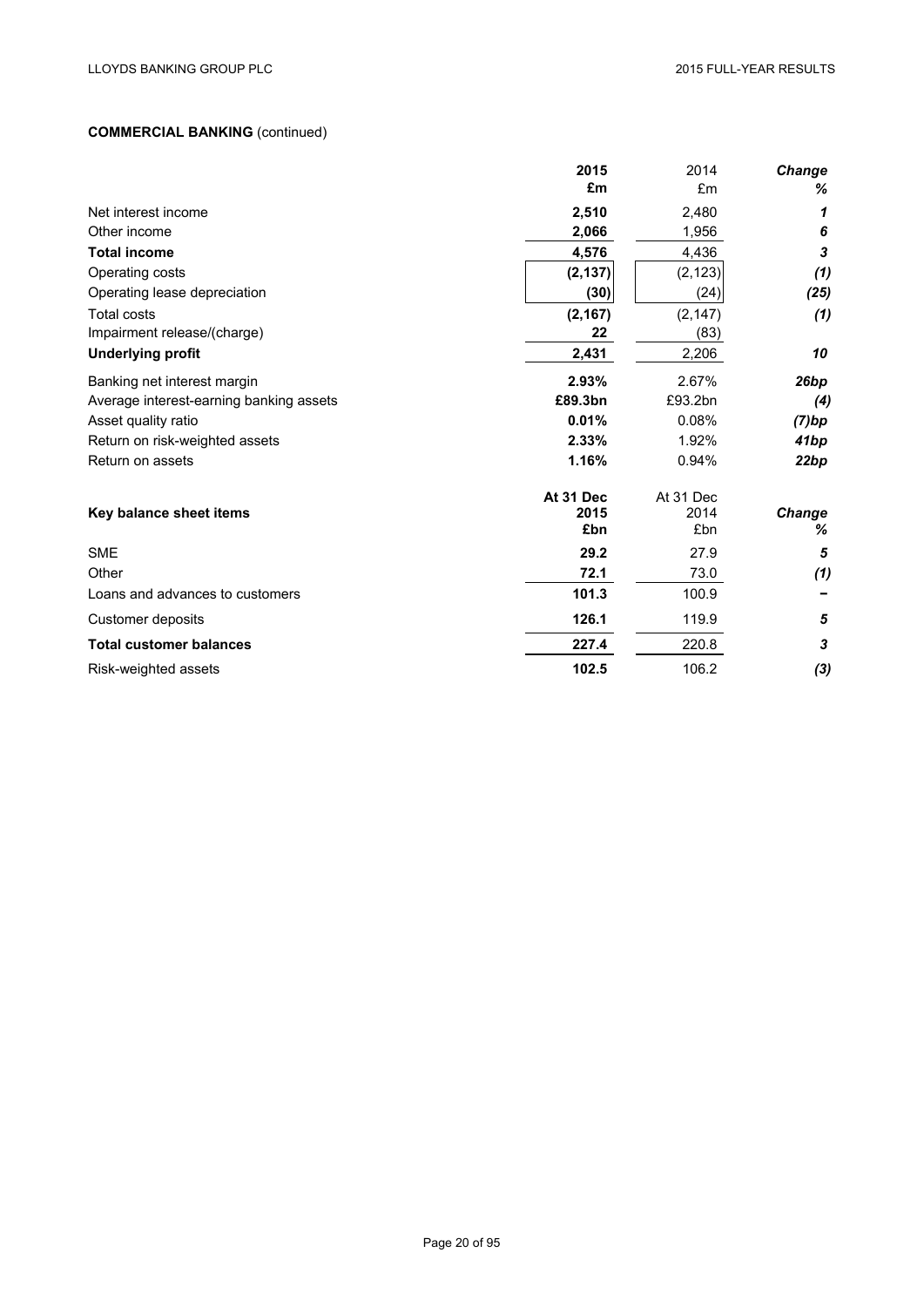### **CONSUMER FINANCE**

Consumer Finance provides a range of products including motor finance, credit cards, and European mortgages and deposit taking, aiming to deliver sustainable growth within risk appetite. Motor Finance seeks to achieve this through improving customer service by building digital capability and continuing to create innovative propositions. Credit Cards aims to attract customers through better use of Group customer relationships and insight, underpinned by improvements to customer experience.

### **Progress against strategic initiatives**

Investing in growth:

- − Exceeded UK customer assets growth targets, whilst improving portfolio credit quality.
- − Developed a broader and more competitive Cards product range, investing in digital reach and core capabilities to deliver new business and customer service improvements.
- − Implemented enhanced application processes in Black Horse for motor dealers, leading to more efficient customer service; launched a new direct to consumer online secured car finance proposition to serve the needs of internet banking customers; and implemented further capabilities in the light commercial vehicle sector to improve the offering to Lex Autolease customers.

Focus on new business in a competitive market:

- − Leading issuer of new credit cards in 2015, with a 22 per cent increase in average advances to new customers and a 20 per cent increase in the number of existing customers transferring balances in from competitors.
- − Black Horse grew its market share through an 18 per cent increase in new lending, through improved dealer motor finance penetration and the Jaguar Land Rover (JLR) partnership.
- − Lex Autolease fleet size up 7 per cent with leads from existing bank relationships up 13 per cent.

Growing balances in under-represented markets:

- − Credit Cards balances increased 4 per cent compared with market growth of less than 2 per cent.
- − Black Horse loans up 34 per cent outperforming a strong market and benefiting from the continued strength of the JLR relationship, while leading the industry in embedding significant Consumer Credit regulatory change.
- − Lex Autolease operating lease assets grew 13 per cent driven by new SME customer activity.

#### **Financial performance**

- Underlying profit of £1,005 million with growth in better quality but lower margin lending resulting in broadly flat income but lower impairments. This was offset by increased cost of investment in growth initiatives.
- Net interest income in line with prior year at £1,287 million (2014: £1,290 million) with 9 per cent growth in average interest-earning banking assets offset by a lower net interest margin down 55 basis points to 5.94 per cent.
- Net interest margin was down due to the acquisition of lower risk but lower margin new business, an increased proportion of Cards interest free balance transfer balances as we grow the business and the impact of the planned reduction in deposits in line with Group's balance sheet funding strategy. Despite this, return on risk-weighted assets was down only 6 basis points reflecting the portfolio quality.
- Other income of £1,358 million (2014: £1,364 million) with higher income from Lex Autolease fleet growth offset by the impact of lower interchange income in Credit Cards as a result of the recent EU ruling.
- Operating costs increased by 1 per cent, to £768 million as efficiency savings were more than offset by continued investment spend. Operating lease depreciation increased 8 per cent driven by Lex Autolease fleet growth.
- Impairment charges reduced by 29 per cent to £152 million, driven by the continued improvement in portfolio quality, supported by the sale of Credit Card recoveries assets; asset quality ratio improved by 37 basis points to 0.68 per cent.
- Net lending increased by 13 per cent driven by Black Horse and Credit Cards. UK Consumer Finance lending growth of 17 per cent year-on-year.
- Customer deposits reduced by 26 per cent, of which 4 per cent was due to foreign exchange movements, to £11.1 billion driven by the Group's funding strategy.
- Risk-weighted assets down 4 per cent despite a 13 per cent increase in customer assets reflecting the continued improvement in portfolio quality and a reduced allocation of operational risk risk-weighted assets.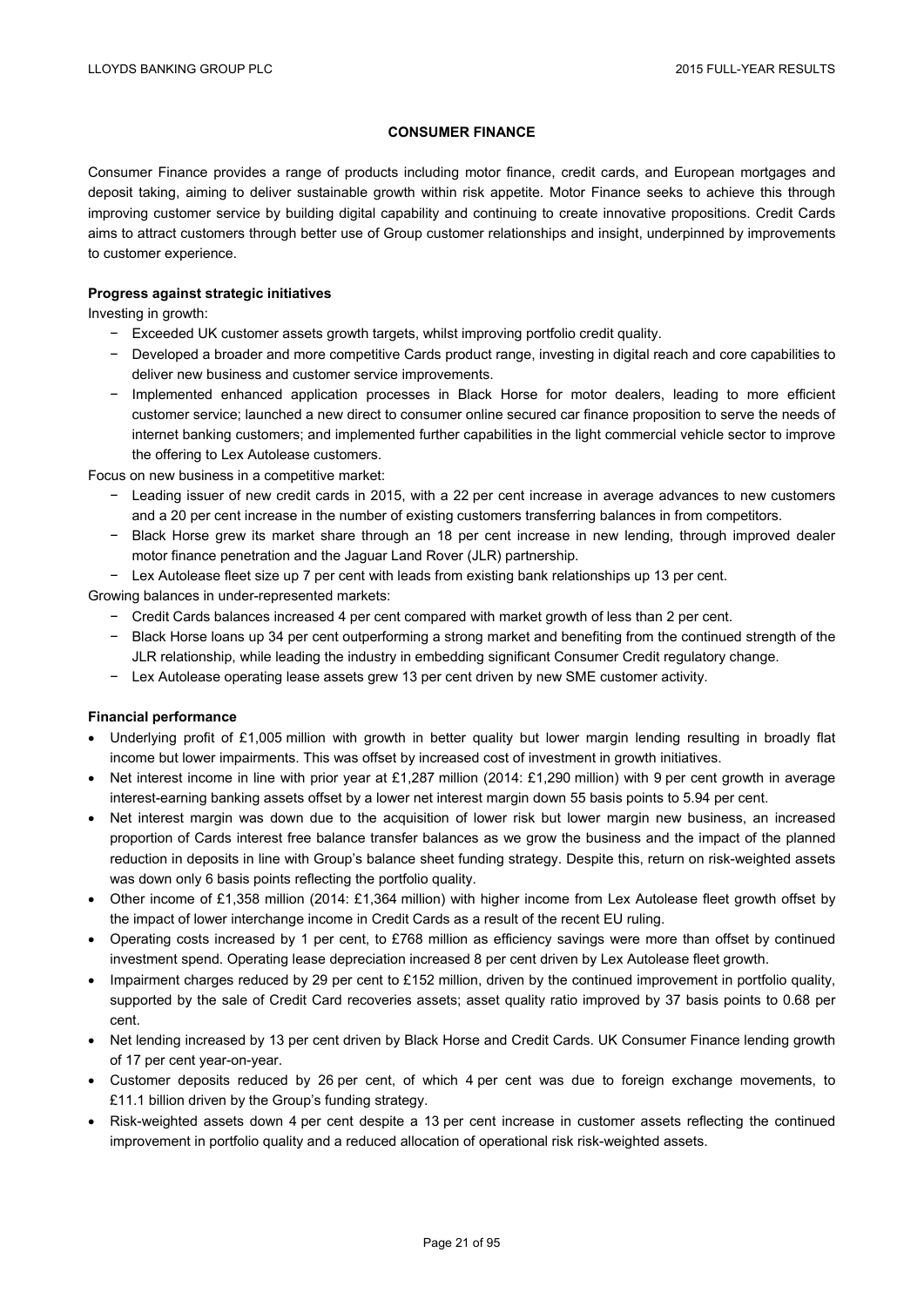# **CONSUMER FINANCE** (continued)

|                                         | 2015      | 2014      | <b>Change</b> |
|-----------------------------------------|-----------|-----------|---------------|
|                                         | £m        | £m        | %             |
| Net interest income                     | 1,287     | 1,290     |               |
| Other income                            | 1,358     | 1,364     |               |
| <b>Total income</b>                     | 2,645     | 2,654     |               |
| Operating costs                         | (768)     | (762)     | (1)           |
| Operating lease depreciation            | (720)     | (667)     | (8)           |
| <b>Total costs</b>                      | (1,488)   | (1,429)   | (4)           |
| Impairment                              | (152)     | (215)     | 29            |
| <b>Underlying profit</b>                | 1,005     | 1,010     |               |
| Banking net interest margin             | 5.94%     | 6.49%     | (55)bp        |
| Average interest-earning banking assets | £22.4bn   | £20.5bn   | 9             |
| Asset quality ratio                     | 0.68%     | 1.05%     | (37)bp        |
| Impaired loans as % of closing advances | 2.3%      | 3.4%      | $(1.1)$ pp    |
| Return on risk-weighted assets          | 4.81%     | 4.87%     | (6)bp         |
| Return on assets                        | 3.73%     | 4.02%     | (29)bp        |
|                                         | At 31 Dec | At 31 Dec |               |
| Key balance sheet items                 | 2015      | 2014      | Change        |
|                                         | £bn       | £bn       | %             |
| Loans and advances to customers         | 23.7      | 20.9      | 13            |
| Of which UK                             | 18.7      | 16.0      | 17            |
| Operating lease assets                  | 3.5       | 3.1       | 13            |
| <b>Total customer assets</b>            | 27.2      | 24.0      | 13            |
| Of which UK                             | 22.2      | 19.1      | 16            |
| Customer deposits                       | 11.1      | 15.0      | (26)          |
| <b>Total customer balances</b>          | 38.3      | 39.0      | (2)           |
| Risk-weighted assets                    | 20.1      | 20.9      | (4)           |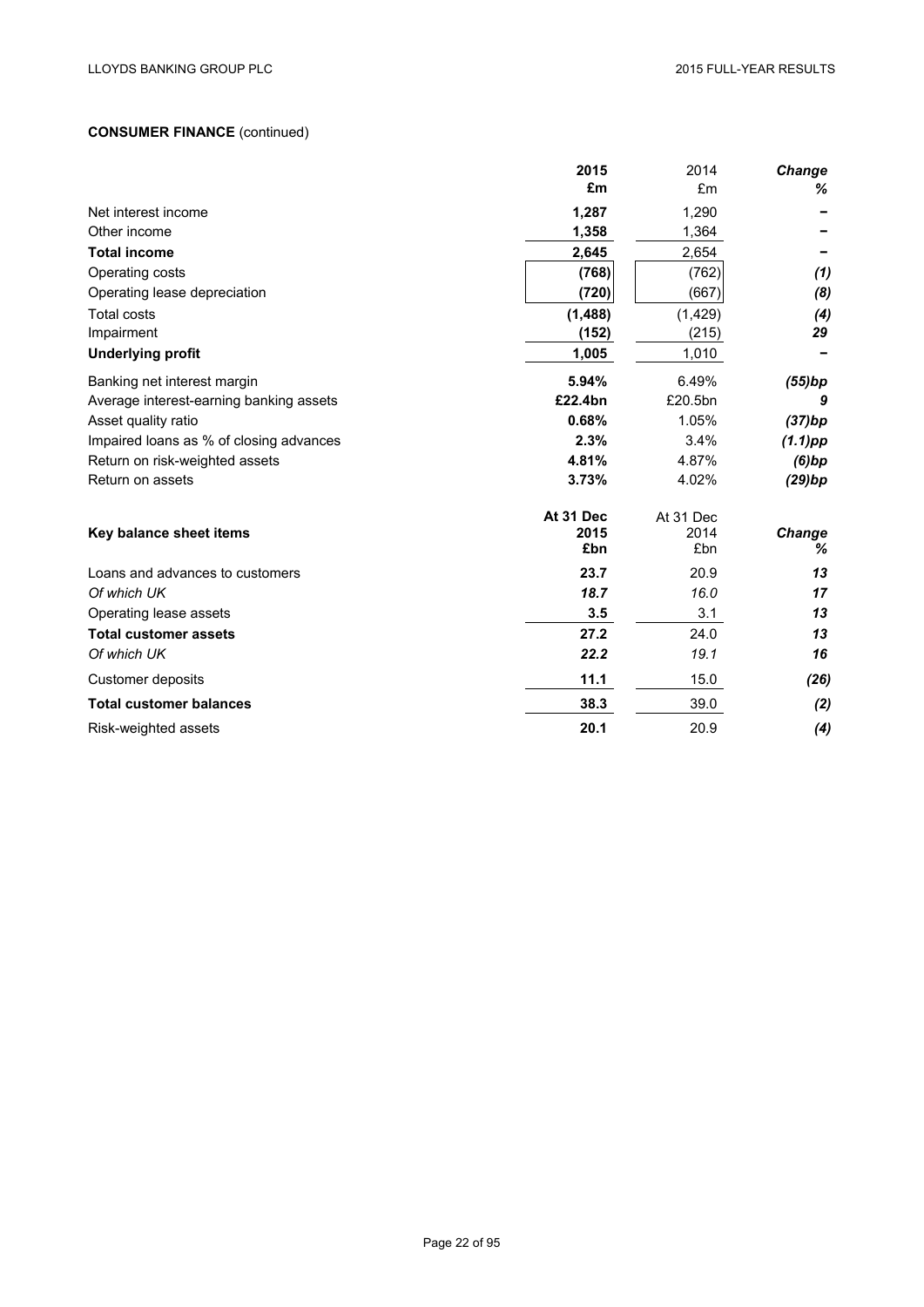### **INSURANCE**

The Insurance division is committed to providing a range of trusted and value for money products to meet the needs of our customers. Scottish Widows, in its 200th year, is helping almost six million customers protect what they value most and plan financially for the future. In addition, the general insurance business is protecting the homes, belongings, cars and businesses of over three million customers.

### **Progress against strategic initiatives**

Against a backdrop of continued regulatory change, Insurance has made good progress against its strategic initiatives.

- Increased Corporate Pensions funds under management by £1.4 billion to £28.4 billion through supporting a further 1,600 employers and 30,000 employees into auto-enrolment.
- Helped 215,000 customers to understand their additional retirement choices introduced by Pensions Freedoms in April through our dedicated retirement planning website and customer hub. Around 27,000 of these customers benefited from a personalised appointment.
- Launched a new non-advised pension drawdown product to support customers through the additional retirement choices introduced by Pensions Freedoms in April.
- Successfully delivered our first external bulk annuity transaction with a £0.4 billion deal in the fourth quarter, building on the £2.4 billion Scottish Widows With-Profits deal earlier in the year.
- Secured a further £1.4 billion of high yielding long-dated assets to improve investment returns for assets backing annuity liabilities, with over £5 billion acquired in the past four years through collaboration with the Commercial Banking Division.
- Launched a protection proposition into the Independent Financial Adviser (IFA) channel, complementing the protection offering to customers of the Bank, which is now available online through a quick and easy digital journey.
- Continued to grow Home Insurance sales through online channels, whilst developing an enhanced, more flexible, digitally enabled product expected to launch in the first half of 2016.
- Helped more than 5,000 customers who were impacted by the floods and storms in December 2015.
- Received approval from the PRA for our Solvency II internal model, on which ongoing capital requirements will be based.
- Completed, through a Part VII transfer, the consolidation of eight UK Life companies into a single combined entity, significantly simplifying the business.

## **Financial performance**

- Underlying profit increased by 4 per cent to £962 million, driven by increased new business from bulk annuity deals as well as the net benefit from a number of assumption updates. These have been partially offset by increased costs reflecting significant investment spend, adverse economics and reduced general insurance income.
- Building on the £1 billion of dividends remitted in 2014, the division paid a further £0.5 billion of dividends to the Group in February 2016.
- Operating cash generation reduced by £61 million, primarily reflecting reduced general insurance income and increased new business strain following our entry into the attractive bulk annuities market, partially offset by increased cash generation from the long-term investments strategy.
- LP&I sales (PVNBP) increased by 10 per cent in the year, boosted by £2,783 million from bulk annuity deals. Excluding this, PVNBP fell by 22 per cent, driven by significant regulatory and market change including increased auto enrolment driven sales in 2014.
- General Insurance Gross Written Premiums (GWP) decreased 4 per cent, reflecting the competitive market environment and the run-off of products closed to new customers.

## **Capital**

 Our internal model for Solvency II was successfully implemented on 1 January 2016 with the capital position remaining robust. The estimated solvency ratio for the insurance business at 1 January 2016 was 148 per cent before allowing for dividends.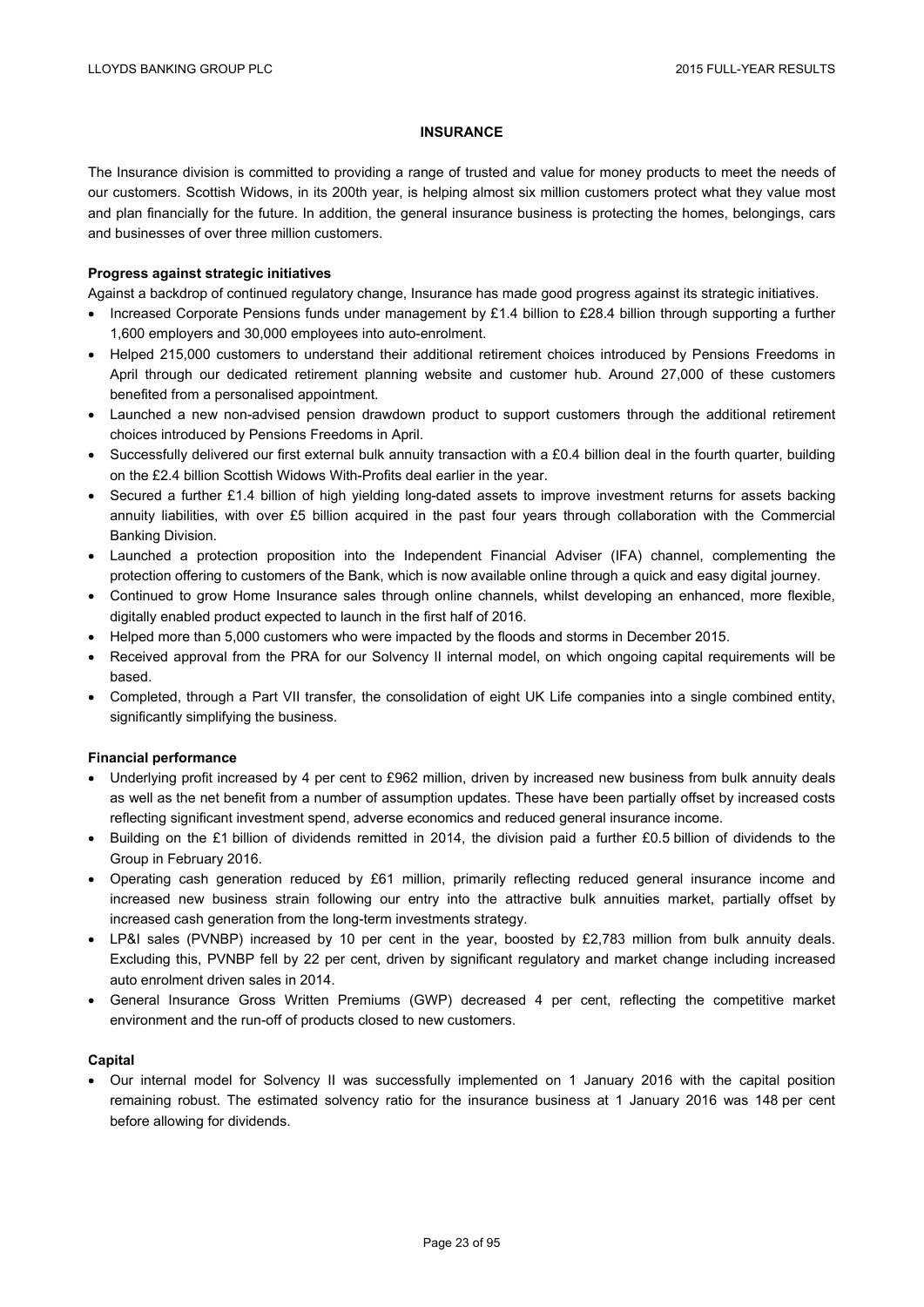### **INSURANCE** (continued)

#### **Performance summary**

|                                          | 2015<br>£m | 2014<br>£m | <b>Change</b><br>% |
|------------------------------------------|------------|------------|--------------------|
| Net interest income                      | (163)      | (131)      | (24)               |
| Other income                             | 1,827      | 1,725      | -6                 |
| <b>Total income</b>                      | 1,664      | 1,594      | 4                  |
| Total costs                              | (702)      | (672)      | (4)                |
| <b>Underlying profit</b>                 | 962        | 922        | 4                  |
| Operating cash generation                | 676        | 737        | (8)                |
| UK LP&I sales (PVNBP) <sup>1</sup>       | 9,460      | 8,601      | 10                 |
| General Insurance total GWP <sup>2</sup> | 1,148      | 1,197      | (4)                |
| General Insurance combined ratio         | 83%        | 76%        | 7pp                |

<sup>1</sup> Present value of new business premiums.

<sup>2</sup> Gross written premiums.

### **Profit by product group**

|                                                |                                 | 2015                             |                                |                            |                          |             |             |
|------------------------------------------------|---------------------------------|----------------------------------|--------------------------------|----------------------------|--------------------------|-------------|-------------|
|                                                | Pensions &<br>investments<br>£m | Protection &<br>retirement<br>£m | <b>Bulk</b><br>annuities<br>£m | General<br>Insurance<br>£m | Other <sup>1</sup><br>£m | Total<br>£m | Total<br>£m |
|                                                |                                 |                                  |                                |                            |                          |             |             |
| New business income                            | 168                             | 33                               | 125                            |                            |                          | 326         | 268         |
| Existing business income                       | 630                             | 122                              |                                | -                          | 28                       | 780         | 882         |
| Long-term investment strategy                  |                                 | 73                               | 102                            |                            |                          | 175         | 160         |
| Assumption changes and<br>experience variances | (208)                           | 240                              | 30                             |                            | (2)                      | 60          | (134)       |
| General Insurance income net<br>of claims      |                                 |                                  |                                | 323                        |                          | 323         | 418         |
| <b>Total income</b>                            | 590                             | 468                              | 257                            | 323                        | 26                       | 1,664       | 1,594       |
| Total costs                                    | (414)                           | (133)                            | (10)                           | (145)                      |                          | (702)       | (672)       |
| Underlying profit 2015                         | 176                             | 335                              | 247                            | 178                        | 26                       | 962         | 922         |
| Underlying profit 2014 <sup>2</sup>            | 236                             | 344                              |                                | 274                        | 68                       | 922         |             |

<sup>1</sup> 'Other' is primarily income from return on free assets, interest expense plus certain provisions.

 $2$  Full 2014 comparator tables for the profit and cash disclosures can be found on the Lloyds Banking Group investor site.

New business income increased by £58 million, with the primary driver being the new bulk annuity business. This was offset by a reduction in Protection income, following the removal of face-to-face advice in branch standalone protection sales and reduced annuity income following the introduction of Pensions Freedoms in 2015. Corporate pension income remained robust despite lower sales following the auto enrolment driven increases in 2014.

The fall in existing business income reflects a reduction in the expected rate of return used to calculate life and pensions income. The rate of return is largely set by reference to an average 15 year swap rate (2.57 per cent in 2015 and 3.48 per cent in 2014).

Long-term investment strategy includes the benefit from the successful acquisition of a further £1.4 billion of higher yielding assets to match long duration annuity liabilities.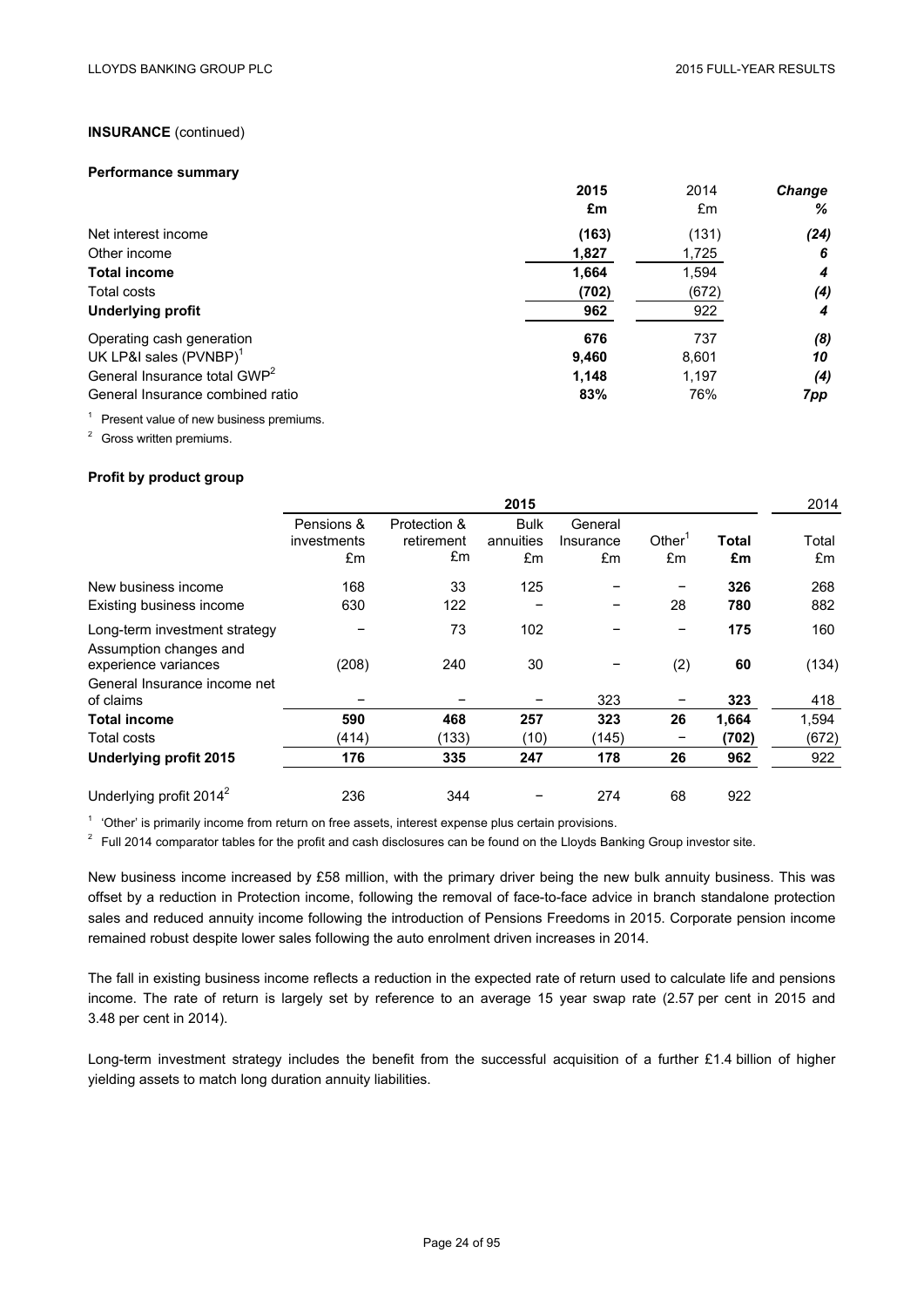## **INSURANCE** (continued)

Assumption changes and experience variances include an adverse impact of £208 million in pensions and investments as a result of the strengthening of lapse assumptions on the pensions book to allow for the impact of the recent pension reforms. This was more than offset by the £240 million of benefit recognised within Protection and Retirement, primarily as a result of changes to assumptions on longevity. These longevity changes reflect both experience in the annuity portfolio and the adoption of a new industry model reflecting an updated view of future life expectancy.

General Insurance income net of claims has fallen by £95 million. This reflects the run-off of products closed to new customers, the impact of becoming a sole underwriter of the home insurance business (which has resulted in a short term reduction from the loss of commission recognised upfront) and the impact of adverse weather. The anticipated launch in early 2016 of a more flexible Home product is expected to lead to an improvement in general insurance sales going forward.

Costs are £30 million higher, reflecting significant investment spend as part of an ongoing programme of growth and simplification initiatives. In 2015 this included the launch of Protection to IFAs and our bulk annuities business alongside the Part VII transfer as well as a significant regulatory change agenda in particular to support pensions freedoms and transition to Solvency II. Excluding investment related expenditure, underlying costs fell by 3 per cent during 2015 reflecting ongoing operational efficiencies.

### **Operating cash generation**

|                                          | 2015        |              |             |           |       | 2014         |       |
|------------------------------------------|-------------|--------------|-------------|-----------|-------|--------------|-------|
|                                          | Pensions &  | Protection & | <b>Bulk</b> | General   |       |              |       |
|                                          | investments | retirement   | annuities   | Insurance | Other | <b>Total</b> | Total |
|                                          | £m          | £m           | £m          | £m        | £m    | £m           | £m    |
| Cash invested in new business            | (178)       | (30)         | (129)       |           |       | (337)        | (288) |
| Cash generated from existing<br>business | 531         | 166          | 110         | -         | 28    | 835          | 751   |
| Cash generated from General<br>Insurance |             |              |             | 178       | -     | 178          | 274   |
| Operating cash generation <sup>1</sup>   | 353         | 136          | (19)        | 178       | 28    | 676          | 737   |
| Intangibles and other                    |             |              |             |           |       |              |       |
| adjustments <sup>2</sup>                 | (177)       | 199          | 266         |           | (2)   | 286          | 185   |
| <b>Underlying profit</b>                 | 176         | 335          | 247         | 178       | 26    | 962          | 922   |
| Operating cash generation 2014           | 230         | 139          |             | 274       | 94    | 737          |       |

<sup>1</sup> Derived from underlying profit by removing the effect of movements in intangible (non-cash) items and assumption changes. For 2015 reporting this measure has been refined to include the cash benefits from the 'long-term investments strategy'.

 $2$  Intangible items include the value of in-force life business, deferred acquisition costs and deferred income reserves.

The Insurance business generated £676 million of operating cash in 2015, £61 million lower than the prior year. The initial cash strain from writing new bulk annuity business, reduced volumes within General Insurance and a reduction in the expected rate of return used to calculate life and pensions income, drove the reduction in cash generated in the year. These impacts have been partly offset by £185 million of cash benefits recognised in respect of the acquisition of attractive higher yielding assets to match long duration annuity liabilities and a £48 million benefit from the sale of a reinsurance asset.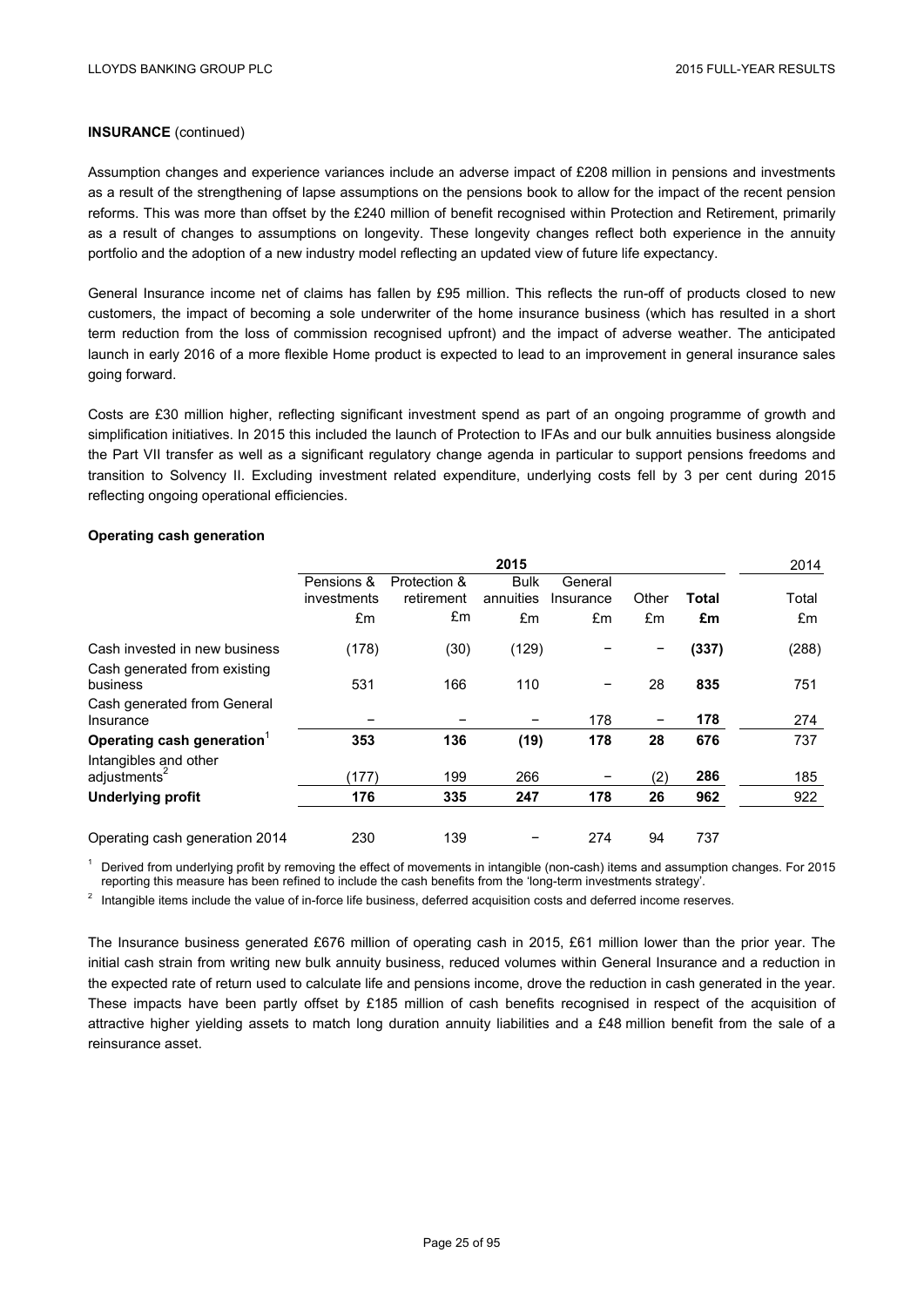## **RUN-OFF AND CENTRAL ITEMS**

# **RUN-OFF**

|                                 | 2015<br>£m  | 2014<br>£m  |
|---------------------------------|-------------|-------------|
| Net interest income             | (88)        | (116)       |
| Other income                    | 145         | 451         |
| Total income                    | 57          | 335         |
| Operating costs                 | (150)       | (279)       |
| Operating lease depreciation    | (14)        | (29)        |
| <b>Total costs</b>              | (164)       | (308)       |
| Impairment                      | (8)         | (203)       |
| <b>Underlying loss</b>          | (115)       | (176)       |
|                                 | 2015<br>£bn | 2014<br>£bn |
| Loans and advances to customers | 10.3        | 14.4        |
| Total assets                    | 12.2        | 16.9        |
| Risk-weighted assets            | 10.2        | 16.8        |

 The reduction in income and costs largely reflects the impact of disposals made in 2014 including the sale of Scottish Widows Investment Partnership.

• The reduction in the impairment charge reflects the continued success in managing down the run-off portfolios.

 Run-off now represents 2 per cent of total loans and advances to customers and less than 5 per cent of the Group's risk-weighted assets.

# **CENTRAL ITEMS**

|                             | 2015<br>£m | 2014<br>£m |
|-----------------------------|------------|------------|
| Total income                | 176        | 132        |
| Total costs                 | 19         | (22)       |
| Impairment release (charge) | 2          | (2)        |
| <b>Underlying profit</b>    | 197        | 108        |

 Central items include income and expenditure not recharged to divisions, including the costs of certain central and head office functions.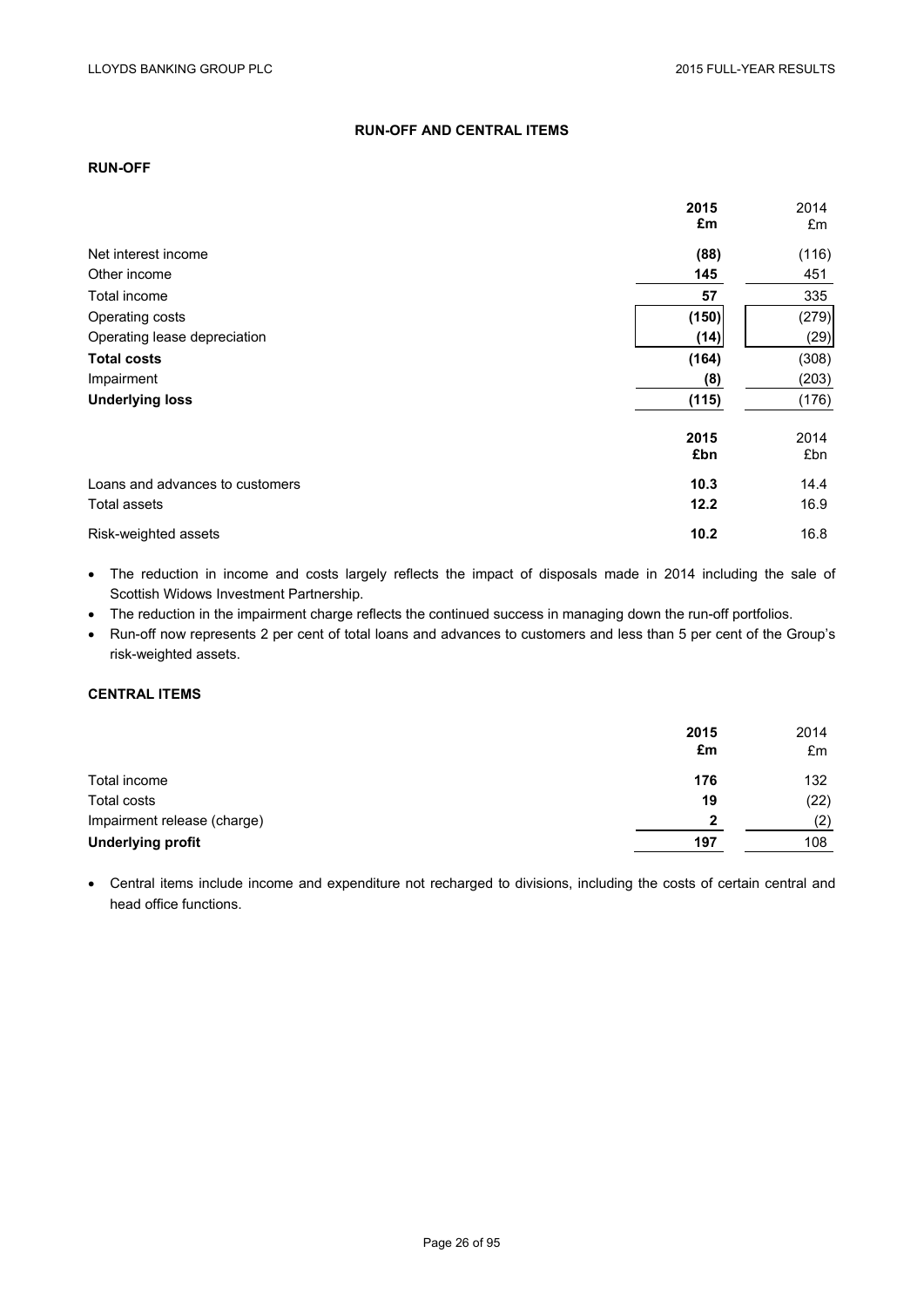### **ADDITIONAL INFORMATION**

## **1. Reconciliation between statutory and underlying basis results**

The tables below set out the reconciliation from the statutory results to the underlying basis results, the principles of which are set out on the inside front cover.

|                                          |                                                      | <b>Removal of:</b>                              |                                   |                        |                                    |                                                     |                           |  |
|------------------------------------------|------------------------------------------------------|-------------------------------------------------|-----------------------------------|------------------------|------------------------------------|-----------------------------------------------------|---------------------------|--|
| 2015                                     | Lloyds<br><b>Banking</b><br>Group<br>statutory<br>£m | <b>Asset sales</b><br>and other<br>items'<br>£m | Simplification <sup>2</sup><br>£m | TSB <sup>3</sup><br>£m | <b>Insurance</b><br>gross up<br>£m | <b>PPI and other</b><br>conduct<br>provisions<br>£m | Underlying<br>basis<br>£m |  |
| Net interest income                      | 11,318                                               | 318                                             | -                                 | (192)                  | 38                                 |                                                     | 11,482                    |  |
| Other income, net of<br>insurance claims | 6,103                                                | 214                                             | -                                 | (36)                   | (126)                              |                                                     | 6,155                     |  |
| <b>Total income</b>                      | 17.421                                               | 532                                             | -                                 | (228)                  | (88)                               |                                                     | 17,637                    |  |
| Operating expenses <sup>4</sup>          | (15, 387)                                            | 381                                             | 170                               | 836                    | 88                                 | 4,837                                               | (9,075)                   |  |
| Impairment                               | (390)                                                | (197)                                           | -                                 | 19                     |                                    |                                                     | (568)                     |  |
| <b>TSB</b>                               |                                                      |                                                 | -                                 | 118                    |                                    |                                                     | 118                       |  |
| <b>Profit before tax</b>                 | 1.644                                                | 716                                             | 170                               | 745                    |                                    | 4.837                                               | 8.112                     |  |

|                                          | Removal of:                                   |                                                      |                                   |            |                             |                                              |                           |
|------------------------------------------|-----------------------------------------------|------------------------------------------------------|-----------------------------------|------------|-----------------------------|----------------------------------------------|---------------------------|
| 2014                                     | Lloyds<br>Banking<br>Group<br>statutory<br>£m | Asset sales<br>and other<br>items <sup>5</sup><br>£m | Simplification <sup>6</sup><br>£m | TSB'<br>£m | Insurance<br>gross up<br>£m | PPI and other<br>conduct<br>provisions<br>£m | Underlying<br>basis<br>£m |
| Net interest income                      | 10,660                                        | 619                                                  |                                   | (786)      | 482                         |                                              | 10,975                    |
| Other income, net of<br>insurance claims | 5,739                                         | 1,460                                                | 22                                | (140)      | (614)                       |                                              | 6,467                     |
| Total income                             | 16.399                                        | 2,079                                                | 22                                | (926)      | (132)                       |                                              | 17,442                    |
| Operating expenses <sup>4</sup>          | (13, 885)                                     | (286)                                                | 944                               | 928        | 132                         | 3,125                                        | (9,042)                   |
| Impairment                               | (752)                                         | (448)                                                |                                   | 98         |                             |                                              | (1, 102)                  |
| <b>TSB</b>                               |                                               |                                                      | -                                 | 458        |                             |                                              | 458                       |
| Profit before tax                        | 1,762                                         | 1,345                                                | 966                               | 558        |                             | 3,125                                        | 7,756                     |

<sup>1</sup> Comprises the effects of asset sales (gain of £54 million), volatile items (loss of £208 million), liability management (loss of £28 million), the fair value unwind (loss of £192 million) and the amortisation of purchased intangibles (£342 million).

 $2$  Comprises the redundancy costs related to phase II of the Simplification programme.

<sup>3</sup> Comprises the underlying results of TSB, dual running and build costs and the charge related to the disposal of TSB.

 $^4$  On an underlying basis, this is described as total costs.

 $^5$  Comprises the effects of asset sales (gain of £138 million), volatile items (gain of £58 million), liability management (loss of £1,386 million), the past service pension credit (£710 million), the fair value unwind (loss of £529 million) and the amortisation of purchased intangibles (£336 million).

 $6$  Comprises redundancy, IT and other business costs of implementation.

<sup>7</sup> Comprises the underlying results of TSB, dual running and build costs.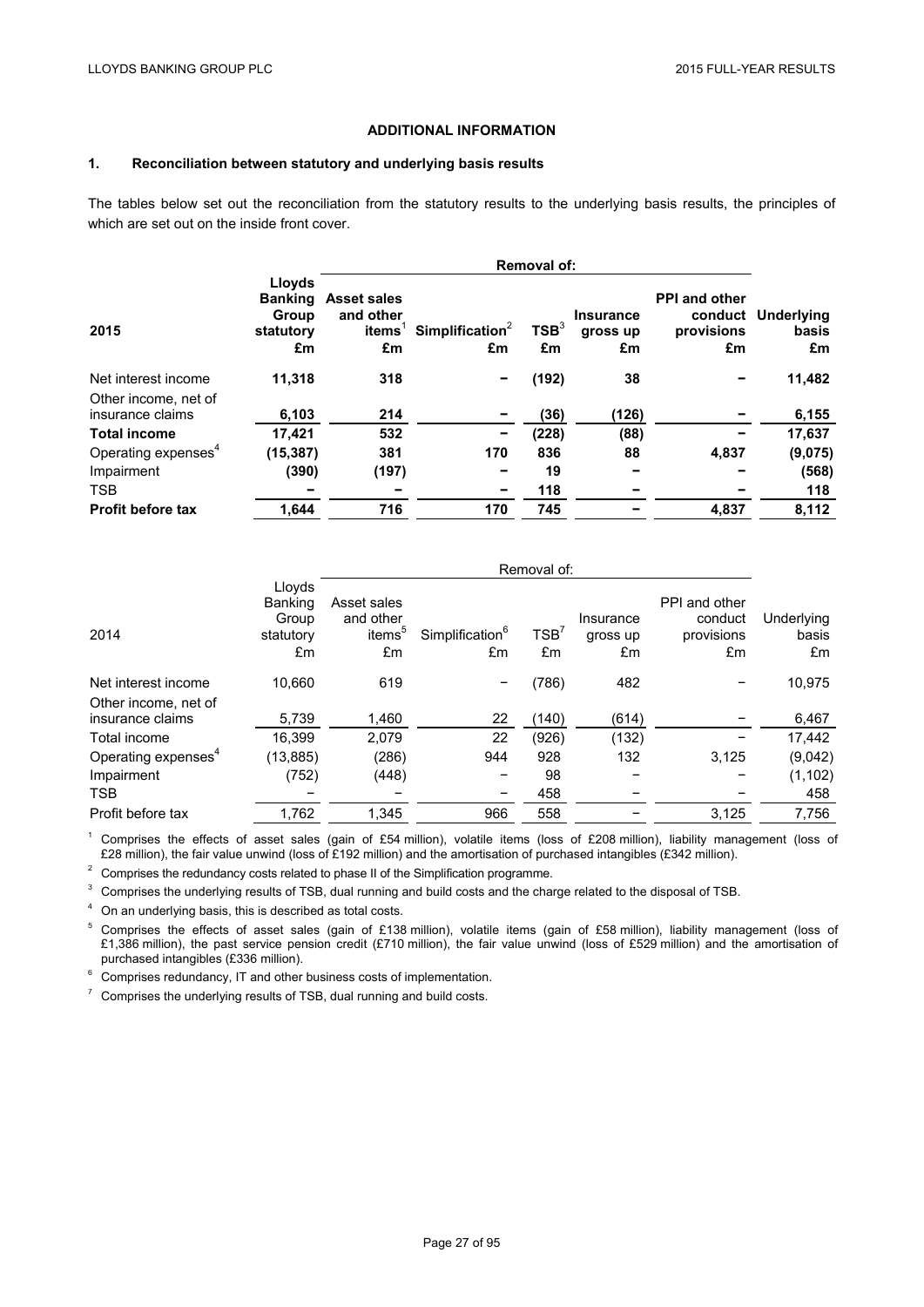## **2. Banking net interest margin**

Banking net interest margin is calculated by dividing banking net interest income by average interest-earning banking assets. A reconciliation of banking net interest income to Group net interest income showing the items that are excluded in determining banking net interest income follows:

|                                                        | 2015<br>£m | 2014<br>£m |
|--------------------------------------------------------|------------|------------|
| Banking net interest income – underlying basis         | 11,630     | 11,058     |
| Insurance division                                     | (163)      | (131)      |
| Other net interest income (including trading activity) | 15         | 48         |
| Group net interest income - underlying basis           | 11.482     | 10.975     |
| Asset sales and other items                            | (318)      | (619)      |
| <b>TSB</b>                                             | 192        | 786        |
| Insurance gross up                                     | (38)       | (482)      |
| Group net interest income – statutory                  | 11,318     | 10,660     |

Average interest-earning banking assets are gross of impairment allowances and comprise solely of customer and product balances in the banking businesses on which interest is earned or paid. Non-banking assets largely relate to fee based loans and advances within Commercial Banking and loans sold by Commercial Banking and Retail to Insurance to back annuitant liabilities. Other non-banking includes pooling arrangements where interest is received from or paid to customers based on the net of their lending and deposit balances but these balances cannot be netted on the Group balance sheet.

|                                                           | Quarter<br>ended<br><b>31 Dec</b><br>2015<br>£bn | Quarter<br>ended<br>30 Sept<br>2015<br>£bn | Quarter<br>ended<br>30 Jun<br>2015<br>£bn | Quarter<br>ended<br>31 Mar<br>2015<br>£bn |
|-----------------------------------------------------------|--------------------------------------------------|--------------------------------------------|-------------------------------------------|-------------------------------------------|
| Net loans and advances to customers                       | 455.2                                            | 455.0                                      | 452.3                                     | 455.1                                     |
| Impairment provision and fair value adjustments           | 4.4                                              | 4.9                                        | 7.0                                       | 7.4                                       |
| Non-banking items:                                        |                                                  |                                            |                                           |                                           |
| Fee based loans and advances                              | (10.1)                                           | (8.0)                                      | (7.2)                                     | (6.4)                                     |
| Sale of assets to Insurance                               | (5.7)                                            | (5.3)                                      | (5.2)                                     | (4.7)                                     |
| Other non-banking                                         | (5.6)                                            | (6.2)                                      | (5.5)                                     | (6.6)                                     |
| Gross loans and advances (banking)                        | 438.2                                            | 440.4                                      | 441.4                                     | 444.8                                     |
| Averaging                                                 | 1.0                                              | (1.7)                                      | 1.8                                       | 1.7                                       |
| Average interest-earning banking assets                   | 439.2                                            | 438.7                                      | 443.2                                     | 446.5                                     |
| Continuing businesses                                     | 427.8                                            | 425.5                                      | 427.4                                     | 429.5                                     |
| Run-off                                                   | 11.4                                             | 13.2                                       | 15.8                                      | 17.0                                      |
|                                                           | 439.2                                            | 438.7                                      | 443.2                                     | 446.5                                     |
| Average interest-earning banking assets<br>(year to date) | 441.9                                            | 442.8                                      | 444.8                                     | 446.5                                     |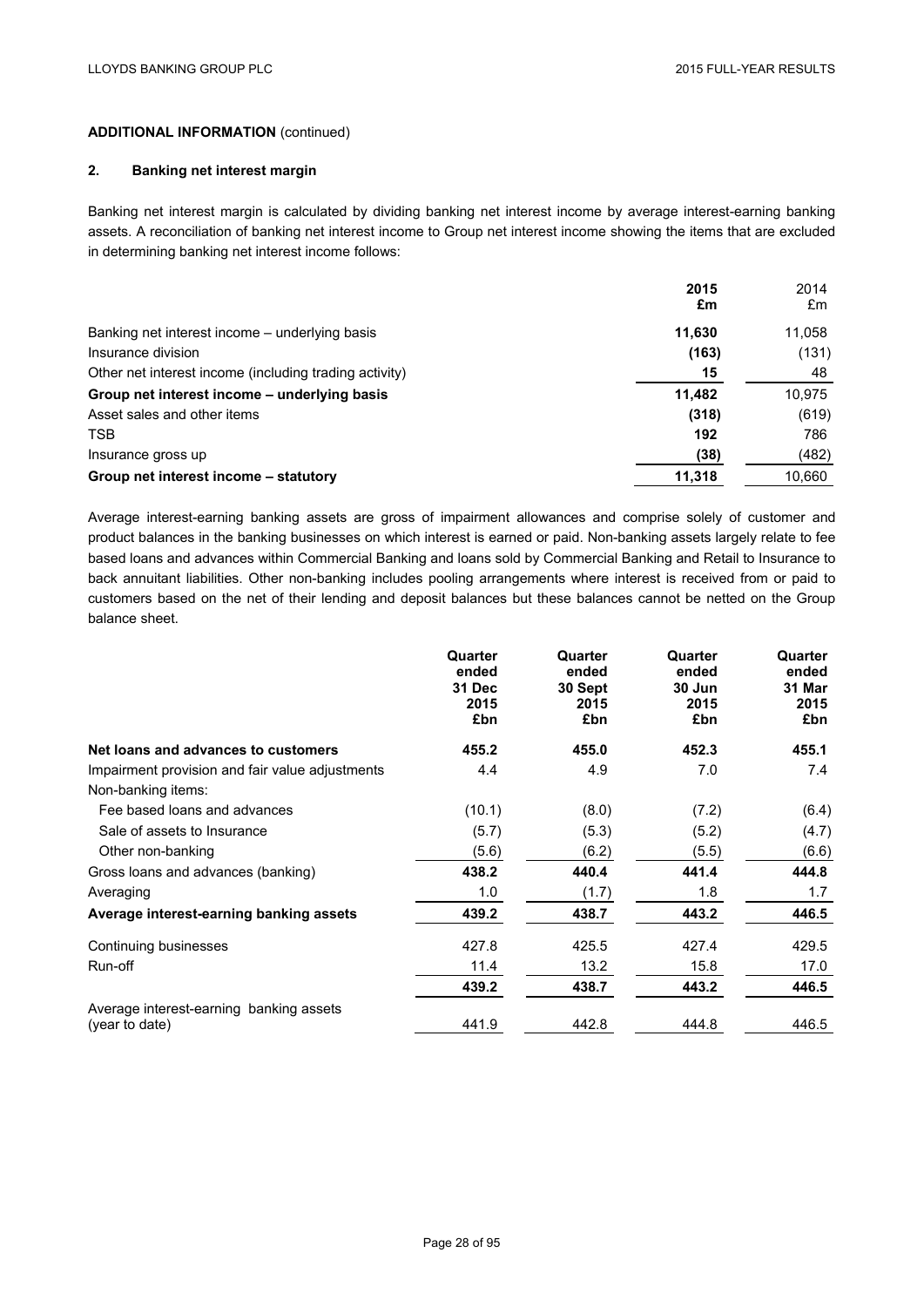### **3. Other operating income**

|                                 | 2015      | 2014      | Change |
|---------------------------------|-----------|-----------|--------|
|                                 | £ million | £ million | %      |
| Fees and commissions:           |           |           |        |
| Retail                          | 876       | 998       | (12)   |
| <b>Commercial Banking</b>       | 1,562     | 1,605     | (3)    |
| <b>Consumer Finance</b>         | 247       | 308       | (20)   |
| Central items                   | (81)      | (132)     | 39     |
|                                 | 2,604     | 2,779     | (6)    |
| Insurance income <sup>1</sup> : |           |           |        |
| Life and pensions               | 1,367     | 1,368     |        |
| <b>Bulk annuities</b>           | 257       |           |        |
| General insurance               | 462       | 576       | (20)   |
|                                 | 2,086     | 1,944     |        |
| Operating lease income          | 1,130     | 1,071     | 6      |
| Other                           | 190       | 222       | (14)   |
| Other income excluding run-off  | 6,010     | 6,016     |        |
| Run-off                         | 145       | 451       | (68)   |
| <b>Other income</b>             | 6,155     | 6,467     | (5)    |
|                                 |           |           |        |

 $1$  Includes insurance income reported by Retail and Consumer Finance.

## **4. Volatility arising in insurance businesses**

The Group's statutory result before tax included negative volatility totalling £105 million compared to negative volatility of £228 million in 2014.

Volatility comprises the following:

|                                   | 2015<br>£m | 2014<br>£m      |
|-----------------------------------|------------|-----------------|
| Insurance volatility              | (303)      | (219)           |
| Policyholder interests volatility | 87         | 17 <sub>1</sub> |
| Total volatility                  | (216)      | (202)           |
| Insurance hedging arrangements    | 111        | (26)            |
| <b>Total</b>                      | (105)      | (228)           |

### **Insurance volatility**

The Group's insurance business has policyholder liabilities that are supported by substantial holdings of investments. IFRS requires that the changes in both the value of the liabilities and investments are reflected within the income statement. The value of the liabilities does not move exactly in line with changes in the value of the investments. As the investments are substantial, movements in their value can have a significant impact on the profitability of the Group. Management believes that it is appropriate to disclose the division's results on the basis of an expected return in addition to results based on the actual return. The impact of the actual return on these investments differing from the expected return is included within insurance volatility.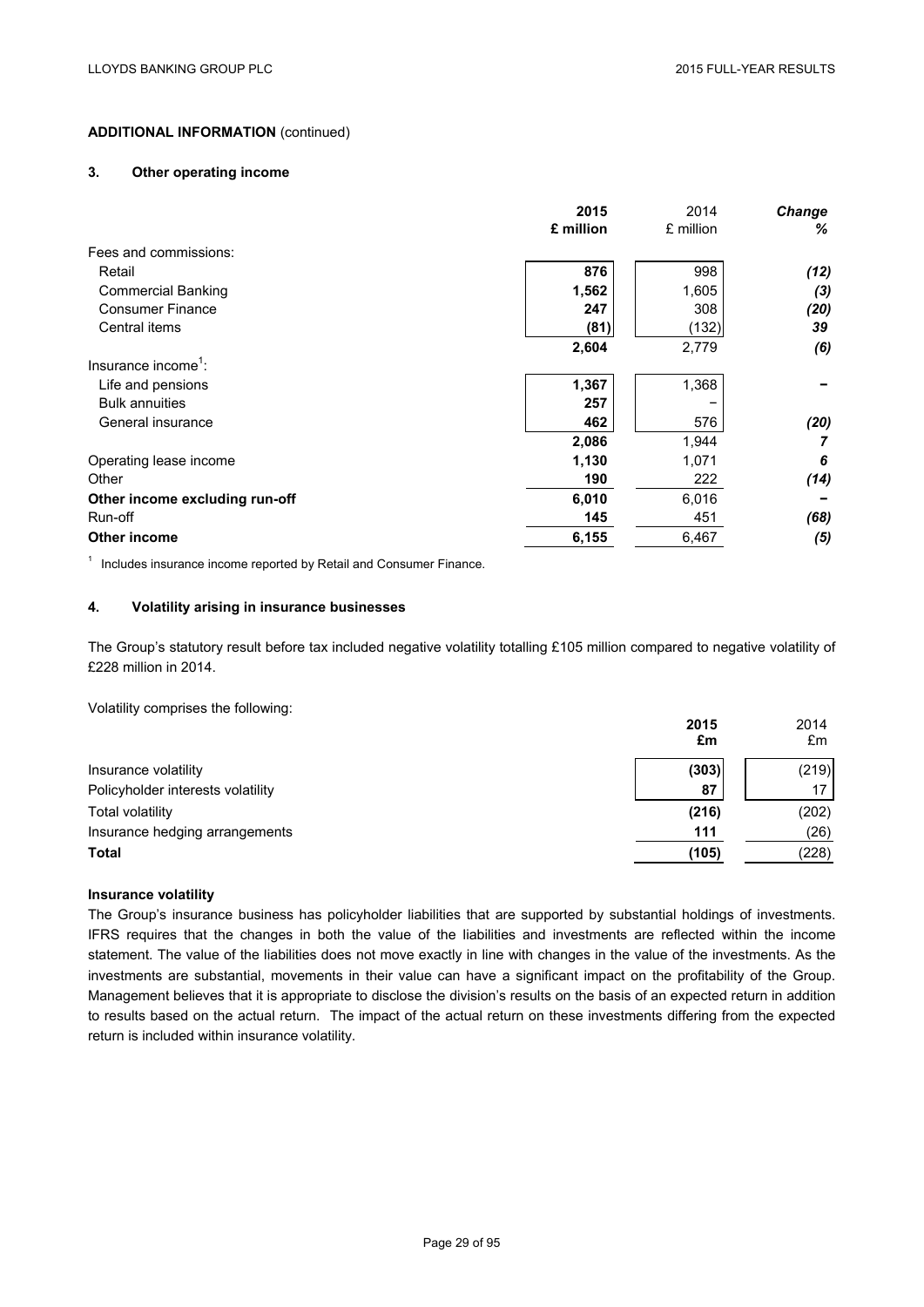The expected gross investment returns used to determine the underlying profit of the business are based on prevailing market rates and published research into historical investment return differentials for the range of assets held. Where appropriate, rates are updated throughout the year to reflect changing market conditions and changes in the asset mix. In 2015 the basis for calculating these expected returns has been enhanced to reflect an average of the 15 year swap rate over the preceding 12 months and rates were updated throughout the year to reflect changing market conditions. The negative insurance volatility during 2015 of £303 million primarily reflects lower equity returns than expected, widening credit spreads and low returns on cash investments.

#### **Policyholder interests volatility**

Accounting standards require that tax on policyholder investment returns should be included in the Group's tax charge rather than being offset against the related income. The result is, therefore, to either increase or decrease profit before tax with a related change in the tax charge. Timing and measurement differences exist between provisions for tax and charges made to policyholders. Consistent with the expected approach taken in respect of insurance volatility, differences in the expected levels of the policyholder tax provision and policyholder charges are adjusted through policyholder interests volatility. In 2015, the statutory results before tax included a credit to other income which relates to policyholder interests volatility totalling £87 million (2014: £17 million) reflecting offsetting movements in equity, bond and gilt returns.

#### **Insurance hedging arrangements**

The Group purchased put option contracts in 2015 to protect against deterioration in equity market conditions and the consequent negative impact on the value of in-force business on the Group balance sheet. These were financed by selling some upside potential from equity market movements. A gain of £111 million was recognised in relation to these contracts in 2015.

### **5. Return on required equity**

Underlying return on required equity is the underlying profit after tax at the standard UK corporation tax rate less the post-tax profit attributable to other equity holders divided by the average required equity for the period. Required equity comprises shareholders' equity and non-controlling interests and is the amount required to achieve a common equity tier 1 ratio of 12.0 per cent after allowing for regulatory adjustments and deductions. An adjustment is also made to reflect the notional earnings on any excess or shortfall in equity.

Statutory return on required equity is the statutory profit after tax less the post-tax profit attributable to other equity holders divided by the average required equity for the period. An adjustment is also made to reflect the notional earnings on any excess or shortfall in equity.

#### **6. Number of employees (full-time equivalent)**

|                                         | 2015     | 2014     |
|-----------------------------------------|----------|----------|
| Retail                                  | 33,304   | 35,854   |
| <b>Commercial Banking</b>               | 6,457    | 6,133    |
| <b>Consumer Finance</b>                 | 3,480    | 3,484    |
| Insurance                               | 1,885    | 2,015    |
| Group operations and other              | 32,439   | 31,663   |
| <b>TSB</b>                              |          | 7,685    |
|                                         | 77,565   | 86,834   |
| Agency staff, interns and scholar       | (2, 259) | (2, 344) |
| Total number of employees               | 75,306   | 84,490   |
| Total number of employees excluding TSB | 75,306   | 76.978   |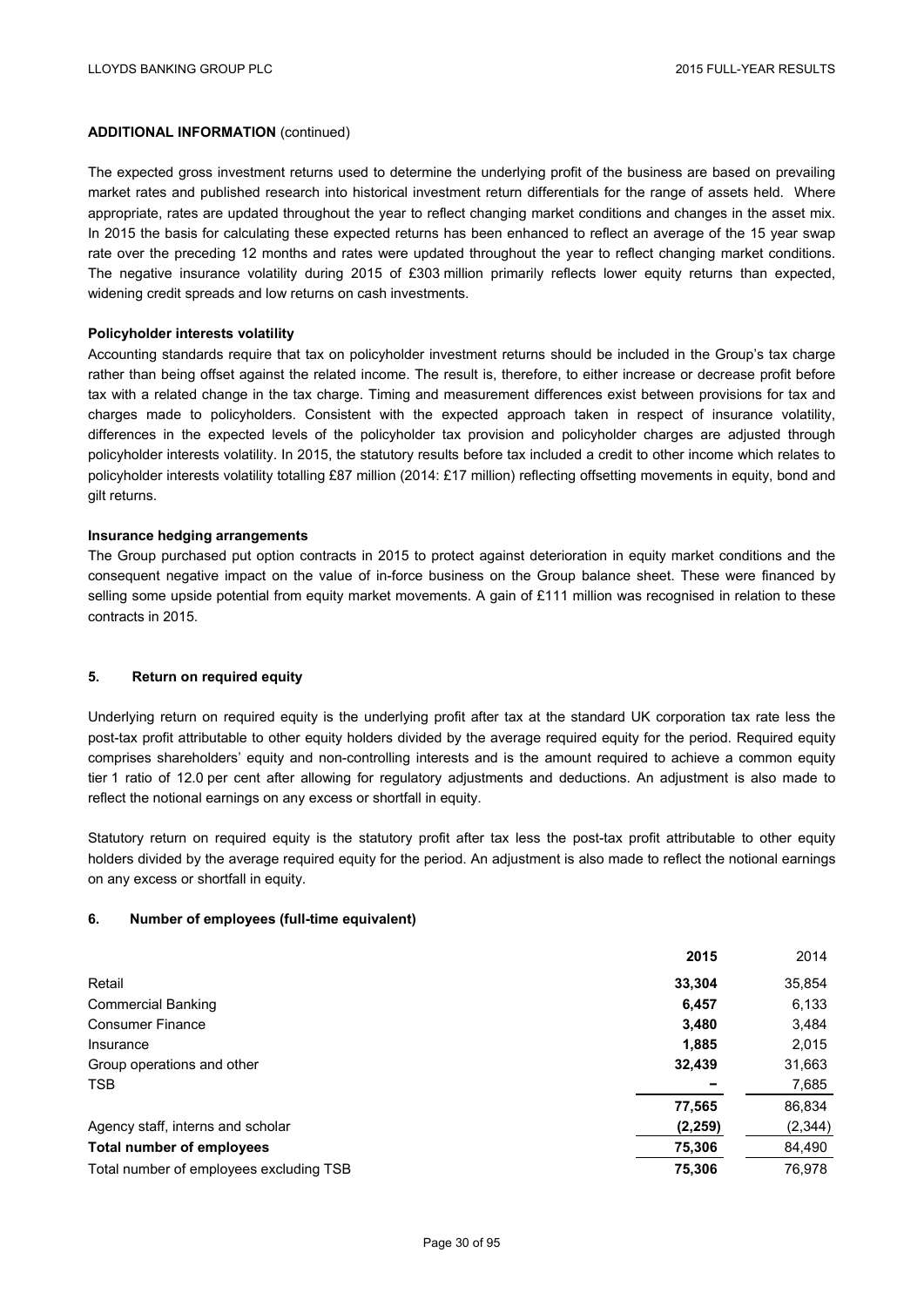#### **7. Remuneration**

Our approach to reward is intended to provide a clear link between remuneration and delivery of the Group's key strategic objectives, supporting the aim of becoming the best bank for customers, and through that, for shareholders.

Despite better underlying financial results in 2015, the Group's total bonus outcome has reduced year-on-year to £353.7 million (from £369.5m in 2014). This includes a 26 per cent collective performance adjustment applied to the Group's total bonus outcome, reflecting additional conduct-related provisions which impacted negatively on profitability and shareholder returns. As previously announced, £30 million was deducted to recognise the impact of failing to deliver the highest levels of customer service in PPI complaint handling. As a percentage of pre-bonus underlying profit, the total bonus outcome has decreased to 4.2 per cent.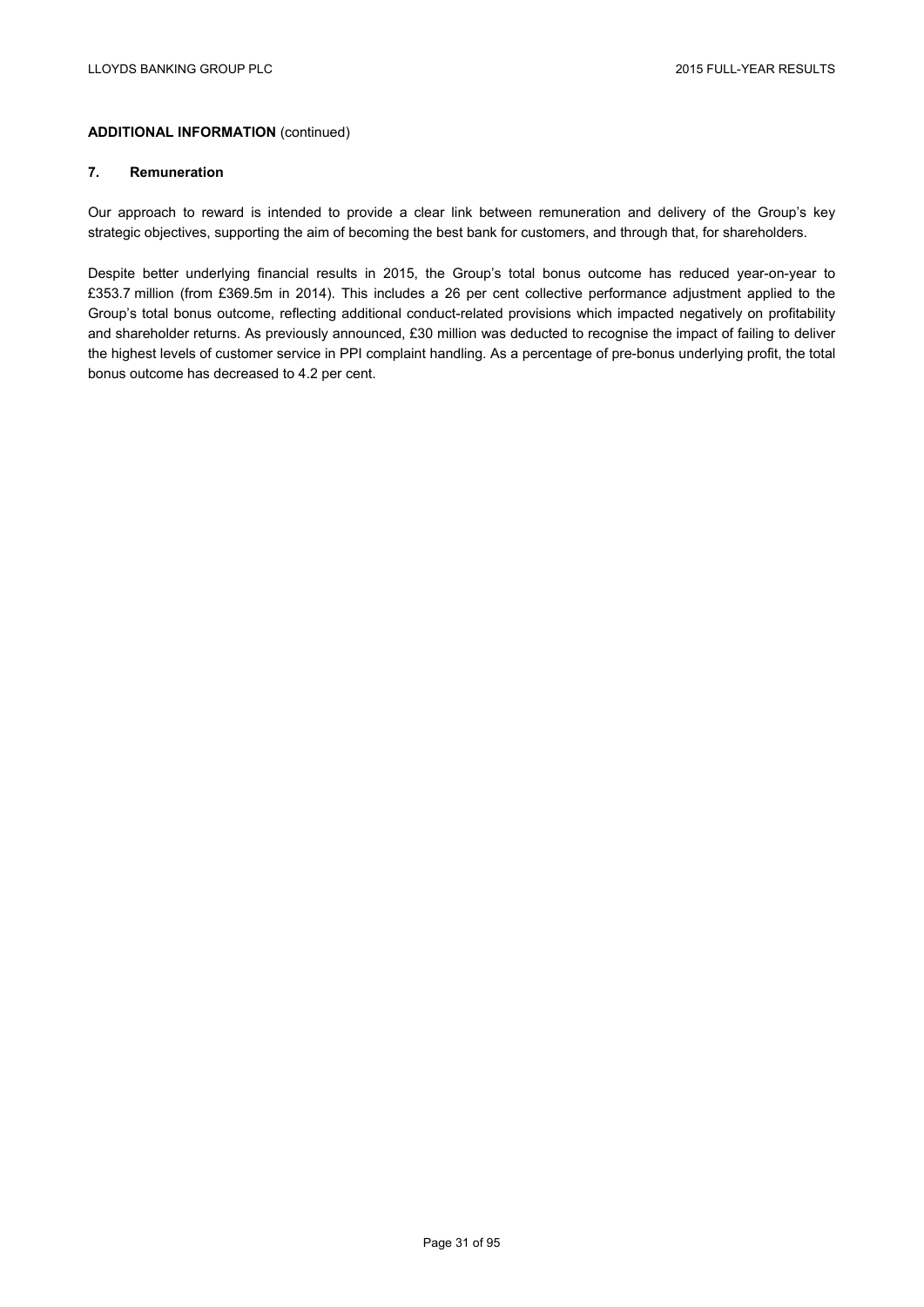### **RISK MANAGEMENT**

#### **PRINCIPAL RISKS AND UNCERTAINTIES**

The most significant risks we face which could impact the delivery of our strategy, together with key mitigating actions, are outlined below including newly added:

- Insurance risk, reflecting that we are increasing our exposure to longevity risk, following our entry into the bulk annuity market in 2015 and;
- Governance risk, given increasing societal and regulatory focus on governance arrangements.

**Credit risk** – The risk that customers to whom we have lent money or other counterparties with whom we have contracted, fail to meet their financial obligations, resulting in loss to the Group. Adverse changes in the economic and market environment we operate in or the credit quality and/or behaviour of our customers and counterparties could reduce the value of our assets and potentially increase our write downs and allowances for impairment losses, adversely impacting profitability.

#### *Mitigating actions*

- Credit policy, incorporating prudent lending criteria, aligned with Board approved risk appetite, to effectively manage risk.
- Robust risk assessment and credit sanctioning, with clearly defined levels of authority to ensure we lend appropriately and responsibly.
- Extensive and thorough credit processes and controls to ensure effective risk identification, management and oversight.
- Effective, well-established governance process supported by independent credit risk assurance.
- Early identification of signs of stress leading to prompt action in engaging the customer.

**Regulatory and legal risk** – The risks of changing legislation, regulation, policies, voluntary codes of practice and their interpretation in the markets in which we operate can have a significant impact on the Group's operations, business prospects, structure, costs and/or capital requirements and ability to enforce contractual obligations.

#### *Mitigating actions*

- The Legal, Regulatory and Mandatory Change Committee ensures we develop plans for delivery of all legal and regulatory changes and tracks their progress. Groupwide projects implemented to address significant impacts.
- Continued investment in people, processes, training and IT to assess impact and help meet our legal and regulatory commitments.
- Engage with regulatory authorities and relevant industry bodies on forthcoming regulatory changes, market reviews and Competition and Markets Authority investigations.

**Conduct risk** – Conduct risk can arise from a number of areas including selling products to customers which do not meet their needs; failing to deal with customers' complaints effectively; not meeting customers' expectations; and exhibiting behaviours which do not meet market or regulatory standards.

#### *Mitigating actions*

- Customer focused conduct strategy implemented to ensure customers are at the heart of everything we do.
- Product approval, review processes and outcome testing supported by conduct management information.
- Clear customer accountabilities for colleagues, with rewards driven by customer-centric metrics.
- Learning from past mistakes, through root cause analysis of crystallised issues.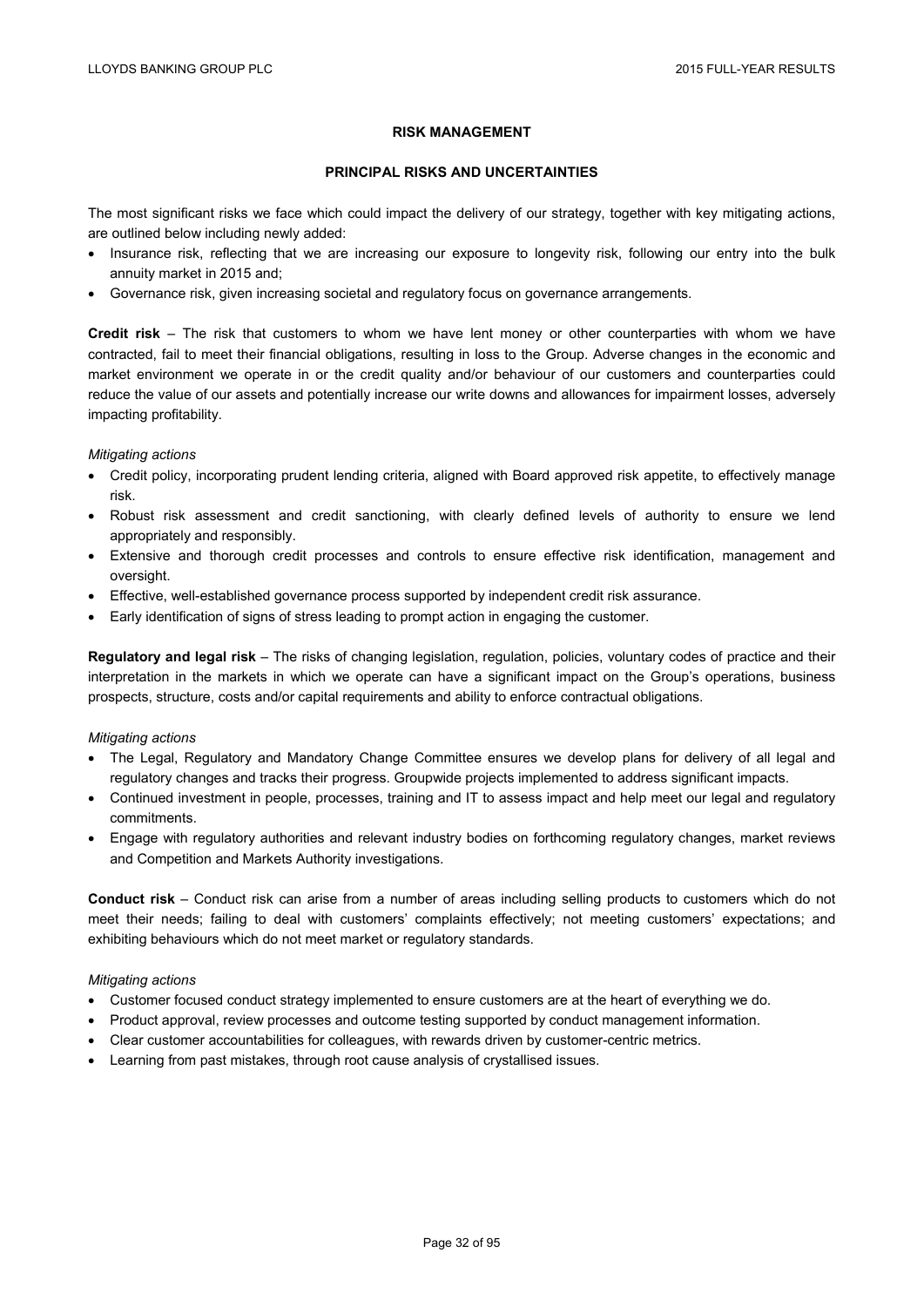### **PRINCIPAL RISKS AND UNCERTAINTIES** (continued)

**Operational risk** – We face significant operational risks which may result in financial loss, disruption or damage to our reputation. These include the availability, resilience and security of our core IT systems and the potential for failings in our customer processes.

#### *Mitigating actions*

- Continual review of our IT environment to ensure that systems and processes can effectively support the delivery of services to customers.
- Addressing the observations and associated resilience risks raised in the Independent IT Resilience Review (2013), with independent verification of progress on an annual basis.
- Investing in enhanced cyber controls to protect against external threats to the confidentiality or integrity of electronic data, or the availability of systems. Responding to findings from third party industry testing.

**People risk** – Key people risks include the risk that the Group fails to lead responsibly in an increasingly competitive marketplace, particularly with the introduction of the Senior Managers and Certification Regime (SM&CR) in 2016. This may dissuade capable individuals from taking up senior positions within the industry.

#### *Mitigating actions*

- Focused action on strategy to attract, retain and develop high calibre people.
- Maintain compliance with legal and regulatory requirements relating to SM&CR, embedding compliant and appropriate colleague behaviours.
- Continued focus on our culture, delivering initiatives which reinforce behaviours to generate the best long-term outcomes for customers and colleagues.
- Maintain organisational people capability and capacity levels in response to increasing volumes of organisational and external market changes.

**Insurance risk** – Key insurance risks within the Insurance business are longevity, persistency and property insurance. Longevity risk is expected to increase with the 2015 entry into the bulk annuity market. Longevity is also the key insurance risk in the Group's Defined Benefit Schemes.

#### *Mitigating actions*

- Insurance processes on underwriting, claims management, pricing and product design seek to control exposure to these risks. A team of longevity and bulk pricing experts has been built to support the new bulk annuity proposition.
- The merits of longevity risk transfer and hedging solutions are regularly reviewed for both the Insurance business and the Group's Defined Benefit Pension Schemes.
- Property insurance exposure to accumulations of risk and possible catastrophes is mitigated by a broad reinsurance programme.

**Capital risk** – The risk that we have a sub-optimal amount or quality of capital or that capital is inefficiently deployed across the Group.

#### *Mitigating actions*

- A comprehensive capital management framework that sets and monitors capital risk appetite using a number of key metrics.
- Close monitoring of capital and leverage ratios to ensure we meet current and future regulatory requirements.
- Comprehensive stress testing analysis to evidence sufficient levels of capital adequacy under various adverse scenarios.
- Accumulation of retained profits and managing dividend policy appropriately.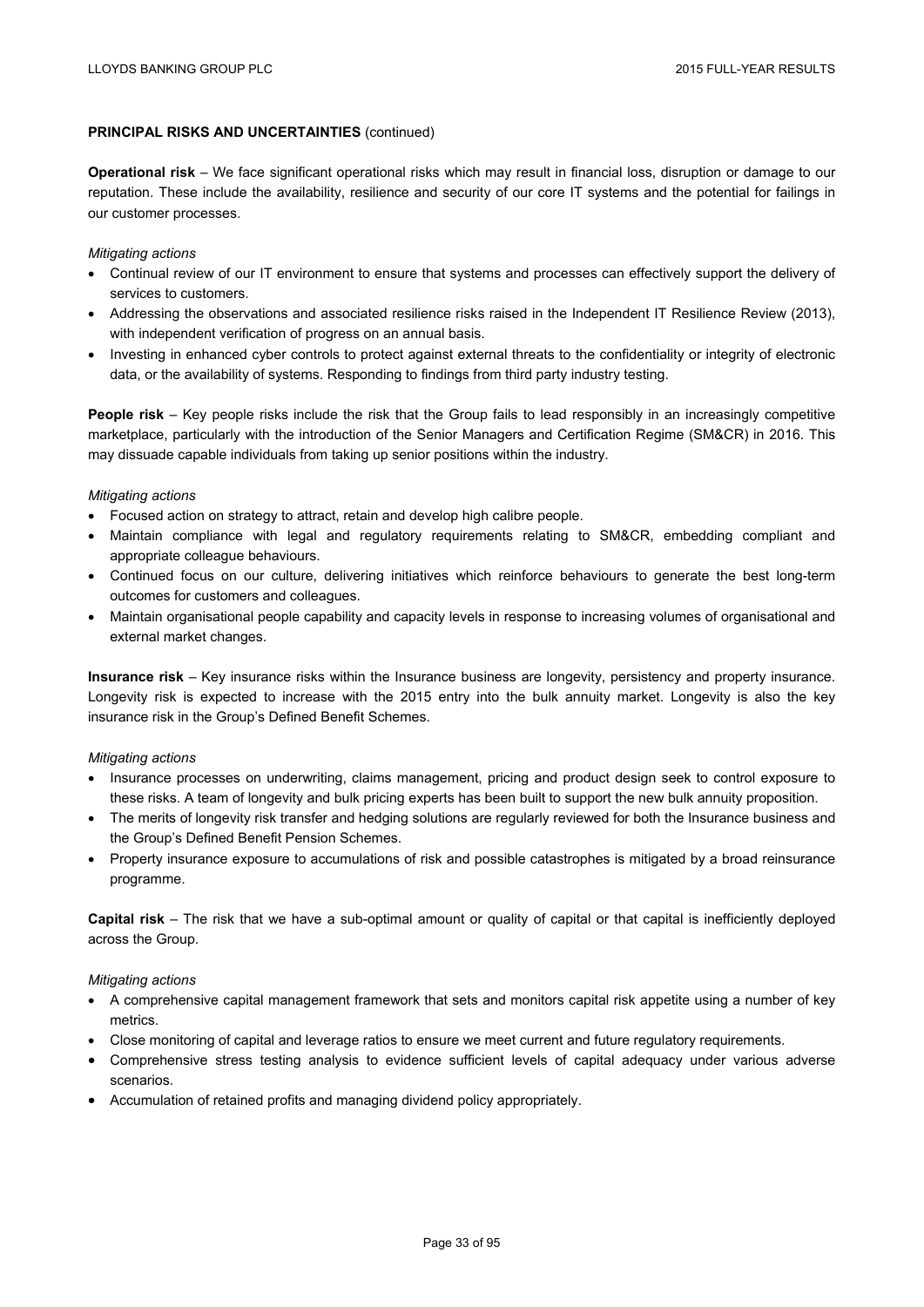## **PRINCIPAL RISKS AND UNCERTAINTIES** (continued)

**Funding and liquidity risk** – The risk that we have insufficient financial resources to meet our commitments as they fall due, or can only secure them at excessive cost.

#### *Mitigating actions*

- Holding a large portfolio of unencumbered LCR eligible liquid assets to meet cash and collateral outflows and regulatory requirements and maintaining a further large pool of secondary assets that can be used to access central bank liquidity facilities.
- Undertaking daily monitoring against a number of market and Group-specific early warning indicators and regular stress tests.
- Maintaining a contingency funding plan detailing management actions and strategies available in stressed conditions.

**Governance risk** – Against a background of increased regulatory focus on governance and risk management the most significant challenges arise from the SM&CR in force from March 2016 and the requirement to improve the resolvability of the Group and to ring-fence core UK financial services and activities from January 2019.

#### *Mitigating actions*

- Our response to SM&CR is managed through a programme with work streams addressing each of the major components.
- A programme is in place to address the requirements of ring-fencing and resolution and the Group is in close and regular contact with regulators to develop the plans for our anticipated operating and legal structures.
- Our aim is to ensure that evolving risk and governance arrangements continue to be appropriate across the range of business in the Group in order to comply with regulatory objectives.

**Market risk** – The risk that our capital or earnings profile is affected by adverse market rates, in particular interest rates and credit spreads in the Banking business and equity and credit spreads in the Insurance business and the Group's Defined Benefit Pension Schemes.

#### *Mitigating actions*

- Structural hedge programmes have been implemented to manage liability margins and margin compression, and the Group's exposure to Bank Base Rate.
- Equity and credit spread risks are inherent within Insurance products and are closely monitored to ensure they remain within risk appetite. Where appropriate asset liability matching is undertaken to mitigate risk.
- The allocation to credit assets has been increased and equity holdings reduced within the Group's Defined Benefit Pension Schemes. A hedging programme is also in place to minimise exposure to nominal rates/inflation.
- Stress and scenario testing of Group risk exposures.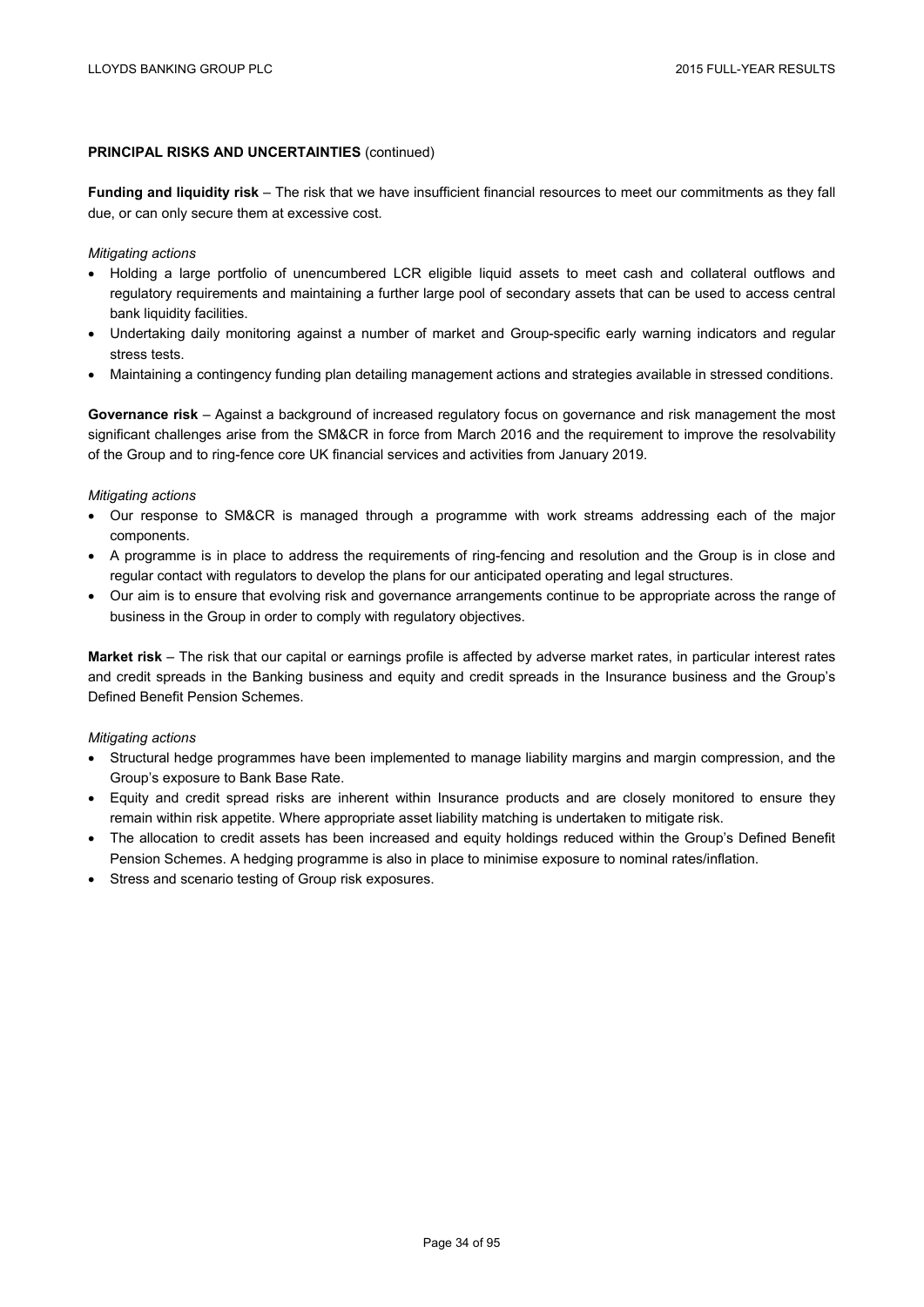## **CREDIT RISK PORTFOLIO**

#### **Significant reduction in impairments and impaired assets**

- The impairment charge decreased by 48 per cent to £568 million in 2015 compared to £1,102 million in 2014. The impairment charge is lower across all divisions benefiting from provision releases but at lower levels than seen during 2014.
- The reduction reflects lower levels of new impairment as a result of effective risk management, a favourable credit environment, improving UK economic conditions and continued low interest rates.
- The impairment charge as a percentage of average loans and advances to customers improved to 0.14 per cent compared to 0.23 per cent during 2014.
- At the Group Strategic Update in October 2014, we outlined that, although it would be lower between 2015 and 2017, we expect the Group asset quality ratio to be c.40 basis points through the economic cycle.
- In 2016, the Group expects to benefit from its continued disciplined approach to the management of credit and the resilient UK economy. Write-backs and provision releases, however, are expected to be at a lower level and as a result, the Group expects the asset quality ratio for the 2016 full year to be around 20 basis points.
- Impaired loans as a percentage of closing loans and advances reduced to 2.1 per cent at 31 December 2015, from 2.9 per cent at 31 December 2014 driven by reductions within the continuing and run-off portfolios, including the sale of Irish commercial loans during the third quarter. Provisions as a percentage of impaired loans reduced from 56.4 per cent to 46.1 per cent reflecting the disposal of highly covered assets during the year.
- Retail Division impairment provisions as a percentage of impaired loans have increased to 40.4 per cent from 38.8 per cent at 31 December 2014, with Secured increasing by 0.5 percentage points to 37.5 per cent. Consumer Finance Division impairment provisions as a percentage of impaired loans have increased to 72.8 per cent from 70.5 per cent at 31 December 2014, with Credit Cards increasing by 5.3 percentage points to 81.8 per cent and Asset Finance UK decreasing by 2.8 percentage points to 67.2 per cent.

## **Low risk culture and prudent risk appetite**

- The Group is delivering sustainable lending growth by maintaining its lower risk origination discipline and underwriting standards despite terms and conditions in some of the Group's markets being impacted by increased competition. The overall quality of the portfolio has improved over the last 12 months.
- Credit performance of the UK Retail secured portfolio has been good, with improvements in loan to values (LTVs), arrears, impaired loans and impairment charge on both Mainstream and Buy-to-let portfolios. Loans and advances to mainstream customers were broadly flat during the year at £227.3 billion with the Buy-to-let portfolio growing by 4 per cent to £55.6 billion. The closed Specialist portfolio has continued to run-off, reducing by 10 per cent to £19.5 billion.
- The Group's UK Direct Real Estate gross lending (defined internally as exposure which is directly supported by cash flows from property activities) at 31 December 2015 in Commercial Banking, Wealth (within Retail division) and Run-off divisions was £19.5 billion (31 December 2014: gross £21.6 billion). The portfolio continues to reduce significantly, and the higher risk Run-off element of the book has reduced from gross £3.3 billion to gross £1.1 billion during 2015. The remaining gross lending of £18.4 billion (31 December 2014: £18.3 billion) is the lower risk element in Commercial Banking and Wealth, where the Group continues to write new business within conservative risk appetite parameters.
- Our Commercial Banking portfolios continue to benefit from our robust focus on credit origination and our through the cycle risk appetite.
- Sector concentrations within the lending portfolios are closely monitored and controlled, with mitigating actions taken. Sector and product caps limit exposure to certain higher risk sectors and asset classes.
- The Group's extensive and thorough credit processes and controls ensure effective risk management, including early identification and management of potential concern customers and counterparties.

#### **Re-shaping of the Group is substantially complete**

- The run-off portfolio has materially reduced through de-risking and the strategic desire to exit the residual portfolio still remains. There was a 38 per cent reduction in gross loans and advances in 2015 to £11,422 million (31 December 2014: £18,316 million).
- Run-off net external assets have reduced from £16,857 million to £12,154 million during 2015. The portfolio now represents only 2.3 per cent of the overall Group's loans and advances (31 December 2014: 3.0 per cent).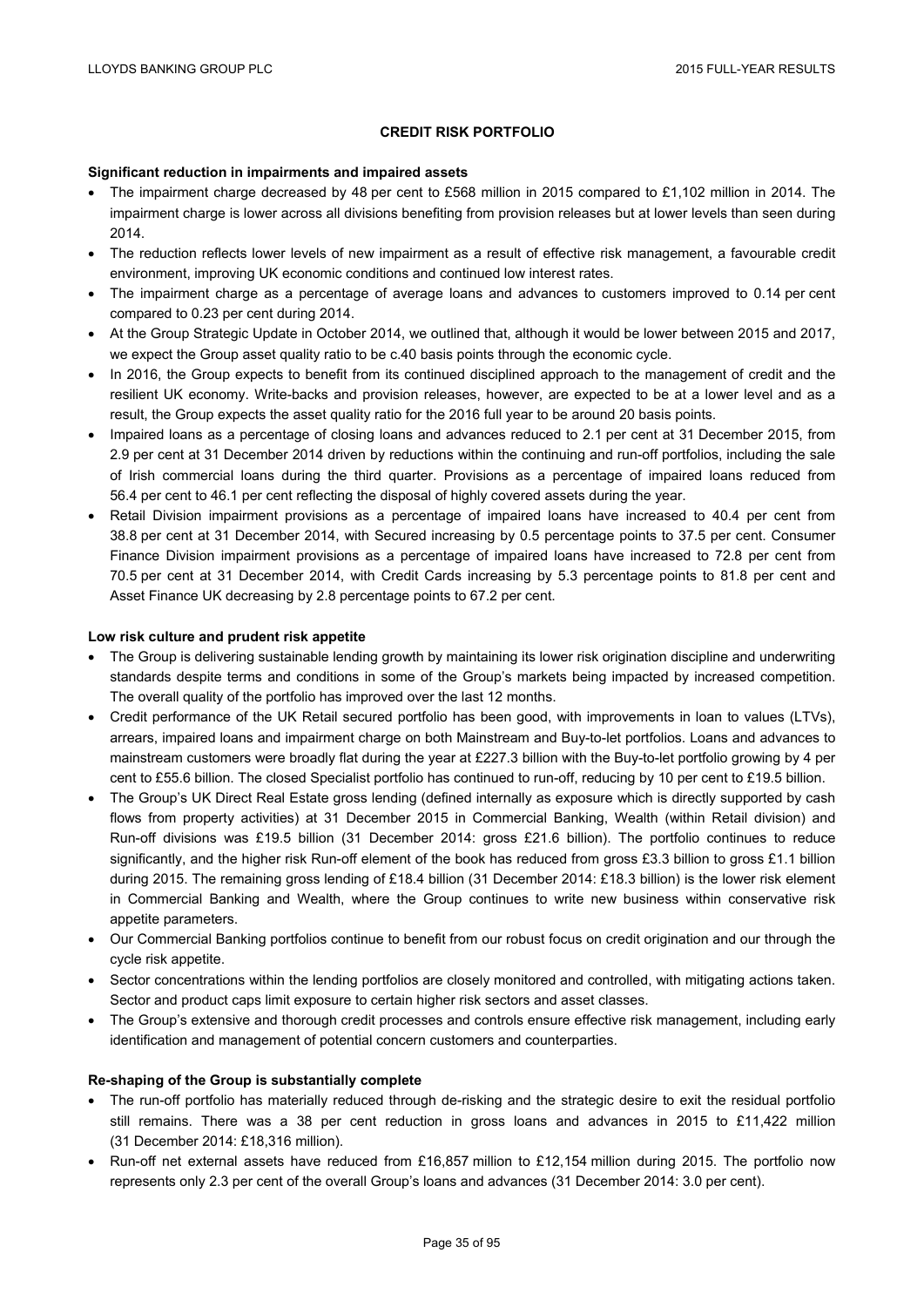# **Impairment charge by division**

|                                              | 2015<br>£m | 2014<br>£m | Change<br>% |
|----------------------------------------------|------------|------------|-------------|
| Retail:                                      |            |            |             |
| Secured                                      | 98         | 281        | 65          |
| Loans and overdrafts                         | 311        | 279        | (11)        |
| Other                                        | 23         | 39         | 41          |
|                                              | 432        | 599        | 28          |
| <b>Commercial Banking:</b>                   |            |            |             |
| <b>SME</b>                                   | (22)       | 15         |             |
| Other                                        |            | 68         |             |
|                                              | (22)       | 83         |             |
| <b>Consumer Finance:</b>                     |            |            |             |
| <b>Credit Cards</b>                          | 129        | 186        | 31          |
| Asset Finance UK <sup>1</sup>                | 22         | 30         | 27          |
| Asset Finance Europe <sup>2</sup>            | 1          | (1)        |             |
|                                              | 152        | 215        | 29          |
| Run-off:                                     |            |            |             |
| Ireland retail                               | (5)        | (6)        | (17)        |
| Ireland corporate and CRE                    | 72         | 314        | 77          |
| Corporate real estate and other corporate    | 21         | (28)       |             |
| Specialist finance                           | (45)       | 22         |             |
| Other                                        | (35)       | (99)       | (65)        |
|                                              | 8          | 203        | 96          |
| Central items                                | (2)        | 2          |             |
| <b>Total impairment charge</b>               | 568        | 1,102      | 48          |
| Impairment charge as a % of average advances | 0.14%      | 0.23%      | $(9)$ bps   |

 $1$  Asset Finance UK comprises the UK motor finance portfolios, principally Black Horse and Lex Autolease.

 $2<sup>2</sup>$  Asset Finance Europe comprises Netherlands mortgages and German Consumer Finance products.

Total impairment charge comprises:

|                                                     | 2015 | 2014  | Change |
|-----------------------------------------------------|------|-------|--------|
|                                                     | £m   | £m    | %      |
| Loans and advances to customers                     | 621  | 1.085 | 43     |
| Debt securities classified as loans and receivables | (2)  |       |        |
| Available-for-sale financial assets                 | 4    | 5     | 20     |
| Other credit risk provisions                        | (55) | 10    |        |
| <b>Total impairment charge</b>                      | 568  | 1,102 | 48     |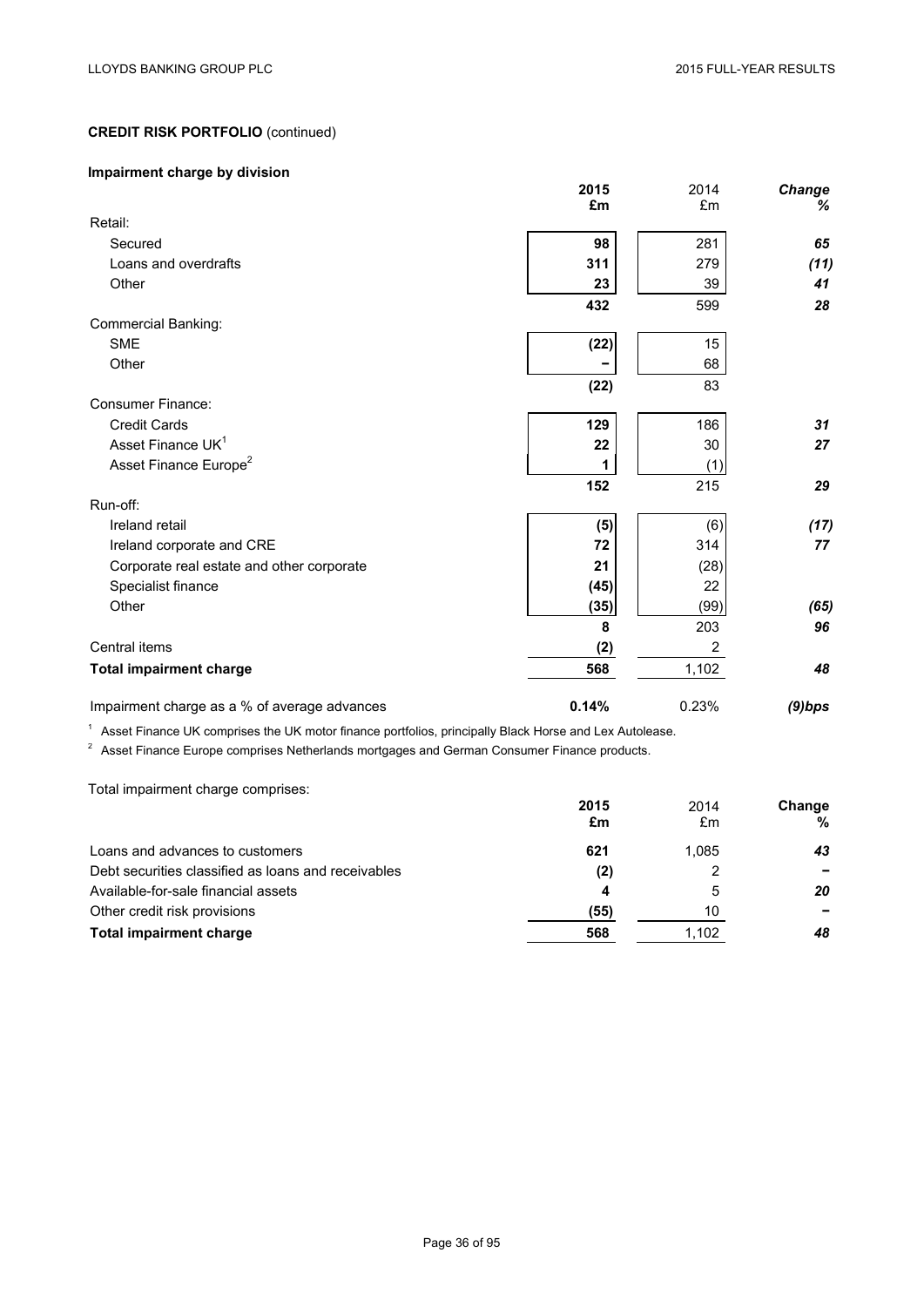**Impairment**

## **CREDIT RISK PORTFOLIO** (continued)

#### **Group impaired loans and provisions**

|                                            |                  |          | <b>Impaired</b> |                         | <u>IIIIpalitient</u><br>provision |
|--------------------------------------------|------------------|----------|-----------------|-------------------------|-----------------------------------|
|                                            | <b>Loans and</b> |          | loans as %      |                         | as % of                           |
|                                            | advances to      | Impaired | of closing      | Impairment              | impaired                          |
| At 31 December 2015                        | customers        | Loans    | advances        | provisions <sup>1</sup> | loans <sup>2</sup>                |
|                                            | £m               | £m       | %               | £m                      | %                                 |
| Retail:                                    |                  |          |                 |                         |                                   |
| Secured                                    | 302,413          | 3,818    | 1.3             | 1,431                   | 37.5                              |
| Loans and overdrafts                       | 9,917            | 578      | 5.8             | 197                     | 81.1                              |
| Other                                      | 3,706            | 98       | 2.6             | 42                      | 60.0                              |
|                                            | 316,036          | 4,494    | 1.4             | 1,670                   | 40.4                              |
| <b>Commercial Banking:</b>                 |                  |          |                 |                         |                                   |
| <b>SME</b>                                 | 29,393           | 1,149    | 3.9             | 213                     | 18.5                              |
| Other                                      | 73,042           | 1,379    | 1.9             | 874                     | 63.4                              |
|                                            | 102,435          | 2,528    | 2.5             | 1,087                   | 43.0                              |
| Consumer Finance:                          |                  |          |                 |                         |                                   |
| <b>Credit Cards</b>                        | 9,425            | 366      | 3.9             | 153                     | 81.8                              |
| Asset Finance UK <sup>3</sup>              | 9,582            | 134      | 1.4             | 90                      | 67.2                              |
| Asset Finance Europe <sup>4</sup>          | 4,931            | 43       | 0.9             | 22                      | 51.2                              |
|                                            | 23,938           | 543      | 2.3             | 265                     | 72.8                              |
| Run-off:                                   |                  |          |                 |                         |                                   |
| Ireland retail                             | 4,040            | 132      | 3.3             | 120                     | 90.9                              |
| Ireland corporate and CRE                  | 37               | 5        | 13.5            |                         |                                   |
| Corporate real estate and other            |                  |          |                 |                         |                                   |
| corporate                                  | 1,873            | 1,410    | 75.3            | 745                     | 52.8                              |
| Specialist finance                         | 4,190            | 361      | 8.6             | 189                     | 52.4                              |
| Other                                      | 1,282            | 117      | 9.1             | 96                      | 82.1                              |
|                                            | 11,422           | 2,025    | 17.7            | 1,150                   | 56.8                              |
| Reverse repos and other items <sup>5</sup> | 5,798            |          |                 |                         |                                   |
| <b>Total gross lending</b>                 | 459,629          | 9,590    | 2.1             | 4,172                   | 46.1                              |
| Impairment provisions                      | (4, 172)         |          |                 |                         |                                   |
| Fair value adjustments <sup>6</sup>        | (282)            |          |                 |                         |                                   |
| <b>Total Group</b>                         | 455,175          |          |                 |                         |                                   |

Impairment provisions include collective unidentified impairment provisions.

 $2$  Impairment provisions as a percentage of impaired loans are calculated excluding Retail and Consumer Finance loans in recoveries (£335 million in Retail loans and overdrafts, £28 million in Retail other and £179 million in Consumer Finance credit cards).

<sup>3</sup> Asset Finance UK comprises the UK motor finance portfolios, principally Black Horse and Lex Autolease.

<sup>4</sup> Asset Finance Europe comprises Netherlands mortgages and German Consumer Finance products.

<sup>5</sup> Includes £5.7 billion of lower risk loans sold by Commercial Banking and Retail to Insurance to back annuitant liabilities.

The fair value adjustments relating to loans and advances were made on the acquisition of HBOS to reflect the fair value of the acquired assets and took into account both the expected losses and market liquidity at the date of acquisition. The unwind relating to future impairment losses requires management judgement to assess whether the losses incurred in the current period were expected at the date of the acquisition and assessing whether the remaining losses expected at date of the acquisition will still be incurred. The element relating to market liquidity unwinds to the income statement over the estimated expected lives of the related assets, although if an asset is written-off or suffers previously unexpected impairment then this element of the fair value will no longer be considered a timing difference (liquidity) but permanent (impairment). The fair value unwind in respect of impairment losses incurred was £97 million for the year ended 31 December 2015 (31 December 2014: £251 million). The fair value unwind in respect of loans and advances is expected to continue to decrease in future years as fixed-rate periods on mortgages expire, loans are repaid or written-off, and will reduce to zero over time.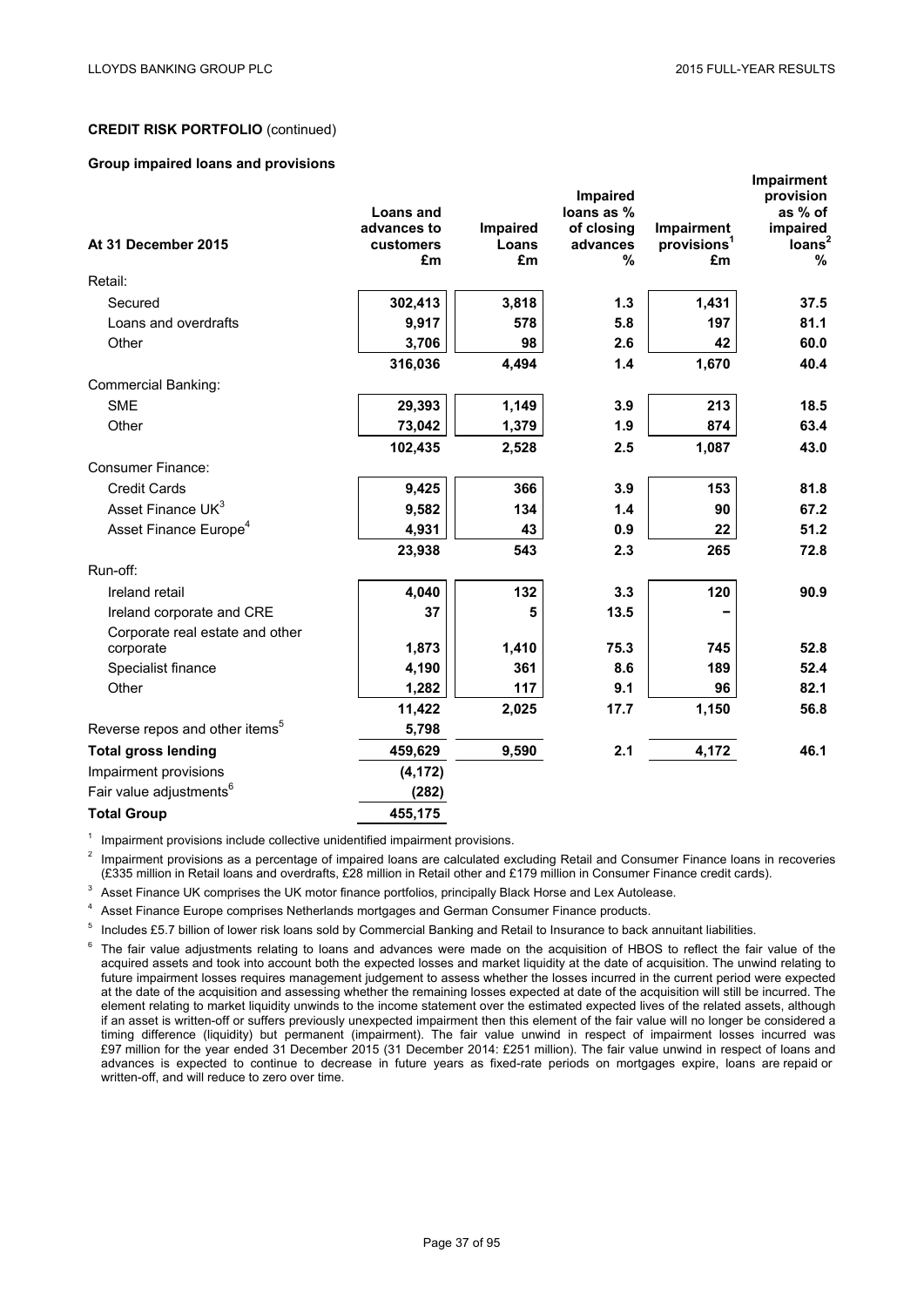# **Group impaired loans and provisions** (continued)

|                                            | Loans and                      |                         | Impaired<br>loans as %                  |                                             | Impairment<br>provision<br>as % of  |
|--------------------------------------------|--------------------------------|-------------------------|-----------------------------------------|---------------------------------------------|-------------------------------------|
| At 31 December 2014                        | advances to<br>customers<br>£m | Impaired<br>Loans<br>£m | of closing<br>advances<br>$\frac{0}{0}$ | Impairment<br>provisions <sup>1</sup><br>£m | impaired<br>loans <sup>2</sup><br>% |
| Retail:                                    |                                |                         |                                         |                                             |                                     |
| Secured                                    | 303,121                        | 3,911                   | 1.3                                     | 1,446                                       | 37.0                                |
| Loans and overdrafts                       | 10,395                         | 695                     | 6.7                                     | 220                                         | 85.3                                |
| Other                                      | 3,831                          | 321                     | 8.4                                     | 68                                          | 23.1                                |
|                                            | 317,347                        | 4,927                   | 1.6                                     | 1,734                                       | 38.8                                |
| <b>Commercial Banking:</b>                 |                                |                         |                                         |                                             |                                     |
| <b>SME</b>                                 | 28,256                         | 1,546                   | 5.5                                     | 398                                         | 25.7                                |
| Other                                      | 74,203                         | 1,695                   | 2.3                                     | 1,196                                       | 70.6                                |
|                                            | 102,459                        | 3,241                   | 3.2                                     | 1,594                                       | 49.2                                |
| <b>Consumer Finance:</b>                   |                                |                         |                                         |                                             |                                     |
| <b>Credit Cards</b>                        | 9,119                          | 499                     | 5.5                                     | 166                                         | 76.5                                |
| Asset Finance UK <sup>3</sup>              | 7,204                          | 160                     | 2.2                                     | 112                                         | 70.0                                |
| Asset Finance Europe <sup>4</sup>          | 4,950                          | 61                      | 1.2                                     | 31                                          | 50.8                                |
|                                            | 21,273                         | 720                     | 3.4                                     | 309                                         | 70.5                                |
| Run-off:                                   |                                |                         |                                         |                                             |                                     |
| Ireland retail                             | 4,464                          | 120                     | 2.7                                     | 141                                         | 117.5                               |
| Ireland corporate and CRE                  | 3,436                          | 3,052                   | 88.8                                    | 2,480                                       | 81.3                                |
| Corporate real estate and other            |                                |                         |                                         |                                             |                                     |
| corporate                                  | 3,947                          | 1,548                   | 39.2                                    | 911                                         | 58.9                                |
| Specialist finance                         | 4,835                          | 364                     | 7.5                                     | 254                                         | 69.8                                |
| Other                                      | 1,634                          | 131                     | 8.0                                     | 141                                         | 107.6                               |
|                                            | 18,316                         | 5,215                   | 28.5                                    | 3,927                                       | 75.3                                |
| <b>TSB</b>                                 | 21,729                         | 205                     | 0.9                                     | 88                                          | 42.9                                |
| Reverse repos and other items <sup>5</sup> | 9,635                          |                         |                                         |                                             |                                     |
| Total gross lending                        | 490,759                        | 14,308                  | 2.9                                     | 7,652                                       | 56.4                                |
| Impairment provisions                      | (7,652)                        |                         |                                         |                                             |                                     |
| Fair value adjustments                     | (403)                          |                         |                                         |                                             |                                     |
| <b>Total Group</b>                         | 482,704                        |                         |                                         |                                             |                                     |

<sup>1</sup> Impairment provisions include collective unidentified impairment provisions.

<sup>2</sup> Impairment provisions as a percentage of impaired loans are calculated excluding Retail and Consumer Finance loans in recoveries (£437 million in Retail loans and overdrafts, £26 million in Retail other and £282 million in Consumer Finance credit cards).

<sup>3</sup> Asset Finance UK comprises the UK motor finance portfolios, principally Black Horse and Lex Autolease.

<sup>4</sup> Asset Finance Europe comprises Netherlands mortgages and German Consumer Finance products.

<sup>5</sup> Includes £4.4 billion of lower risk loans sold by Commercial Banking to Insurance to back annuitant liabilities.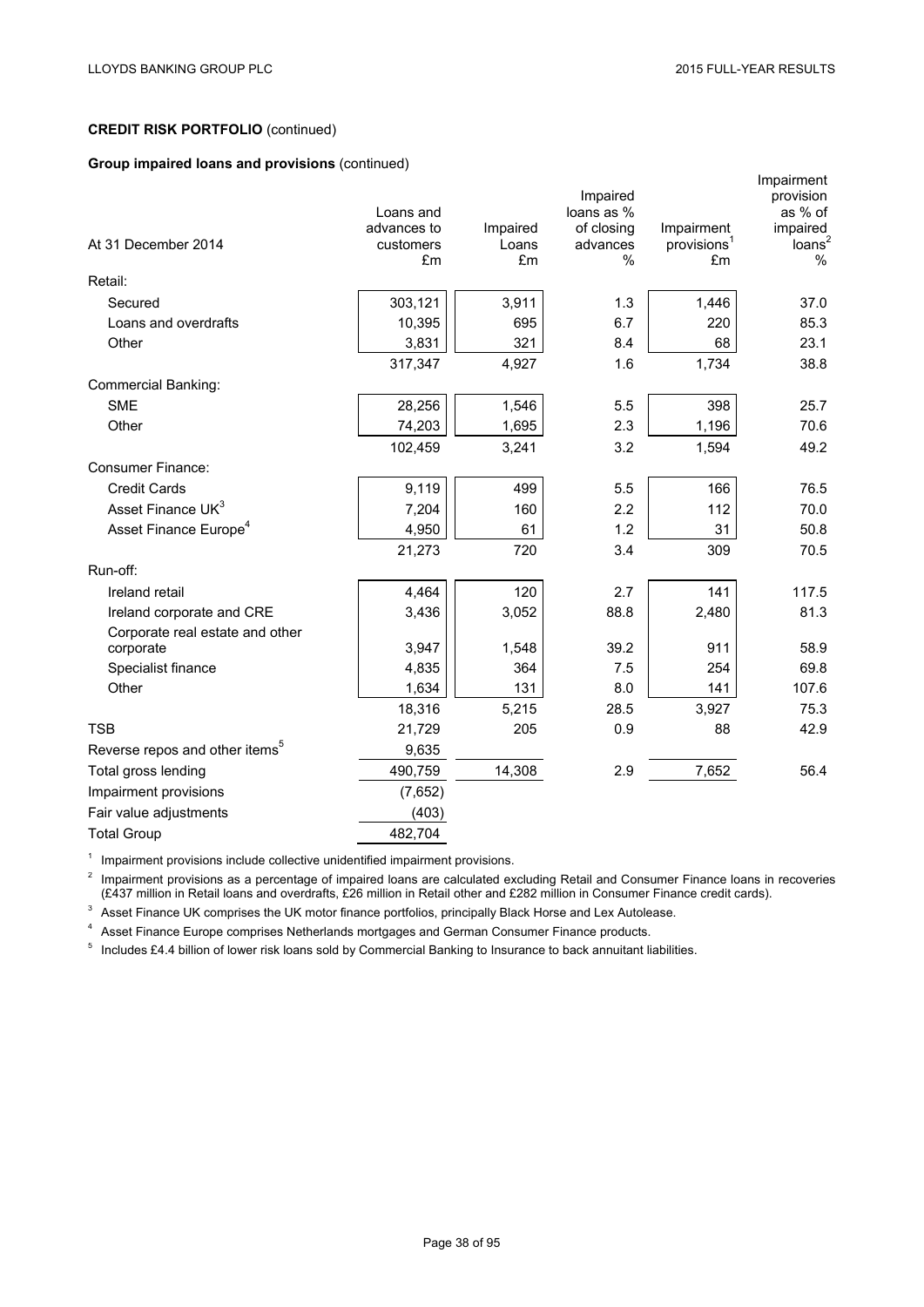## **Retail**

- The impairment charge was £432 million in 2015, a decrease of 28 per cent against 2014. The decrease reflects continued low risk underwriting discipline, strong portfolio management and a favourable credit environment with low unemployment, increasing house prices and continued low interest rates.
- The impairment charge, as a percentage of average loans and advances to customers, improved to 14 basis points in 2015 from 19 basis points in 2014.
- Impaired loans decreased by £433 million in 2015 to £4,494 million which represented 1.4 per cent of closing loans and advances to customers at 31 December 2015 (31 December 2014: 1.6 per cent).
- Impairment coverage has increased to 40.4 per cent from 38.8 per cent at the end of 2014, with secured coverage increasing by 0.5 per cent to 37.5 per cent.

## *Secured*

- The impairment charge was £98 million, a decrease of 65 per cent against 2014. The impairment charge as a percentage of average loans and advances to customers improved to 3 basis points from 9 basis points in 2014.
- $\bullet$  Loans and advances to mainstream customers were broadly flat during the year at £227.3 billion with the Buy-to-let portfolio growing by 4 per cent to £55.6 billion. The closed specialist portfolio has continued to run-off, reducing by 10 per cent to £19.5 billion.
- Impaired loans reduced by £93 million to £3,818 million at 31 December 2015, with reductions in both the Mainstream and Buy-to-let portfolios. Impairment provisions as a percentage of impaired loans increased to 37.5 per cent from 37.0 per cent at 31 December 2014.
- The value of mortgages greater than three months in arrears (excluding repossessions) decreased by £439 million to £5,905 million at 31 December 2015 (31 December 2014: £6,344 million), with reductions in both the Mainstream and Buy-to-let portfolios.
- The average indexed LTV of the residential mortgage portfolio at 31 December 2015 decreased to 46.1 per cent compared with 49.2 per cent at 31 December 2014. The percentage of closing loans and advances with an indexed LTV in excess of 100 per cent decreased to 1.1 per cent at 31 December 2015, compared with 2.2 per cent at 31 December 2014.
- The average LTV for new residential mortgages written in 2015 was 64.7 per cent compared with 64.8 per cent for 2014.

## *Loans and overdrafts*

- The impairment charge was £311 million, an increase of 11 per cent against 2014.
- The impairment charge as a percentage of average loans and advances to customers increased to 3.0 per cent in 2015 from 2.6 per cent in 2014.
- Impaired loans reduced by £117 million in 2015 to £578 million representing 5.8 per cent of closing loans and advances to customers, compared with 6.7 per cent at 31 December 2014.

#### **Retail secured and unsecured loans and advances to customers**

|                                | At 31 Dec | At 31 Dec |
|--------------------------------|-----------|-----------|
|                                | 2015      | 2014      |
|                                | £m        | £m        |
| Mainstream                     | 227,267   | 228,176   |
| Buy-to-let                     | 55,598    | 53,322    |
| Specialist <sup>1</sup>        | 19,548    | 21,623    |
|                                | 302,413   | 303,121   |
| Loans                          | 7,889     | 8,204     |
| Overdrafts                     | 2,028     | 2,191     |
| Wealth                         | 2,811     | 2,962     |
| <b>Retail Business Banking</b> | 895       | 869       |
|                                | 13,623    | 14,226    |
| <b>Total</b>                   | 316,036   | 317,347   |

 $1$  Specialist lending has been closed to new business since 2009.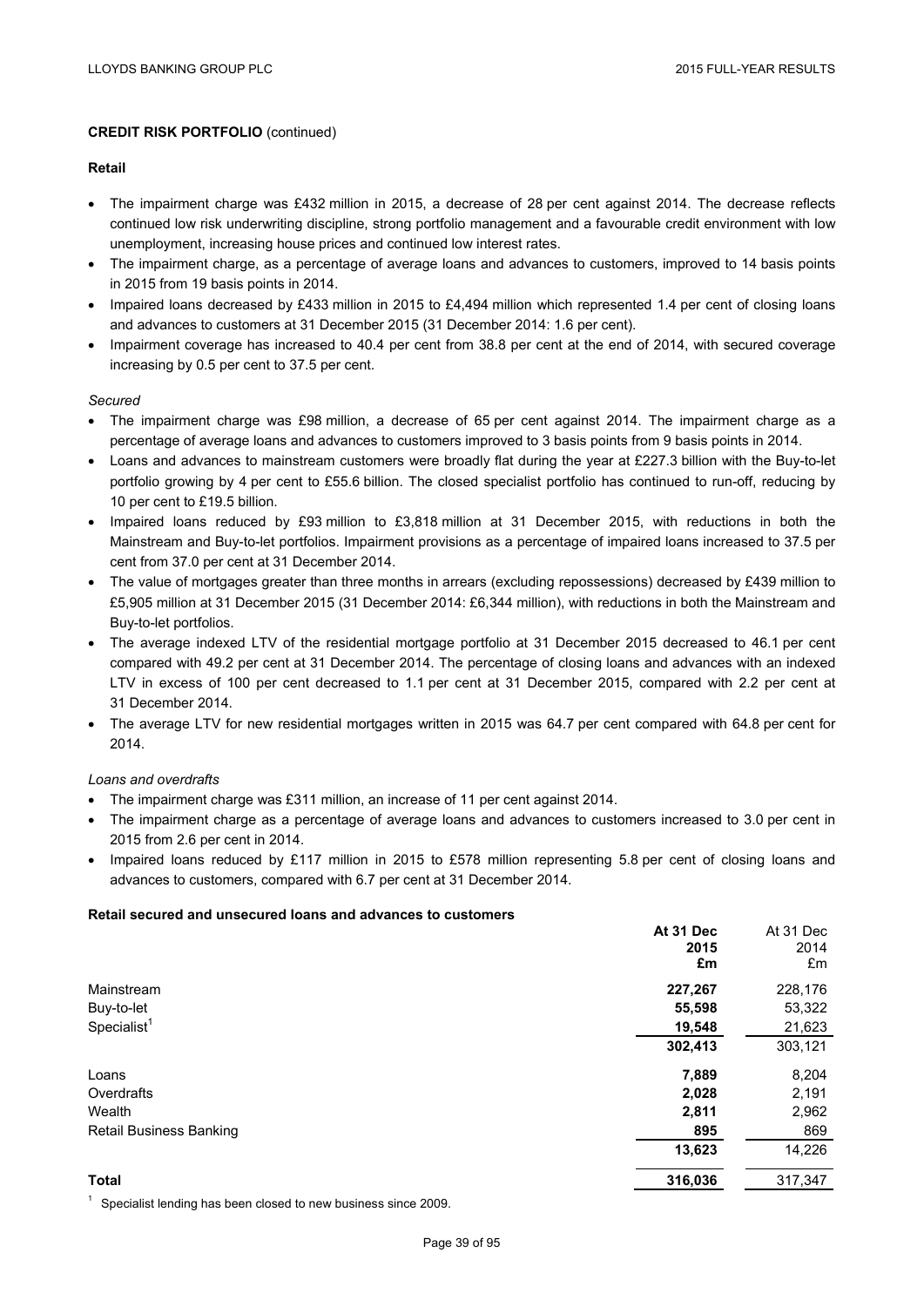#### **Retail** (continued)

## **Retail mortgages greater than three months in arrears (excluding repossessions)**

|              |              | <b>Number of cases</b> |      | Total mortgage<br>accounts % |       | Value of loans <sup>1</sup> |      | <b>Total mortgage</b><br>balances % |  |
|--------------|--------------|------------------------|------|------------------------------|-------|-----------------------------|------|-------------------------------------|--|
|              | 2015         | 2014                   | 2015 | 2014                         | 2015  | 2014                        | 2015 | 2014                                |  |
|              | <b>Cases</b> | Cases                  | %    | %                            | £m    | £m                          | %    | %                                   |  |
| Mainstream   | 34.850       | 37.849                 | 1.6  | 1.7                          | 3.803 | 4.102                       | 1.7  | 1.8                                 |  |
| Buy-to-let   | 5.021        | 5,077                  | 1.0  | 1.1                          | 626   | 658                         | 1.1  | 1.2                                 |  |
| Specialist   | 8,777        | 9,429                  | 6.4  | 6.3                          | 1,476 | 1,584                       | 7.6  | 7.3                                 |  |
| <b>Total</b> | 48.648       | 52,355                 | 1.7  | 1.8                          | 5.905 | 6,344                       | 2.0  | 2.1                                 |  |

<sup>1</sup> Value of loans represents total gross book value of mortgages more than three months in arrears.

The stock of repossessions decreased to 654 cases at 31 December 2015 compared to 1,740 cases at 31 December 2014.

## **Period end and average LTVs across the Retail mortgage portfolios**

| At 31 December 2015                                         | <b>Mainstream</b><br>% | <b>Buy-to-let</b><br>% | <b>Specialist</b><br>% | <b>Total</b><br>% | <b>Unimpaired</b><br>% | Impaired<br>% |
|-------------------------------------------------------------|------------------------|------------------------|------------------------|-------------------|------------------------|---------------|
| Less than 60%                                               | 52.2                   | 45.4                   | 43.7                   | 50.4              | 50.7                   | 30.9          |
| 60% to 70%                                                  | 19.1                   | 26.8                   | 19.7                   | 20.6              | 20.6                   | 17.5          |
| 70% to 80%                                                  | 15.5                   | 15.0                   | 15.5                   | 15.4              | 15.4                   | 16.9          |
| 80% to 90%                                                  | 9.0                    | 8.0                    | 11.6                   | 9.0               | 8.9                    | 13.3          |
| 90% to 100%                                                 | 3.2                    | 3.9                    | 5.5                    | 3.5               | 3.4                    | 9.5           |
| Greater than 100%                                           | 1.0                    | 0.9                    | 4.0                    | 1.1               | 1.0                    | 11.9          |
| <b>Total</b>                                                | 100.0                  | 100.0                  | 100.0                  | 100.0             | 100.0                  | 100.0         |
| Outstanding loan value<br>$(\text{Em})$                     | 227,267                | 55,598                 | 19,548                 | 302,413           | 298,595                | 3,818         |
| Average loan to value: <sup>1</sup><br>Stock of residential | 43.6                   | 56.3                   | 53.3                   | 46.1              |                        |               |
| mortgages<br>New residential lending                        | 65.2                   | 63.0                   | n/a                    | 64.7              |                        |               |
| Impaired mortgages                                          | 55.6                   | 74.6                   | 66.8                   | 60.0              |                        |               |
|                                                             |                        |                        |                        |                   |                        |               |
| At 31 December 2014                                         | Mainstream             | Buy-to-let             | Specialist             | Total             | Unimpaired             | Impaired      |
|                                                             | %                      | $\%$                   | %                      | %                 | %                      | %             |
| Less than 60%                                               | 44.6                   | 32.4                   | 31.4                   | 41.5              | 41.7                   | 22.5          |
| 60% to 70%                                                  | 19.9                   | 27.3                   | 19.5                   | 21.2              | 21.3                   | 15.3          |
| 70% to 80%                                                  | 18.5                   | 21.8                   | 19.8                   | 19.2              | 19.2                   | 17.8          |
| 80% to 90%                                                  | 10.6                   | 9.4                    | 14.9                   | 10.7              | 10.6                   | 16.7          |
| 90% to 100%                                                 | 4.5                    | 6.8                    | 8.7                    | 5.2               | 5.2                    | 11.9          |
| Greater than 100%                                           | 1.9                    | 2.3                    | 5.7                    | 2.2               | 2.0                    | 15.8          |
| <b>Total</b>                                                | 100.0                  | 100.0                  | 100.0                  | 100.0             | 100.0                  | 100.0         |
| Outstanding loan value<br>$(\text{Em})$                     | 228,176                | 53,322                 | 21,623                 | 303,121           | 299,210                | 3,911         |
| Average loan to value: <sup>1</sup>                         |                        |                        |                        |                   |                        |               |
| Stock of residential<br>mortgages                           | 46.3                   | 61.3                   | 59.2                   | 49.2              |                        |               |
| New residential lending                                     | 65.3                   | 62.7                   | n/a                    | 64.8              |                        |               |
| Impaired mortgages                                          | 60.1                   | 81.0                   | 72.6                   | 64.9              |                        |               |

<sup>1</sup> Average loan to value is calculated as total gross loans and advances as a percentage of the indexed total collateral of these loans and advances.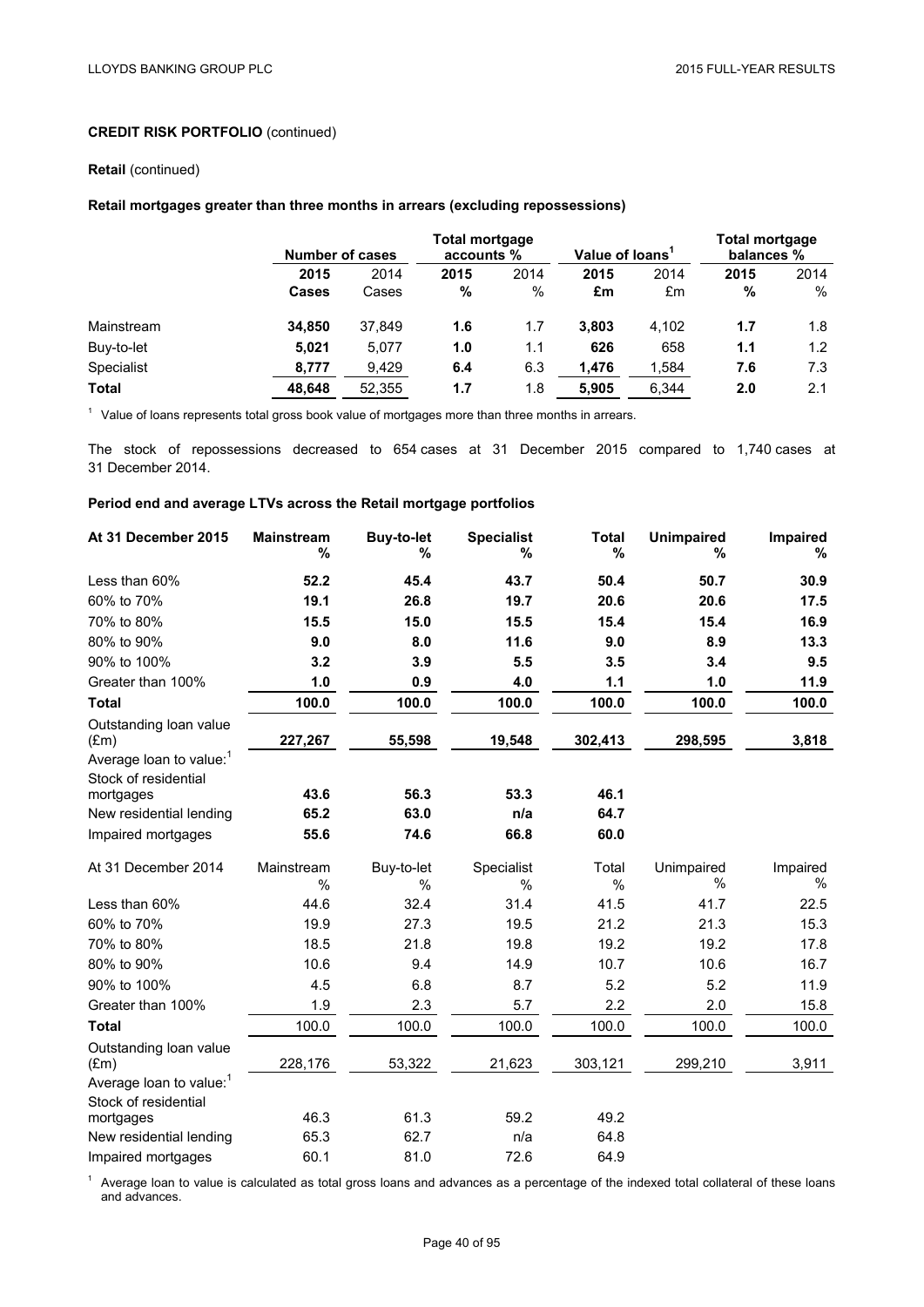#### **Commercial Banking**

- There was a net impairment release of £22 million in 2015, compared to a charge of £83 million in 2014. This has been driven by lower levels of new impairment as a result of effective risk management, improving UK economic conditions and the continued low interest rate environment; as well as write-backs and provision releases, but at lower levels than seen during 2014.
- The credit quality of the portfolio and new business remains good. Surplus market liquidity continues to lead to some relaxation of credit conditions in the marketplace, although the Group remains disciplined within its low risk appetite approach.
- Impaired loans reduced by 22 per cent to £2,528 million at 31 December 2015 compared with 31 December 2014 (£3,241 million) and as a percentage of closing loans and advances reduced to 2.5 per cent from 3.2 per cent at 31 December 2014.
- Impairment provisions reduced to £1,087 million at 31 December 2015 (31 December 2014: £1,594 million) and includes collective unidentified impairment provisions of £229 million (31 December 2014: £338 million). Provisions as a percentage of impaired loans reduced from 49.2 per cent to 43.0 percent, predominantly due to the change in the mix of impaired assets during 2015, with newly impaired connections having lower coverage levels compared to the portfolio average. The decrease is also partly due to the reduction in the collective unidentified impairment provisions fund during the year as a result of improved conditions.
- The Group expects to benefit from its continued disciplined approach to the management of credit, and sustained UK economic growth. Nevertheless, market volatility and the uncertain global economic outlook such as the continued slowdown in Chinese economic growth and the fall in commodity prices may impact the Commercial portfolios.
- The Group manages and limits exposure to certain sectors and asset classes, and closely monitors credit quality, sector and single name concentrations. This together with our conservative through the cycle risk appetite approach, means our portfolios are well positioned.

#### *SME*

- The SME Banking portfolio continues to grow within prudent credit risk appetite parameters.
- Portfolio credit quality has remained stable or improved across all key metrics.
- There was a net impairment release of £22 million compared to a net charge of £15 million in 2014 with lower new impairment offset by write-backs and releases.

#### *Other Commercial Banking*

- Other Commercial Banking comprises £73,042 million of gross loans and advances to customers in Mid Markets, Global Corporates and Financial Institutions.
- In the Mid Markets portfolio, credit quality has remained stable. The portfolio is focused on UK businesses and dependent on the performance of the domestic economy and to some extent, the global economy. The oil and gas services element of the portfolio has been reviewed given ongoing low oil prices and this review has not revealed any material concerns with portfolio quality at this time.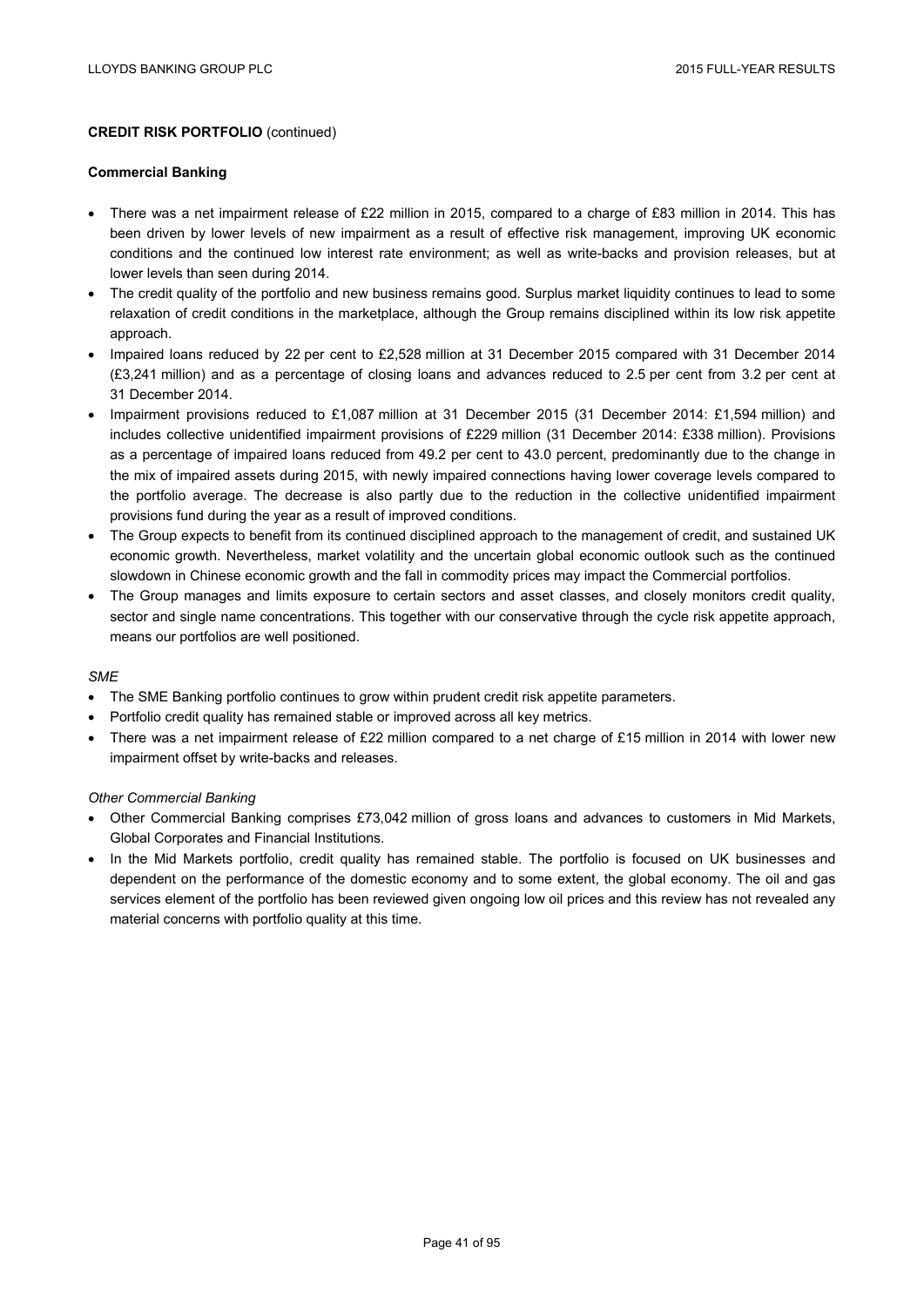#### **Commercial Banking** (continued)

#### *Other Commercial Banking* (continued)

- The Global Corporate business continues to have a predominance of investment grade clients, primarily UK based. As a result of this profile, allied to our conservative risk appetite, our portfolio remains of good quality despite the current global economic headwinds particularly relating to the energy and mining sectors. We continue to monitor the portfolio closely to ensure there is no material deterioration.
- The real estate business within the Group's Mid Markets and Global Corporate portfolio is focused on clients operating in the UK commercial property market ranging in size from medium sized private real estate entities up to publicly listed property companies. The market for UK real estate has been buoyant and credit quality remains good with minimal impairments/stressed loans. All asset classes are attracting investment but, recognising this is a cyclical sector, appropriate caps are in place to control exposure and business propositions continue to be written in line with prudent risk appetite with conservative LTV, strong quality of income and proven management teams.
- Financial Institutions serves predominantly investment grade counterparties with whom relationships are either client focused or held to support the Group's funding, liquidity or general hedging requirements.
- Trading exposures continue to be predominantly short-term and/or collateralised with inter-bank activity mainly undertaken with acceptable investment grade counterparties.
- The Group continues to adopt a conservative stance across the Eurozone maintaining close portfolio scrutiny and oversight particularly given the current macro environment and horizon risks.

#### *Commercial Banking UK Direct Real Estate LTV analysis*

- The Group classifies Direct Real Estate as exposure which is directly supported by cash flows from property activities (as opposed to trading activities, such as hotels, care homes and housebuilders).
- The Group manages its exposures to Direct Real Estate across a number of different coverage segments.
- Approximately 70 per cent of loans and advances to UK Direct Real Estate relate to commercial real estate with the remainder residential real estate.
- The Group makes use of a variety of methodologies to assess the value of property collateral where external valuations are not available. These include use of market indices, models and subject matter expert judgement.
- The LTV profile of the UK Direct Real Estate portfolio in Commercial Banking continues to improve.

## **LTV – UK Direct Real Estate**

|                    | At 31 December 2015 |          |        | At 31 December 2014 |            |          |        |       |
|--------------------|---------------------|----------|--------|---------------------|------------|----------|--------|-------|
|                    | <b>Unimpaired</b>   | Impaired | Total  |                     | Unimpaired | Impaired | Total  |       |
|                    | £m                  | £m       | £m     | %                   | £m         | £m       | £m     | $\%$  |
| UK exposures >£5 m |                     |          |        |                     |            |          |        |       |
| Less than 60%      | 4,989               | 72       | 5,061  | 63.7                | 3,985      | 52       | 4,037  | 47.8  |
| 60% to 70%         | 1,547               | 6        | 1,553  | 19.5                | 1,644      | 62       | 1,706  | 20.2  |
| 70% to 80%         | 610                 | 13       | 623    | 7.9                 | 964        | 17       | 981    | 11.6  |
| 80% to 100%        | 75                  | 36       | 111    | 1.4                 | 66         | 211      | 277    | 3.3   |
| 100% to 120%       |                     | 8        | 8      | 0.1                 |            |          |        |       |
| 120% to 140%       |                     |          | -      |                     | 130        | 6        | 136    | 1.6   |
| Greater than 140%  | 5                   | 100      | 105    | 1.3                 |            | 95       | 95     | 1.1   |
| Unsecured          | 487                 |          | 487    | 6.1                 | 1,222      |          | 1,222  | 14.4  |
|                    | 7,713               | 235      | 7.948  | 100.0               | 8.011      | 443      | 8.454  | 100.0 |
| UK exposures <£5 m | 9,656               | 508      | 10,164 |                     | 8,833      | 644      | 9,477  |       |
| Total              | 17.369              | 743      | 18,112 |                     | 16.844     | 1.087    | 17.931 |       |

<sup>1</sup> Exposures exclude £0.3 billion (31 December 2014: £0.4 billion) of gross UK Direct Real Estate lending in Wealth (within Retail division) and £1.1 billion (31 December 2014: £3.3 billion) of UK Direct Real Estate lending in run-off. Also excludes social housing and housebuilder lending.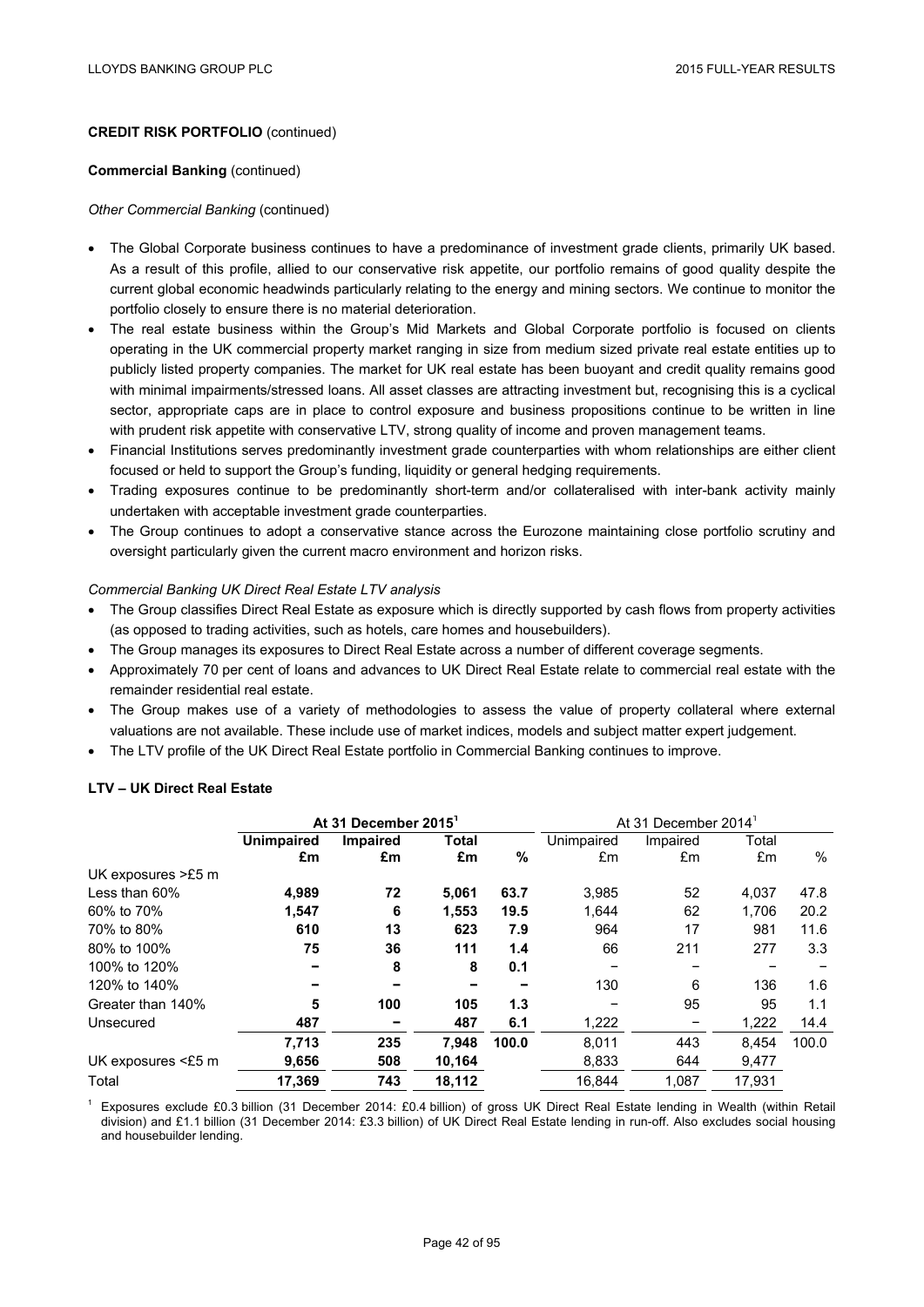#### **Consumer Finance**

- The impairment charge reduced by 29 per cent to £152 million from £215 million in 2014. The reduction was driven by a continued underlying improvement in portfolio quality, supported by an increased level of write-backs from the sale of recoveries assets in the Credit Cards portfolio.
- Impairment provision as a percentage of impaired loans have increased to 72.8 per cent from 70.5 per cent at 31 December 2014, with Credit Cards increasing by 5.3 percentage points to 81.8 per cent and Asset Finance UK decreasing by 2.8 percentage points to 67.2 per cent.
- Loans and advances increased by £2,665 million to £23,938 million during 2015. The growth was achieved in both the Asset Finance UK and Credit Cards portfolio with no relaxation in risk appetite and underwriting standards. Impaired loans decreased by £177 million in 2015 to £543 million which represented 2.3 per cent of closing loans and advances to customers (31 December 2014: 3.4 per cent).

#### **Run-off**

- With the exception of a small residual book (£37 million of which £5 million is impaired), the Irish Wholesale book (which contained the Commercial Real Estate portfolio), is now effectively exited following completion of the divestment announced on 30 July 2015. The Ireland Retail portfolio has reduced from £4,464 million at 31 December 2014 to £4,040 million at 31 December 2015.
- The Corporate real estate and other corporate portfolio has continued to reduce significantly ahead of expectations. Net loans and advances reduced by £1,908 million, from £3,036 million to £1,128 million for 2015.
- Net loans and advances for the Specialist finance asset based run-off portfolio stood at £4,001 million at 31 December 2015 (gross £4,190 million), and include Ship Finance, Aircraft Finance and Infrastructure, with around half of the remaining lending in the lower risk leasing sector. Including the reducing Treasury Asset legacy investment portfolio, and operating leases, total net external assets reduced to £5,552 million at 31 December 2015 (gross £5,742 million).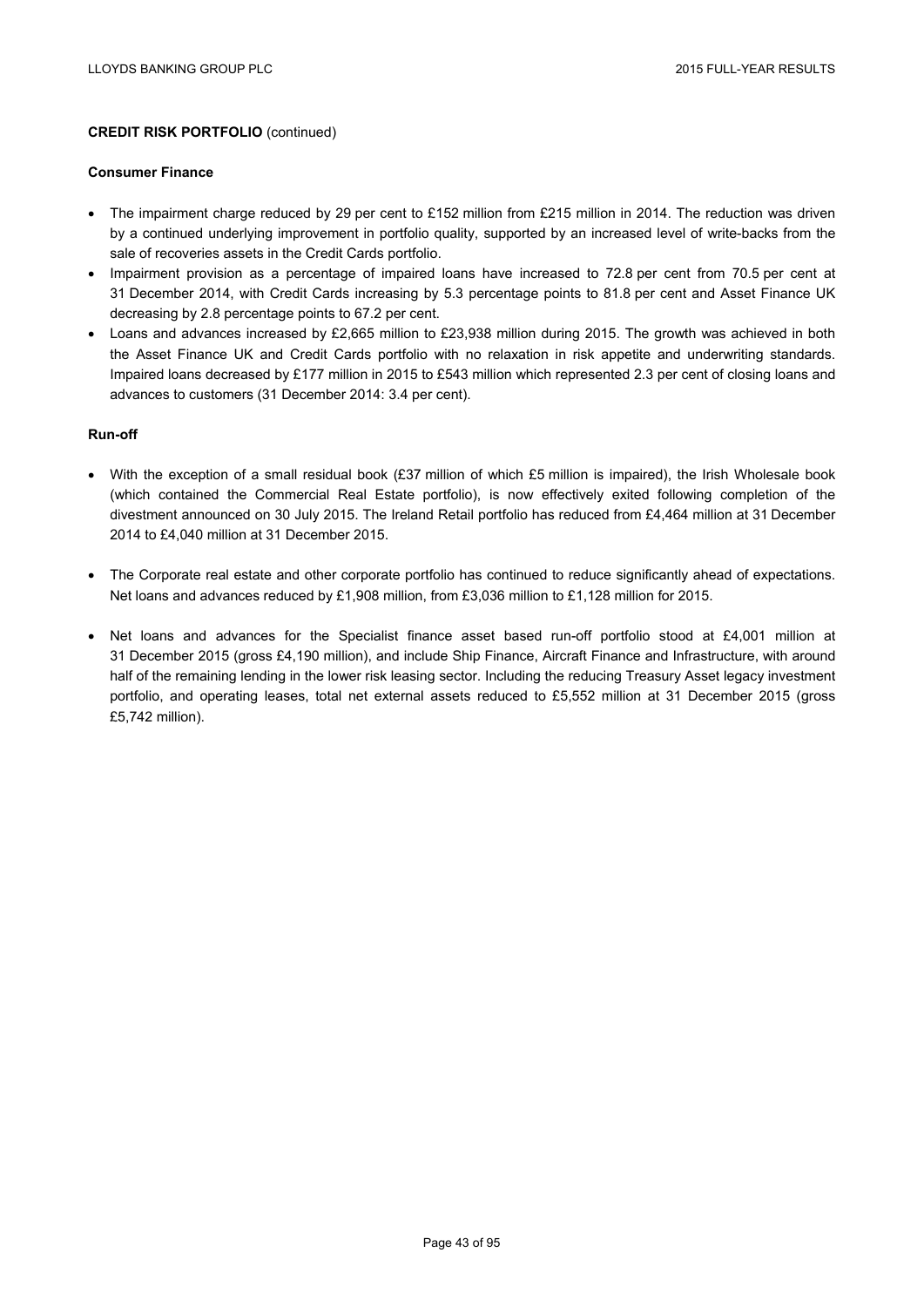#### **Forbearance**

The Group operates a number of schemes to assist borrowers who are experiencing financial stress. Forbearance policies are disclosed in Note 54 of the Group's 2014 Annual Report and Accounts, pages 305 to 314.

#### **Retail forbearance**

At 31 December 2015, UK Secured loans and advances currently or recently subject to forbearance were 1.0 per cent (31 December 2014: 1.4 per cent) of total UK Secured loans and advances. The reduction in forbearance is due to the overall improvement of credit quality in the portfolio.

At 31 December 2015, Loans and Overdrafts loans and advances currently or recently subject to forbearance were 1.5 per cent (31 December 2014: 1.6 per cent) of total Loans and Overdrafts loans and advances.

|                                        | <b>Total loans and</b><br>advances which are<br>forborne <sup>1</sup> |            | <b>Total forborne loans</b><br>and advances which are<br>impaired <sup>1</sup> |            | <b>Impairment provisions</b><br>as % of loans and<br>advances which are<br>forborne <sup>1</sup> |              |
|----------------------------------------|-----------------------------------------------------------------------|------------|--------------------------------------------------------------------------------|------------|--------------------------------------------------------------------------------------------------|--------------|
|                                        | At Dec                                                                | At Dec     | At Dec                                                                         | At Dec     | At Dec                                                                                           | At Dec       |
|                                        | 2015<br>£m                                                            | 2014<br>£m | 2015<br>£m                                                                     | 2014<br>£m | 2015<br>%                                                                                        | 2014<br>$\%$ |
| <b>UK Secured:</b>                     |                                                                       |            |                                                                                |            |                                                                                                  |              |
| Temporary forbearance<br>arrangements  |                                                                       |            |                                                                                |            |                                                                                                  |              |
| Reduced contractual monthly<br>payment |                                                                       | 146        |                                                                                | 29         |                                                                                                  | 6.0          |
| Reduced payment arrangements           | 414                                                                   | 552        | 41                                                                             | 69         | 4.2                                                                                              | 3.4          |
|                                        | 414                                                                   | 698        | 41                                                                             | 98         | 4.2                                                                                              | 4.0          |
| <b>Permanent treatments</b>            |                                                                       |            |                                                                                |            |                                                                                                  |              |
| Repair and term extensions             | 2,688                                                                 | 3,696      | 132                                                                            | 168        | 4.2                                                                                              | 3.5          |
| <b>Total</b>                           | 3,102                                                                 | 4,394      | 173                                                                            | 266        | 4.2                                                                                              | 3.5          |
| <b>Loans and Overdrafts:</b>           | 147                                                                   | 162        | 119                                                                            | 139        | 40.0                                                                                             | 39.4         |

 $1$  Includes accounts where the customer is currently benefiting from a forbearance treatment or the treatment has recently ended.

#### **Commercial Banking forbearance**

At 31 December 2015, £3,514 million (31 December 2014: £5,137 million) of total loans and advances were forborne of which £2,528 million (December 2014: £3,241 million) were impaired. Impairment provisions as a percentage of forborne loans and advances decreased marginally from 31.0 per cent at 31 December 2014 to 30.9 per cent at 31 December 2015.

Unimpaired forborne loans and advances were £986 million at 31 December 2015 (31 December 2014: £1,896 million). The table below sets out the Group's largest unimpaired forborne loans and advances to commercial customers (exposures over £5 million) as at 31 December 2015 by type of forbearance: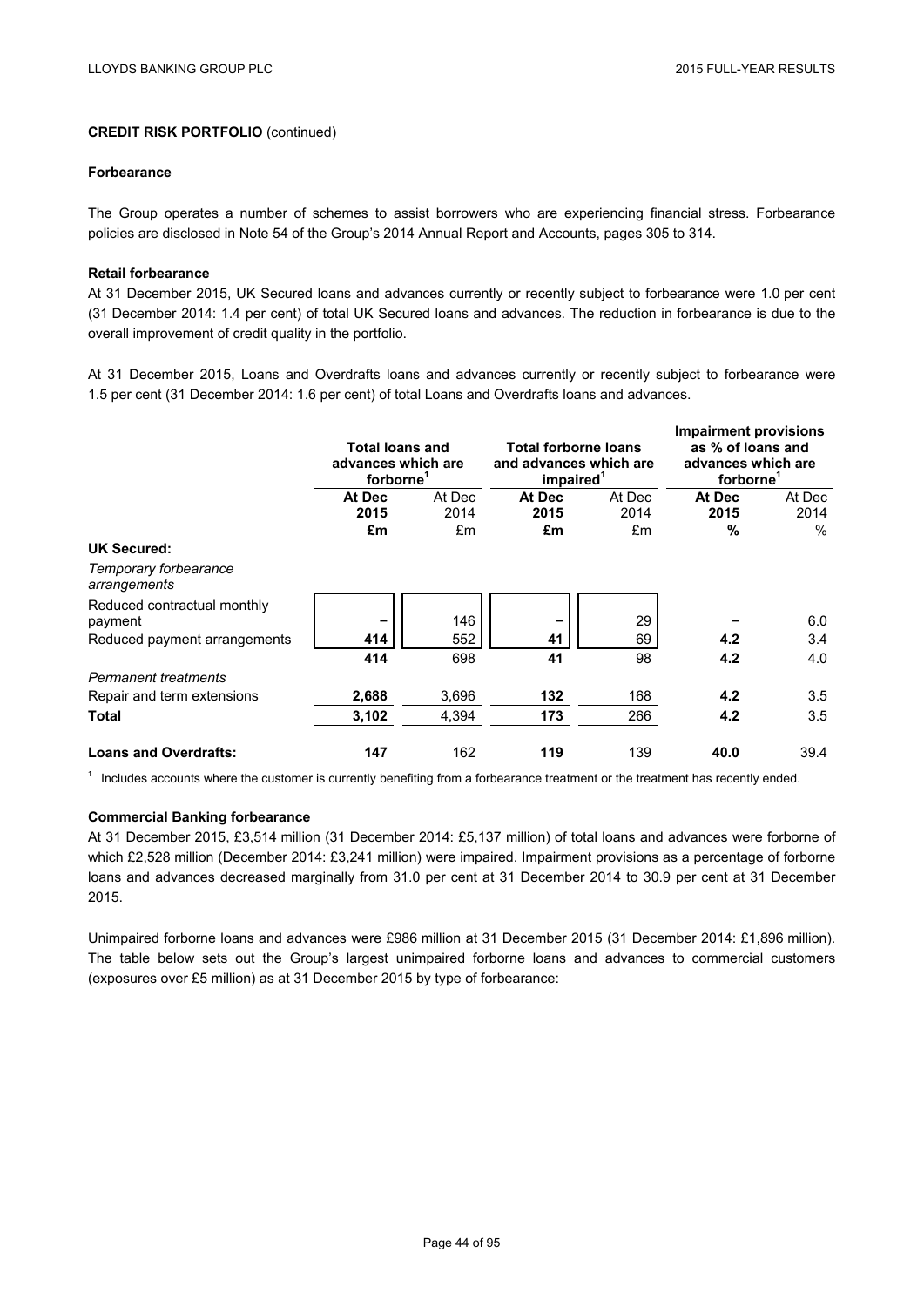|                                   | 31 Dec<br>2015<br>£m | 31 Dec<br>2014<br>£m |
|-----------------------------------|----------------------|----------------------|
| Type of unimpaired forbearance:   |                      |                      |
| Exposures $>$ £5m <sup>1</sup>    |                      |                      |
| Covenants                         | 310                  | 1,018                |
| Extensions/alterations            | 350                  | 426                  |
| Multiple                          | 9                    | 6                    |
|                                   | 669                  | 1,450                |
| Exposures $\leq$ £5m <sup>1</sup> | 317                  | 446                  |
| <b>Total</b>                      | 986                  | 1,896                |
|                                   |                      |                      |

<sup>1</sup> Material portfolios only.

### **Consumer Finance forbearance**

At 31 December 2015, Consumer Credit Cards loans and advances currently or recently subject to forbearance were 2.4 per cent (31 December 2014: 2.6 per cent) of total Consumer Credit Cards loans and advances. At 31 December 2015, Asset Finance UK Retail loans and advances on open portfolios currently subject to forbearance were 1.4 per cent (31 December 2014: 2.1 per cent) of total Asset Finance UK Retail loans and advances.

|                              | <b>Total loans and</b><br>advances which are<br>forborne' |        | Total forborne loans<br>and advances which are<br>impaired <sup>1</sup> |        | Impairment provisions<br>as % of loans and<br>advances which are<br>forborne |        |
|------------------------------|-----------------------------------------------------------|--------|-------------------------------------------------------------------------|--------|------------------------------------------------------------------------------|--------|
|                              | 31 Dec                                                    | 31 Dec | 31 Dec                                                                  | 31 Dec | 31 Dec                                                                       | 31 Dec |
|                              | 2015                                                      | 2014   | 2015                                                                    | 2014   | 2015                                                                         | 2014   |
|                              | £m                                                        | £m     | £m                                                                      | £m     | %                                                                            | $\%$   |
| <b>Consumer Credit Cards</b> | 225                                                       | 234    | 120                                                                     | 140    | 26.8                                                                         | 29.1   |
| Asset Finance UK Retail      | 100                                                       | 109    | 51                                                                      | 53     | 25.5                                                                         | 20.5   |

 $1$  Includes accounts where the customer is currently benefiting from a forbearance treatment or the treatment has recently ended.

## **Run-off forbearance**

#### *Ireland retail*

At 31 December 2015, £169 million or 4.2 per cent (31 December 2014: £280 million or 6.3 per cent) of Irish retail secured loans and advances were subject to current or recent forbearance. Of this amount £26 million (31 December 2014: £41 million) were impaired.

## *Ireland commercial real estate and corporate*

The Irish Wholesale book (which contained the Commercial Real Estate portfolio), is now effectively exited following completion of the divestment announced on 30 July 2015.

#### *Run-off Corporate real estate, other corporate and Specialist Finance*

At 31 December 2015 £1,780 million (31 December 2014: £1,998 million of total loans and advances were forborne of which £1,771 million (31 December 2014: £1,912 million) were impaired. Impairment provisions as a percentage of forborne loans and advances decreased from 58.3 per cent at 31 December 2014 to 52.5 per cent at 31 December 2015.

Unimpaired forborne loans and advances were £9 million at December 2015 (December 2014: £86 million).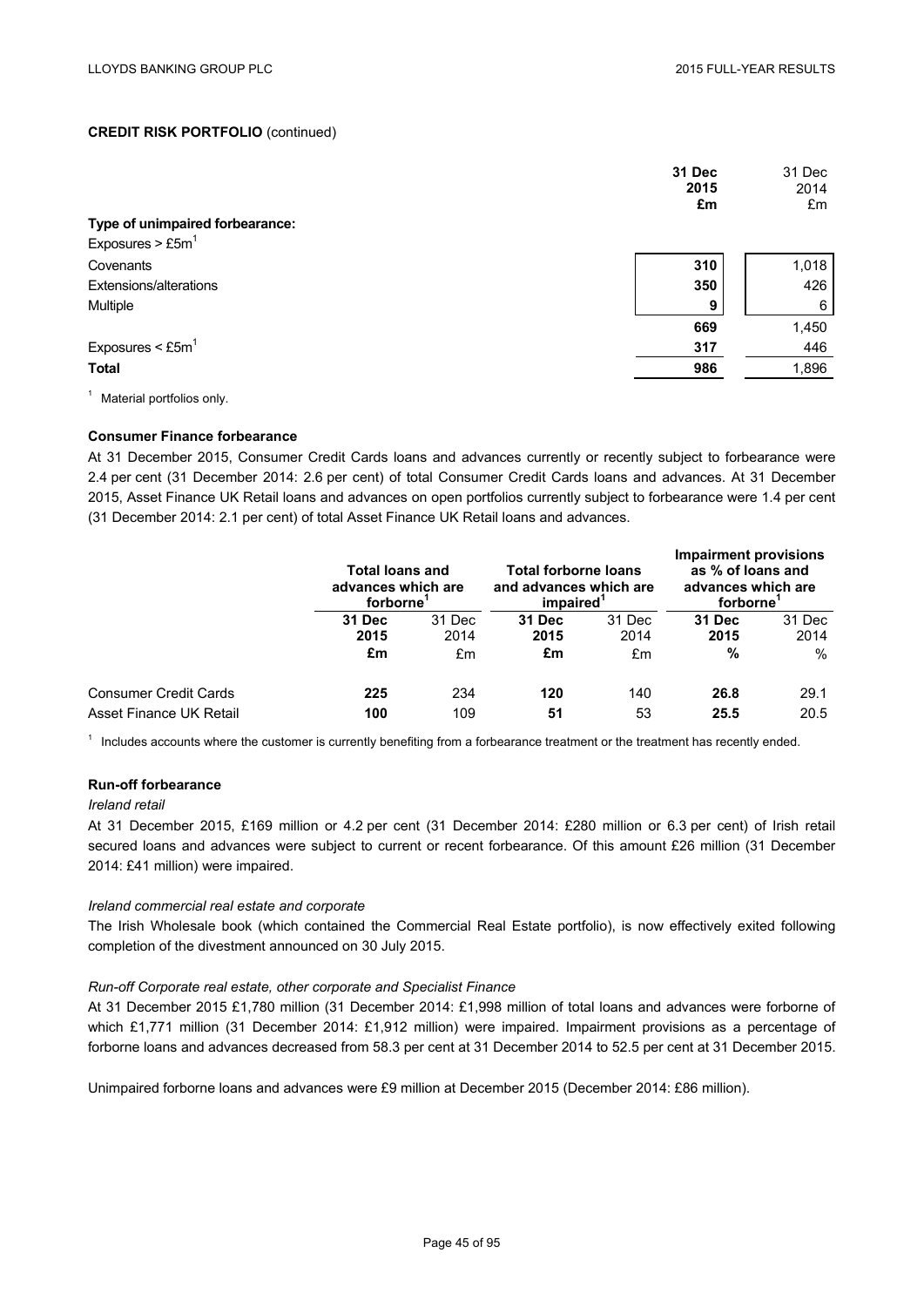## **FUNDING AND LIQUIDITY MANAGEMENT**

During 2015, the Group has maintained its strong funding and liquidity position, with a loan to deposit ratio of 109 per cent, LCR eligible liquid assets broadly equal total wholesale funding and over five times the level of Money Market funding less than one year to maturity at 31 December 2015. The Group has a diverse funding platform which comprises a strong customer deposit base along with wholesale funding comprised of a range of secured and unsecured funding products.

Total funded assets reduced by £22.2 billion to £471.2 billion. Loans and advances to customers, excluding reverse repos, reduced by £22.4 billion. Mortgage lending increased by 1 per cent, slightly below market growth, reflecting the Group's focus on protecting margin in a low growth environment. UK loan growth in Consumer Finance was strong at 17 per cent and SME lending growth was 5 per cent, both outperforming the market. The growth was offset by the sale of TSB, the further reduction in run-off and other lending portfolios which are closed to new business. Total customer deposits fell by £28.8 billion to £418.3 billion at 31 December 2015, largely due to the sale of TSB and the planned reduction in tactical deposits.

Wholesale funding has increased by £3.4 billion to £119.9 billion, with the volume with a residual maturity less than one year falling to £37.9 billion (£41.1 billion at 31 December 2014). The Group's term funding ratio (wholesale funding with a remaining life of over one year as a percentage of total wholesale funding) increased to 68 per cent (65 per cent at 31 December 2014). In 2015 the Group's term issuance costs were lower than 2014 and significantly lower than previous years.

In 2015, Standard and Poor's (S&P), Moody's and Fitch completed their exceptional reviews of Lloyds Bank's ratings following the UK implementation of the EU Bank Recovery and Resolution Directive. In all cases, Lloyds Bank's ratings were either affirmed or upgraded due to the delivery of our strategy to be a low risk, customer focused UK bank and/or recognition of the protection Lloyds' sizeable subordinated debt buffer provides to senior creditors. In particular, Fitch upgraded Lloyds Bank to 'A+' from 'A' and revised the outlook to 'Stable' from 'Negative'. Moody's affirmed Lloyds' rating at 'A1' with a 'Positive' outlook. S&P affirmed Lloyds' rating at 'A' with a 'Stable' outlook. Following these rating actions, Lloyds Bank's median rating has improved to 'A+' (previously 'A'). The effects of a potential downgrade from all three rating agencies are included in the Group liquidity stress testing.

The LCR became the Pillar 1 standard for liquidity in the UK in October 2015. The Group comfortably meets the requirements and has a robust and well governed reporting framework in place for both regulatory reporting and internal management information. The Net Stable Funding Ratio (NSFR) is due to become a minimum standard from January 2018. The Group continues to monitor the requirements and expects to meet the minimum requirements once these are confirmed by the PRA.

The combination of a strong balance sheet and access to a wide range of funding markets, including government and central bank schemes, provides the Group with a broad range of options with respect to funding the balance sheet.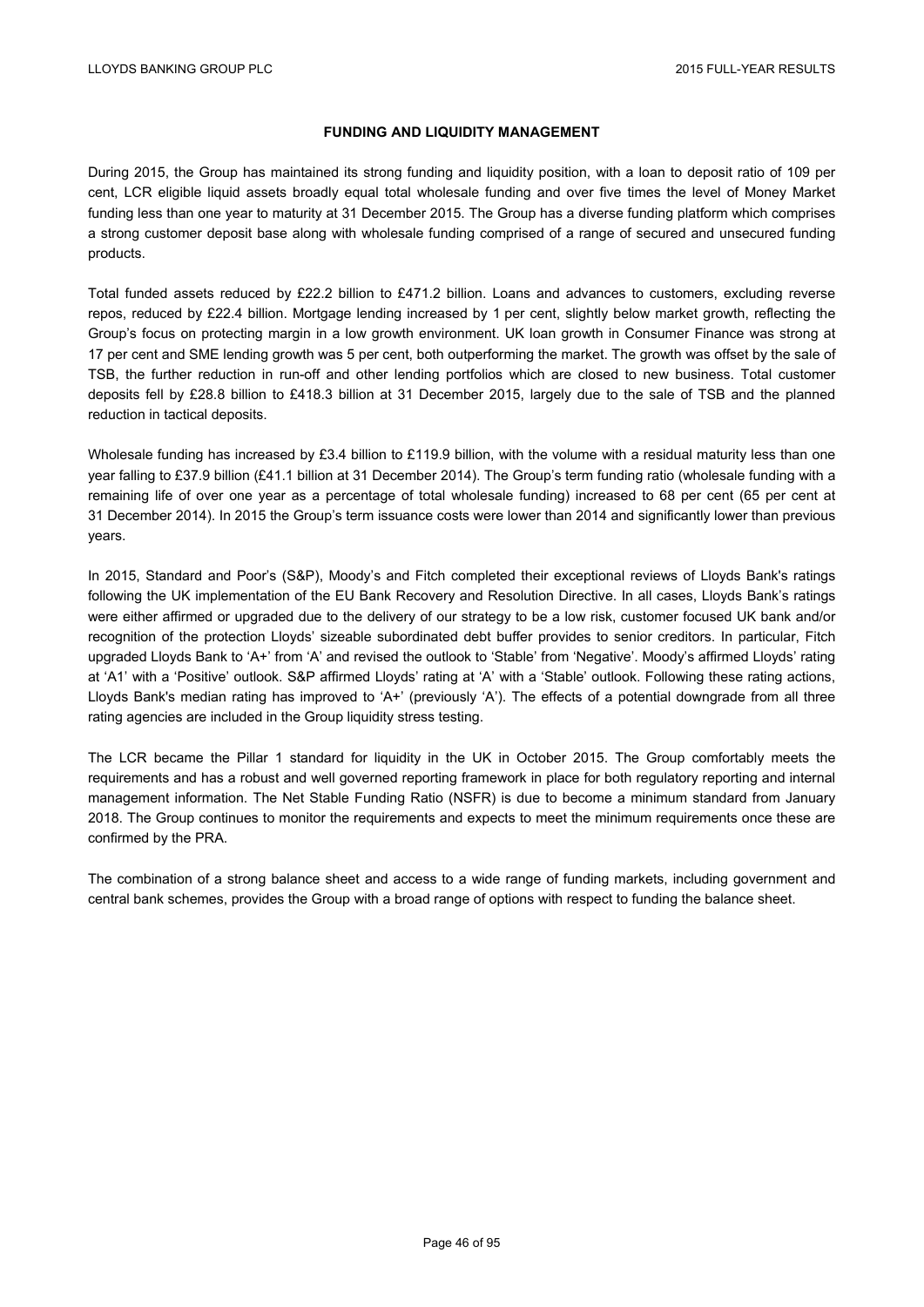$A$ <sub>12</sub> $A$  Dec

# **FUNDING AND LIQUIDITY MANAGEMENT** (continued)

#### **Group funding position**

|                                                                       | AL 31 Dec | AL 3 I DEC |        |
|-----------------------------------------------------------------------|-----------|------------|--------|
|                                                                       | 2015      | 2014       | Change |
|                                                                       | £bn       | £bn        | ℅      |
| <b>Funding requirement</b>                                            |           |            |        |
| Loans and advances to customers <sup>1</sup>                          | 455.2     | 477.6      | (5)    |
| Loans and advances to banks <sup>2</sup>                              | 3.4       | 3.0        | 13     |
| Debt securities                                                       | 4.2       | 1.2        |        |
| Reverse repurchase agreements                                         | 1.0       |            |        |
| Available-for-sale financial assets $-$ non-LCR eligible <sup>3</sup> | 2.7       | 8.0        | (66)   |
| Cash and balances at central bank - non LCR eligible <sup>4</sup>     | 4.7       | 3.6        | 31     |
| <b>Funded assets</b>                                                  | 471.2     | 493.4      | (4)    |
| Other assets <sup>5</sup>                                             | 234.2     | 265.2      | (12)   |
|                                                                       | 705.4     | 758.6      | (7)    |
| On balance sheet LCR eligible liquidity assets <sup>6</sup>           |           |            |        |
| Reverse repurchase agreements                                         |           | 7.0        |        |
| Cash and balances at central banks <sup>4</sup>                       | 53.7      | 46.9       | 14     |
| Available-for-sale financial assets                                   | 30.3      | 48.5       | (38)   |
| Held-to-maturity financial assets                                     | 19.8      |            |        |
| Trading and fair value through profit and loss                        | 3.0       | (6.1)      |        |
| Repurchase agreements                                                 | (5.5)     |            |        |
|                                                                       | 101.3     | 96.3       | 5      |
| <b>Total Group assets</b>                                             | 806.7     | 854.9      | (6)    |
| Less: other liabilities <sup>5</sup>                                  | (221.5)   | (240.3)    | (8)    |
| <b>Funding requirement</b>                                            | 585.2     | 614.6      | (5)    |
| <b>Funded by</b>                                                      |           |            |        |
| Customer deposits                                                     | 418.3     | 447.1      | (6)    |
| Wholesale funding <sup>7</sup>                                        | 119.9     | 116.5      | 3      |
|                                                                       | 538.2     | 563.6      | (5)    |
| Repurchase agreements                                                 |           | 1.1        |        |
| Total equity                                                          | 47.0      | 49.9       | (6)    |
| <b>Total funding</b>                                                  | 585.2     | 614.6      | (5)    |
|                                                                       |           |            |        |

**At 31 Dec**

<sup>1</sup> Excludes £nil (31 December 2014: £5.1 billion) of reverse repurchase agreements.

 $2$  Excludes £20.8 billion (31 December 2014: £21.3 billion) of loans and advances to banks within the Insurance business and £0.9 billion (31 December 2014: £1.9 billion) of reverse repurchase agreements.

<sup>3</sup> Non LCR eligible liquid assets comprise a diversified pool of highly rated unencumbered collateral (including retained issuance).

<sup>4</sup> Cash and balances at central banks are combined in the Group's balance sheet.

<sup>5</sup> Other assets and other liabilities primarily include balances in the Group's Insurance business and the fair value of derivative assets and liabilities.

 $6$  2014 comparators are on an Individual Liquidity Adequacy Standards basis.

 $<sup>7</sup>$  The Group's definition of wholesale funding aligns with that used by other international market participants; including interbank</sup> deposits, debt securities in issue and subordinated liabilities.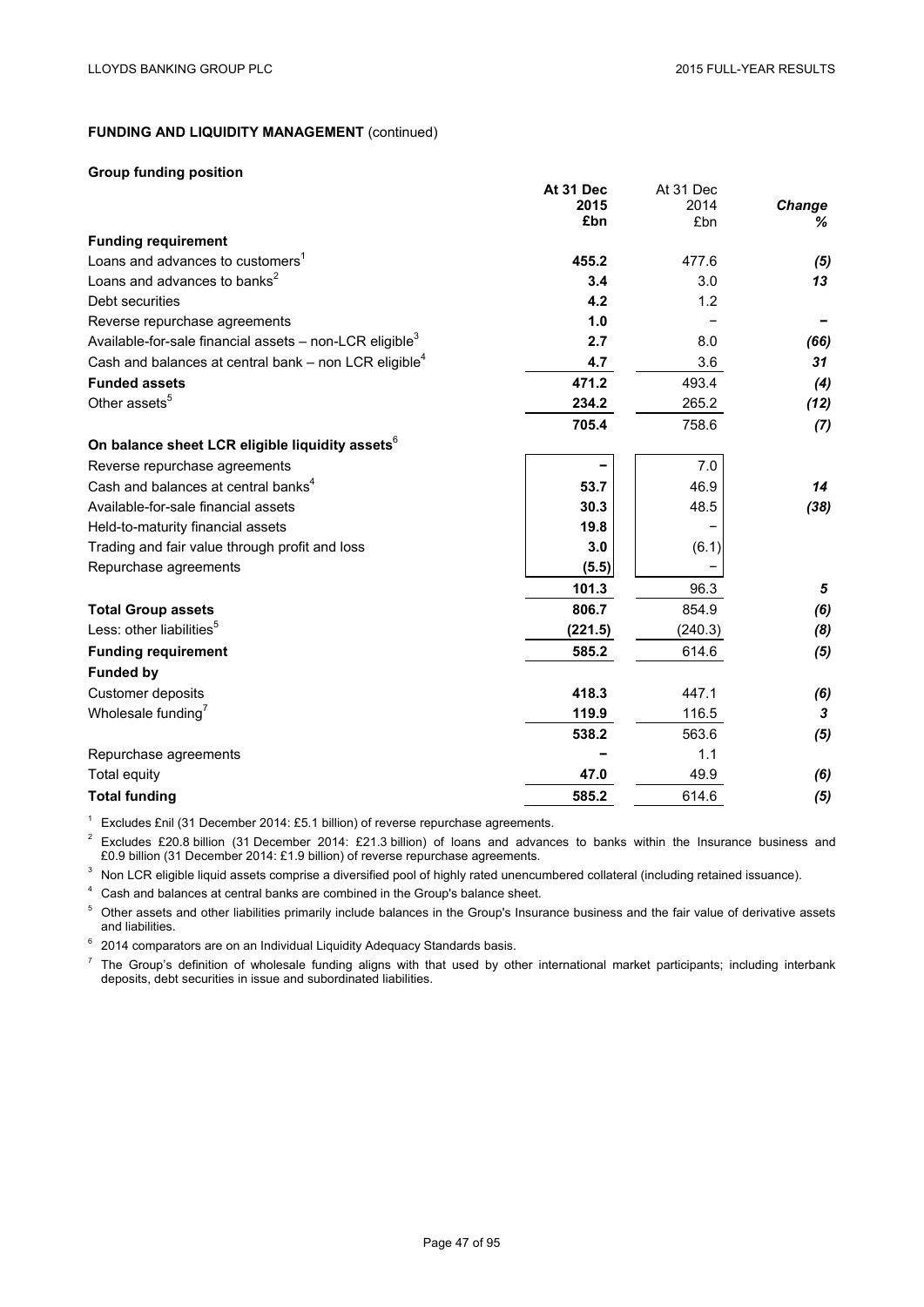# **FUNDING AND LIQUIDITY MANAGEMENT** (continued)

## **Reconciliation of Group funding to the balance sheet**

| At 31 December 2015      | Included in<br>funding<br>analysis<br>£bn | <b>Repos</b><br>and cash<br>collateral<br>received<br>by<br><b>Insurance</b><br>£bn | <b>Fair value</b><br>and other<br>accounting<br>methods<br>£bn | <b>Balance</b><br>sheet<br>£bn |
|--------------------------|-------------------------------------------|-------------------------------------------------------------------------------------|----------------------------------------------------------------|--------------------------------|
| Deposits from banks      | 8.5                                       | 8.4                                                                                 |                                                                | 16.9                           |
| Debt securities in issue | 88.1                                      |                                                                                     | (6.0)                                                          | 82.1                           |
| Subordinated liabilities | 23.3                                      |                                                                                     |                                                                | 23.3                           |
| Total wholesale funding  | 119.9                                     | 8.4                                                                                 |                                                                |                                |
| Customer deposits        | 418.3                                     |                                                                                     |                                                                | 418.3                          |
| <b>Total</b>             | 538.2                                     | 8.4                                                                                 |                                                                |                                |

| Included in<br>and other<br>received<br><b>Balance</b><br>funding<br>accounting<br>bγ<br>methods<br>At 31 December 2014<br>analysis<br>Insurance<br>£bn<br>£bn<br>£bn | sheet<br>£bn |
|-----------------------------------------------------------------------------------------------------------------------------------------------------------------------|--------------|
| Deposits from banks<br>9.8<br>1.1                                                                                                                                     | 10.9         |
| Debt securities in issue<br>80.6<br>(4.4)                                                                                                                             | 76.2         |
| (0.1)<br>Subordinated liabilities<br>26.1                                                                                                                             | 26.0         |
| 116.5<br>1.1<br>Total wholesale funding                                                                                                                               |              |
| Customer deposits<br>447.1                                                                                                                                            | 447.1        |
| 563.6<br>Total<br>1.1                                                                                                                                                 |              |

#### **Analysis of 2015 total wholesale funding by residual maturity**

|                                                             | Less<br>than<br>one<br>month<br>£bn | One to<br>three<br>months<br>£bn | Three<br>to six<br>months<br>£bn | nine<br>months<br>£bn | <b>Nine</b><br>Six to months<br>to one<br>year<br>£bn | One to<br>two<br>years<br>£bn | Two to<br>five<br>years<br>£bn | <b>More</b><br>than<br>five<br>vears<br>£bn | <b>Total</b><br>at<br>31 Dec<br>2015<br>£bn | Total<br>at<br>31 Dec<br>2014<br>£bn |
|-------------------------------------------------------------|-------------------------------------|----------------------------------|----------------------------------|-----------------------|-------------------------------------------------------|-------------------------------|--------------------------------|---------------------------------------------|---------------------------------------------|--------------------------------------|
| Deposit from banks                                          | 6.7                                 | 0.8                              | 0.5                              | 0.1                   | 0.1                                                   |                               |                                | 0.3                                         | 8.5                                         | 9.8                                  |
| Debt securities in issue:                                   |                                     |                                  |                                  |                       |                                                       |                               |                                |                                             |                                             |                                      |
| Certificates of deposit                                     | 1.0                                 | 4.3                              | 2.0                              | 2.5                   | 0.8                                                   |                               |                                |                                             | 10.6                                        | 6.8                                  |
| Commercial paper                                            | 3.7                                 | 2.3                              | 0.3                              | 0.2                   | 0.1                                                   | -                             |                                |                                             | 6.6                                         | 7.3                                  |
| Medium-term notes <sup>1</sup>                              | 0.9                                 | 0.6                              | 2.0                              | 0.9                   | 0.5                                                   | 5.2                           | 13.6                           | 13.9                                        | 37.6                                        | 29.2                                 |
| Covered bonds                                               |                                     | $\overline{\phantom{0}}$         | 1.2                              | 1.1                   | 0.5                                                   | 5.3                           | 7.4                            | 10.3                                        | 25.8                                        | 25.2                                 |
| Securitisation                                              | 0.4                                 | $\overline{\phantom{0}}$         | 0.8                              | 0.2                   | 0.2                                                   | 3.6                           | 0.9                            | 1.4                                         | 7.5                                         | 12.1                                 |
|                                                             | 6.0                                 | 7.2                              | 6.3                              | 4.9                   | 2.1                                                   | 14.1                          | 21.9                           | 25.6                                        | 88.1                                        | 80.6                                 |
| Subordinated liabilities                                    |                                     | 0.2                              | 0.2                              | 0.5                   | 2.3                                                   | 0.9                           | 7.6                            | 11.6                                        | 23.3                                        | 26.1                                 |
| Total wholesale funding <sup>2</sup>                        | 12.7                                | 8.2                              | 7.0                              | 5.5                   | 4.5                                                   | 15.0                          | 29.5                           | 37.5                                        | 119.9                                       | 116.5                                |
| Of which issued by Lloyds<br>Banking Group plc <sup>3</sup> |                                     |                                  |                                  |                       | 0.3                                                   |                               |                                | 3.1                                         | 3.4                                         | 2.6                                  |

1 Medium-term notes include funding from the National Loan Guarantee Scheme (31 December 2015: £1.4 billion; 31 December 2014:<br> **E1.4 billion**).

 $2^2$  The Group's definition of wholesale funding aligns with that used by other international market participants; including interbank deposits, debt securities in issue and subordinated liabilities.<br><sup>3</sup> Comprises £3.4 billion of subordinated liabilities (31 December 2014: £2.0 billion) and £nil of medium term notes (31 December 2014:

£0.6 billion) issued by the holding company, Lloyds Banking Group plc.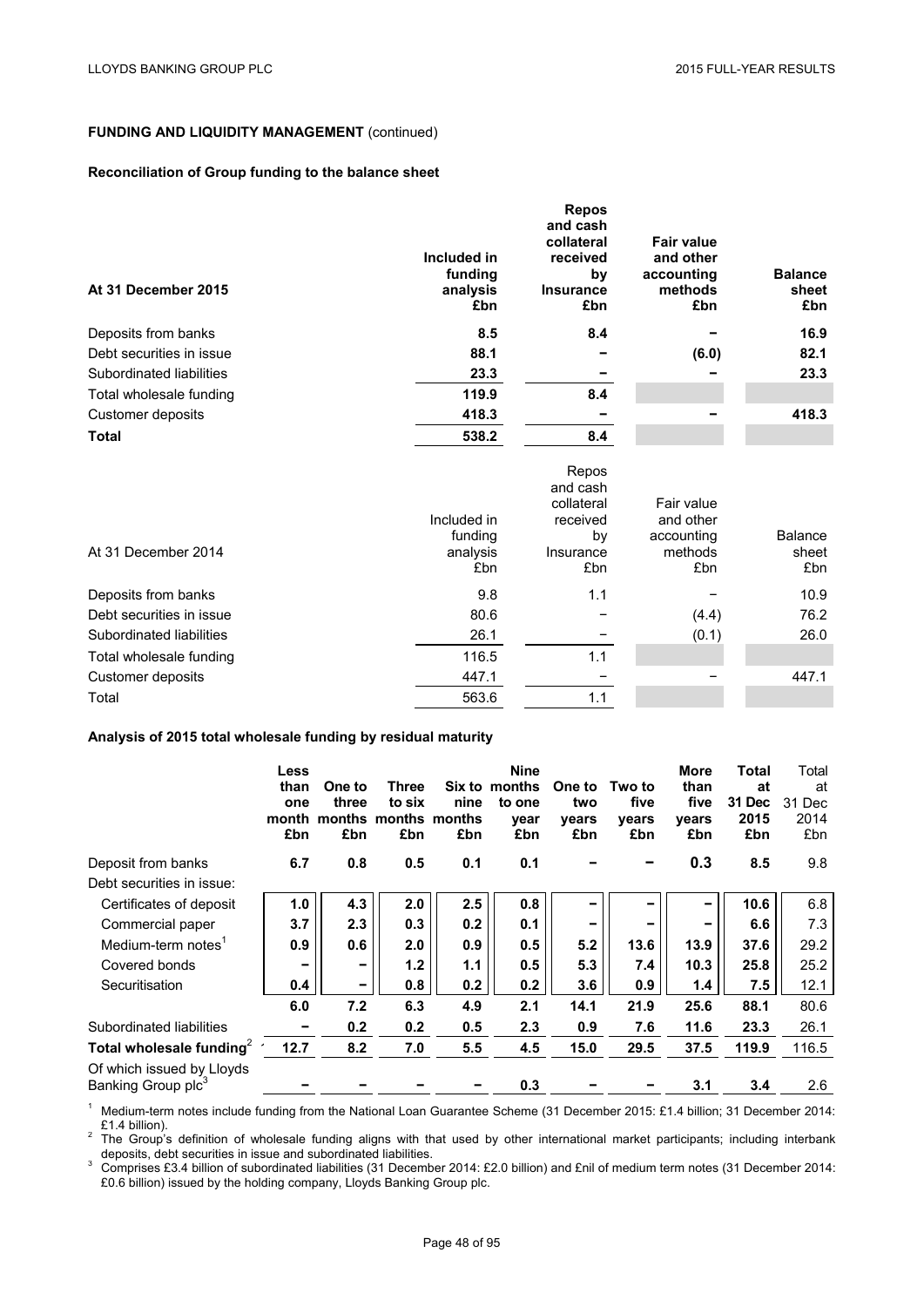## **FUNDING AND LIQUIDITY MANAGEMENT (continued)**

#### **Analysis of 2015 term issuance**

|                                                 |                        |                         |             | Other             |                     |
|-------------------------------------------------|------------------------|-------------------------|-------------|-------------------|---------------------|
|                                                 | <b>Sterling</b><br>£bn | <b>US Dollar</b><br>£bn | Euro<br>£bn | currencies<br>£bn | <b>Total</b><br>£bn |
| Securitisation                                  | 1.0                    | 1.2                     | 0.3         |                   | 2.5                 |
| Medium-term notes                               | 0.3                    | 4.8                     | 3.3         | 1.2               | 9.6                 |
| Covered bonds                                   | 1.7                    |                         | 2.0         |                   | 3.7                 |
| Private placements <sup>1</sup>                 | 1.0                    | 2.1                     | 2.3         |                   | 5.4                 |
| Subordinated liabilities                        |                        | 0.3                     |             |                   | 0.3                 |
| <b>Total issuance</b>                           | 4.0                    | 8.4                     | 7.9         | 1.2               | 21.5                |
| Of which issued by Lloyds<br>Banking Group plc2 |                        | 0.3                     |             |                   | 0.3                 |

 $1$  Private placements include structured bonds and term repurchase agreements (repos).

<sup>2</sup> Comprises £0.3 billion of subordinated liabilities issued by the holding company, Lloyds Banking Group plc. In addition, Lloyds Banking Group plc issued c.£1.2 billion of subordinated liabilities as part of an exchange of outstanding operating company securities for new holding company securities.

Term issuance for 2015 totalled £21.5 billion. The Group continued to maintain a diversified approach to markets with trades in public and private format, secured and unsecured products and a wide range of currencies and markets. For 2016, the Group will continue to maintain this diversified approach to funding including capital and funding from the holding company Lloyds Banking Group plc as needed to optimise the capital and funding position to transition towards final UK Minimum Requirements for own funds and Eligible Liabilities (MREL) requirements which is still being consulted on in the UK. Continued use of the UK government's Funding for Lending Scheme (FLS) has further underlined the Group's support to the UK economic recovery and the Group remains committed to passing the benefits of this low cost funding on to its customers. In 2015 the Group drew down £12.1 billion under the FLS, bringing total drawings under the FLS to £32.1 billion. The maturities for the FLS are fully factored into the Group's funding plan.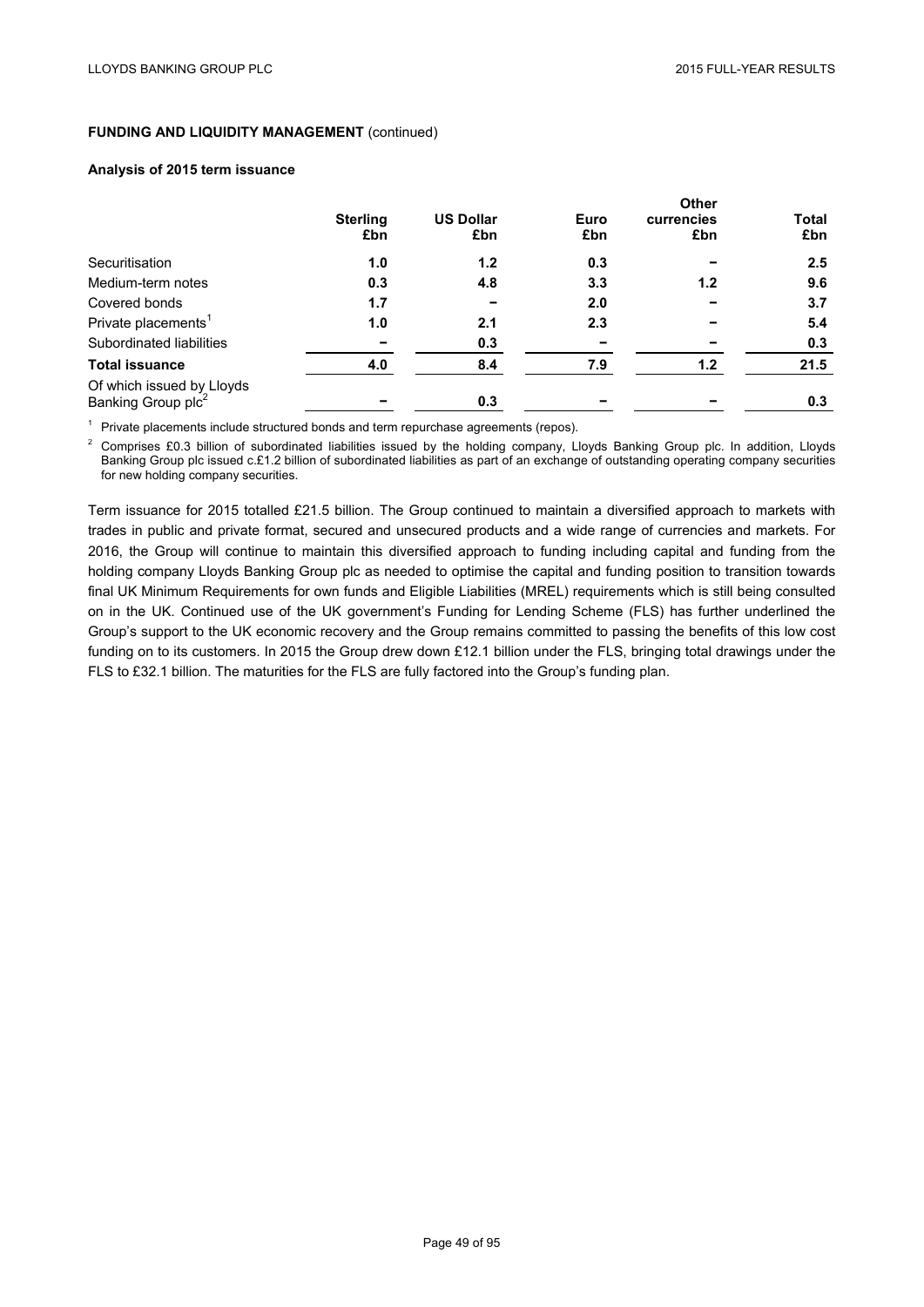## **FUNDING AND LIQUIDITY MANAGEMENT (continued)**

#### **Liquidity portfolio**

The UK regulator adopted the EU delegated act on 1 October 2015. Prior to this, liquidity was managed on an Individual Liquidity Adequacy Standards (ILAS) basis where liquid assets were divided into Primary and Secondary categories. Post 1 October 2015, liquid assets are classed as LCR eligible or non-eligible. At 31 December 2015, the Banking business had £123.4 billion of highly liquid unencumbered LCR eligible assets of which £122.9 billion is LCR level 1 eligible and £0.5 billion is LCR level 2 eligible. These are available to meet cash and collateral outflows and PRA regulatory requirements. A separate liquidity portfolio to mitigate any insurance liquidity risk is managed within the Insurance business. LCR eligible liquid assets represent 5.7 times the Group's money market funding less than one year maturity (excluding derivative collateral margins and settlement accounts) and is broadly equivalent to total wholesale funding, and thus provides a substantial buffer in the event of continued market dislocation. During 2015 the Group has increased regulatory liquidity to strengthen the overall liquidity position.

| <b>LCR eligible liquid assets</b>                     | At 31 Dec<br>2015<br>£bn | Average<br>$2015^1$<br>£bn |
|-------------------------------------------------------|--------------------------|----------------------------|
| Level 1                                               |                          |                            |
| Cash and central bank reserves                        | 53.7                     | 57.2                       |
| High quality government/MDB/agency bonds <sup>2</sup> | 65.8                     | 63.0                       |
| High quality covered bonds                            | 3.4                      | 3.3                        |
| <b>Total</b>                                          | 122.9                    | 123.5                      |
| Level $2^3$                                           | 0.5                      | 0.7                        |
| <b>Total LCR eligible assets</b>                      | 123.4                    | 124.2                      |

<sup>1</sup> Average for Q4 2015 only.

<sup>2</sup> Designated multilateral development bank (MDB). Includes eligible government guaranteed bonds.

<sup>3</sup> Includes Level 2A and Level 2B.

The Banking business also had £98.9 billion of secondary non-LCR eligible liquidity, the vast majority of which however is eligible for use in a range of central bank or similar facilities and the Group routinely makes use of as part of its normal liquidity management practices. Future use of such facilities will be based on prudent liquidity management and economic considerations, having regard for external market conditions.

The Group considers diversification across geography, currency, markets and tenor when assessing appropriate holdings of primary and secondary liquid assets. This liquidity is managed as a single pool in the centre and is under the control of the function charged with managing the liquidity of the Group. It is available for deployment at immediate notice, subject to complying with regulatory requirements, and is a key component of the Group's liquidity management process.

## **Encumbered assets**

The Board and Group Asset & Liability Committee monitor and manage total balance sheet encumbrance via a number of risk appetite metrics. At 31 December 2015, the Group had £77.4 billion (31 December 2014: £105.2 billion) of externally encumbered on balance sheet assets with counterparties other than central banks. The reduction in encumbered assets was caused by securitisation and covered bond maturities. The Group also had £573.7 billion (31 December 2014: £641.8 billion) of unencumbered on balance sheet assets and £155.6 billion (31 December 2014: £107.8 billion) of pre-positioned and encumbered assets held with central banks. Primarily the Group encumbers mortgages, unsecured lending and credit card receivables through the issuance programmes and tradable securities through securities financing activity. The Group mainly positions mortgage assets at central banks.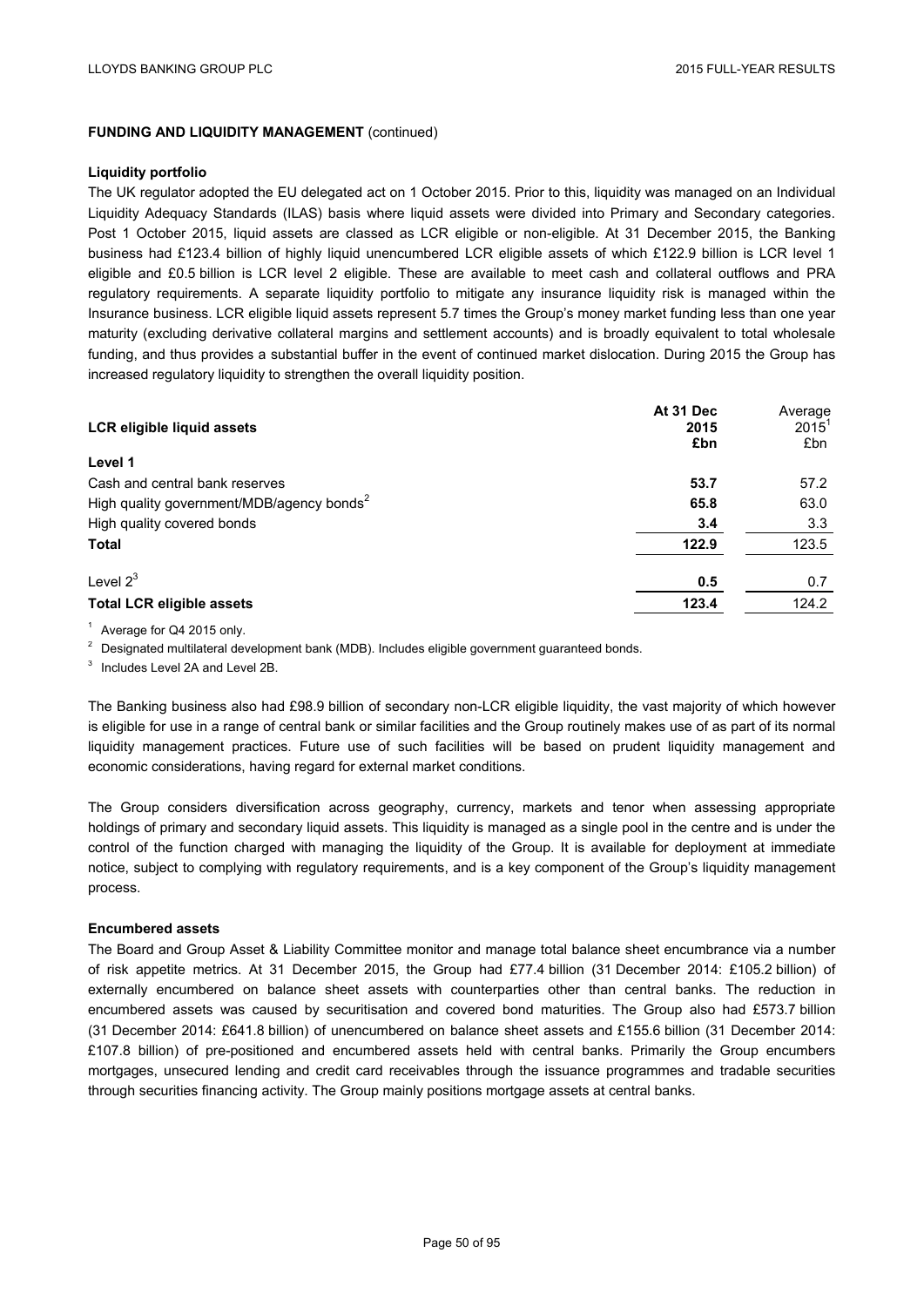## **CAPITAL MANAGEMENT**

The continued strengthening of the Group's capital position during 2015, through a combination of increased underlying profits, net of PPI and other conduct charges, and a reduction in risk-weighted assets, provided the Group with the ability to pay both an interim dividend at half year and to recommend the payment of both a full year ordinary dividend and a special dividend whilst maintaining strong capital ratios.

- The CET1 ratio before dividends in respect of 2015 increased 0.9 percentage points from 12.8 per cent to 13.7 per cent.
- The CET1 ratio after dividends in respect of 2015 was unchanged at 12.8 per cent, increasing to 13.0 per cent on a pro forma basis upon recognition of the dividend paid by the Insurance business in February 2016 in relation to its 2015 earnings.
- The leverage ratio after dividends in respect of 2015 reduced from 4.9 per cent to 4.8 per cent.
- The transitional total capital ratio after dividends in respect of 2015 reduced 0.5 percentage points from 22.0 per cent to 21.5 per cent.

#### **Dividends**

The Group has established a dividend policy that is both progressive and sustainable. We expect ordinary dividends to increase over the medium term to a dividend payout ratio of at least 50 per cent of sustainable earnings.

The ability of Lloyds Banking Group plc ('the Company') to sustain dividend payments is dependent upon the continued receipt of dividends from its subsidiaries.

During 2014 and 2015 the Group has undertaken significant capital management actions in order to simplify the Group's internal capital structure and to ensure that profits generated by subsidiary entities can be more easily remitted to the Company. These activities relate to a number of subsidiary entities, and include the court approved capital reductions by HBOS plc and Bank of Scotland plc, the part VII transfers within Insurance businesses and obtaining PRA approval for our internal model, which will support the Solvency II capital regime for the Insurance subsidiaries with effect from 1 January 2016.

The Group remains strongly capitalised, increasing its CET1 capital ratio from 12.8 per cent at 31 December 2014 to 13.7 per cent (pre 2015 dividends) at 31 December 2015. The interim and recommended final dividends totalling 2.25 pence per ordinary share and the special dividend of 0.5 pence per ordinary share reduce the Group's CET1 ratio to 12.8 per cent. Recognising the 2015 Insurance dividend, paid in February 2016 following the implementation of Solvency II, this rises to 13.0 per cent on a pro forma basis.

#### **Regulatory capital developments**

The Group has received updated Individual Capital Guidance (ICG) from the PRA. The ICG reflects a point in time estimate by the PRA, which may change over time, of the amount of capital that is needed in relation to risks not covered by Pillar 1. The Group's ICG has increased, such that at 31 December 2015 it represented 4.6 per cent of risk-weighted assets of which 2.6 per cent had to be covered by CET1 capital. The Group believes that the increase reflects the impact of market and economic factors and the reduction in risk-weighted assets rather than any fundamental changes to the nature of the underlying risks. However the Group is not permitted by the PRA to give any further details of the quantum of the individual components.

During the year capital regulations have continued to evolve with, in particular, the finalisation of UK leverage ratio requirements, a revised Pillar 2 framework and clarification of the UK regulatory capital buffer framework. Final revisions to the market risk framework following the Basel Committee's Fundamental Review of the Trading Book and the Bank of England's proposals for the application of both the European Commission's MREL (minimum requirements for own funds and eligible liabilities) and systemic risk buffers within the UK have recently been published.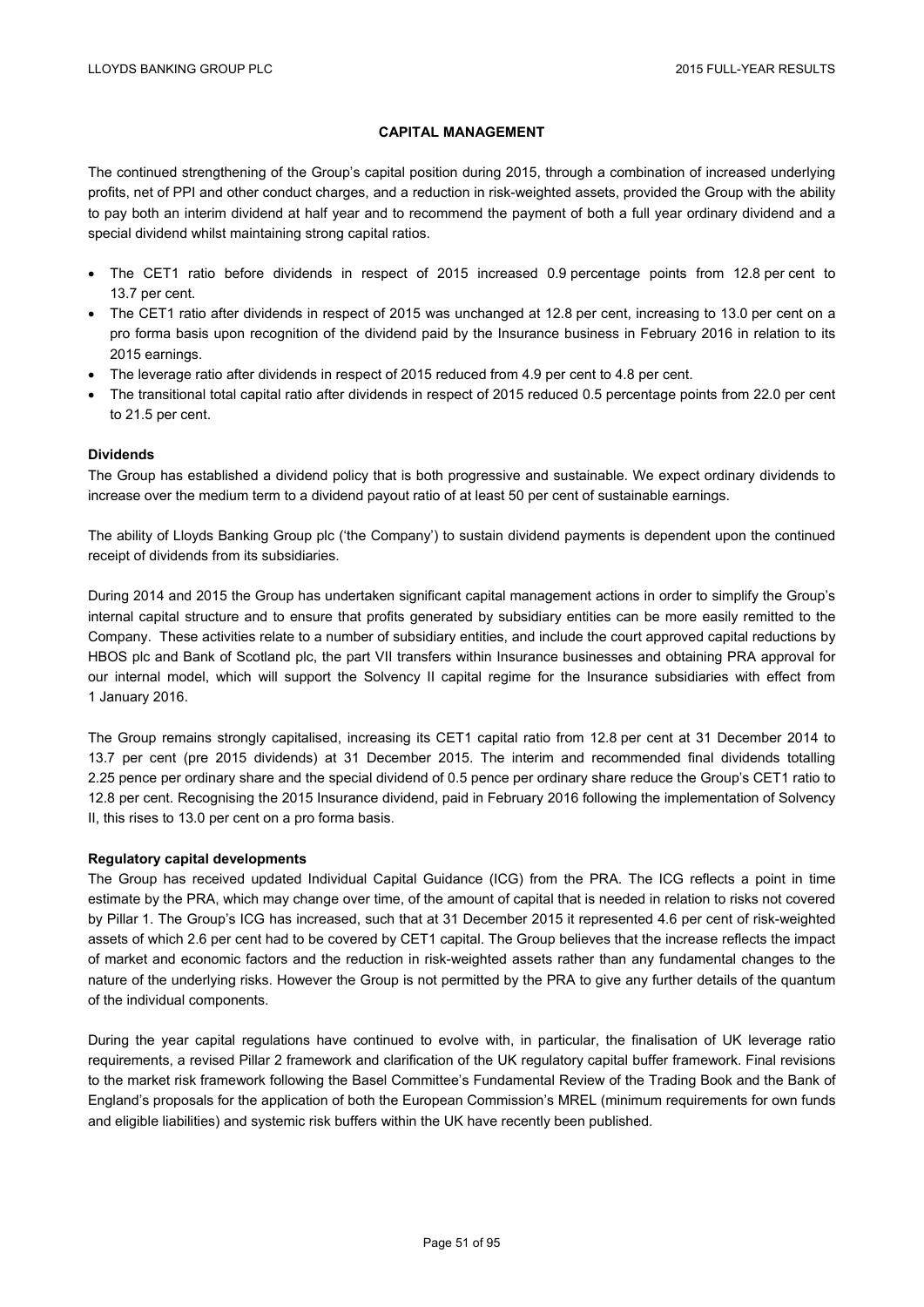In December 2015, the FPC published a document alongside its Financial Stability Report in which it expressed its views on the overall calibration of the capital requirements framework for the UK banking system together with a description of how it expected the framework to transition from its current state to its end point in 2019 as well as ongoing work to refine capital requirements during that transitional period.

Looking ahead to potential future changes, the Basel Committee is continuing to review the treatment of the standardised risk-weighted asset frameworks for credit risk and operational risk and the credit valuation adjustment risk framework. It is also to finalise recommendations for the capital treatment of interest rate risk in the banking book (IRRBB), the calibration of leverage ratio requirements and continues to consider the treatment of sovereign risk and the setting of additional constraints on the use of internally modelled approaches, including the design of a new capital floors framework.

The Group continues to monitor these developments very closely, analysing the potential capital impacts to ensure that, through organic capital generation, the Group continues to maintain a strong capital position that exceeds the minimum regulatory requirements and the Group's risk appetite and is consistent with market expectations.

#### **Stress testing**

In addition to the internal stress testing activity undertaken in 2015, the Group participated in the UK-wide concurrent stress testing run by the Bank of England, comfortably exceeding both the capital and leverage minimum thresholds.

#### **Capital position at 31 December 2015**

The Group's capital position as at 31 December 2015 is presented in the following section applying CRD IV transitional arrangements, as implemented in the UK by the PRA, and also on a fully loaded CRD IV basis.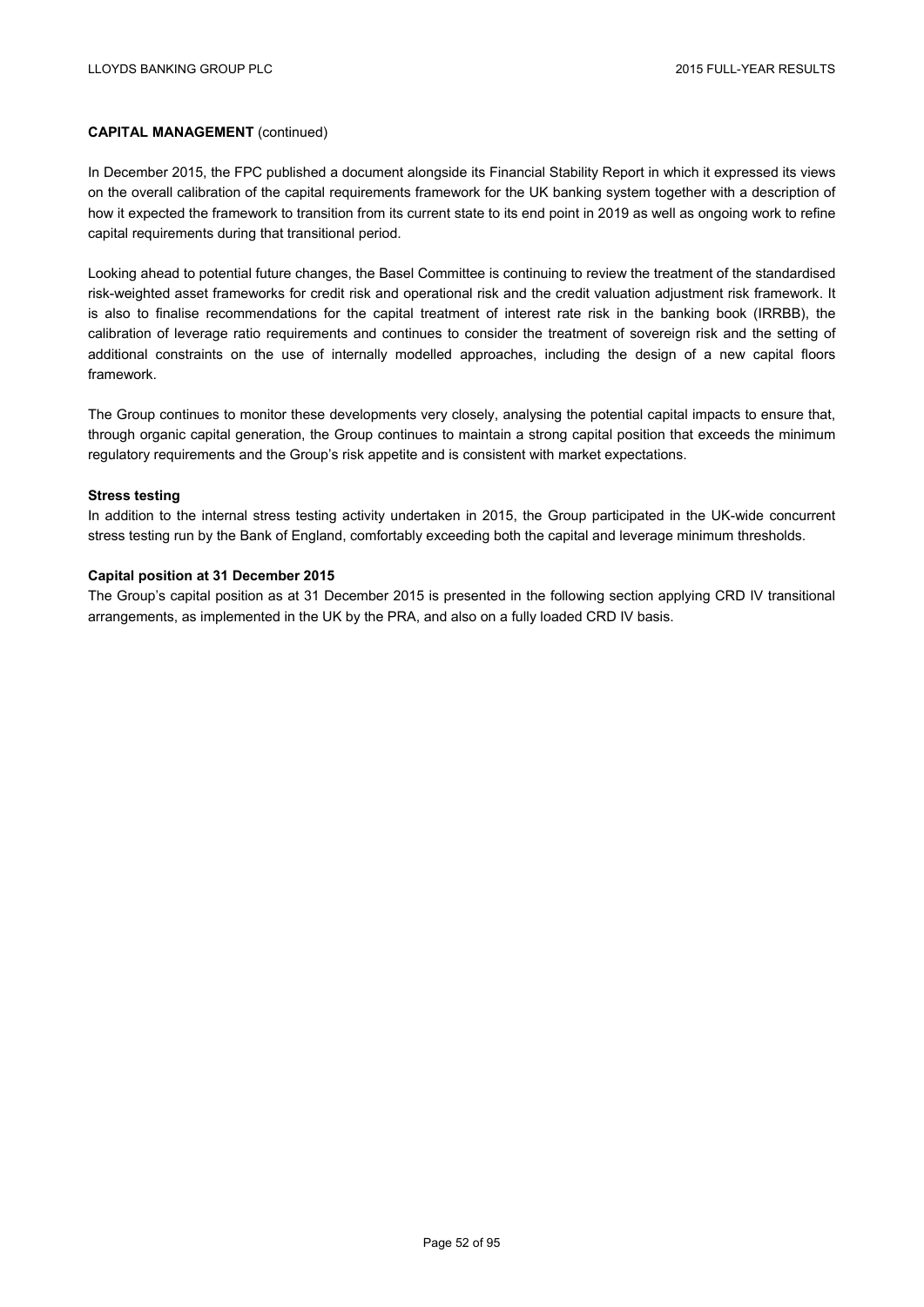|                                                         | <b>Transitional</b> |           | <b>Fully loaded</b> |           |
|---------------------------------------------------------|---------------------|-----------|---------------------|-----------|
|                                                         | At 31 Dec           | At 31 Dec | At 31 Dec           | At 31 Dec |
| <b>Capital resources</b>                                | 2015                | $2014^3$  | 2015                | $2014^3$  |
| <b>Common equity tier 1</b>                             | £m                  | £m        | £m                  | £m        |
| Shareholders' equity per balance sheet                  | 41,234              | 43,335    | 41,234              | 43,335    |
| Adjustment to retained earnings for foreseeable         |                     |           |                     |           |
| dividends                                               | (1, 427)            | (535)     | (1, 427)            | (535)     |
| Deconsolidation of insurance entities <sup>1</sup>      | (1, 199)            | (623)     | (1, 199)            | (623)     |
| Adjustment for own credit                               | 67                  | 158       | 67                  | 158       |
| Cash flow hedging reserve                               | (727)               | (1, 139)  | (727)               | (1, 139)  |
| Other adjustments                                       | 72                  | 132       | 72                  | 132       |
|                                                         | 38,020              | 41,328    | 38,020              | 41,328    |
| less: deductions from common equity tier 1              |                     |           |                     |           |
| Goodwill and other intangible assets                    | (1,719)             | (1,875)   | (1,719)             | (1,875)   |
| Excess of expected losses over impairment               |                     |           |                     |           |
| provisions and value adjustments                        | (270)               | (565)     | (270)               | (565)     |
| Removal of defined benefit pension surplus              | (721)               | (909)     | (721)               | (909)     |
| Securitisation deductions                               | (169)               | (211)     | (169)               | (211)     |
| Significant investments <sup>1</sup>                    | (2, 723)            | (2, 546)  | (2,752)             | (2, 546)  |
| Deferred tax assets                                     | (3, 874)            | (4, 533)  | (3,884)             | (4, 533)  |
| Common equity tier 1 capital                            | 28,544              | 30,689    | 28,505              | 30,689    |
| <b>Additional tier 1</b>                                |                     |           |                     |           |
| Other equity instruments                                | 5,355               | 5,355     | 5,355               | 5,355     |
| Preference shares and preferred securities <sup>2</sup> | 4,728               | 4,910     |                     |           |
| Transitional limit and other adjustments                | (906)               | (537)     |                     |           |
|                                                         | 9,177               | 9,728     | 5,355               | 5,355     |
| less: deductions from tier 1                            |                     |           |                     |           |
| Significant investments <sup>1</sup>                    | (1, 177)            | (859)     |                     |           |
| Total tier 1 capital                                    | 36,544              | 39,558    | 33,860              | 36,044    |
| Tier 2                                                  |                     |           |                     |           |
| Other subordinated liabilities <sup>2</sup>             | 18,584              | 21,132    | 18,584              | 21,132    |
| Deconsolidation of instruments issued by                |                     |           |                     |           |
| insurance entities <sup>1</sup>                         | (1,665)             | (2,522)   | (1,665)             | (2,522)   |
| Adjustments for non-eligible instruments                | (52)                | (675)     | (3,066)             | (1, 857)  |
| Amortisation and other adjustments                      | (3,880)             | (3,738)   | (4,885)             | (5, 917)  |
|                                                         | 12,987              | 14,197    | 8,968               | 10,836    |
| Eligible provisions                                     | 221                 | 333       | 221                 | 333       |
| less: deductions from tier 2                            |                     |           |                     |           |
| Significant investments <sup>1</sup>                    | (1,756)             | (1, 288)  | (2, 933)            | (2, 146)  |
| <b>Total capital resources</b>                          | 47,996              | 52,800    | 40,116              | 45,067    |
| <b>Risk-weighted assets</b>                             | 222,845             | 239,734   | 222,747             | 239,734   |
| Common equity tier 1 capital ratio                      | 12.8%               | 12.8%     | 12.8%               | 12.8%     |
| Tier 1 capital ratio                                    | 16.4%               | 16.5%     | 15.2%               | 15.0%     |
| Total capital ratio                                     | 21.5%               | 22.0%     | 18.0%               | 18.8%     |

 $1$  For regulatory capital purposes, the Group's Insurance business is deconsolidated and replaced by the amount of the Group's investment in the business. A part of this amount is deducted from capital (shown as 'significant investments' in the table above) and

the remaining amount is risk weighted, forming part of threshold risk-weighted assets.<br><sup>2</sup> Preference shares, preferred securities and other subordinated liabilities are categorised as subordinated liabilities in the balan

<sup>3</sup> Other comprehensive income related to the Group's Insurance business defined benefit pension scheme has been reclassified from common equity tier 1 other adjustments to deconsolidation of insurance entities.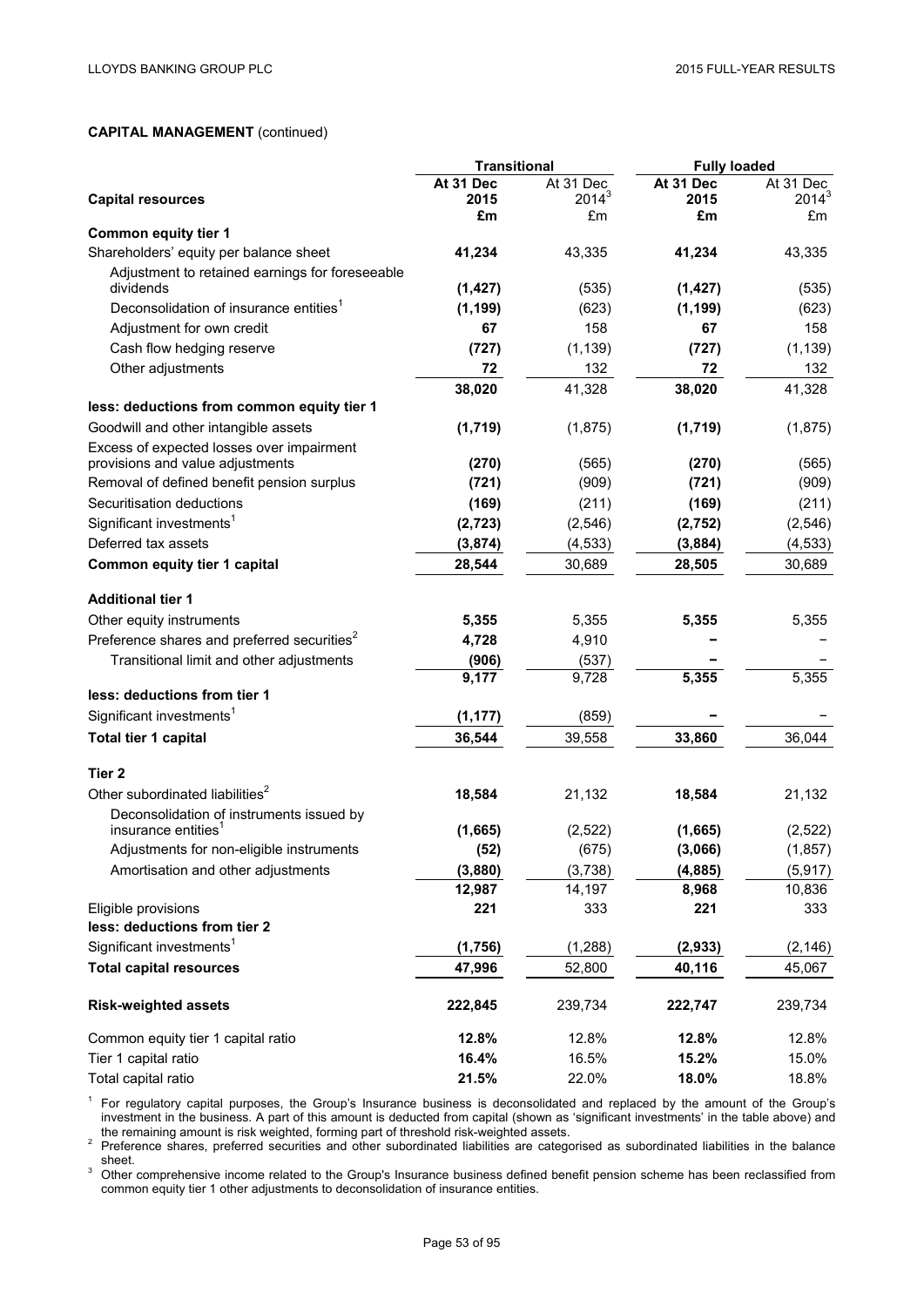The key differences between the transitional capital calculation as at 31 December 2015 and the fully loaded equivalent are as follows:

- Capital securities that previously qualified as tier 1 or tier 2 capital, but do not fully qualify under CRD IV, can be included in tier 1 or tier 2 capital (as applicable) up to specified limits which reduce by 10 per cent per annum until 2022.
- The significant investment deduction from additional tier 1 (AT1) will gradually transition to tier 2.

The movements in the transitional CET1, AT1, tier 2 and total capital positions in the period are provided below.

|                                                                               | Common<br><b>Equity Tier 1</b><br>£m | <b>Additional</b><br>Tier 1<br>£m | Tier 2<br>£m | <b>Total</b><br>capital<br>£m |
|-------------------------------------------------------------------------------|--------------------------------------|-----------------------------------|--------------|-------------------------------|
| At 31 December 2014                                                           | 30,689                               | 8,869                             | 13,242       | 52,800                        |
| Profit attributable to ordinary shareholders'                                 | 434                                  |                                   |              | 434                           |
| Eligible minority interest                                                    | (470)                                |                                   |              | (470)                         |
| Adjustment to retained earnings for foreseeable<br>dividends                  | (1, 427)                             |                                   |              | (1, 427)                      |
| Dividends paid out on ordinary shares<br>during the year                      | (1,070)                              |                                   |              | (1,070)                       |
| Movement in treasury shares and employee<br>share schemes                     | (537)                                |                                   |              | (537)                         |
| Pension movements:                                                            |                                      |                                   |              |                               |
| Removal of defined benefit pension surplus                                    | 188                                  |                                   |              | 188                           |
| Movement through other comprehensive<br>income                                | (194)                                |                                   |              | (194)                         |
| Available-for-sale reserve                                                    | (371)                                |                                   |              | (371)                         |
| Deferred tax asset                                                            | 659                                  |                                   |              | 659                           |
| Goodwill and other intangible assets                                          | 156                                  |                                   |              | 156                           |
| Excess of expected losses over impairment<br>provisions and value adjustments | 295                                  |                                   |              | 295                           |
| Significant investments                                                       | (177)                                | (318)                             | (468)        | (963)                         |
| Eligible provisions                                                           |                                      |                                   | (112)        | (112)                         |
| Subordinated debt movements:                                                  |                                      |                                   |              |                               |
| Repurchases, redemptions and other                                            |                                      | (551)                             | (2, 516)     | (3,067)                       |
| <b>Issuances</b>                                                              |                                      |                                   | 1,306        | 1,306                         |
| Other movements                                                               | 369                                  |                                   |              | 369                           |
| At 31 December 2015                                                           | 28,544                               | 8,000                             | 11,452       | 47,996                        |

 $1$  Under the regulatory framework, profits made by Insurance are removed from CET1 capital. However, when dividends are paid to the Group by Insurance these can then be recognised as CET1 capital.

CET1 capital resources have reduced by £2,145 million in the year largely as a result of dividends paid out during the year and the accrual of the full year ordinary dividend and special dividend, representing returns to ordinary shareholders following strong underlying profit generation. Other reductions to CET1 capital primarily reflected the removal of eligible minority interest related to TSB and movements in treasury shares, employee share schemes and the AFS reserve. These reductions in CET 1 capital were partially offset by reductions in both the deferred tax asset deduction and the excess of expected losses over impairment provisions and value adjustments.

AT1 capital resources have reduced by £869 million in the year, primarily reflecting the annual reduction in the transitional limit applied to grandfathered AT1 capital instruments and an increase in the significant investments deduction.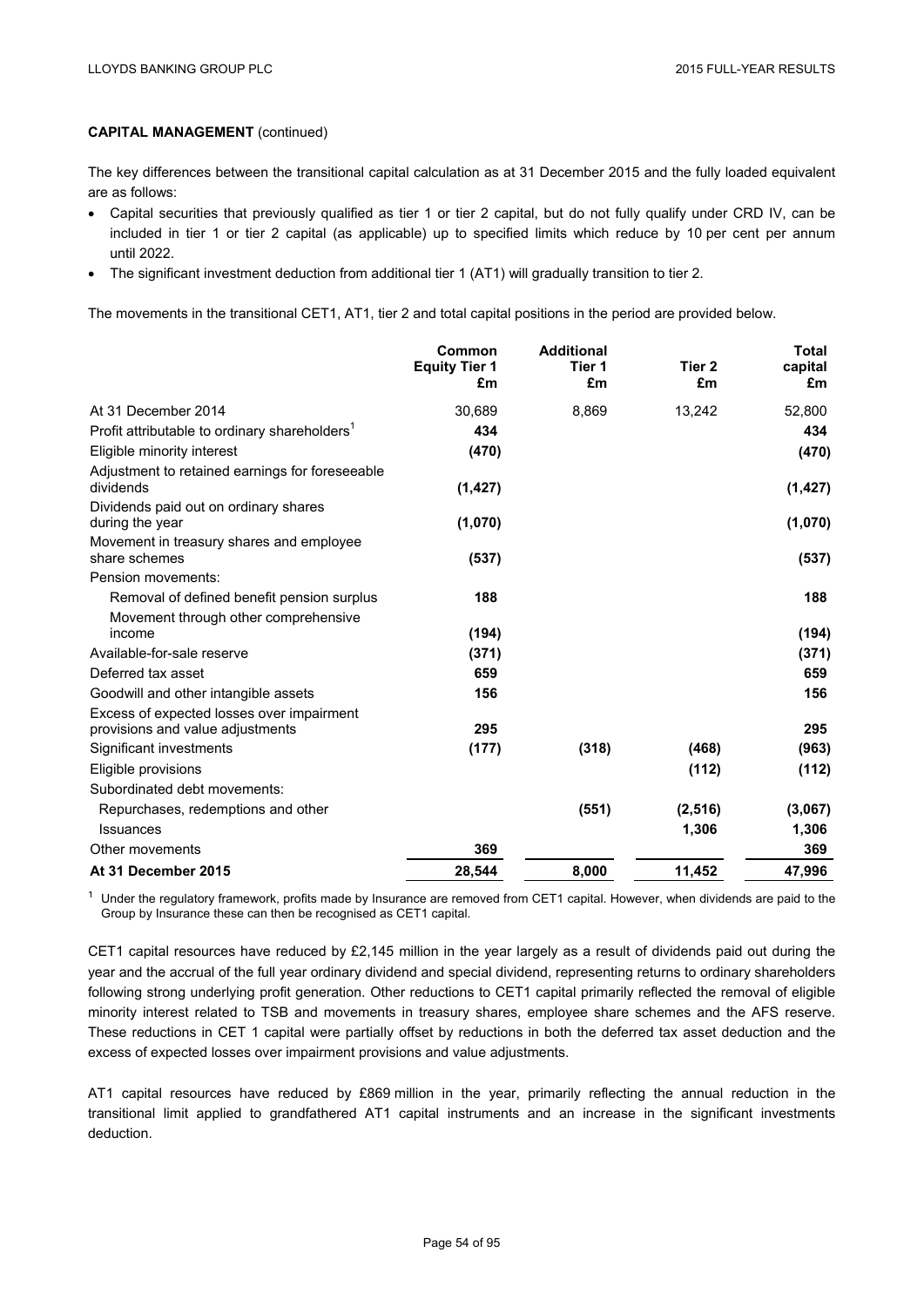Tier 2 capital resources have reduced by £1,790 million in the year largely reflecting calls and redemptions, amortisation of dated instruments, foreign exchange movements and an increase in the significant investments deduction, partly offset by the issuance of new tier 2 instruments.

| <b>Risk-weighted assets</b>                                 | At 31 Dec<br>2015<br>£m | At 31 Dec<br>2014<br>£m |
|-------------------------------------------------------------|-------------------------|-------------------------|
| Foundation Internal Ratings Based (IRB) Approach            | 68,990                  | 72,393                  |
| Retail IRB Approach                                         | 63,912                  | 72,886                  |
| Other IRB Approach                                          | 18,661                  | 15,324                  |
| <b>IRB Approach</b>                                         | 151,563                 | 160,603                 |
| Standardised Approach                                       | 20,443                  | 25,444                  |
| Contributions to the default fund of a central counterparty | 488                     | 515                     |
| <b>Credit risk</b>                                          | 172,494                 | 186,562                 |
| Counterparty credit risk                                    | 7,981                   | 9,108                   |
| Credit valuation adjustment risk                            | 1,684                   | 2,215                   |
| Operational risk                                            | 26,123                  | 26,279                  |
| Market risk                                                 | 3,775                   | 4,746                   |
| Underlying risk-weighted assets                             | 212,057                 | 228,910                 |
| Threshold risk-weighted assets <sup>1</sup>                 | 10,788                  | 10,824                  |
| <b>Total risk-weighted assets</b>                           | 222,845                 | 239,734                 |
| Movement to fully loaded risk-weighted assets <sup>2</sup>  | (98)                    |                         |
| <b>Fully loaded risk-weighted assets</b>                    | 222,747                 | 239,734                 |

| <b>Risk-weighted assets movement</b><br>by key driver | <b>Credit</b><br>$risk^3$<br>£m | Counter<br>party<br>credit risk <sup>3</sup><br>£m | <b>Market</b><br>risk<br>£m | <b>Operational</b><br>risk<br>£m | Total<br>£m |
|-------------------------------------------------------|---------------------------------|----------------------------------------------------|-----------------------------|----------------------------------|-------------|
| Risk-weighted assets at                               |                                 |                                                    |                             |                                  |             |
| 31 December 2014                                      | 186,562                         | 11,323                                             | 4,746                       | 26,279                           | 228,910     |
| Management of the balance sheet                       | 1,772                           | (474)                                              | (838)                       |                                  | 460         |
| <b>Disposals</b>                                      | (8, 582)                        | (115)                                              |                             |                                  | (8,697)     |
| External economic factors                             | (6, 370)                        | (518)                                              | 80                          |                                  | (6,808)     |
| Model and methodology changes                         | (888)                           | (551)                                              | (213)                       |                                  | (1,652)     |
| Other                                                 |                                 |                                                    |                             | (156)                            | (156)       |
| <b>Risk-weighted assets</b>                           | 172,494                         | 9,665                                              | 3,775                       | 26,123                           | 212,057     |
| Threshold risk-weighted assets <sup>1</sup>           |                                 |                                                    |                             |                                  | 10,788      |
| <b>Total risk-weighted assets</b>                     |                                 |                                                    |                             |                                  | 222,845     |
| Movement to fully loaded risk-weighted                |                                 |                                                    |                             |                                  |             |
| assets <sup>2</sup>                                   |                                 |                                                    |                             |                                  | (98)        |
| <b>Fully loaded risk-weighted assets</b>              |                                 |                                                    |                             |                                  | 222.747     |

 $1$  Threshold risk-weighted assets reflect the element of significant investments and deferred tax assets that are permitted to be risk-weighted instead of being deducted from CET1 capital. Significant investments primarily arise from investment in the Group's

Insurance business.<br><sup>2</sup> Differences may arise between transitional and fully loaded threshold risk-weighted assets where deferred tax assets reliant on future profitability and arising from temporary timing differences and significant investments exceed the fully loaded threshold limit, resulting in an increase in amounts deducted from CET1 capital rather than being risk-weighted. At 31 December 2014 the fully loaded threshold was not exceeded and therefore no further adjustment was applied to the transitional thre

<sup>3</sup> Credit risk includes movements in contributions to the default fund of central counterparties and counterparty credit risk includes the movements in credit valuation adjustment risk.

The risk-weighted assets movement tables provide analyses of the reduction in risk-weighted assets in the period by risk type and an insight into the key drivers of the movements. The key driver analysis is compiled on a monthly basis through the identification and categorisation of risk-weighted asset movements and is subject to management judgment.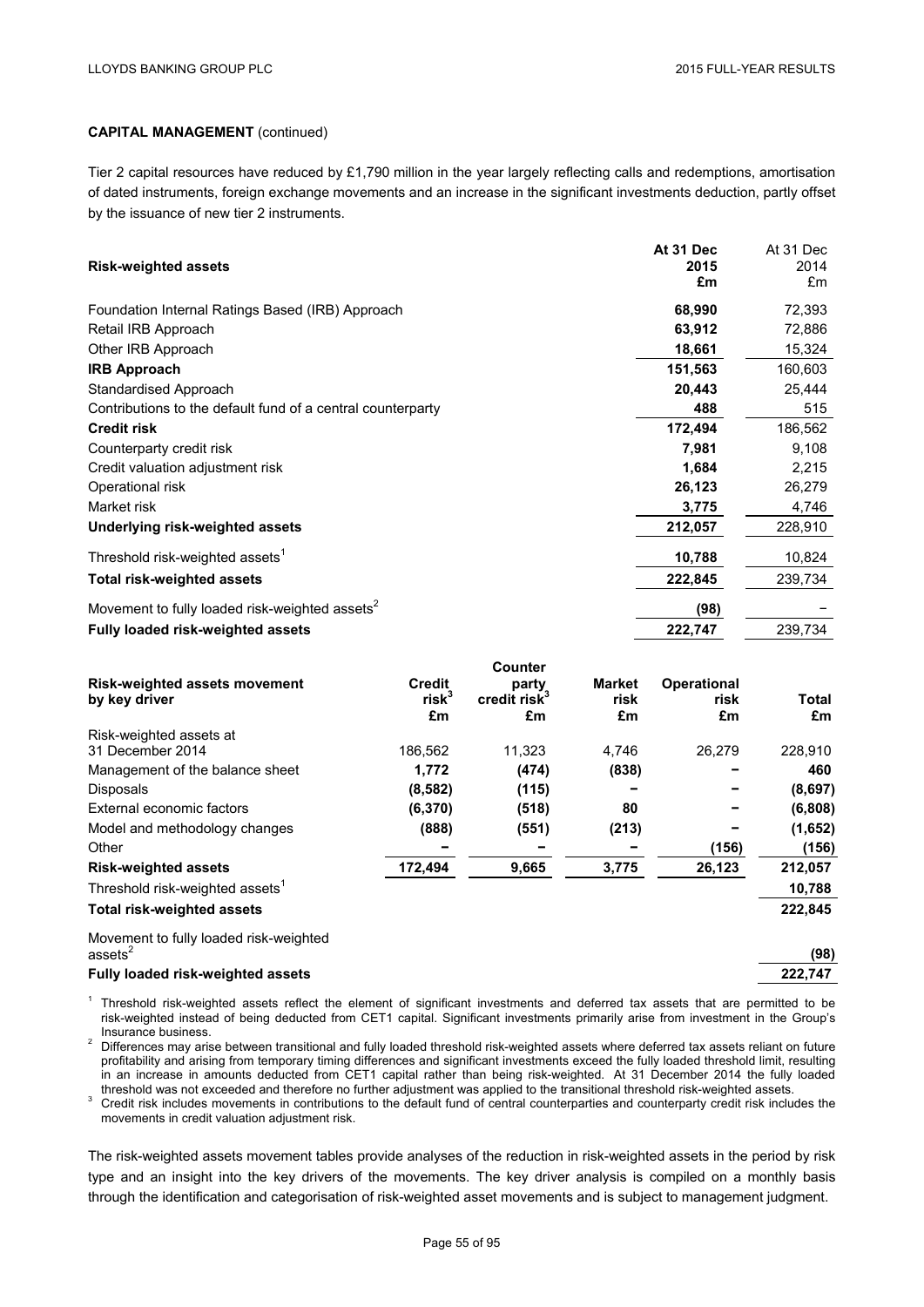Credit risk-weighted asset reductions of £14.1 billion were driven by the following key movements:

- Management of the balance sheet includes risk-weighted asset movements arising from new lending and asset run-off. During 2015, credit risk-weighted assets increased by £1.8 billion, primarily as a result of targeted net lending growth in core businesses, as well as an increase in risk-weighted assets for the Group's strategic equity investments.
- Disposals include risk-weighted asset reductions arising from the sale of assets, portfolios and businesses. Disposals reduced credit risk-weighted assets by £8.6 billion, primarily driven by the completion of the sale of TSB as well as disposals in the run-off business.
- External economic factors capture movements driven by changes in the economic environment. The reduction in credit risk-weighted assets of £6.4 billion is mainly due to improvements in credit quality, which primarily impacted the Retail and Consumer Finance businesses, and favourable movements in HPI that benefited retail mortgage portfolios.
- Model and methodology reductions of £0.9 billion include the movement in credit risk-weighted assets arising from model and methodology refinements and changes in credit risk approach applied to certain portfolios.

Counterparty credit risk and CVA risk reductions of £1.7 billion are principally driven by trading activity and compressions, hedging and yield curve movements.

Risk-weighted assets related to market risk reduced by £1.0 billion primarily due to active portfolio management and model and methodology refinements.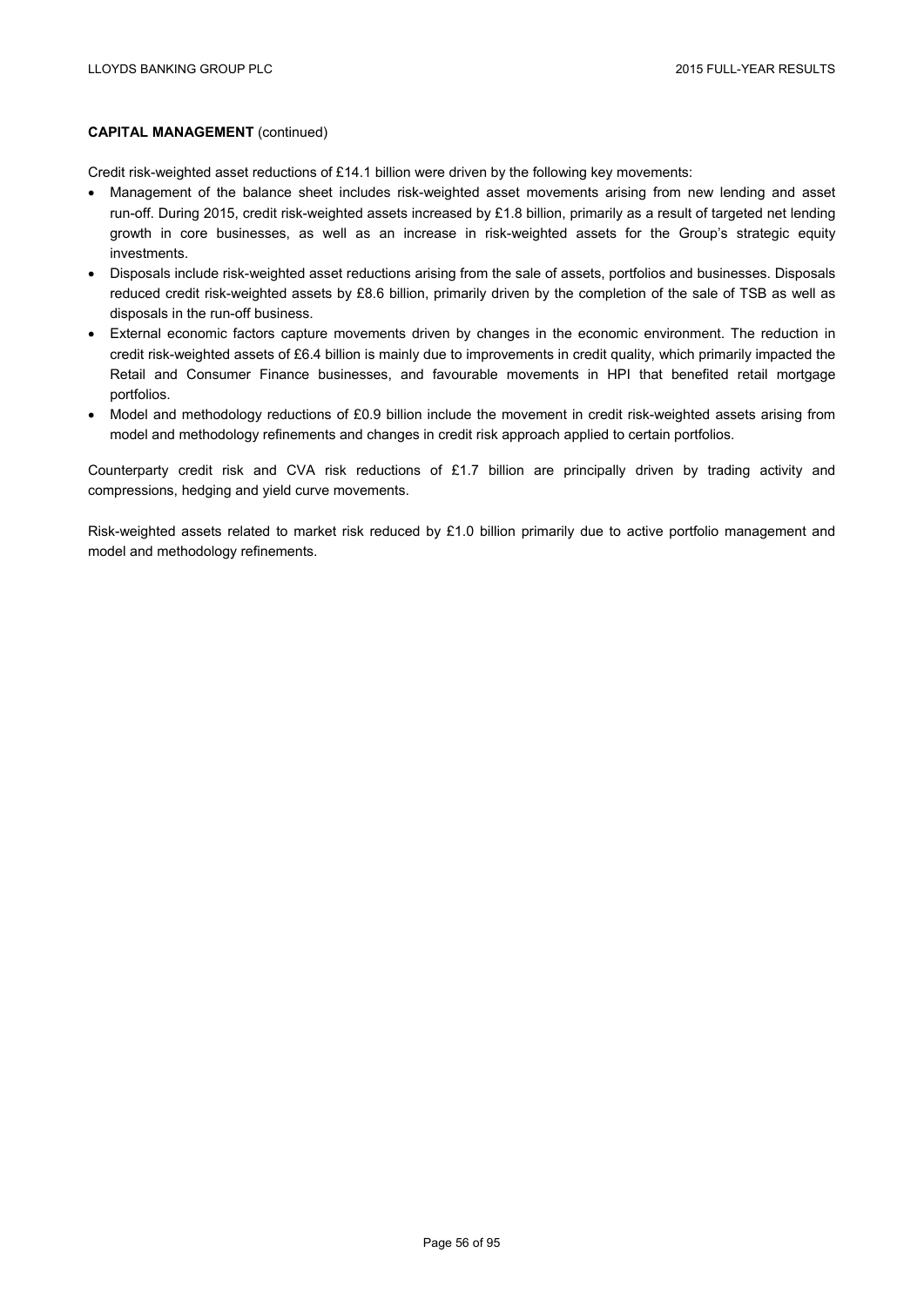#### **Leverage ratio**

In January 2015 the existing CRD IV rules on the calculation of the leverage ratio were amended to align with the European Commission's interpretation of the revised Basel III leverage ratio framework. The Group's leverage ratio has been calculated in accordance with the amended CRD IV rules on leverage.

|                                             | <b>Fully loaded</b> |                         |
|---------------------------------------------|---------------------|-------------------------|
|                                             | At 31 Dec           | At 31 Dec               |
|                                             | 2015<br>£m          | 2014 <sup>1</sup><br>£m |
| Total tier 1 capital for leverage ratio     |                     |                         |
| Common equity tier 1 capital                | 28,505              | 30,689                  |
| Additional tier 1 capital                   | 5,355               | 5,355                   |
| Total tier 1 capital                        | 33,860              | 36,044                  |
| <b>Exposure measure</b>                     |                     |                         |
| <b>Statutory balance sheet assets</b>       |                     |                         |
| Derivative financial instruments            | 29,467              | 36,128                  |
| Securities financing transactions (SFTs)    | 34,136              | 43,772                  |
| Loans and advances and other assets         | 743,085             | 774,996                 |
| <b>Total assets</b>                         | 806,688             | 854,896                 |
| Deconsolidation adjustments <sup>2</sup>    |                     |                         |
| Derivative financial instruments            | (1, 510)            | (1,663)                 |
| Securities financing transactions (SFTs)    | (441)               | 1,655                   |
| Loans and advances and other assets         | (133, 975)          | (144, 114)              |
| Total deconsolidation adjustments           | (135, 926)          | (144, 122)              |
| <b>Derivatives adjustments</b>              |                     |                         |
| Adjustments for regulatory netting          | (16, 419)           | (24, 187)               |
| Adjustments for cash collateral             | (6, 464)            | (1,024)                 |
| Net written credit protection               | 682                 | 425                     |
| Regulatory potential future exposure        | 12,966              | 12,722                  |
| Total derivatives adjustments               | (9, 235)            | (12,064)                |
| Counterparty credit risk add-on for SFTs    | 3,361               | 1,364                   |
| Off-balance sheet items                     | 56,424              | 50,980                  |
| Regulatory deductions and other adjustments | (9, 112)            | (10, 362)               |
| <b>Total exposure</b>                       | 712,200             | 740,692                 |
| Leverage ratio                              | 4.8%                | 4.9%                    |

<sup>1</sup> Restated to align with the amended CRD IV rules on leverage implemented in January 2015.

<sup>2</sup> Deconsolidation adjustments predominantly reflect the deconsolidation of assets related to Group subsidiaries that fall outside the scope of the Group's regulatory capital consolidation (primarily the Group's insurance entities).

#### **Key movements**

The Group's fully loaded leverage ratio reduced by 0.1 per cent to 4.8 per cent reflecting the impact of the reduction in tier 1 capital offset by the £28.5 billion reduction in the exposure measure, the latter largely reflecting the reduction in balance sheet assets arising, in part, from the disposal of TSB.

The derivatives exposure measure, representing derivative financial instruments per the balance sheet net of deconsolidation and derivatives adjustments, reduced by £3.7 billion reflecting a combination of market movements, trading activity and trade compressions and the recognition and subsequent deduction of receivables assets for eligible cash variation margin provided in derivatives transactions.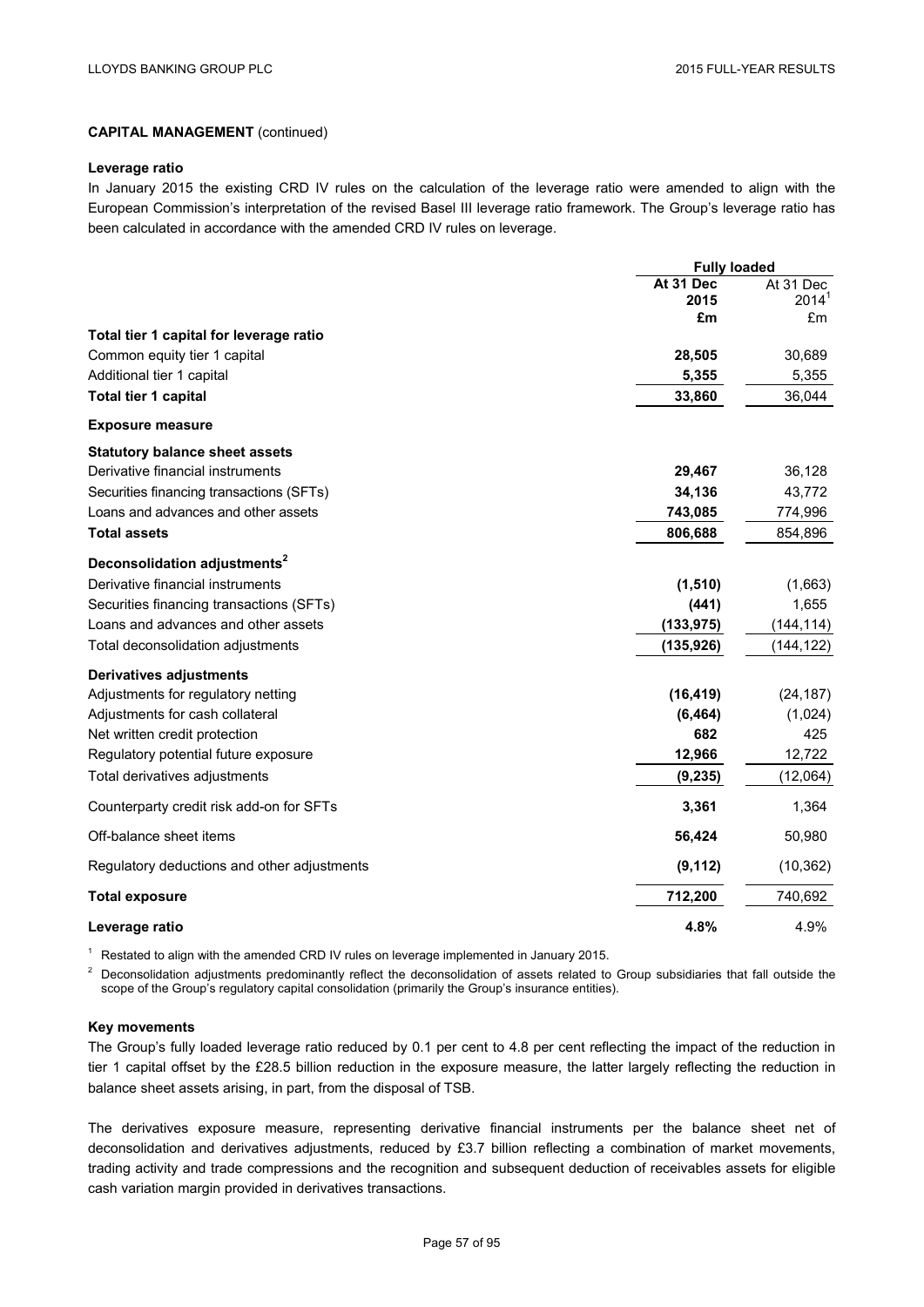The SFT exposure measure, representing SFTs per the balance sheet inclusive of deconsolidation adjustments and counterparty credit risk add-on, reduced by £9.7 billion primarily reflecting active balance sheet management and reduced trading volumes.

Off-balance sheet items increased by £5.4 billion, primarily reflecting an increase in new corporate lending facilities and corporate customer limits and an increase in new residential mortgage offers placed.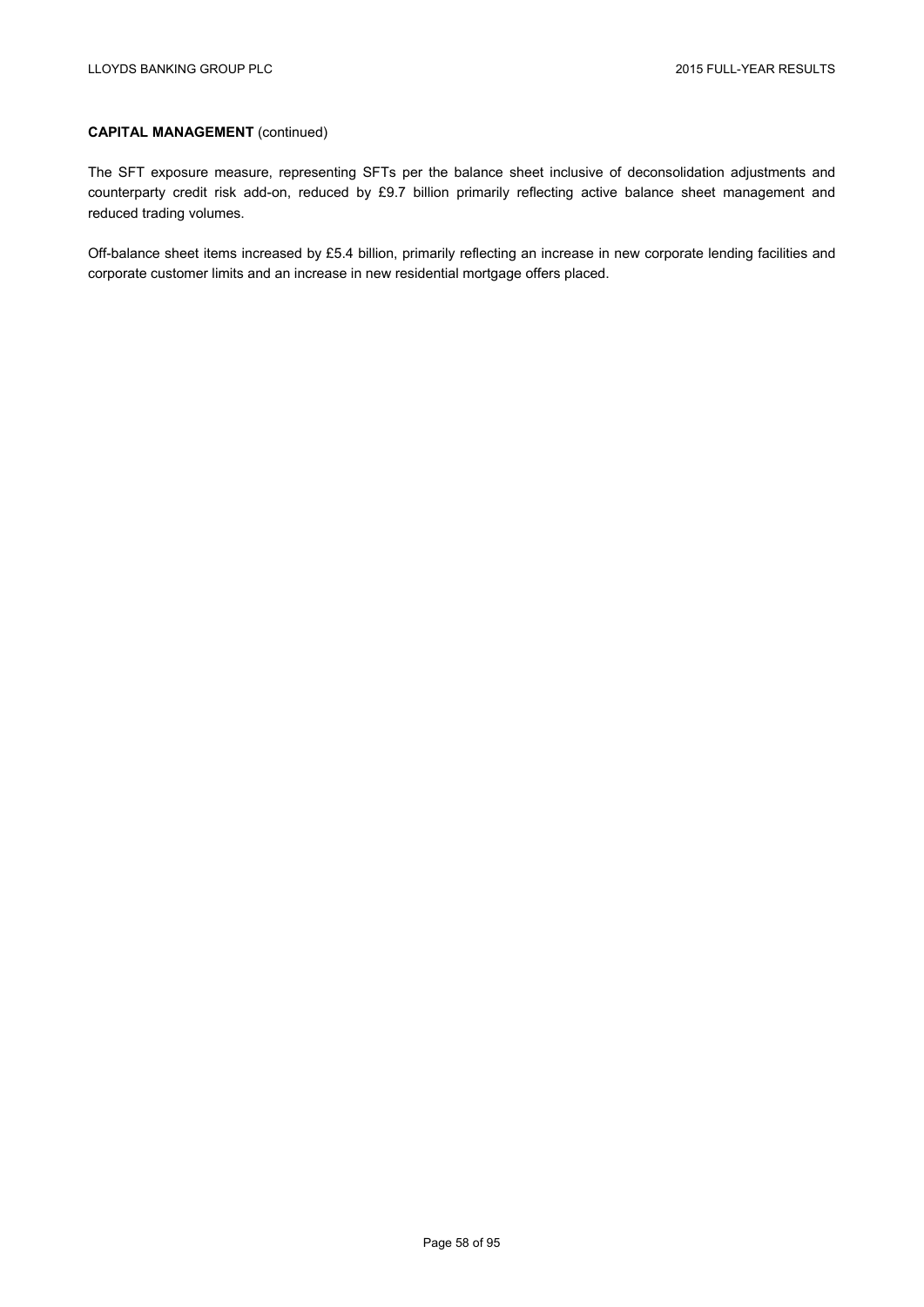# **STATUTORY INFORMATION**

|              |                                                                         | Page |
|--------------|-------------------------------------------------------------------------|------|
|              | <b>Condensed consolidated financial statements</b>                      |      |
|              | Consolidated income statement                                           | 60   |
|              | Consolidated statement of comprehensive income                          | 61   |
|              | Consolidated balance sheet                                              | 62   |
|              | Consolidated statement of changes in equity                             | 64   |
|              | Consolidated cash flow statement                                        | 66   |
| <b>Notes</b> |                                                                         |      |
| 1            | Accounting policies, presentation and estimates                         | 67   |
| 2            | Segmental analysis                                                      | 68   |
| 3            | Operating expenses                                                      | 70   |
| 4            | Impairment                                                              | 71   |
| 5            | Taxation                                                                | 71   |
| 6            | Earnings per share                                                      | 72   |
| 7            | Trading and other financial assets at fair value through profit or loss | 72   |
| 8            | Derivative financial instruments                                        | 73   |
| 9            | Loans and advances to customers                                         | 73   |
| 10           | Allowance for impairment losses on loans and receivables                | 74   |
| 11           | Debt securities in issue                                                | 74   |
| 12           | Post-retirement defined benefit schemes                                 | 75   |
| 13           | Provisions for liabilities and charges                                  | 76   |
| 14           | Contingent liabilities and commitments                                  | 79   |
| 15           | Fair values of financial assets and liabilities                         | 82   |
| 16           | Credit quality of loans and advances                                    | 89   |
| 17           | Related party transactions                                              | 90   |
| 18           | Disposal of interest in TSB Banking Group plc                           | 91   |
| 19           | Dividends on ordinary shares                                            | 92   |
| 20           | Events since the balance sheet date                                     | 92   |
| 21           | Future accounting developments                                          | 92   |
| 22           | Other information                                                       | 94   |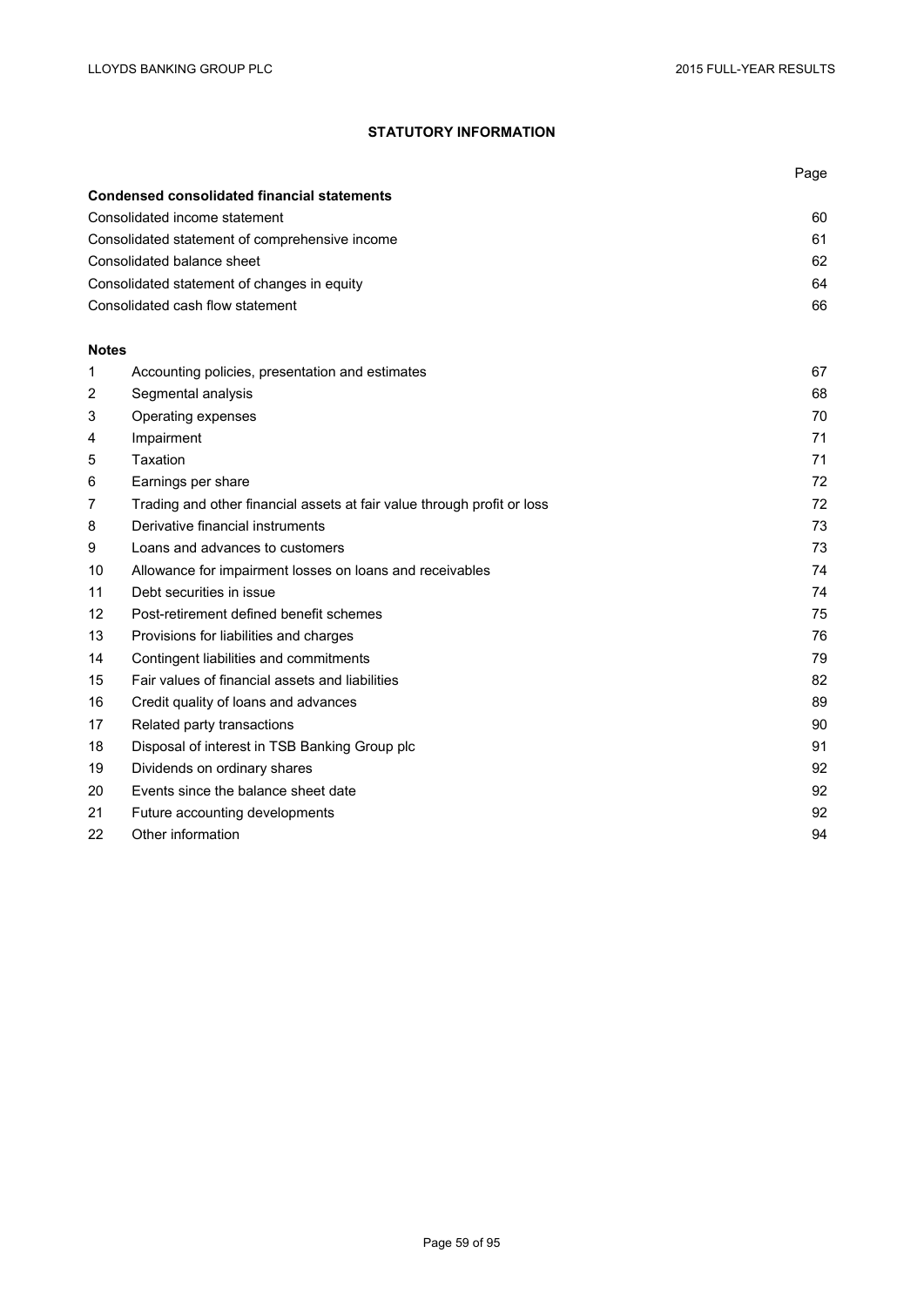# **CONDENSED CONSOLIDATED FINANCIAL STATEMENTS**

## **CONSOLIDATED INCOME STATEMENT**

|                                                          | <b>Note</b> | 2015<br>£ million | 2014<br>£ million |
|----------------------------------------------------------|-------------|-------------------|-------------------|
| Interest and similar income                              |             | 17,615            | 19,211            |
| Interest and similar expense                             |             | (6, 297)          | (8, 551)          |
| Net interest income                                      |             | 11,318            | 10,660            |
| Fee and commission income                                |             | 3,252             | 3,659             |
| Fee and commission expense                               |             | (1, 442)          | (1, 402)          |
| Net fee and commission income                            |             | 1,810             | 2,257             |
| Net trading income                                       |             | 3,714             | 10,159            |
| Insurance premium income                                 |             | 4,792             | 7,125             |
| Other operating income                                   |             | 1,516             | (309)             |
| <b>Other income</b>                                      |             | 11,832            | 19,232            |
| <b>Total income</b>                                      |             | 23,150            | 29,892            |
| Insurance claims                                         |             | (5, 729)          | (13, 493)         |
| Total income, net of insurance claims                    |             | 17,421            | 16,399            |
| Regulatory provisions                                    |             | (4,837)           | (3, 125)          |
| Other operating expenses                                 |             | (10, 550)         | (10, 760)         |
| <b>Total operating expenses</b>                          | 3           | (15, 387)         | (13, 885)         |
| <b>Trading surplus</b>                                   |             | 2,034             | 2,514             |
| Impairment                                               | 4           | (390)             | (752)             |
| Profit before tax                                        |             | 1,644             | 1,762             |
| Taxation                                                 | 5           | (688)             | (263)             |
| Profit for the year                                      |             | 956               | 1,499             |
| Profit attributable to ordinary shareholders             |             | 466               | 1,125             |
| Profit attributable to other equity holders <sup>1</sup> |             | 394               | 287               |
| Profit attributable to equity holders                    |             | 860               | 1,412             |
| Profit attributable to non-controlling interests         |             | 96                | 87                |
| Profit for the year                                      |             | 956               | 1,499             |
| Basic earnings per share                                 | 6           | 0.8p              | 1.7p              |
| Diluted earnings per share                               | 6           | 0.8p              | 1.6p              |

<sup>1</sup> The profit after tax attributable to other equity holders of £394 million (2014: £287 million) is offset in reserves by a tax credit attributable to ordinary shareholders of £80 million (2014: £62 million).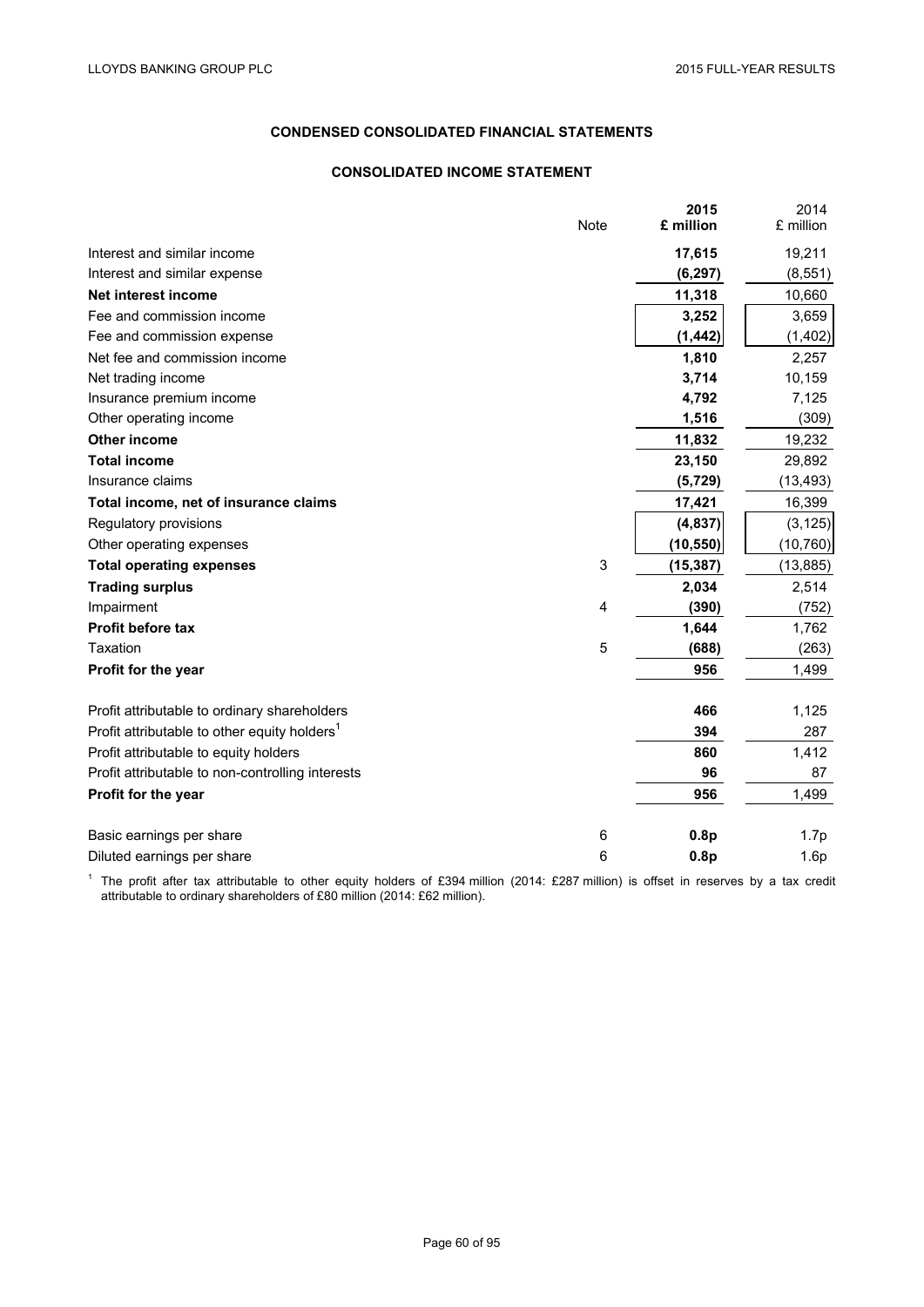# **CONSOLIDATED STATEMENT OF COMPREHENSIVE INCOME**

|                                                                                     | 2015<br>£ million | 2014<br>£ million |
|-------------------------------------------------------------------------------------|-------------------|-------------------|
| Profit for the year                                                                 | 956               | 1,499             |
| Other comprehensive income                                                          |                   |                   |
| Items that will not subsequently be reclassified to profit or loss:                 |                   |                   |
| Post-retirement defined benefit scheme remeasurements (note 12):                    |                   |                   |
| Remeasurements before taxation                                                      | (274)             | 674               |
| Taxation                                                                            | 59                | (135)             |
|                                                                                     | (215)             | 539               |
| Items that may subsequently be reclassified to profit or loss:                      |                   |                   |
| Movements in revaluation reserve in respect of available-for-sale financial assets: |                   |                   |
| Change in fair value                                                                | (318)             | 690               |
| Income statement transfers in respect of disposals                                  | (51)              | (131)             |
| Income statement transfers in respect of impairment                                 | 4                 | 2                 |
| Taxation                                                                            | (6)               | (13)              |
|                                                                                     | (371)             | 548               |
| Movements in cash flow hedging reserve:                                             |                   |                   |
| Effective portion of changes in fair value                                          | 537               | 3,896             |
| Net income statement transfers                                                      | (956)             | (1, 153)          |
| Taxation                                                                            | 7                 | (549)             |
|                                                                                     | (412)             | 2,194             |
| Currency translation differences (tax: nil)                                         | (42)              | (3)               |
| Other comprehensive income for the year, net of tax                                 | (1,040)           | 3,278             |
| Total comprehensive income for the year                                             | (84)              | 4,777             |
|                                                                                     |                   |                   |
| Total comprehensive income attributable to ordinary shareholders                    | (574)             | 4,403             |
| Total comprehensive income attributable to other equity holders                     | 394               | 287               |
| Total comprehensive income attributable to equity holders                           | (180)             | 4,690             |
| Total comprehensive income attributable to non-controlling interests                | 96                | 87                |
| Total comprehensive income for the year                                             | (84)              | 4,777             |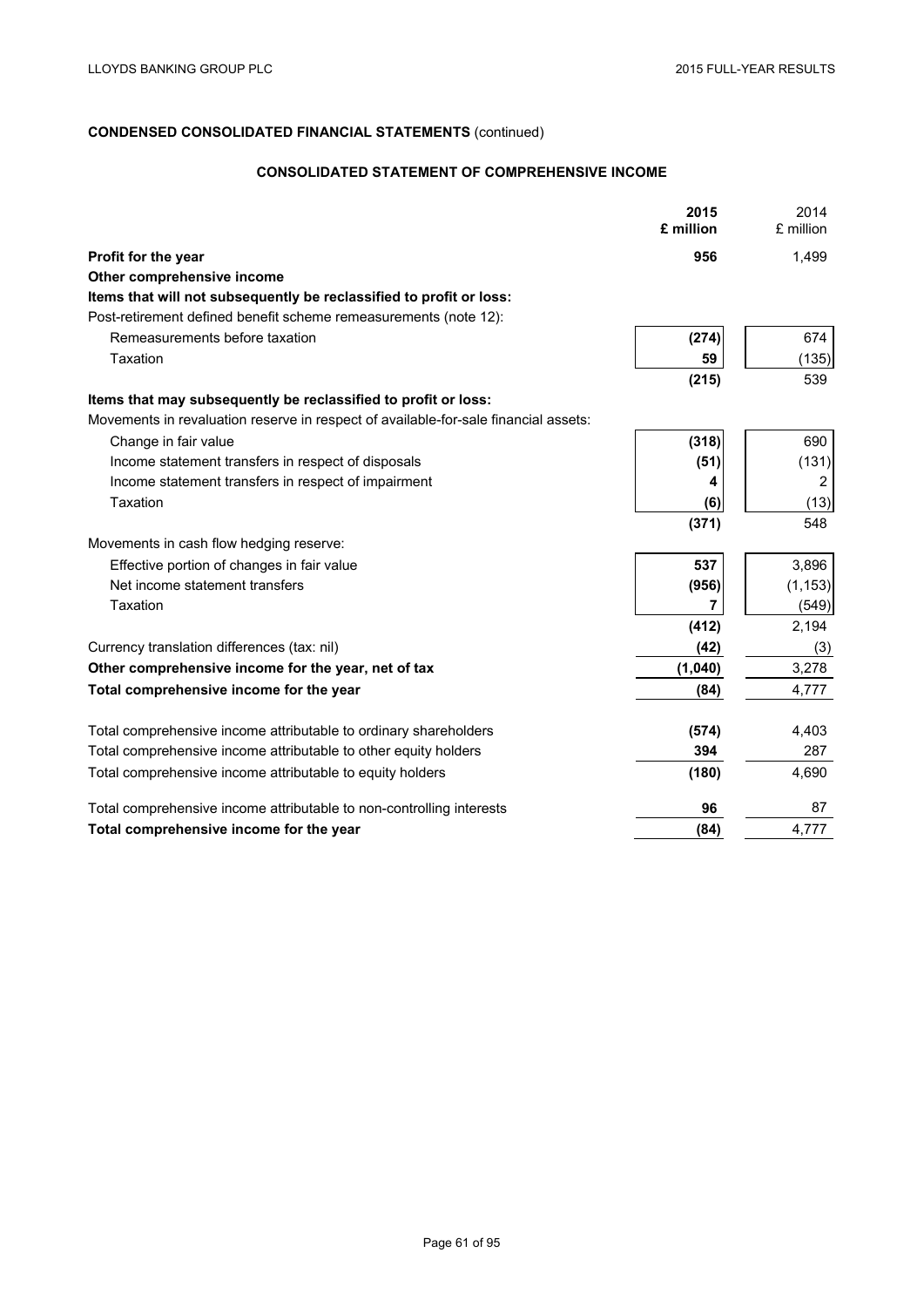# **CONSOLIDATED BALANCE SHEET**

|                                                                         |      | At<br>31 Dec      | At<br>31 Dec      |
|-------------------------------------------------------------------------|------|-------------------|-------------------|
| <b>Assets</b>                                                           | Note | 2015<br>£ million | 2014<br>£ million |
| Cash and balances at central banks                                      |      | 58,417            | 50,492            |
| Items in course of collection from banks                                |      | 697               | 1,173             |
| Trading and other financial assets at fair value through profit or loss | 7    | 140,536           | 151,931           |
| Derivative financial instruments                                        | 8    | 29,467            | 36,128            |
| Loans and receivables:                                                  |      |                   |                   |
| Loans and advances to banks                                             |      | 25,117            | 26,155            |
| Loans and advances to customers                                         | 9    | 455,175           | 482,704           |
| Debt securities                                                         |      | 4,191             | 1,213             |
|                                                                         |      | 484,483           | 510,072           |
| Available-for-sale financial assets                                     |      | 33,032            | 56,493            |
| Held-to-maturity investments                                            |      | 19,808            |                   |
| Goodwill                                                                |      | 2,016             | 2,016             |
| Value of in-force business                                              |      | 4,596             | 4,864             |
| Other intangible assets                                                 |      | 1,838             | 2,070             |
| Property, plant and equipment                                           |      | 12,979            | 12,544            |
| Current tax recoverable                                                 |      | 44                | 127               |
| Deferred tax assets                                                     |      | 4,010             | 4,145             |
| Retirement benefit assets                                               | 12   | 901               | 1,147             |
| Other assets                                                            |      | 13,864            | 21,694            |
| <b>Total assets</b>                                                     |      | 806,688           | 854,896           |
|                                                                         |      |                   |                   |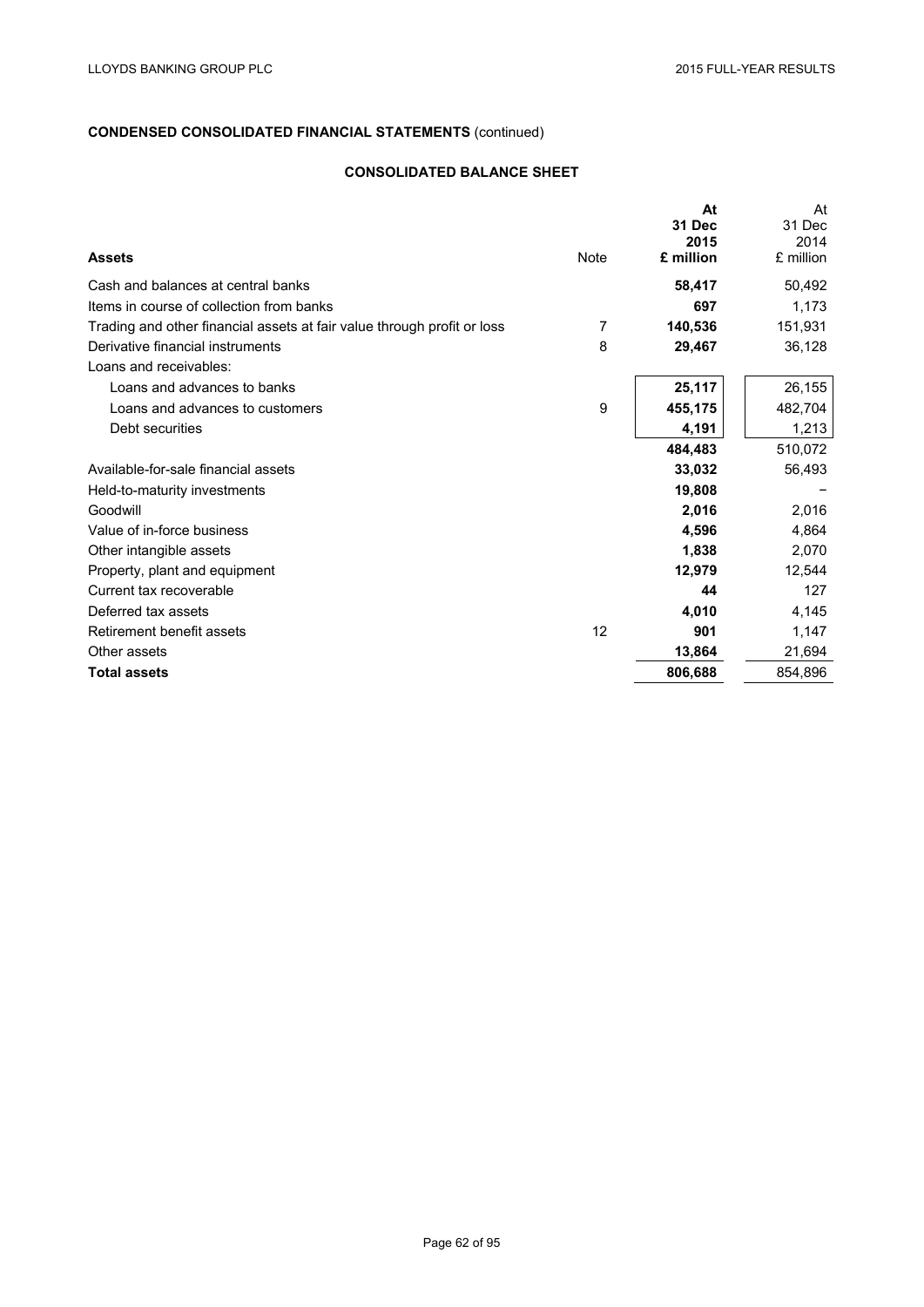# **CONSOLIDATED BALANCE SHEET** (continued)

|                                                                              |             | At<br>31 Dec      | At<br>31 Dec      |
|------------------------------------------------------------------------------|-------------|-------------------|-------------------|
| <b>Equity and liabilities</b>                                                | <b>Note</b> | 2015<br>£ million | 2014<br>£ million |
| <b>Liabilities</b>                                                           |             |                   |                   |
| Deposits from banks                                                          |             | 16,925            | 10,887            |
| Customer deposits                                                            |             | 418,326           | 447,067           |
| Items in course of transmission to banks                                     |             | 717               | 979               |
| Trading and other financial liabilities at fair value through profit or loss |             | 51,863            | 62,102            |
| Derivative financial instruments                                             | 8           | 26,301            | 33,187            |
| Notes in circulation                                                         |             | 1,112             | 1,129             |
| Debt securities in issue                                                     | 11          | 82,056            | 76,233            |
| Liabilities arising from insurance contracts and                             |             |                   |                   |
| participating investment contracts                                           |             | 80,294            | 86,918            |
| Liabilities arising from non-participating investment contracts              |             | 22,777            | 27,248            |
| Other liabilities                                                            |             | 29,661            | 28,425            |
| Retirement benefit obligations                                               | 12          | 365               | 453               |
| Current tax liabilities                                                      |             | 279               | 69                |
| Deferred tax liabilities                                                     |             | 33                | 54                |
| Other provisions                                                             |             | 5,687             | 4,200             |
| Subordinated liabilities                                                     |             | 23,312            | 26,042            |
| <b>Total liabilities</b>                                                     |             | 759,708           | 804,993           |
| <b>Equity</b>                                                                |             |                   |                   |
| Share capital                                                                |             | 7,146             | 7,146             |
| Share premium account                                                        |             | 17,412            | 17,281            |
| Other reserves                                                               |             | 12,260            | 13,216            |
| Retained profits                                                             |             | 4,416             | 5,692             |
| Shareholders' equity                                                         |             | 41,234            | 43,335            |
| Other equity instruments                                                     |             | 5,355             | 5,355             |
| Total equity excluding non-controlling interests                             |             | 46,589            | 48,690            |

Non-controlling interests **391** 1,213 **Total equity** 49,903 **Total equity and liabilities** 854,896

Page 63 of 95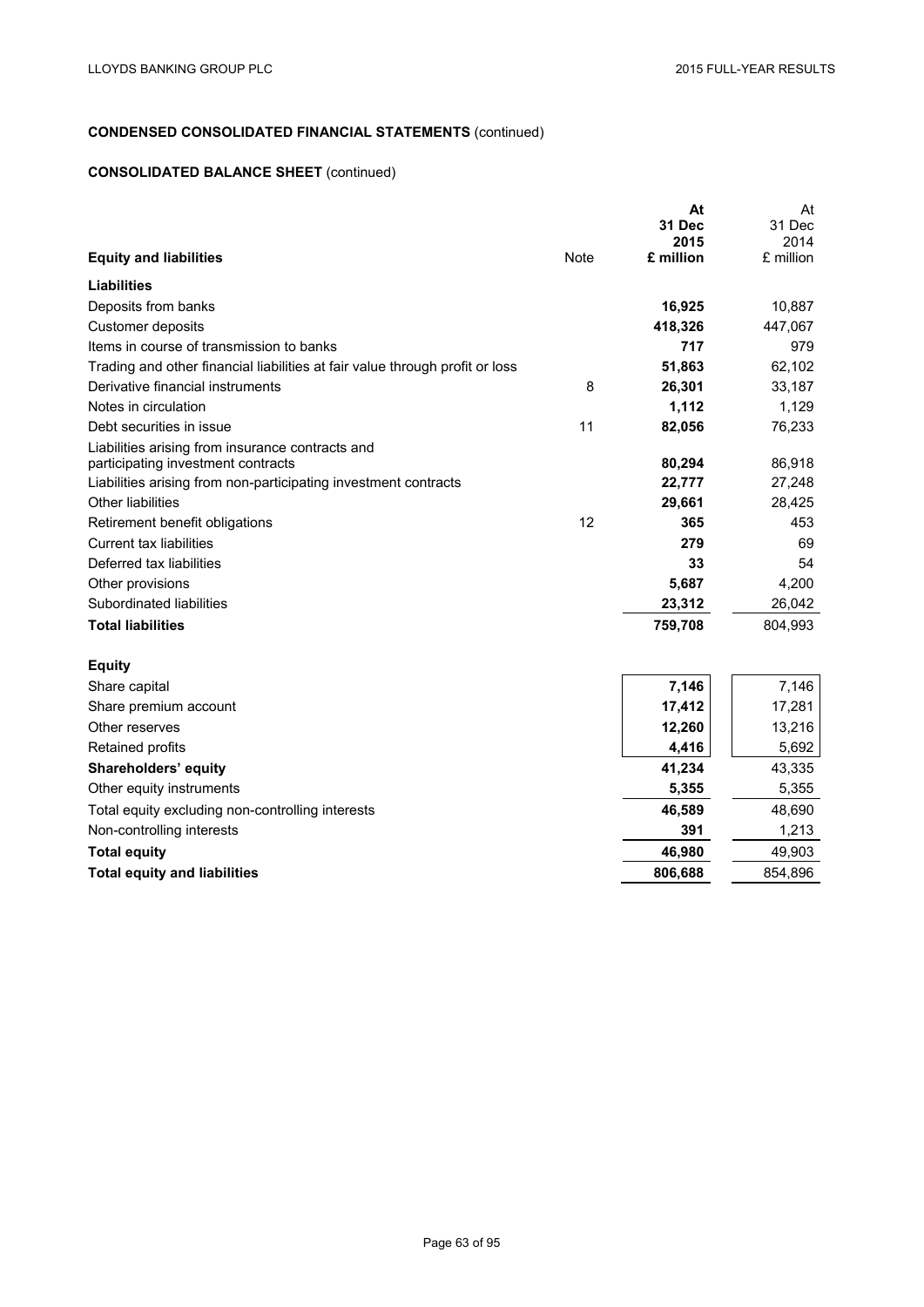# **CONSOLIDATED STATEMENT OF CHANGES IN EQUITY**

|                                                                                                         | Attributable to equity shareholders                    |                                       |                                         |           |                                                                 |                                                      |                           |
|---------------------------------------------------------------------------------------------------------|--------------------------------------------------------|---------------------------------------|-----------------------------------------|-----------|-----------------------------------------------------------------|------------------------------------------------------|---------------------------|
|                                                                                                         | <b>Share</b><br>capital<br>and<br>premium<br>£ million | <b>Other</b><br>reserves<br>£ million | <b>Retained</b><br>profits<br>£ million | £ million | <b>Other</b><br>equity<br><b>Total instruments</b><br>£ million | Non-<br>controlling<br><b>interests</b><br>£ million | <b>Total</b><br>£ million |
| Balance at 1 January 2015                                                                               | 24,427                                                 | 13,216                                | 5,692                                   | 43,335    | 5,355                                                           | 1,213                                                | 49,903                    |
| <b>Comprehensive income</b><br>Profit for the year<br>Other comprehensive income                        |                                                        |                                       | 860                                     | 860       |                                                                 | 96                                                   | 956                       |
| Post-retirement defined<br>benefit scheme<br>remeasurements, net of tax                                 |                                                        |                                       | (215)                                   | (215)     |                                                                 |                                                      | (215)                     |
| Movements in revaluation<br>reserve in respect of<br>available-for-sale financial<br>assets, net of tax |                                                        | (371)                                 |                                         | (371)     |                                                                 |                                                      | (371)                     |
| Movements in cash flow<br>hedging reserve, net of tax                                                   |                                                        | (412)                                 |                                         | (412)     |                                                                 |                                                      | (412)                     |
| Currency translation<br>differences (tax: nil)                                                          |                                                        | (42)                                  |                                         | (42)      |                                                                 |                                                      | (42)                      |
| <b>Total other comprehensive</b><br>income                                                              |                                                        | (825)                                 | (215)                                   | (1,040)   |                                                                 |                                                      | (1,040)                   |
| <b>Total comprehensive</b><br>income                                                                    |                                                        | (825)                                 | 645                                     | (180)     |                                                                 | 96                                                   | (84)                      |
| <b>Transactions with owners</b>                                                                         |                                                        |                                       |                                         |           |                                                                 |                                                      |                           |
| Dividends (note 19)                                                                                     |                                                        |                                       | (1,070)                                 | (1,070)   |                                                                 | (52)                                                 | (1, 122)                  |
| Distributions on other equity<br>instruments, net of tax                                                |                                                        |                                       | (314)                                   | (314)     |                                                                 |                                                      | (314)                     |
| Redemption of preference<br>shares                                                                      | 131                                                    | (131)                                 |                                         |           |                                                                 |                                                      |                           |
| Movement in treasury shares                                                                             |                                                        |                                       | (816)                                   | (816)     |                                                                 |                                                      | (816)                     |
| Value of employee services:                                                                             |                                                        |                                       |                                         |           |                                                                 |                                                      |                           |
| Share option schemes                                                                                    | -                                                      |                                       | 107                                     | 107       |                                                                 |                                                      | 107                       |
| Other employee award<br>schemes                                                                         |                                                        |                                       | 172                                     | 172       |                                                                 |                                                      | 172                       |
| Adjustment on sale of interest<br>in TSB Banking Group plc<br>$(TSB)$ (note 18)                         | -                                                      |                                       | -                                       |           |                                                                 | (825)                                                | (825)                     |
| Other changes in<br>non-controlling interests                                                           |                                                        |                                       |                                         |           |                                                                 | (41)                                                 | (41)                      |
| <b>Total transactions with</b>                                                                          |                                                        |                                       |                                         |           |                                                                 |                                                      |                           |
| owners                                                                                                  | 131                                                    | (131)                                 | (1, 921)                                | (1, 921)  |                                                                 | (918)                                                | (2,839)                   |
| <b>Balance at</b><br>31 December 2015                                                                   | 24,558                                                 | 12,260                                | 4,416                                   | 41,234    | 5,355                                                           | 391                                                  | 46,980                    |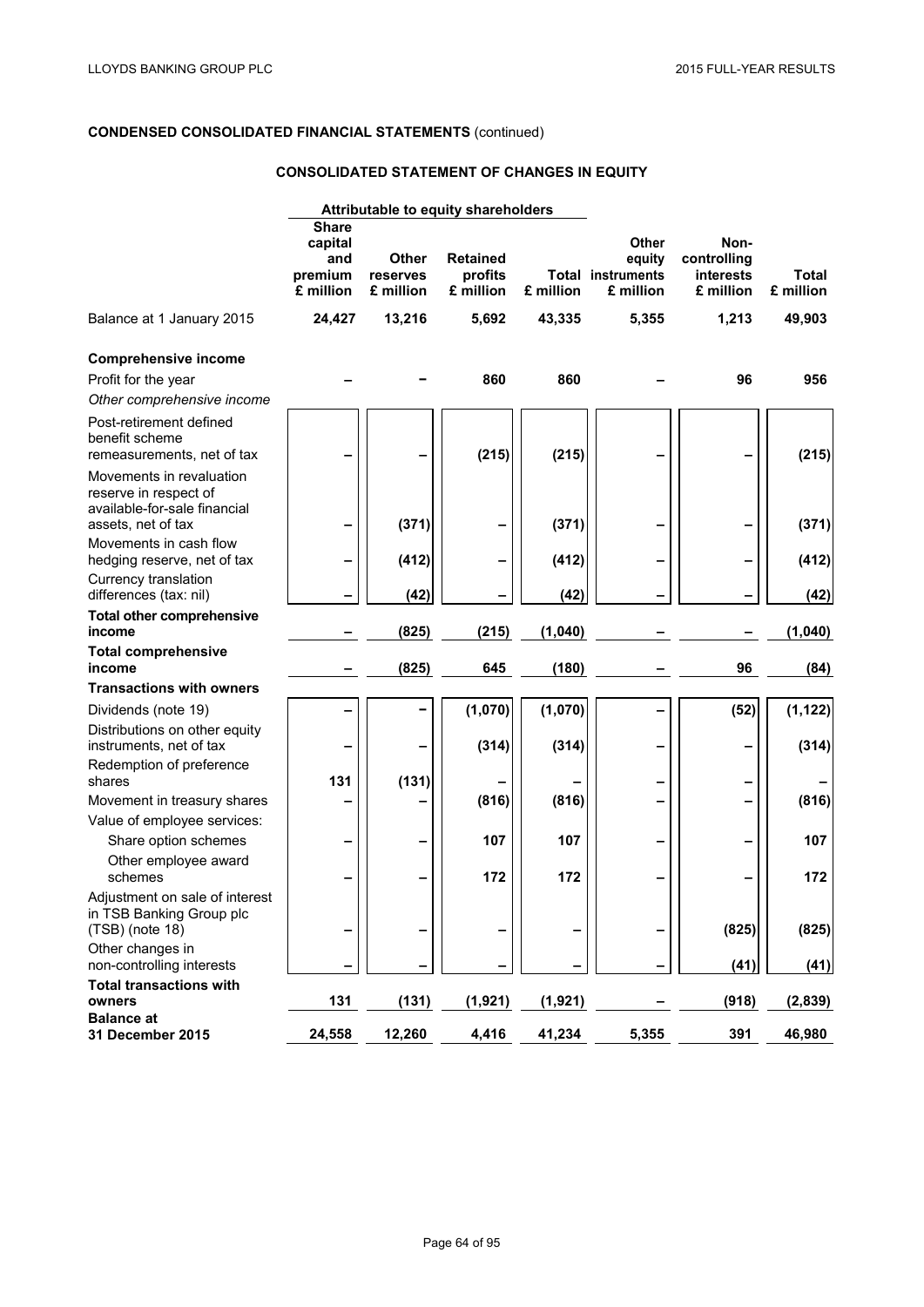# **CONSOLIDATED STATEMENT OF CHANGES IN EQUITY** (continued)

|                                                                                                         |                                                 |                                | Attributable to equity shareholders |           |                                                   |                                               |                    |
|---------------------------------------------------------------------------------------------------------|-------------------------------------------------|--------------------------------|-------------------------------------|-----------|---------------------------------------------------|-----------------------------------------------|--------------------|
|                                                                                                         | Share<br>capital<br>and<br>premium<br>£ million | Other<br>reserves<br>£ million | Retained<br>profits<br>£ million    | £ million | Other<br>equity<br>Total instruments<br>£ million | Non-<br>controlling<br>interests<br>£ million | Total<br>£ million |
| Balance at 1 January 2014                                                                               | 24,424                                          | 10,477                         | 4,088                               | 38,989    |                                                   | 347                                           | 39,336             |
| Comprehensive income<br>Profit for the year<br>Other comprehensive income                               |                                                 |                                | 1,412                               | 1,412     |                                                   | 87                                            | 1,499              |
| Post-retirement defined<br>benefit scheme<br>remeasurements, net of tax                                 |                                                 |                                | 539                                 | 539       |                                                   |                                               | 539                |
| Movements in revaluation<br>reserve in respect of<br>available-for-sale financial<br>assets, net of tax |                                                 | 548                            |                                     | 548       |                                                   |                                               | 548                |
| Movements in cash flow<br>hedging reserve, net of tax                                                   | -                                               | 2,194                          |                                     | 2,194     |                                                   | -                                             | 2,194              |
| Currency translation<br>differences (tax: nil)                                                          |                                                 | (3)                            |                                     | (3)       |                                                   |                                               | (3)                |
| Total other comprehensive<br>income                                                                     |                                                 | 2,739                          | 539                                 | 3,278     |                                                   |                                               | 3,278              |
| Total comprehensive<br>income                                                                           |                                                 | 2,739                          | 1,951                               | 4,690     |                                                   | 87                                            | 4,777              |
| Transactions with owners                                                                                |                                                 |                                |                                     |           |                                                   |                                               |                    |
| <b>Dividends</b>                                                                                        |                                                 |                                |                                     |           |                                                   | (27)                                          | (27)               |
| Distributions on other equity<br>instruments, net of tax                                                |                                                 |                                | (225)                               | (225)     |                                                   | —                                             | (225)              |
| Issue of ordinary shares                                                                                | 3                                               |                                |                                     | 3         |                                                   | -                                             | 3                  |
| Issue of Additional Tier 1<br>securities                                                                |                                                 |                                | (21)                                | (21)      | 5,355                                             |                                               | 5,334              |
| Movement in treasury shares                                                                             | —                                               |                                | (286)                               | (286)     |                                                   | -<br>-                                        | (286)              |
| Value of employee services:                                                                             |                                                 |                                |                                     |           |                                                   |                                               |                    |
| Share option schemes                                                                                    |                                                 |                                | 123                                 | 123       |                                                   |                                               | 123                |
| Other employee award<br>schemes                                                                         |                                                 |                                | 233                                 | 233       |                                                   |                                               | 233                |
| Adjustment on sale of non-<br>controlling interest in TSB                                               |                                                 |                                | (171)                               | (171)     |                                                   | 805                                           | 634                |
| Other changes in<br>non-controlling interests                                                           |                                                 |                                |                                     |           |                                                   | 1                                             | 1                  |
| Total transactions with owners                                                                          | 3                                               |                                | (347)                               | (344)     | 5,355                                             | 779                                           | 5,790              |
| Balance at 31 December 2014                                                                             | 24,427                                          | 13,216                         | 5,692                               | 43,335    | 5,355                                             | 1,213                                         | 49,903             |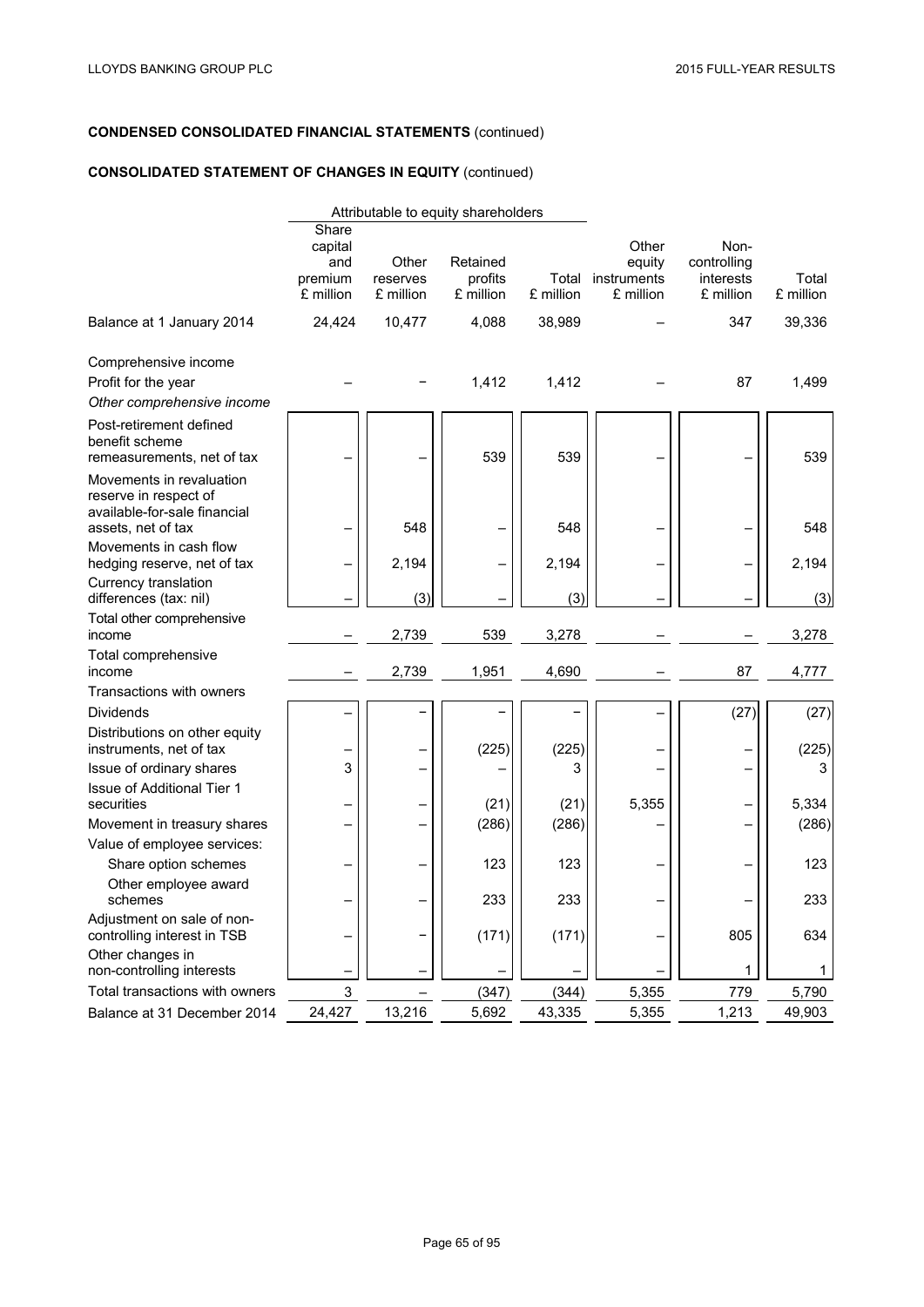# **CONSOLIDATED CASH FLOW STATEMENT**

|                                                               | 2015<br>£ million | 2014<br>£ million |
|---------------------------------------------------------------|-------------------|-------------------|
| <b>Profit before tax</b>                                      | 1,644             | 1,762             |
| Adjustments for:                                              |                   |                   |
| Change in operating assets                                    | 34,700            | (872)             |
| Change in operating liabilities                               | (11, 985)         | 11,992            |
| Non-cash and other items                                      | (7,808)           | (2, 496)          |
| Tax paid                                                      | (179)             | (33)              |
| Net cash provided by operating activities                     | 16,372            | 10,353            |
| Cash flows from investing activities                          |                   |                   |
| Purchase of financial assets                                  | (19, 354)         | (11, 533)         |
| Proceeds from sale and maturity of financial assets           | 22,000            | 4,668             |
| Purchase of fixed assets                                      | (3, 417)          | (3, 442)          |
| Proceeds from sale of fixed assets                            | 1,537             | 2,043             |
| Acquisition of businesses, net of cash acquired               | (5)               | (1)               |
| Disposal of businesses, net of cash disposed                  | (4,071)           | 543               |
| Net cash used in investing activities                         | (3, 310)          | (7, 722)          |
| Cash flows from financing activities                          |                   |                   |
| Dividends paid to ordinary shareholders                       | (1,070)           |                   |
| Distributions on other equity instruments                     | (394)             | (287)             |
| Dividends paid to non-controlling interests                   | (52)              | (27)              |
| Interest paid on subordinated liabilities                     | (1, 840)          | (2, 205)          |
| Proceeds from issue of subordinated liabilities               | 338               | 629               |
| Proceeds from issue of ordinary shares                        |                   | 3                 |
| Repayment of subordinated liabilities                         | (3, 199)          | (3,023)           |
| Changes in non-controlling interests                          | (41)              | 635               |
| Net cash used in financing activities                         | (6, 258)          | (4,275)           |
| Effects of exchange rate changes on cash and cash equivalents | $\boldsymbol{2}$  | (6)               |
| Change in cash and cash equivalents                           | 6,806             | (1,650)           |
| Cash and cash equivalents at beginning of year                | 65,147            | 66,797            |
| Cash and cash equivalents at end of year                      | 71,953            | 65,147            |

Cash and cash equivalents comprise cash and balances at central banks (excluding mandatory deposits) and amounts due from banks with a maturity of less than three months.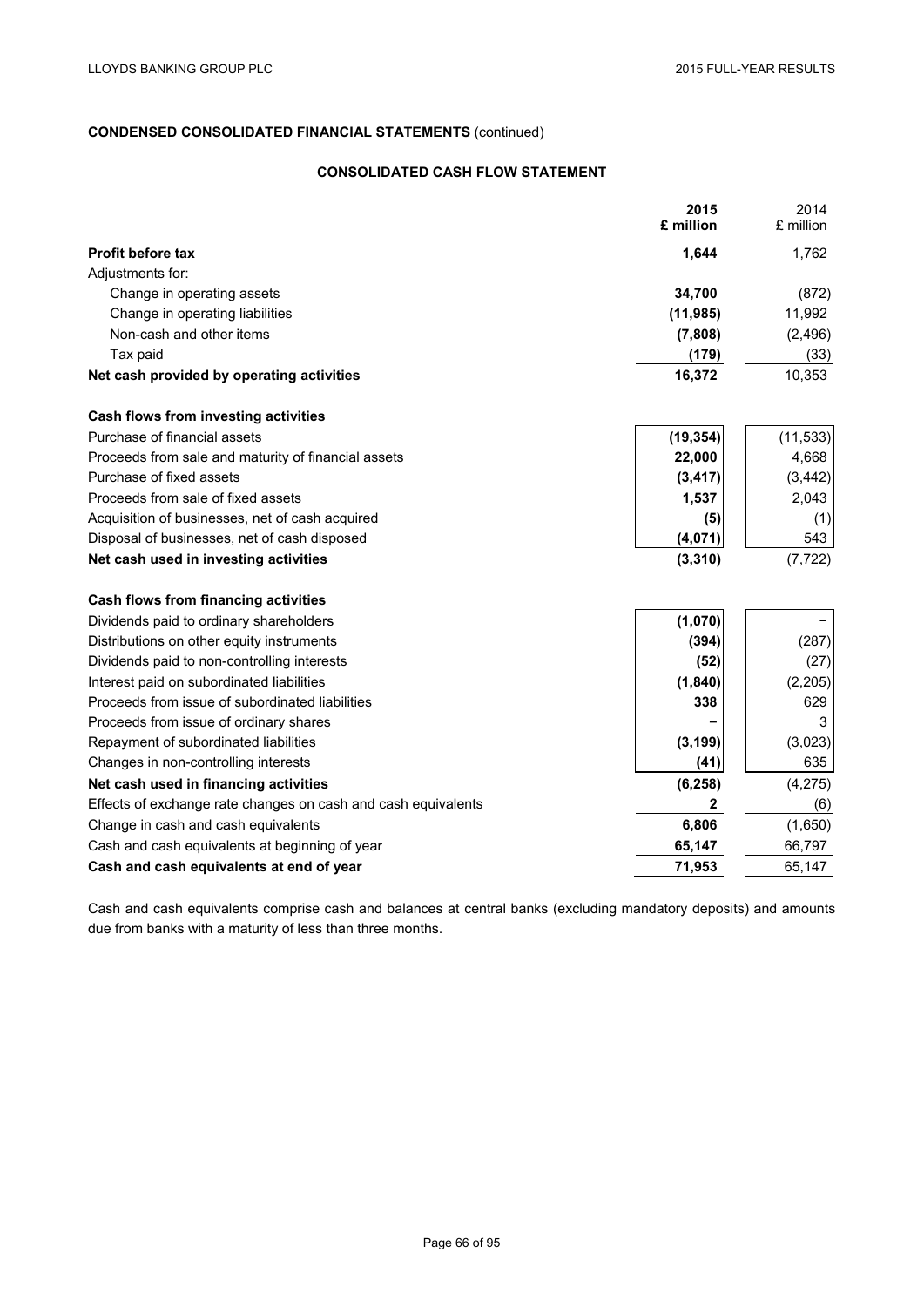## **1. Accounting policies, presentation and estimates**

These condensed consolidated financial statements as at and for the year to 31 December 2015 have been prepared in accordance with the Listing Rules of the Financial Conduct Authority (FCA) relating to Preliminary Announcements and comprise the results of Lloyds Banking Group plc (the Company) together with its subsidiaries (the Group). They do not include all of the information required for full annual financial statements. Copies of the 2015 Annual Report and Accounts will be published on the Group's website and will be available upon request from Investor Relations, Lloyds Banking Group plc, 25 Gresham Street, London EC2V 7HN, in March 2016.

The British Bankers' Association's Code for Financial Reporting Disclosure (the Disclosure Code) sets out disclosure principles together with supporting guidance in respect of the financial statements of UK banks. The Group has adopted the Disclosure Code and these condensed consolidated financial statements have been prepared in compliance with the Disclosure Code's principles. Terminology used in these financial statements is consistent with that used in the Group's 2014 Annual Report and Accounts where a glossary of terms can be found.

The accounting policies are consistent with those applied by the Group in its 2014 Annual Report and Accounts.

During the year to 31 December 2015, government debt securities with a carrying value of £19,938 million, previously classified as available-for-sale, were reclassified to held-to-maturity. Unrealised gains on the transferred securities of £194 million previously taken to equity continue to be held in the available-for-sale revaluation reserve and are being amortised to the income statement over the remaining lives of the securities using the effective interest method or until the assets become impaired.

## *Future accounting developments*

Details of those IFRS pronouncements which will be relevant to the Group but which are not effective at 31 December 2015 and which have not been applied in preparing these financial statements are set out in note 21.

## *Critical accounting estimates and judgements*

The preparation of the Group's financial statements requires management to make judgements, estimates and assumptions that impact the application of accounting policies and the reported amounts of assets, liabilities, income and expenses. Due to the inherent uncertainty in making estimates, actual results reported in future periods may include amounts which differ from those estimates. Estimates, judgements and assumptions are continually evaluated and are based on historical experience and other factors, including expectations of future events that are believed to be reasonable under the circumstances. There have been no significant changes in the basis upon which estimates have been determined, compared to that applied at 31 December 2014.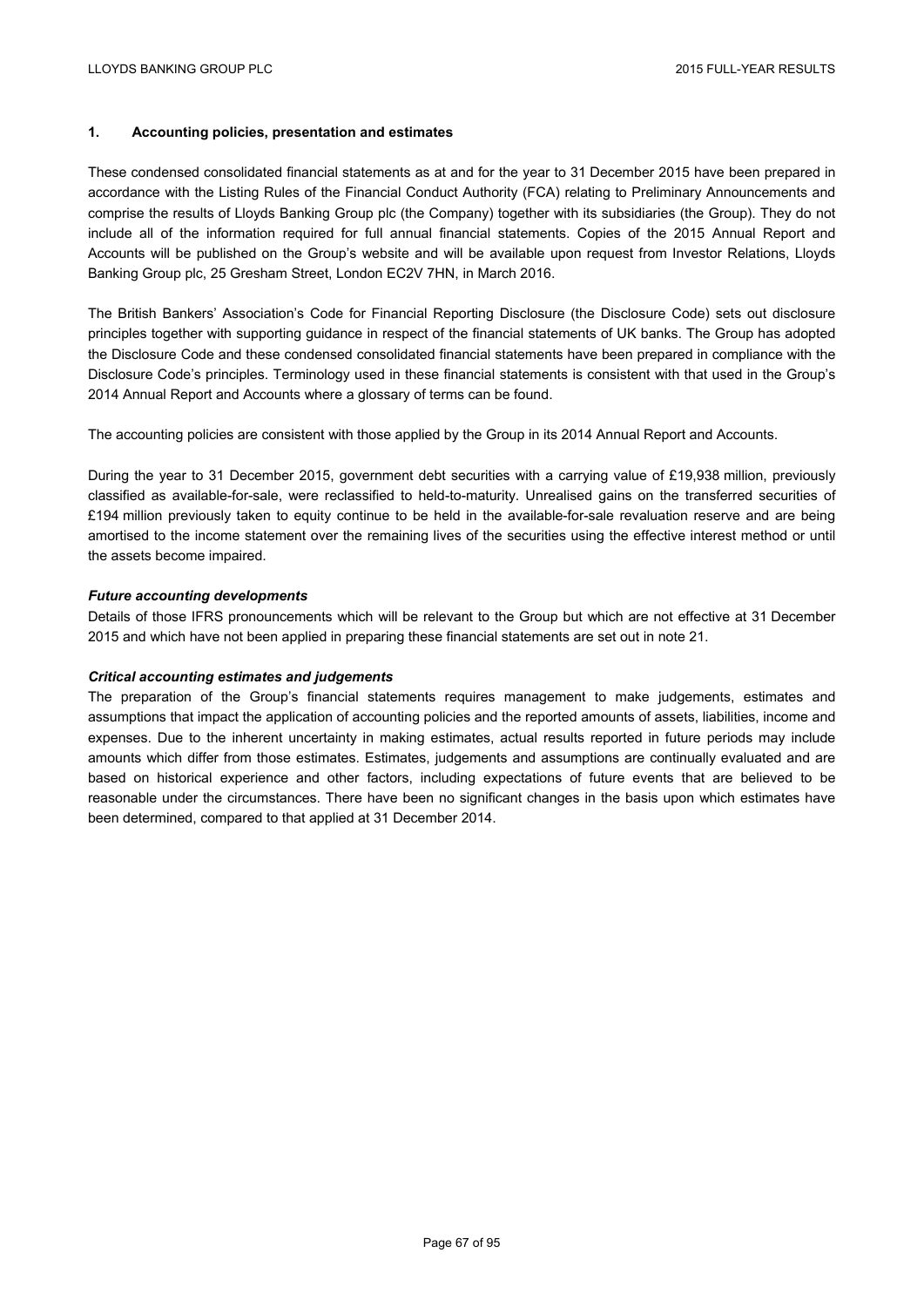## **2. Segmental analysis**

Lloyds Banking Group provides a wide range of banking and financial services in the UK and in certain locations overseas. The Group Executive Committee (GEC) remains the chief operating decision maker for the Group.

The segmental results and comparatives are presented on an underlying basis, the basis reviewed by the chief operating decision maker. The effects of asset sales, volatile items, the insurance grossing adjustment, liability management, Simplification costs, TSB build and dual-running costs, the charge relating to the TSB disposal, regulatory provisions, certain past service pension credits or charges, the amortisation of purchased intangible assets and the unwind of acquisition-related fair value adjustments are excluded in arriving at underlying profit.

Following the sale of TSB to Banco Sabadell, the Group no longer considers TSB to be a separate financial reporting segment and as a consequence its results are included in Other. The Group's activities are organised into four financial reporting segments: Retail; Commercial Banking; Consumer Finance and Insurance. There has been no change to the descriptions of these segments as provided in note 4 to the Group's financial statements for the year ended 31 December 2014.

There has been no change to the Group's segmental accounting for internal segment services or derivatives entered into by units for risk management purposes since 31 December 2014.

|                                                                      |                                        | <b>Other</b><br>income,             | <b>Total</b><br>income,             |                                             |                                  |                                    |
|----------------------------------------------------------------------|----------------------------------------|-------------------------------------|-------------------------------------|---------------------------------------------|----------------------------------|------------------------------------|
| 2015                                                                 | <b>Net</b><br>interest<br>income<br>£m | net of<br>insurance<br>claims<br>£m | net of<br>insurance<br>claims<br>£m | <b>Profit</b><br>(loss)<br>before tax<br>£m | <b>External</b><br>revenue<br>£m | Inter-<br>segment<br>revenue<br>£m |
| <b>Underlying basis</b>                                              |                                        |                                     |                                     |                                             |                                  |                                    |
| Retail                                                               | 7,397                                  | 1,122                               | 8,519                               | 3,514                                       | 9,391                            | (872)                              |
| <b>Commercial Banking</b>                                            | 2,510                                  | 2,066                               | 4,576                               | 2,431                                       | 3,616                            | 960                                |
| <b>Consumer Finance</b>                                              | 1,287                                  | 1,358                               | 2,645                               | 1,005                                       | 2,946                            | (301)                              |
| Insurance                                                            | (163)                                  | 1,827                               | 1,664                               | 962                                         | 2,065                            | (401)                              |
| Other                                                                | 451                                    | (218)                               | 233                                 | 200                                         | (381)                            | 614                                |
| Group                                                                | 11,482                                 | 6,155                               | 17,637                              | 8,112                                       | 17,637                           |                                    |
| <b>Reconciling items:</b>                                            |                                        |                                     |                                     |                                             |                                  |                                    |
| Insurance grossing adjustment                                        | (38)                                   | 126                                 | 88                                  |                                             |                                  |                                    |
| TSB income                                                           | 192                                    | 31                                  | 223                                 |                                             |                                  |                                    |
| Asset sales, volatile items and<br>liability management <sup>1</sup> | 28                                     | (208)                               | (180)                               | (77)                                        |                                  |                                    |
| Volatility relating to the insurance<br>business                     |                                        | (105)                               | (105)                               | (105)                                       |                                  |                                    |
| Simplification costs                                                 |                                        |                                     |                                     | (170)                                       |                                  |                                    |
| TSB build and dual-running costs                                     |                                        |                                     |                                     | (85)                                        |                                  |                                    |
| Charge relating to the TSB<br>disposal (note 18)                     |                                        | 5                                   | ${\bf 5}$                           | (660)                                       |                                  |                                    |
| Payment protection<br>insurance provision                            |                                        |                                     |                                     | (4,000)                                     |                                  |                                    |
| Other conduct provisions                                             |                                        |                                     |                                     | (837)                                       |                                  |                                    |
| Amortisation of purchased<br>intangibles                             |                                        |                                     |                                     | (342)                                       |                                  |                                    |
| Fair value unwind                                                    | (346)                                  | 99                                  | (247)                               | (192)                                       |                                  |                                    |
| Group – statutory                                                    | 11,318                                 | 6,103                               | 17,421                              | 1,644                                       |                                  |                                    |

<sup>1</sup> Comprises (i) gains on disposals of assets which are not part of normal business operations (£54 million); (ii) the net effect of banking volatility, changes in the fair value of the equity conversion feature of the Group's Enhanced Capital Notes and net derivative valuation adjustments (losses of £103 million); and (iii) the results of liability management exercises (losses of £28 million).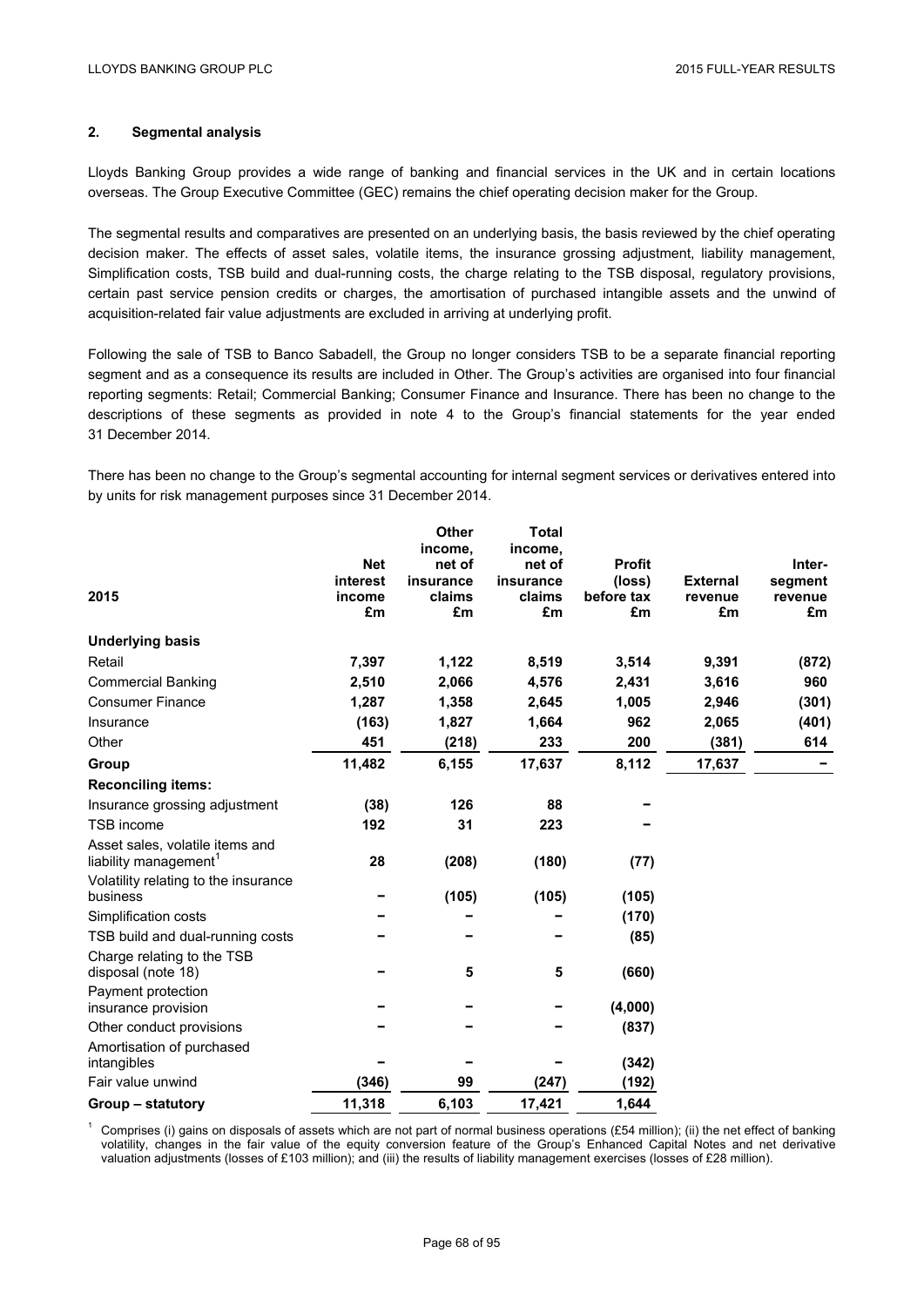# **2. Segmental analysis** (continued)

|                                                                                                              | <b>Net</b><br>interest | Other<br>income,<br>net of<br>insurance | Total<br>income,<br>net of<br>insurance | Profit<br>(loss) | External      | Inter-<br>segment |
|--------------------------------------------------------------------------------------------------------------|------------------------|-----------------------------------------|-----------------------------------------|------------------|---------------|-------------------|
| 2014                                                                                                         | income<br>£m           | claims<br>£m                            | claims<br>£m                            | before tax<br>£m | revenue<br>£m | revenue<br>£m     |
| Underlying basis                                                                                             |                        |                                         |                                         |                  |               |                   |
| Retail                                                                                                       | 7,079                  | 1,212                                   | 8,291                                   | 3,228            | 9,034         | (743)             |
| <b>Commercial Banking</b>                                                                                    | 2,480                  | 1,956                                   | 4,436                                   | 2,206            | 3,800         | 636               |
| <b>Consumer Finance</b>                                                                                      | 1,290                  | 1,364                                   | 2,654                                   | 1,010            | 2,803         | (149)             |
| Insurance                                                                                                    | (131)                  | 1,725                                   | 1,594                                   | 922              | 1,206         | 388               |
| Other                                                                                                        | 257                    | 210                                     | 467                                     | 390              | 599           | (132)             |
| Group                                                                                                        | 10,975                 | 6,467                                   | 17,442                                  | 7,756            | 17,442        |                   |
| Reconciling items:                                                                                           |                        |                                         |                                         |                  |               |                   |
| Insurance grossing adjustment                                                                                | (482)                  | 614                                     | 132                                     |                  |               |                   |
| <b>TSB</b> income                                                                                            | 786                    | 140                                     | 926                                     |                  |               |                   |
| Asset sales, volatile items and<br>liability management <sup>1</sup><br>Volatility relating to the insurance | 7                      | (1, 119)                                | (1, 112)                                | (962)            |               |                   |
| business                                                                                                     |                        | (228)                                   | (228)                                   | (228)            |               |                   |
| Simplification costs                                                                                         |                        | (22)                                    | (22)                                    | (966)            |               |                   |
| TSB build and dual-running costs                                                                             |                        |                                         |                                         | (558)            |               |                   |
| Payment protection insurance<br>provision                                                                    |                        |                                         |                                         | (2,200)          |               |                   |
| Other conduct provisions                                                                                     |                        |                                         |                                         | (925)            |               |                   |
| Past service credit <sup>2</sup>                                                                             |                        |                                         |                                         | 710              |               |                   |
| Amortisation of purchased<br>intangibles                                                                     |                        |                                         |                                         | (336)            |               |                   |
| Fair value unwind                                                                                            | (626)                  | (113)                                   | (739)                                   | (529)            |               |                   |
| Group - statutory                                                                                            | 10,660                 | 5,739                                   | 16,399                                  | 1,762            |               |                   |

<sup>1</sup> Comprises (i) gains on disposals of assets which are not part of normal business operations (£138 million); (ii) the net effect of banking volatility, changes in the fair value of the equity conversion feature of the Group's Enhanced Capital Notes and net derivative valuation adjustments (gain of £286 million); and (iii) the results of liability management exercises (losses of £1,386 million).

<sup>2</sup> This represents the curtailment credit of £843 million following the Group's decision to reduce the cap on pensionable pay (see note 3) partly offset by the cost of other changes to the pay, benefits and reward offered to employees.

|                           | Segment external<br>assets |                      | <b>Segment customer</b><br>deposits |                      | Segment external<br>liabilities |                      |
|---------------------------|----------------------------|----------------------|-------------------------------------|----------------------|---------------------------------|----------------------|
|                           | At                         | At                   | At                                  | At                   | At                              | At                   |
|                           | 31 Dec<br>2015<br>£m       | 31 Dec<br>2014<br>£m | 31 Dec<br>2015<br>£m                | 31 Dec<br>2014<br>£m | 31 Dec<br>2015<br>£m            | 31 Dec<br>2014<br>£m |
| Retail                    | 316,343                    | 317,246              | 279,559                             | 285,539              | 284,882                         | 295,880              |
| <b>Commercial Banking</b> | 178,189                    | 241,754              | 126,158                             | 119,882              | 220,182                         | 231,400              |
| <b>Consumer Finance</b>   | 28,694                     | 25.646               | 11.082                              | 14,955               | 15.437                          | 18,581               |
| Insurance                 | 143,217                    | 150,615              |                                     |                      | 137,233                         | 144,921              |
| Other                     | 140,245                    | 119,635              | 1,527                               | 26,691               | 101,974                         | 114,211              |
| <b>Total Group</b>        | 806,688                    | 854,896              | 418,326                             | 447.067              | 759,708                         | 804.993              |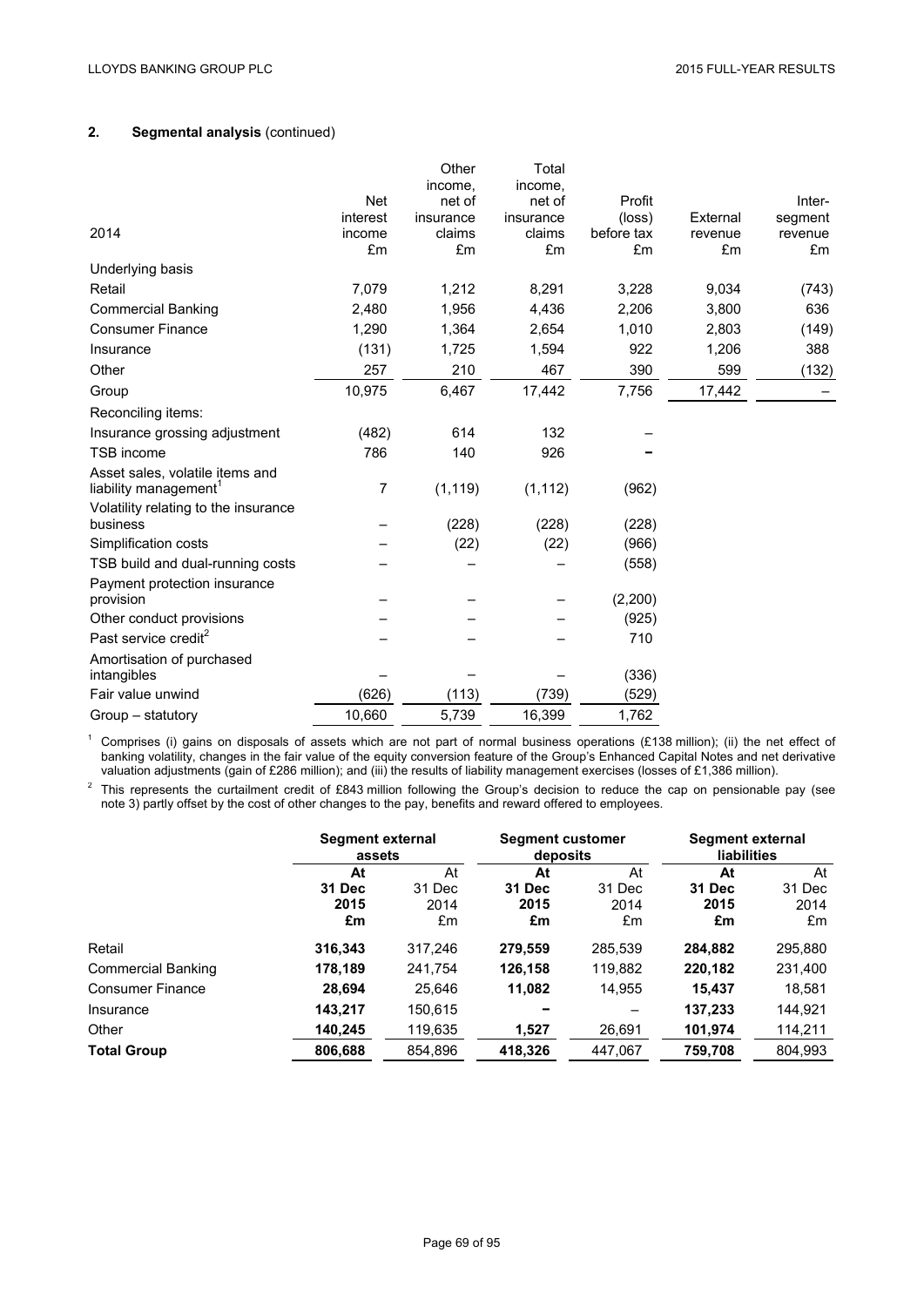# **3. Operating expenses**

|                                                                           | 2015<br>£m | 2014<br>£m |
|---------------------------------------------------------------------------|------------|------------|
| <b>Administrative expenses</b>                                            |            |            |
| Staff costs:                                                              |            |            |
| Salaries and social security costs                                        | 3,157      | 3,576      |
| Performance-based compensation (see below)                                | 409        | 390        |
| Pensions and other post-retirement benefit schemes (note 12) <sup>1</sup> | 548        | (226)      |
| Restructuring and other staff costs                                       | 563        | 1,005      |
|                                                                           | 4,677      | 4,745      |
| Premises and equipment                                                    | 715        | 891        |
| Other expenses:                                                           |            |            |
| Communications and data processing                                        | 893        | 1,118      |
| UK bank levy                                                              | 270        | 237        |
| TSB disposal (note 18)                                                    | 665        |            |
| Other                                                                     | 1,218      | 1,834      |
|                                                                           | 3,046      | 3,189      |
|                                                                           | 8,438      | 8,825      |
| Depreciation and amortisation                                             | 2,112      | 1,935      |
| Total operating expenses, excluding regulatory provisions                 | 10,550     | 10,760     |
| Regulatory provisions:                                                    |            |            |
| Payment protection insurance provision (note 13)                          | 4,000      | 2,200      |
| Other regulatory provisions (note 13)                                     | 837        | 925        |
|                                                                           | 4,837      | 3,125      |
| <b>Total operating expenses</b>                                           | 15,387     | 13,885     |
|                                                                           |            |            |

 $1$  On 11 March 2014 the Group announced a change to its defined benefit pension schemes, revising the existing cap on the increases in pensionable pay used in calculating the pension benefit, from 2 per cent to nil with effect from 2 April 2014. The effect of this change was to reduce the Group's retirement benefit obligations recognised on the balance sheet by £843 million with a corresponding curtailment gain recognised in the income statement in 2014, partly offset by a charge of £21 million following changes to pension arrangements for staff within the TSB business.

### **Performance-based compensation**

The table below analyses the Group's performance-based compensation costs between those relating to the current performance year and those relating to earlier years.

|                                                                              | 2015 | 2014 |
|------------------------------------------------------------------------------|------|------|
|                                                                              | £m   | £m   |
| Performance-based compensation expense comprises:                            |      |      |
| Awards made in respect of the year ended 31 December                         | 280  | 324  |
| Awards made in respect of earlier years                                      | 129  | 66   |
|                                                                              | 409  | 390  |
| Performance-based compensation expense deferred until later years comprises: |      |      |
| Awards made in respect of the year ended 31 December                         | 114  | 152  |
| Awards made in respect of earlier years                                      | 56   | 32   |
|                                                                              | 170  | 184  |

Performance-based awards expensed in 2015 include cash awards amounting to £96 million (2014: £104 million).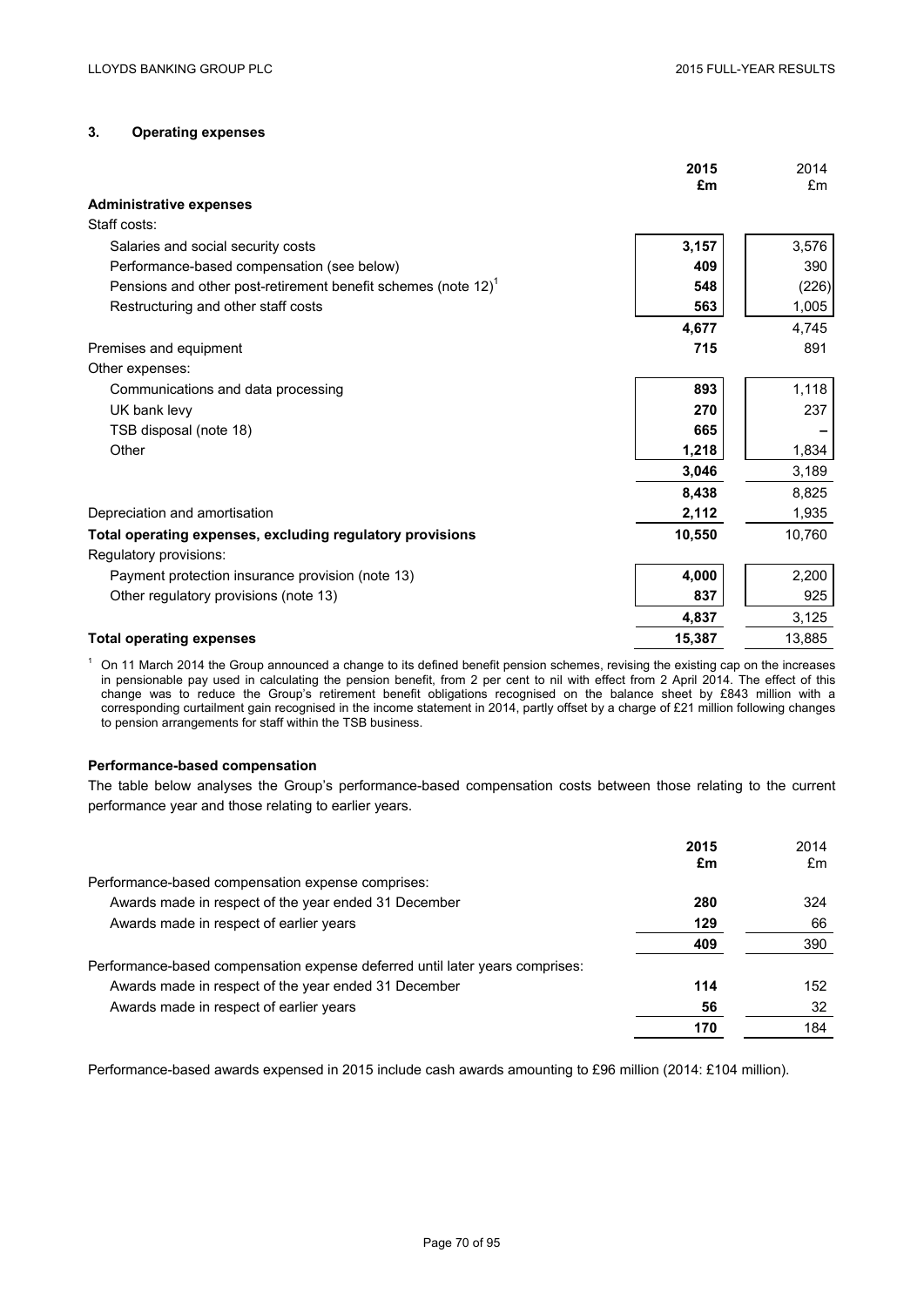# **4. Impairment**

|                                                      | 2015<br>£m | 2014<br>£m |
|------------------------------------------------------|------------|------------|
| Impairment losses on loans and receivables:          |            |            |
| Loans and advances to customers                      | 443        | 735        |
| Debt securities classified as loans and receivables  | (2)        |            |
| Impairment losses on loans and receivables (note 10) | 441        | 737        |
| Impairment of available-for-sale financial assets    | 4          | 5          |
| Other credit risk provisions                         | (55)       | 10         |
| Total impairment charged to the income statement     | 390        | 752        |

## **5. Taxation**

A reconciliation of the tax charge that would result from applying the standard UK corporation tax rate to the profit before tax, to the actual tax charge, is given below:

|                                                                 | 2015<br>£m | 2014<br>£m |
|-----------------------------------------------------------------|------------|------------|
| Profit before tax                                               | 1,644      | 1,762      |
| Tax charge thereon at UK corporation tax rate of 20.25 per cent |            |            |
| (2014: 21.5 per cent)                                           | (333)      | (379)      |
| Factors affecting tax charge:                                   |            |            |
| UK corporation tax rate change and related impacts              | (27)       | (24)       |
| Disallowed items <sup>1</sup>                                   | (630)      | (195)      |
| Non-taxable items                                               | 162        | 153        |
| Overseas tax rate differences                                   | (4)        | (24)       |
| Gains exempted or covered by capital losses                     | 67         | 181        |
| Policyholder tax                                                | 3          | (14)       |
| Tax losses not previously recognised                            | 42         |            |
| Adjustments in respect of previous years                        | 33         | 34         |
| Effect of results of joint ventures and associates              | (1)        | 7          |
| Other items                                                     |            | (2)        |
| Tax charge                                                      | (688)      | (263)      |

 $1$  The Finance (No. 2) Act 2015 introduced restrictions on the tax deductibility of provisions for conduct charges arising on or after 8 July 2015. This has resulted in an additional income statement tax charge of £459 million.

The Finance (No. 2) Act 2015 (the Act) was substantively enacted on 26 October 2015. The Act reduced the main rate of corporation tax to 19 per cent from 1 April 2017 and 18 per cent from 1 April 2020; however from 1 January 2016 banking profits will be subject to an additional surcharge of 8 per cent. The change in the main rate of corporation tax from 20 per cent to 18 per cent, and the additional surcharge of 8 per cent, have resulted in a movement in the Group's net deferred tax asset at 31 December 2015 of £123 million, comprising the £27 million charge included in the income statement and a £96 million charge included in equity.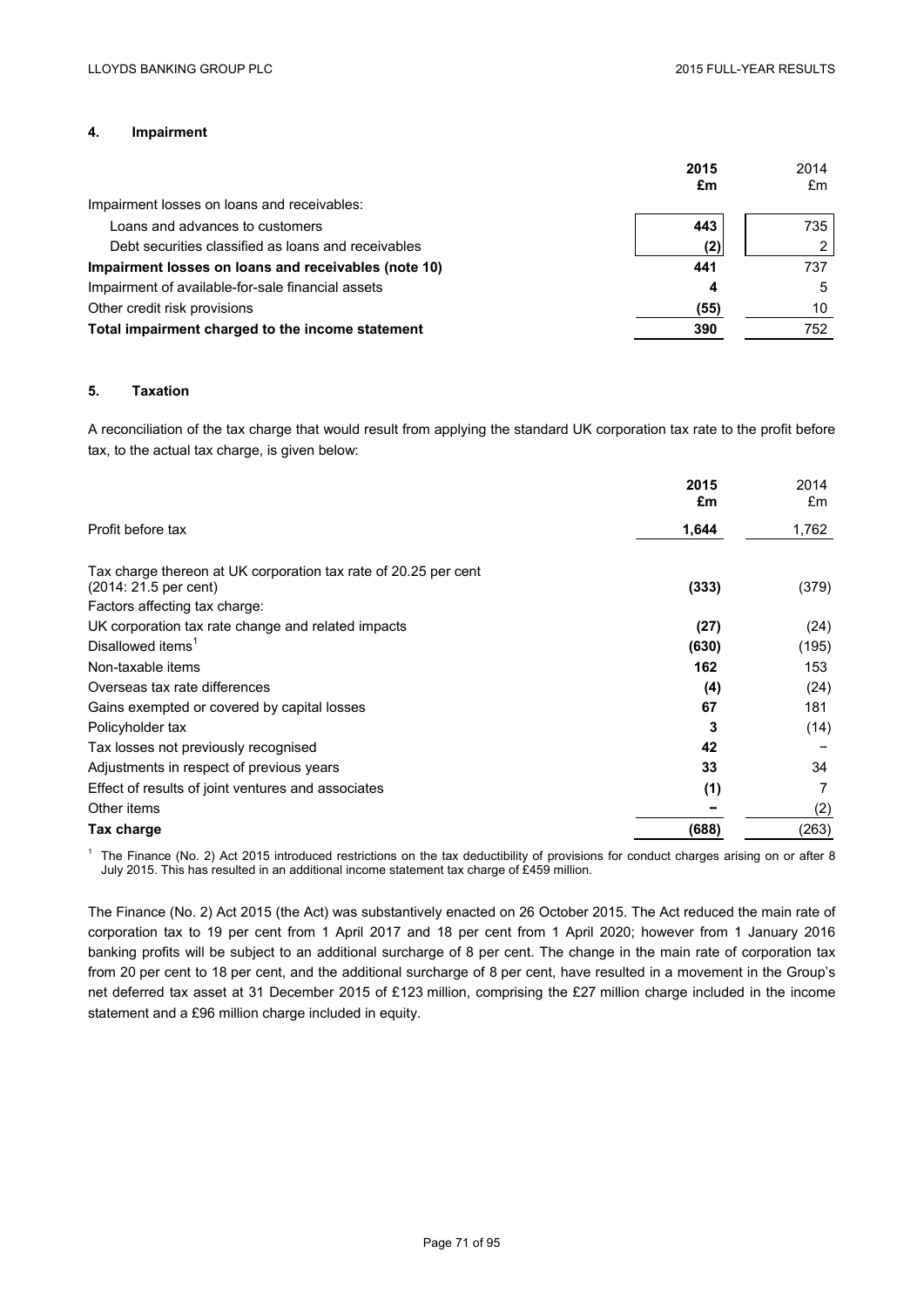# **6. Earnings per share**

|                                                                  | 2015<br>£m       | 2014<br>£m       |
|------------------------------------------------------------------|------------------|------------------|
| Profit attributable to ordinary shareholders – basic and diluted | 466              | 1,125            |
| Tax credit on distributions to other equity holders              | 80               | 62               |
|                                                                  | 546              | 1,187            |
|                                                                  | 2015<br>million  | 2014<br>million  |
| Weighted average number of ordinary shares in issue – basic      | 71,272           | 71,350           |
| Adjustment for share options and awards                          | 1,068            | 1,097            |
| Weighted average number of ordinary shares in issue – diluted    | 72,340           | 72,447           |
| Basic earnings per share                                         | 0.8 <sub>p</sub> | 1.7 <sub>p</sub> |
| Diluted earnings per share                                       | 0.8 <sub>p</sub> | 1.6p             |

# **7. Trading and other financial assets at fair value through profit or loss**

|                                                                               | At<br>31 Dec<br>2015<br>£m | At<br>31 Dec<br>2014<br>£m |
|-------------------------------------------------------------------------------|----------------------------|----------------------------|
| Trading assets                                                                | 42,661                     | 48,494                     |
| Other financial assets at fair value through profit or loss:                  |                            |                            |
| Treasury and other bills                                                      | 74                         | 22                         |
| Debt securities                                                               | 37,330                     | 41,839                     |
| Equity shares                                                                 | 60,471                     | 61,576                     |
|                                                                               | 97,875                     | 103,437                    |
| Total trading and other financial assets at fair value through profit or loss | 140,536                    | 151,931                    |
|                                                                               |                            |                            |

Included in the above is £90,492 million (31 December 2014: £94,314 million) of assets relating to the insurance businesses.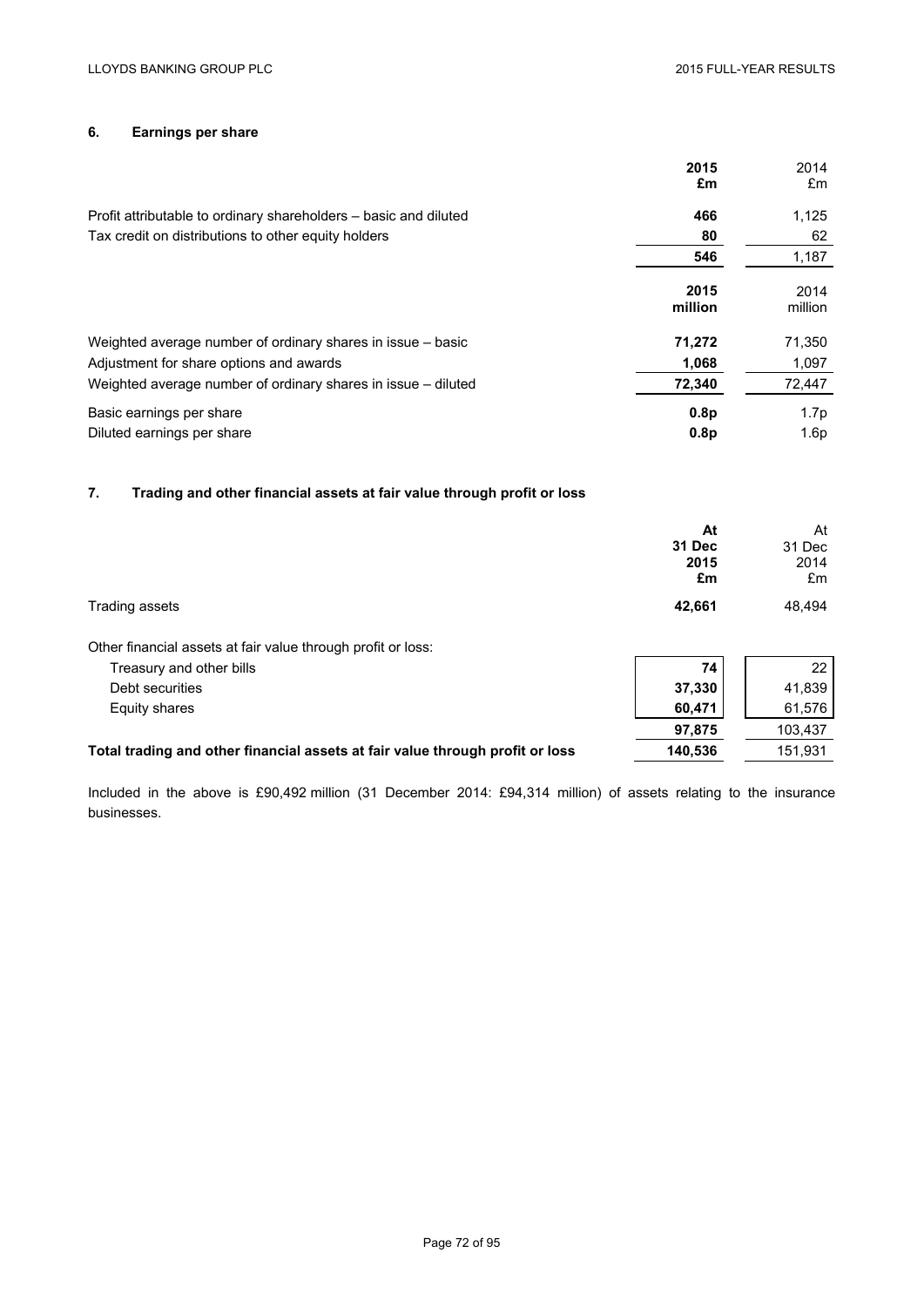# **8. Derivative financial instruments**

|                                                | <b>31 December 2015</b>              |                                           | 31 December 2014              |                                    |
|------------------------------------------------|--------------------------------------|-------------------------------------------|-------------------------------|------------------------------------|
|                                                | <b>Fair value</b><br>of assets<br>£m | <b>Fair value</b><br>of liabilities<br>£m | Fair value<br>of assets<br>£m | Fair value<br>of liabilities<br>£m |
| Hedging                                        |                                      |                                           |                               |                                    |
| Derivatives designated as fair value hedges    | 1,624                                | 831                                       | 2,472                         | 962                                |
| Derivatives designated as cash flow hedges     | 1,062                                | 1,606                                     | 1,761                         | 2,654                              |
|                                                | 2,686                                | 2,437                                     | 4,233                         | 3,616                              |
| <b>Trading and other</b>                       |                                      |                                           |                               |                                    |
| Exchange rate contracts                        | 7,188                                | 6,081                                     | 7,034                         | 6,950                              |
| Interest rate contracts                        | 17,458                               | 16,231                                    | 22,506                        | 20,374                             |
| Credit derivatives                             | 295                                  | 407                                       | 279                           | 1,066                              |
| Embedded equity conversion feature             | 545                                  |                                           | 646                           |                                    |
| Equity and other contracts                     | 1,295                                | 1,145                                     | 1,430                         | 1,181                              |
|                                                | 26,781                               | 23,864                                    | 31,895                        | 29,571                             |
| Total recognised derivative assets/liabilities | 29,467                               | 26,301                                    | 36,128                        | 33,187                             |

The embedded equity conversion feature of £545 million (31 December 2014: £646 million) reflects the value of the equity conversion feature contained in the Enhanced Capital Notes issued by the Group in 2009; a loss of £101 million arose from the change in fair value in 2015 (2014: gain of £401 million) and is included within net trading income (see also note 20).

#### **9. Loans and advances to customers**

|                                                                 | At      | At       |
|-----------------------------------------------------------------|---------|----------|
|                                                                 | 31 Dec  | 31 Dec   |
|                                                                 | 2015    | 2014     |
|                                                                 | £m      | £m       |
| Agriculture, forestry and fishing                               | 6,924   | 6,586    |
| Energy and water supply                                         | 3,247   | 3,853    |
| Manufacturing                                                   | 5,953   | 6,000    |
| Construction                                                    | 4,952   | 6,425    |
| Transport, distribution and hotels                              | 13,526  | 15,112   |
| Postal and communications                                       | 2,563   | 2,624    |
| Property companies                                              | 32,228  | 36,682   |
| Financial, business and other services                          | 43,072  | 44,979   |
| Personal:                                                       |         |          |
| Mortgages                                                       | 312,877 | 333,318  |
| Other                                                           | 20,579  | 23,123   |
| Lease financing                                                 | 2,751   | 3,013    |
| Hire purchase                                                   | 9,536   | 7,403    |
|                                                                 | 458,208 | 489,118  |
| Allowance for impairment losses on loans and advances (note 10) | (3,033) | (6, 414) |
| Total loans and advances to customers                           | 455,175 | 482,704  |

Loans and advances to customers include advances securitised under the Group's securitisation and covered bond programmes.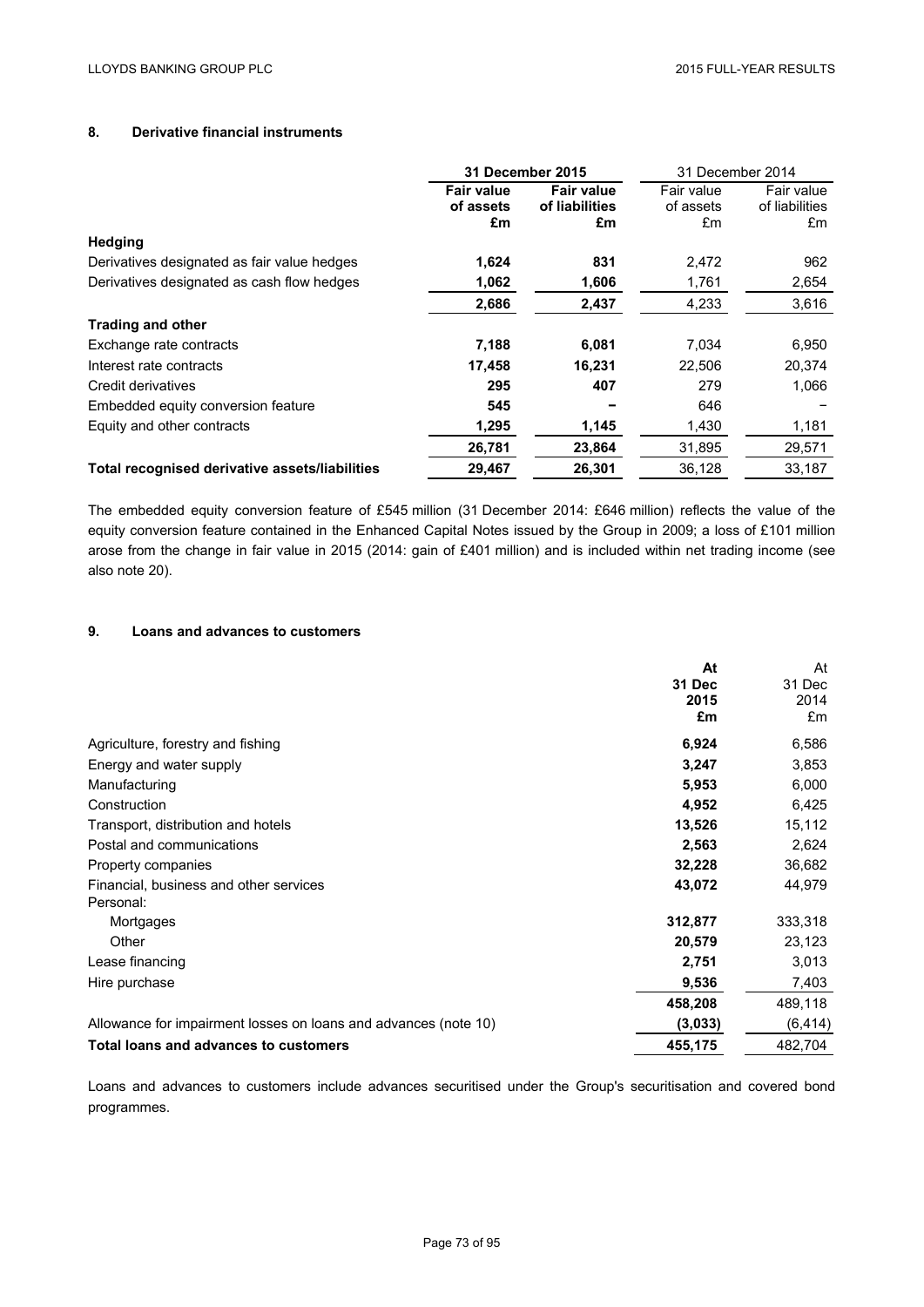## **10. Allowance for impairment losses on loans and receivables**

|                                                      | Year ended<br><b>31 Dec</b><br>2015<br>£m | Year ended<br>31 Dec<br>2014<br>£m |
|------------------------------------------------------|-------------------------------------------|------------------------------------|
| Opening balance                                      | 6,540                                     | 12,091                             |
| Exchange and other adjustments                       | (246)                                     | (401)                              |
| Adjustment on disposal of businesses                 | (82)                                      |                                    |
| Advances written off                                 | (4, 235)                                  | (6, 442)                           |
| Recoveries of advances written off in previous years | 768                                       | 681                                |
| Unwinding of discount                                | (56)                                      | (126)                              |
| Charge to the income statement (note 4)              | 441                                       | 737                                |
| Balance at end of year                               | 3,130                                     | 6,540                              |
| In respect of:                                       |                                           |                                    |
| Loans and advances to customers (note 9)             | 3,033                                     | 6,414                              |
| Debt securities                                      | 97                                        | 126                                |
| Balance at end of year                               | 3,130                                     | 6,540                              |

## **11. Debt securities in issue**

|                          |                                                     | 31 December 2015              |             | 31 December 2014                                    |                               |             |
|--------------------------|-----------------------------------------------------|-------------------------------|-------------|-----------------------------------------------------|-------------------------------|-------------|
|                          | At fair value<br>through<br>profit or<br>loss<br>£m | At<br>amortised<br>cost<br>£m | Total<br>£m | At fair value<br>through<br>profit or<br>loss<br>£m | At<br>amortised<br>cost<br>£m | Total<br>£m |
| Medium-term notes issued | 7,878                                               | 29,329                        | 37,207      | 6,739                                               | 22,728                        | 29,467      |
| Covered bonds            |                                                     | 27,200                        | 27,200      | -                                                   | 27.191                        | 27,191      |
| Certificates of deposit  |                                                     | 11,101                        | 11,101      | -                                                   | 7,033                         | 7,033       |
| Securitisation notes     |                                                     | 7,763                         | 7,763       |                                                     | 11.908                        | 11,908      |
| Commercial paper         |                                                     | 6,663                         | 6,663       | -                                                   | 7,373                         | 7,373       |
|                          | 7,878                                               | 82,056                        | 89,934      | 6,739                                               | 76,233                        | 82,972      |

The notes issued by the Group's securitisation and covered bond programmes are held by external parties and by subsidiaries of the Group.

### *Securitisation programmes*

At 31 December 2015, external parties held £7,763 million (31 December 2014: £11,908 million) and the Group's subsidiaries held £29,303 million (31 December 2014: £38,149 million) of total securitisation notes in issue of £37,066 million (31 December 2014: £50,057 million). The notes are secured on loans and advances to customers and debt securities classified as loans and receivables amounting to £58,090 million (31 December 2014: £75,970 million), the majority of which have been sold by subsidiary companies to bankruptcy remote structured entities. The structured entities are consolidated fully and all of these loans are retained on the Group's balance sheet.

## *Covered bond programmes*

At 31 December 2015, external parties held £27,200 million (31 December 2014: £27,191 million) and the Group's subsidiaries held £4,197 million (31 December 2014: £6,339 million) of total covered bonds in issue of £31,397 million (31 December 2014: £33,530 million). The bonds are secured on certain loans and advances to customers that have been assigned to bankruptcy remote limited liability partnerships. These loans are retained on the Group's balance sheet.

Cash deposits of £8,383 million (31 December 2014: £11,251 million) held by the Group are restricted in use to repayment of the debt securities issued by the structured entities, the term advances relating to covered bonds and other legal obligations.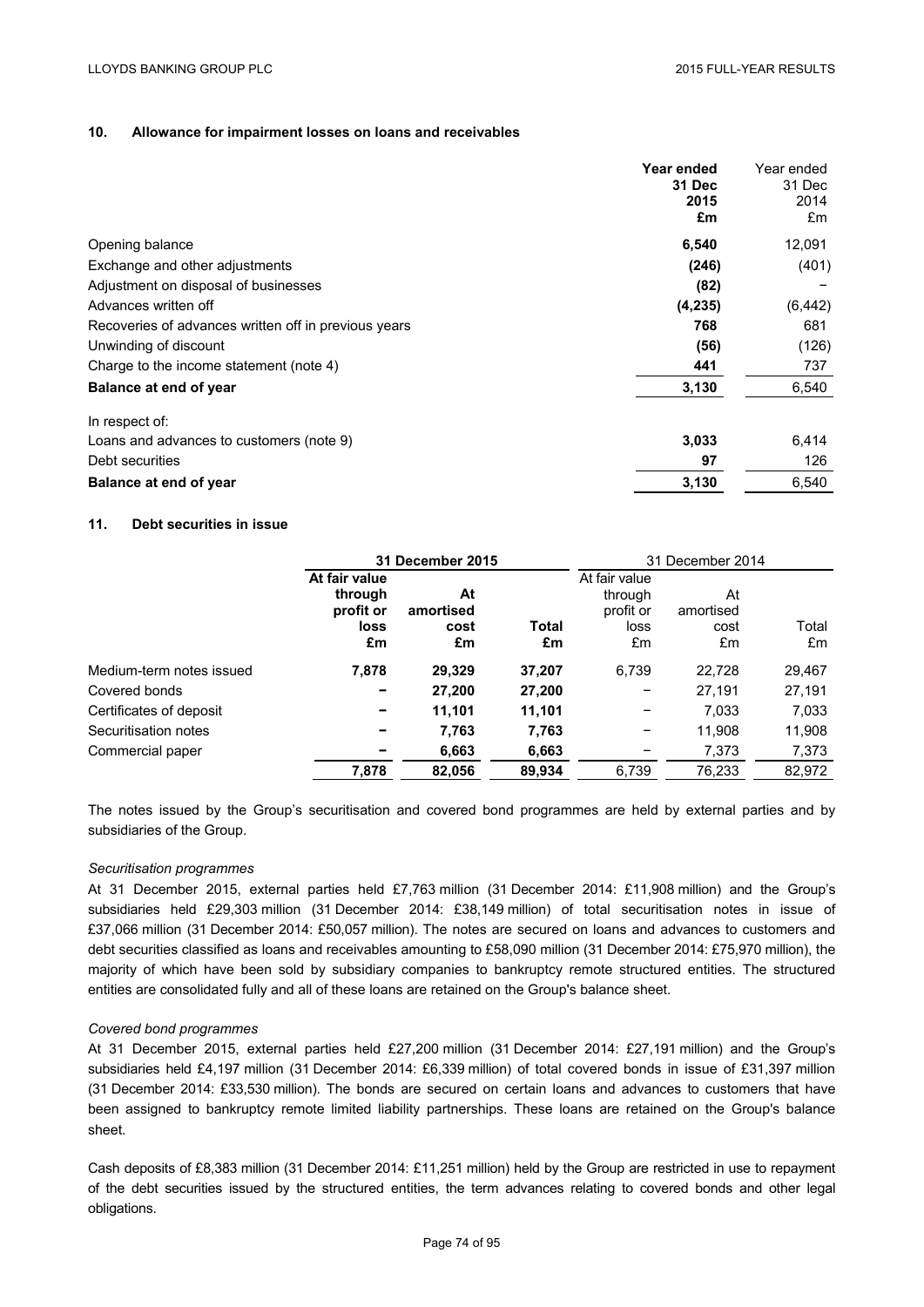# **12. Post-retirement defined benefit schemes**

The Group's post-retirement defined benefit scheme obligations are comprised as follows:

|                                       | At       | At        |
|---------------------------------------|----------|-----------|
|                                       | 31 Dec   | 31 Dec    |
|                                       | 2015     | 2014      |
|                                       | £m       | £m        |
| Defined benefit pension schemes:      |          |           |
| - Fair value of scheme assets         | 37,639   | 38,133    |
| - Present value of funded obligations | (36,903) | (37, 243) |
| Net pension scheme asset              | 736      | 890       |
| Other post-retirement schemes         | (200)    | (196)     |
| Net retirement benefit asset          | 536      | 694       |
| Recognised on the balance sheet as:   |          |           |
| Retirement benefit assets             | 901      | 1,147     |
| Retirement benefit obligations        | (365)    | (453)     |
| Net retirement benefit asset          | 536      | 694       |

The movement in the Group's net post-retirement defined benefit scheme asset during the year was as follows:

|                                | £m    |
|--------------------------------|-------|
| At 1 January 2015              | 694   |
| Exchange and other adjustments | (2)   |
| Income statement charge        | (315) |
| Employer contributions         | 433   |
| Remeasurement                  | (274) |
| At 31 December 2015            | 536   |

The charge to the income statement in respect of pensions and other post-retirement benefit schemes is comprised as follows:

|                                               | 2015                     | 2014  |
|-----------------------------------------------|--------------------------|-------|
|                                               | £m                       | £m    |
| Past service credit (note 3)                  | $\overline{\phantom{0}}$ | (822) |
| Current service cost                          | 315                      | 344   |
| Defined benefit pension schemes               | 315                      | (478) |
| Defined contribution schemes                  | 233                      | 252   |
| Total charge to the income statement (note 3) | 548                      | (226) |

The principal assumptions used in the valuations of the defined benefit pension scheme were as follows:

|                                                           | At<br>31 Dec<br>2015<br>% | At<br>31 Dec<br>2014<br>$\%$ |
|-----------------------------------------------------------|---------------------------|------------------------------|
| Discount rate<br>Rate of inflation:                       | 3.87                      | 3.67                         |
| <b>Retail Prices Index</b>                                | 2.99                      | 2.95                         |
| <b>Consumer Price Index</b>                               | 1.99                      | 1.95                         |
| Rate of salary increases                                  | 0.00                      | 0.00                         |
| Weighted-average rate of increase for pensions in payment | 2.58                      | 2.59                         |

The application of the revised assumptions as at 31 December 2015 to the Group's principal post-retirement defined benefit schemes has resulted in a remeasurement loss of £274 million which has been recognised in other comprehensive income, net of deferred tax of £59 million.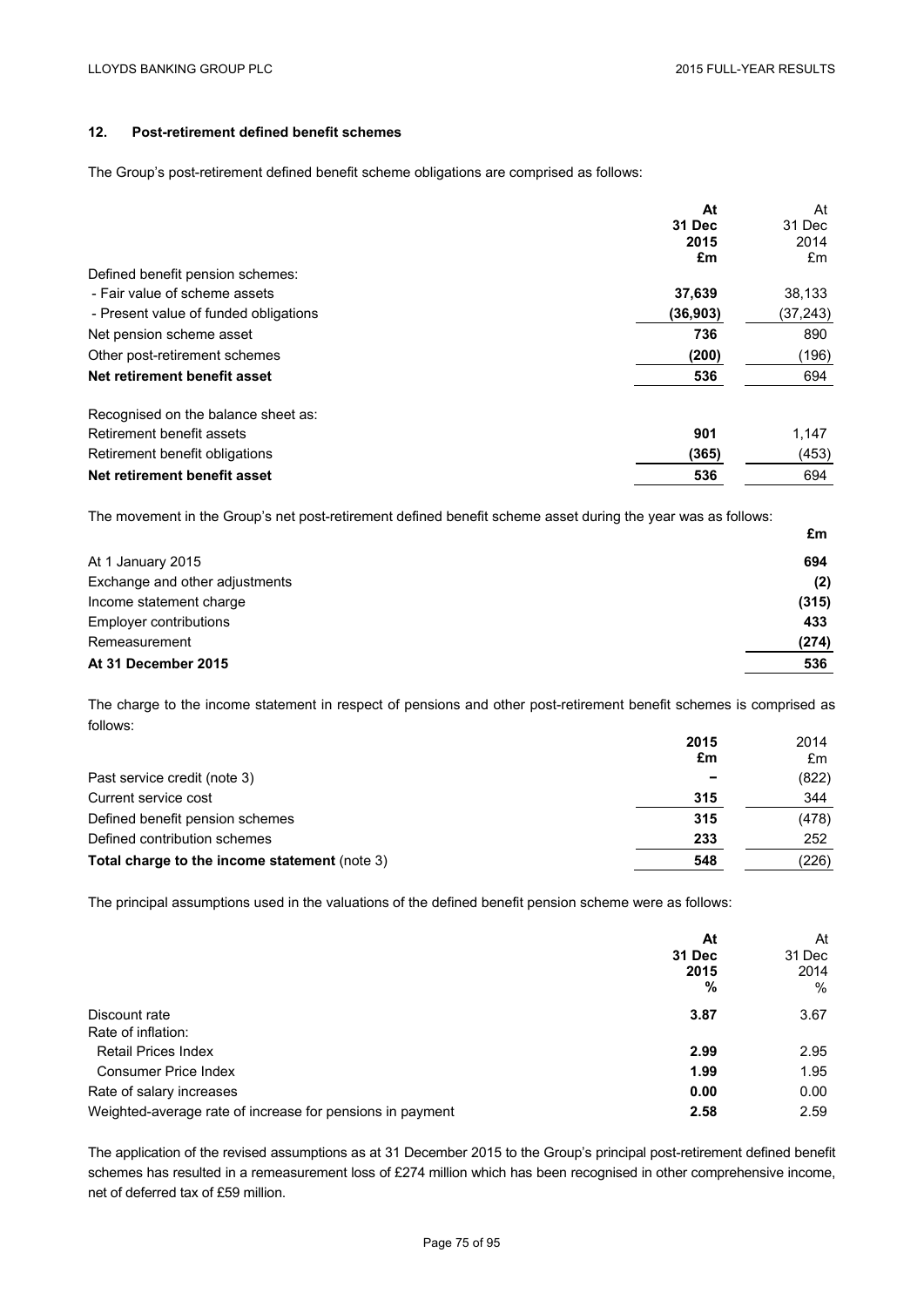# **13. Provisions for liabilities and charges**

#### *Payment protection insurance*

The Group increased the provision for PPI costs by a further £4,000 million in 2015, bringing the total amount provided to £16,025 million. This included an additional £2,100 million in the fourth quarter, largely to reflect the impact of our interpretation of the proposals contained within the Financial Conduct Authority's (FCA) consultation paper regarding a potential time bar and the Plevin case. As at 31 December 2015, £3,458 million or 22 per cent of the total provision, remained unutilised with £2,950 million relating to reactive complaints and associated administration costs.

The volume of reactive PPI complaints has continued to fall, with an 8 per cent reduction in 2015 compared with 2014, to approximately 8,000 complaints per week. Whilst direct customer complaint levels fell 30 per cent year-on-year, those from Claims Management Companies (CMCs) have remained broadly stable and as a result, CMCs now account for over 70 per cent of complaints.

On 26 November 2015, the FCA published a consultation paper (CP15/39: Rules and guidance on payment protection insurance complaints) proposing (i) the introduction of a deadline by which consumers would need to make their PPI complaints including an FCA led communications campaign, and (ii) rules and guidance about how firms should handle PPI complaints in light of the Supreme Court's decision in Plevin v Paragon Personal Finance Limited [2014] UKSC 61 (Plevin).

Based on recent trends, and in light of the proposals from the FCA, the Group now expects a higher level of complaints than previously assumed including those related to Plevin. As a result the Group has increased the total expected reactive complaint volumes to 4.7 million with approximately 1.3 million still expected to be received. This is equivalent to approximately 10,000 net complaints per week on average through to the proposed time bar of mid-2018.

Monthly complaints trends could vary significantly throughout this period, given they are likely to be impacted by a number of factors including the potential impact of the FCA's proposed communication campaign as well as changes in the regulation of CMCs.

| Quarter             | <b>Average monthly</b><br>reactive complaint<br>volume | <b>Quarter on quarter</b><br>% | Year on year<br>% |
|---------------------|--------------------------------------------------------|--------------------------------|-------------------|
| Q1 2013             | 61,259                                                 | (28%)                          |                   |
| Q2 2013             | 54,086                                                 | (12%)                          |                   |
| Q3 2013             | 49,555                                                 | (8%)                           |                   |
| Q4 2013             | 37,457                                                 | (24%)                          |                   |
| Q1 2014             | 42,259                                                 | 13%                            | (31%)             |
| Q2 2014             | 39,426                                                 | (7%)                           | (27%)             |
| Q3 2014             | 40,624                                                 | 3%                             | (18%)             |
| Q4 2014             | 35,910                                                 | (12%)                          | (4%)              |
| Q1 2015             | 37,791                                                 | 5%                             | (11%)             |
| Q <sub>2</sub> 2015 | 36,957                                                 | (2%)                           | (6%)              |
| Q3 2015             | 37,586                                                 | 2%                             | (7%)              |
| Q4 2015             | 33,998                                                 | (10%)                          | (5%)              |

The provision includes an estimate to cover redress that would be payable under the FCA's proposed new rules and guidance in light of Plevin.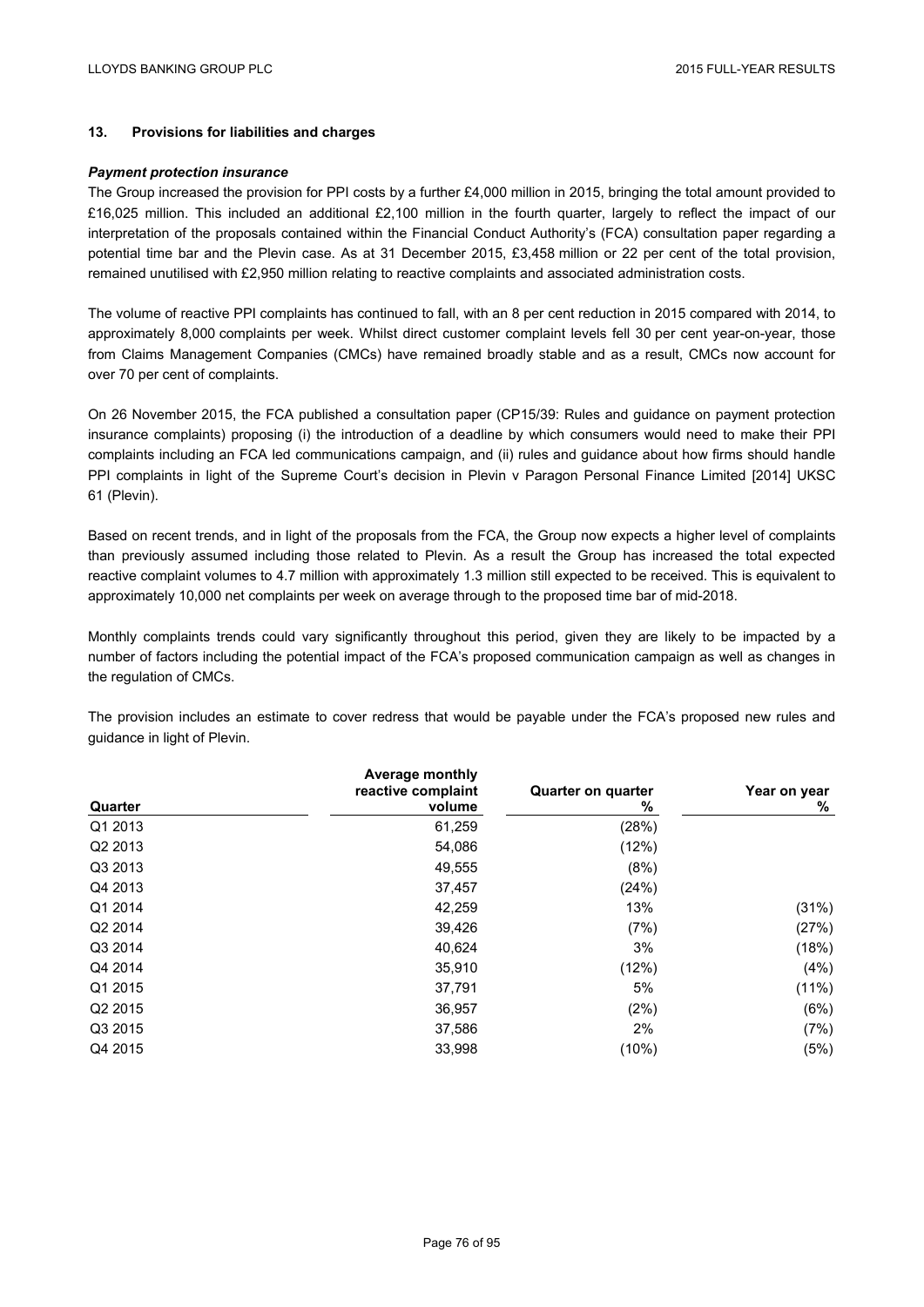# **13. Provisions for liabilities and charges** (continued)

The Group continues to progress the re-review of previously handled cases and expects this to be substantially complete by the end of the first quarter of 2016. During the year the scope has been extended by 0.5 million to 1.7 million cases relating largely to previously redressed cases, in addition to which, higher overturn rates and average redress have been experienced. At the end of January 2016, 77 per cent of cases had been reviewed and 77 per cent of all cash payments made.

The Group has completed its Past Business Review (PBR) where it has been identified that there was a risk of potential mis-sale for certain customers, albeit monitoring continues. No further change has been made to the amount provided.

The Group expects to maintain the PPI operation on its current scale for longer than previously anticipated given the update to volume related assumptions and the re-review of previously handled cases continuing into the first quarter of 2016. The estimate for administrative expenses, which comprise complaint handling costs and costs arising from cases subsequently referred to the FOS, is included in the provision increase outlined above.

### **Sensitivities**

The Group estimates that it has sold approximately 16 million policies since 2000. These include policies that were not mis-sold. Since the commencement of the PPI redress programme in 2011 the Group estimates that it has contacted, settled or provided for almost 49 per cent of the policies sold since 2000, covering both customer-initiated complaints and actual and PBR mailings undertaken by the Group.

The total amount provided for PPI represents the Group's best estimate of the likely future cost. However a number of risks and uncertainties remain in particular with respect to future volumes. The cost could differ materially from the Group's estimates and the assumptions underpinning them, and could result in a further provision being required. There is significant uncertainty around the impact of the proposed FCA media campaign and CMC and customer activity in the lead up to the proposed time bar.

Key metrics and sensitivities are highlighted in the table below:

|                                                         | To date unless |        |               |
|---------------------------------------------------------|----------------|--------|---------------|
| Sensitivities <sup>1</sup>                              | noted          | Future | Sensitivity   |
| Customer initiated complaints since origination $(m)^2$ | 3.4            | 1.3    | $0.1 = £200m$ |
| Average uphold rate per policy $3$                      | 76%            | 89%    | $1\% = f35m$  |
| Average redress per upheld policy <sup>4</sup>          | £1.810         | £1.400 | £100 = £170m  |
| Administrative expenses (£m)                            | 2,710          | 665    | 1 case = £450 |

 $1$  All sensitivities exclude claims where no PPI policy was held.

 $<sup>2</sup>$  Sensitivity includes complaint handling costs. Future volume includes complaints falling into the Plevin rules and quidance. As a</sup> result, the sensitivity per 100,000 complaints includes cases where the average redress would be lower than historical trends.

<sup>3</sup> The percentage of complaints where the Group finds in favour of the customer excluding PBR. The 76 per cent uphold rate per policy is based on the six months to 31 December 2015. Future uphold rate and sensitivities are influenced by a proportion of complaints falling under the Plevin rules and guidance which would otherwise be defended.

<sup>4</sup> The amount that is paid in redress in relation to a policy found to have been mis-sold, comprising, where applicable, the refund of premium, compound interest charged and interest at 8 per cent per annum. Actuals are based on the six months to 31 December 2015. Future average redress is influenced by expected compensation payments for complaints falling under the Plevin rules and guidance.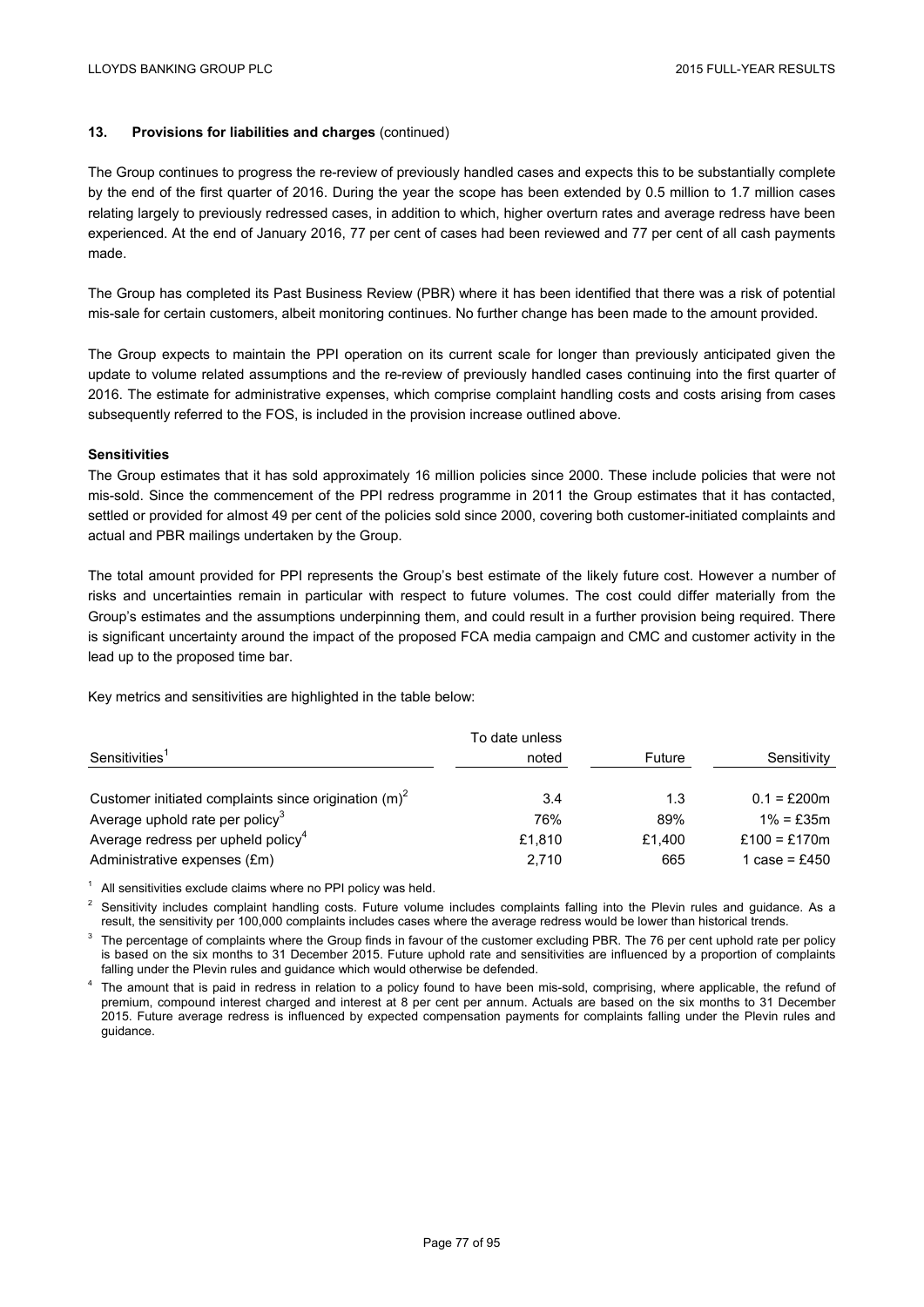# **13. Provisions for liabilities and charges** (continued)

#### *Other regulatory provisions*

#### *Customer claims in relation to insurance branch business in Germany*

The Group has received a number of claims from customers relating to policies issued by Clerical Medical Investment Group Limited (recently renamed Scottish Widows Limited) but sold by independent intermediaries in Germany, principally during the late 1990s and early 2000s. Following decisions in July 2012 from the Federal Court of Justice (FCJ) in Germany the Group recognised provisions totalling £520 million during the period to 31 December 2014. Recent experience has been slightly adverse to expectations and the Group has noted decisions of the FCJ in 2014 and 2015 involving German insurers in relation to a German industry-wide issue regarding notification of contractual 'cooling off' periods. Accordingly, a provision increase of £25 million has been recognised giving a total provision of £545 million. The remaining unutilised provision as at 31 December 2015 is £124 million (31 December 2014: £199 million).

The validity of the claims facing the Group depends upon the facts and circumstances in respect of each claim. As a result the ultimate financial effect, which could be significantly different from the current provision, will only be known once all relevant claims have been resolved.

#### *Interest rate hedging products*

In June 2012, a number of banks, including the Group, reached agreement with the FSA (now FCA) to carry out a review of sales made since 1 December 2001 of interest rate hedging products (IRHP) to certain small and medium-sized businesses. As at 31 December 2015 the Group had identified 1,735 sales of IRHPs to customers within scope of the agreement with the FCA which have opted in and are being reviewed and, where appropriate, redressed. The Group agreed that it would provide redress to any in-scope customers where appropriate. The Group continues to review the remaining cases within the scope of the agreement with the FCA and has met all of the regulator's requirements to date.

During 2015, the Group has charged a further £40 million in respect of redress and related administration costs, increasing the total amount provided for redress and related administration costs for in-scope customers to £720 million (31 December 2014: £680 million). As at 31 December 2015, the Group has utilised £652 million (31 December 2014: £571 million), with £68 million (31 December 2014: £109 million) of the provision remaining.

### *FCA review of complaint handling*

On 5 June 2015 the FCA announced a settlement with the Group totalling £117 million following its investigation into aspects of the Group's PPI complaint handling process during the period March 2012 to May 2013. The FCA did not find that the Group acted deliberately. The Group has reviewed all customer complaints fully defended during the Relevant Period. The remediation costs of reviewing these affected cases are not materially in excess of existing provisions.

### *Other legal actions and regulatory matters*

In the course of its business, the Group is engaged in discussions with the PRA, FCA and other UK and overseas regulators and other governmental authorities on a range of matters. The Group also receives complaints and claims from customers in connection with its past conduct and, where significant, provisions are held against the costs expected to be incurred as a result of the conclusions reached. During 2015, the Group charged an additional £655 million (2014: £430 million), including £225 million (2014: £nil) in response to complaints concerning packaged bank accounts and £282 million (2014: £318 million) in respect of other matters within the Retail division. In addition, the Group has charged a further £148 million (2014: £112 million) in respect of a number of product rectifications primarily in Insurance and Commercial Banking.

At 31 December 2015, provisions for other legal actions and regulatory matters of £813 million (31 December 2014: £521 million) remained unutilised, principally in relation to the sale of bancassurance products and packaged bank accounts and other Retail provisions.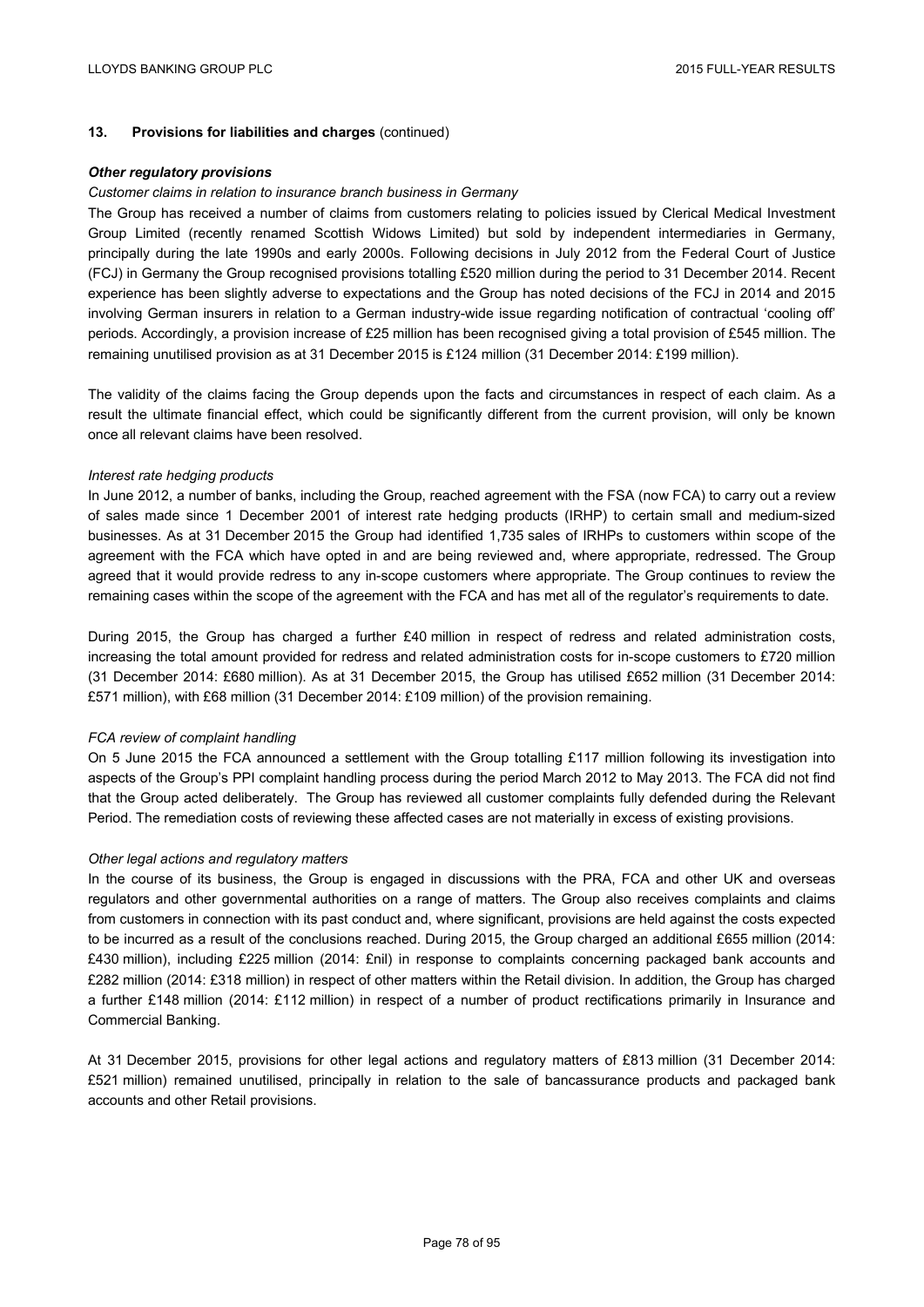# **14. Contingent liabilities and commitments**

#### *Interchange fees*

With respect to multi-lateral interchange fees (MIFs), the Group is not directly involved in the on-going investigations and litigation (as described below) which involve card schemes such as Visa and MasterCard. However, the Group is a member of Visa and MasterCard and other card schemes.

- − The European Commission continues to pursue certain competition investigations into MasterCard and Visa probing, amongst other things, MIFs paid in respect of cards issued outside the EEA;
- − Litigation continues in the English Courts against both Visa and MasterCard. This litigation has been brought by several retailers who are seeking damages for allegedly 'overpaid' MIFs. From publicly available information, it is understood these damages claims are running to different timescales with respect to the litigation process, and their outcome remains uncertain. It is also possible that new claims may be issued.

On 2 November 2015, Visa Inc announced its proposed acquisition of Visa Europe, which remains subject to completion. As set out in the announcement by the Group on 2 November, the Group's share of the sale proceeds will comprise upfront consideration of cash (the amount of which remains subject to adjustment prior to completion) and preferred stock. The preferred stock will be convertible into Class A Common Stock of Visa Inc or its equivalent upon occurrence of certain events. As part of this transaction, the Group and certain other UK banks also entered into a Loss Sharing Agreement (LSA) with Visa Inc, which clarifies how liabilities will be allocated between the parties should the litigation referred to above result in Visa Inc being liable for damages payable by Visa Europe. Visa Inc may only have recourse to the LSA once €1 billion of damages have been applied to the value of the UK preferred stock received by Visa UK members (including the Group) as part of the consideration to the transaction. The value of the preferred stock will be reduced (by making a downward adjustment to the conversion rate) in an amount equal to any covered losses. The maximum amount of liability to which the Group may be subject under the LSA is capped at the cash consideration to be received by the Group. Visa Inc may also have recourse to a general indemnity, currently in place under Visa Europe's Operating Regulations, for damages claims concerning inter or intra-regional MIF setting activities.

The ultimate impact on the Group of the above investigations and the litigation against Visa and MasterCard cannot be known before the conclusion of these matters.

### *LIBOR and other trading rates*

In July 2014, the Group announced that it had reached settlements totalling £217 million (at 30 June 2014 exchange rates) to resolve with UK and US federal authorities legacy issues regarding the manipulation several years ago of Group companies' submissions to the British Bankers' Association (BBA) London Interbank Offered Rate (LIBOR) and Sterling Repo Rate. The Group continues to cooperate with various other government and regulatory authorities, including the Serious Fraud Office, the Swiss Competition Commission, and a number of US State Attorneys General, in conjunction with their investigations into submissions made by panel members to the bodies that set LIBOR and various other interbank offered rates.

Certain Group companies, together with other panel banks, have also been named as defendants in private lawsuits, including purported class action suits, in the US in connection with their roles as panel banks contributing to the setting of US Dollar, Japanese Yen and Sterling LIBOR. The lawsuits, which contain broadly similar allegations, allege violations of the Sherman Antitrust Act, the Racketeer Influenced and Corrupt Organizations Act and the Commodity Exchange Act, as well as various state statutes and common law doctrines. Certain of the plaintiffs' claims, including those asserted under US anti-trust laws, have been dismissed by the US Federal Court for Southern District of New York (the District Court). That court's dismissal of plaintiffs' anti-trust claims has been appealed to the New York Federal Court of Appeal. The OTC and Exchange – Based plaintiffs' claims were dismissed in November 2015 for lack of personal jurisdiction against the Group.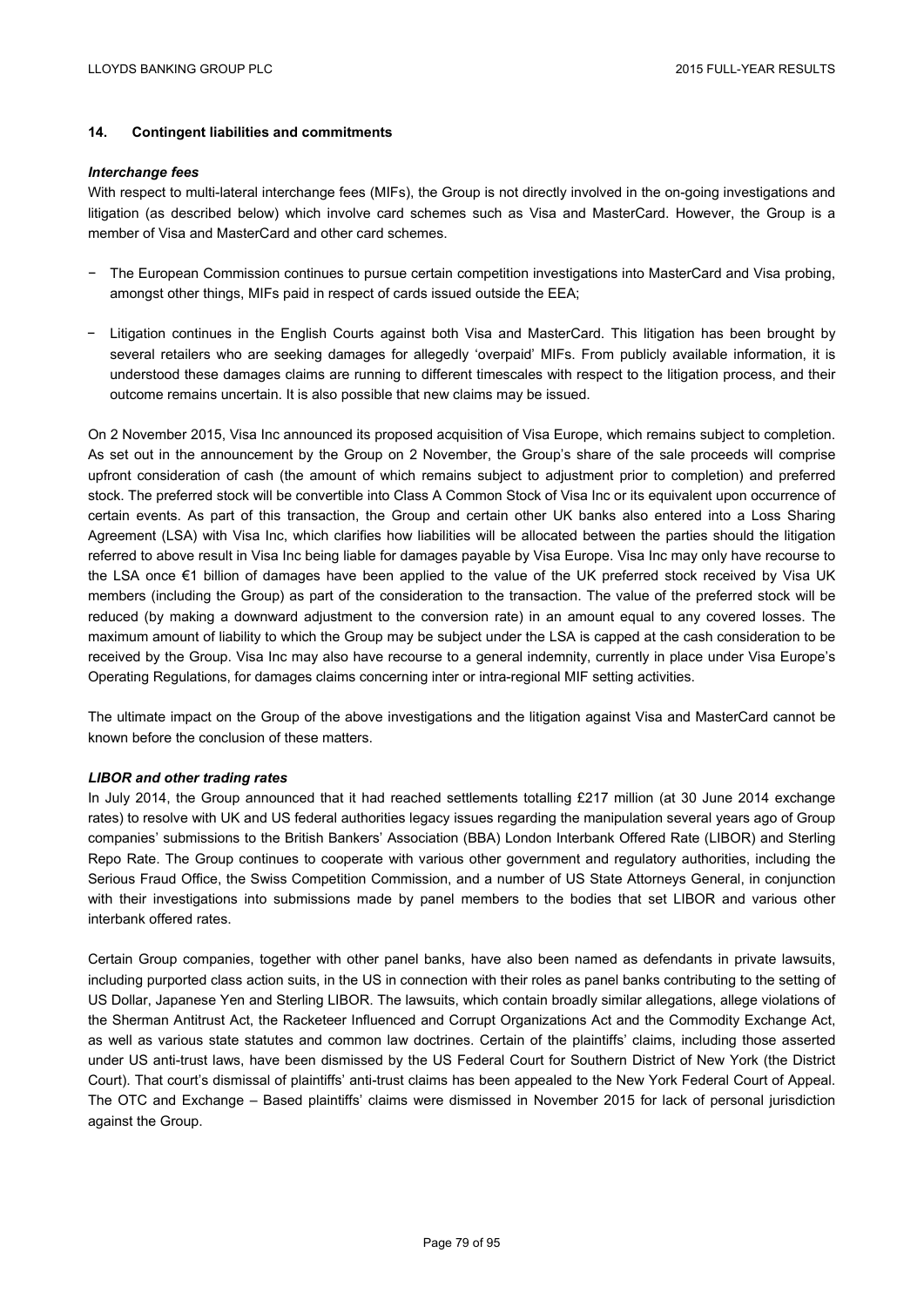# **14. Contingent liabilities and commitments** (continued)

Certain Group companies are also named as defendants in UK based claims raising LIBOR manipulation allegations in connection with interest rate hedging products.

It is currently not possible to predict the scope and ultimate outcome on the Group of the various outstanding regulatory investigations not encompassed by the settlements, any private lawsuits or any related challenges to the interpretation or validity of any of the Group's contractual arrangements, including their timing and scale.

## *UK shareholder litigation*

In August 2014, the Group and a number of former directors were named as defendants in a claim filed in the English High Court by a number of claimants who held shares in Lloyds TSB Group plc (LTSB) prior to the acquisition of HBOS plc, alleging breaches of fiduciary and tortious duties in relation to information provided to shareholders in connection with the acquisition and the recapitalisation of LTSB. It is currently not possible to determine the ultimate impact on the Group (if any), but the Group intends to defend the claim vigorously.

## *Financial Services Compensation Scheme*

The Financial Services Compensation Scheme (FSCS) is the UK's independent statutory compensation fund of last resort for customers of authorised financial services firms and pays compensation if a firm is unable or likely to be unable to pay claims against it. The FSCS is funded by levies on the authorised financial services industry. Each deposit-taking institution contributes towards the FSCS levies in proportion to their share of total protected deposits on 31 December of the year preceding the scheme year, which runs from 1 April to 31 March.

Following the default of a number of deposit takers in 2008, the FSCS borrowed funds from HM Treasury to meet the compensation costs for customers of those firms. At 31 March 2015, the end of the latest FSCS scheme year, the principal balance outstanding on these loans was £15,797 million (31 March 2014: £16,591 million). Although the substantial majority of this loan will be repaid from funds the FSCS receives from asset sales, surplus cash flow or other recoveries in relation to the assets of the firms that defaulted, any shortfall will be funded by deposit-taking participants of the FSCS. The amount of future levies payable by the Group depends on a number of factors including the amounts recovered by the FSCS from asset sales, the Group's participation in the deposit-taking market at 31 December, the level of protected deposits and the population of deposit-taking participants.

# *Tax authorities*

The Group provides for potential tax liabilities that may arise on the basis of the amounts expected to be paid to tax authorities including open matters where Her Majesty's Revenue and Customs (HMRC) adopt a different interpretation and application of tax law. The Group has an open matter in relation to a claim for group relief of losses incurred in its former Irish banking subsidiary, which ceased trading on 31 December 2010. In 2013 HMRC informed the Group that their interpretation of the UK rules, permitting the offset of such losses, denies the claim; if HMRC's position is found to be correct management estimate that this would result in an increase in current tax liabilities of approximately £600 million and a reduction in the Group's deferred tax asset of approximately £400 million. The Group does not agree with HMRC's position and, having taken appropriate advice, does not consider that this is a case where additional tax will ultimately fall due. There are a number of other open matters on which the Group is in discussion with HMRC; none of these is expected to have a material impact on the financial position of the Group.

### *Residential mortgage repossessions*

In August 2014, the Northern Ireland High Court handed down judgment in favour of the borrowers in relation to three residential mortgage test cases, concerning certain aspects of the Group's practice with respect to the recalculation of contractual monthly instalments of customers in arrears. The FCA has indicated that it will issue a Consultation Paper in relation to industry practice in this area in February 2016. The Group will respond as appropriate to this and any investigations, proceedings, or regulatory action that may in due course be instigated as a result of these issues.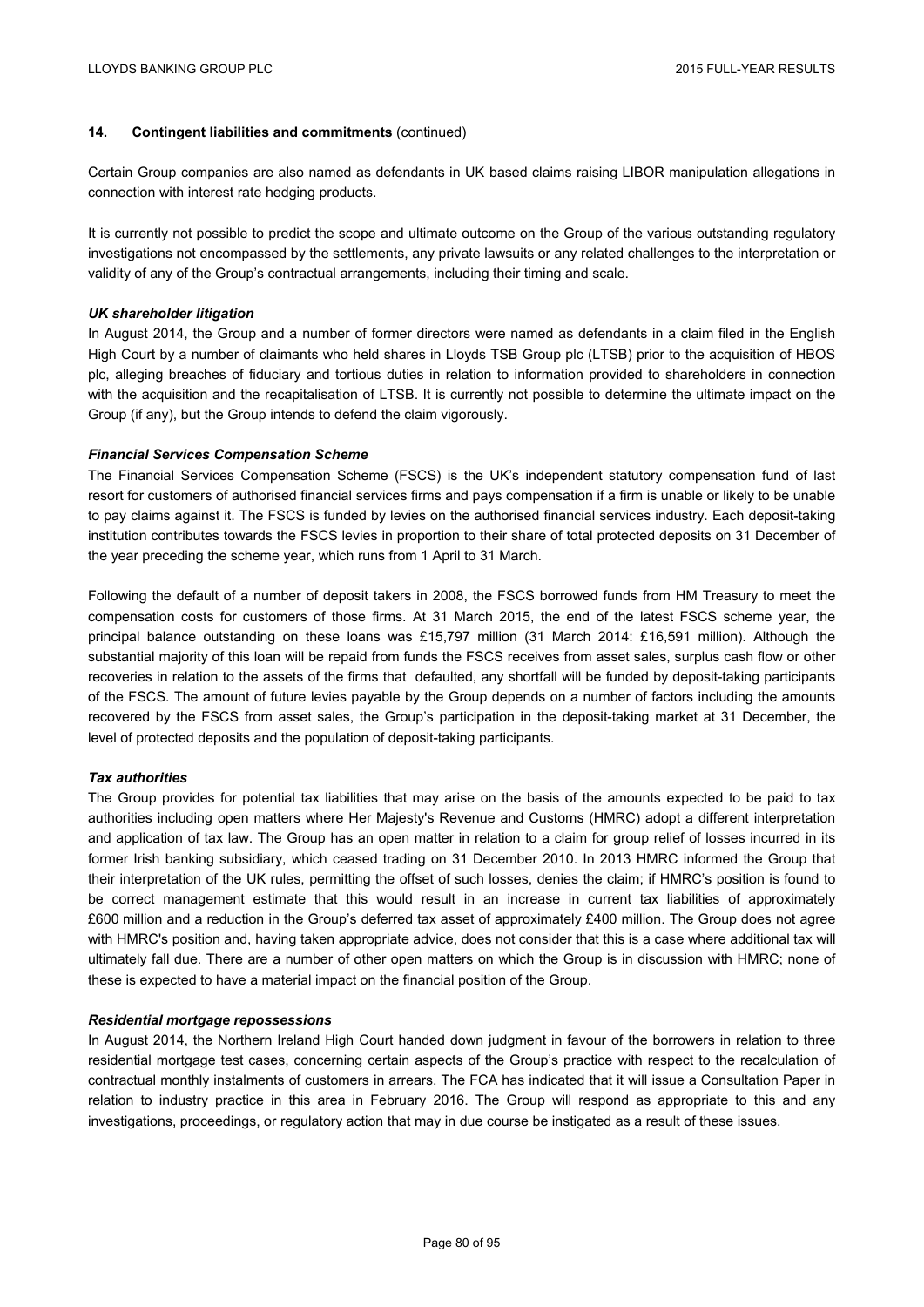**At** 

At

# **14. Contingent liabilities and commitments** (continued)

# *The Financial Conduct Authority's announcement on time-barring for PPI complaints and Plevin v Paragon Personal Finance Limited*

On 26 November 2015 the FCA issued a Consultation Paper on the introduction of a deadline by which consumers would need to make their PPI complaints or else lose their right to have them assessed by firms or the Financial Ombudsman Service, and proposed rules and guidance concerning the handling of PPI complaints in light of the Supreme Court's decision in *Plevin v Paragon Personal Finance Limited* [2014] UKSC 61 (*Plevin*). The Financial Ombudsman Service is also considering the implications of *Plevin* for PPI complaints. The implications of potential time-barring and the *Plevin* decision in terms of the scope of any court proceedings or regulatory action remain uncertain.

### *Other legal actions and regulatory matters*

In addition, during the ordinary course of business the Group is subject to other complaints and threatened or actual legal proceedings (including class or group action claims) brought by or on behalf of current or former employees, customers, investors or other third parties, as well as legal and regulatory reviews, challenges, investigations and enforcement actions, both in the UK and overseas. All such material matters are periodically reassessed, with the assistance of external professional advisers where appropriate, to determine the likelihood of the Group incurring a liability. In those instances where it is concluded that it is more likely than not that a payment will be made, a provision is established to management's best estimate of the amount required at the relevant balance sheet date. In some cases it will not be possible to form a view, for example because the facts are unclear or because further time is needed properly to assess the merits of the case, and no provisions are held in relation to such matters. However the Group does not currently expect the final outcome of any such case to have a material adverse effect on its financial position, operations or cash flows.

#### **Contingent liabilities and commitments arising from the banking business**

| 31 Dec<br>31 Dec<br>2015<br>2014<br>£m<br>£m<br><b>Contingent liabilities</b><br>Acceptances and endorsements<br>52<br>59<br>Other: |
|-------------------------------------------------------------------------------------------------------------------------------------|
|                                                                                                                                     |
|                                                                                                                                     |
|                                                                                                                                     |
|                                                                                                                                     |
|                                                                                                                                     |
|                                                                                                                                     |
| 458<br>330<br>Other items serving as direct credit substitutes                                                                      |
| 2,293<br>2,123<br>Performance bonds and other transaction-related contingencies                                                     |
| 2,623<br>2,581                                                                                                                      |
| <b>Total contingent liabilities</b><br>2,682<br>2,633                                                                               |
| <b>Commitments</b>                                                                                                                  |
| 101<br>Documentary credits and other short-term trade-related transactions                                                          |
| 162<br>Forward asset purchases and forward deposits placed<br>421                                                                   |
| Undrawn formal standby facilities, credit lines and other commitments to lend:<br>Less than 1 year original maturity:               |
| 9,995<br>8,809<br>Mortgage offers made                                                                                              |
| 64,015<br>Other commitments<br>57,809                                                                                               |
| 67,804<br>72,824                                                                                                                    |
| 1 year or over original maturity<br>44,691<br>34,455                                                                                |
| <b>Total commitments</b><br>112,916<br>107,542                                                                                      |

Of the amounts shown above in respect of undrawn formal standby facilities, credit lines and other commitments to lend, £63,086 million (31 December 2014: £55,029 million) was irrevocable.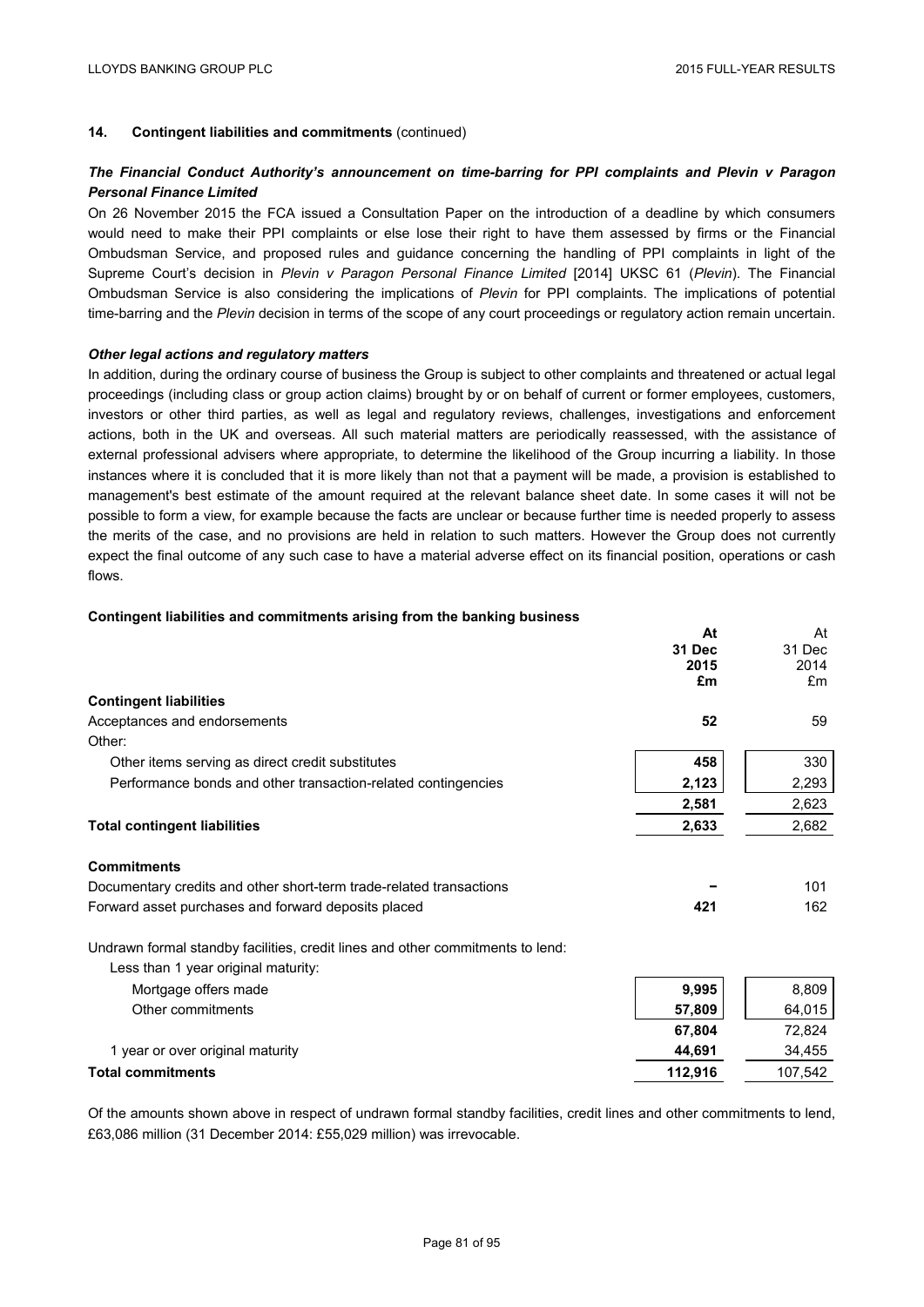# **15. Fair values of financial assets and liabilities**

The valuations of financial instruments have been classified into three levels according to the quality and reliability of information used to determine those fair values. Note 51 to the Group's 2014 financial statements describes the definitions of the three levels in the fair value hierarchy.

### **Valuation control framework**

Key elements of the valuation control framework, which covers processes for all levels in the fair value hierarchy including level 3 portfolios, include model validation (incorporating pre-trade and post-trade testing), product implementation review and independent price verification. Formal committees meet quarterly to discuss and approve valuations in more judgemental areas.

### **Transfers into and out of level 3 portfolios**

Transfers out of level 3 portfolios arise when inputs that could have a significant impact on the instrument's valuation become market observable; conversely, transfers into the portfolios arise when consistent sources of data cease to be available.

## **Valuation methodology**

For level 2 and level 3 portfolios, there is no significant change to what was disclosed in the Group's 2014 Annual Report and Accounts in respect of the valuation methodology (techniques and inputs) applied to such portfolios.

The table below summarises the carrying values of financial assets and liabilities presented on the Group's balance sheet. The fair values presented in the table are at a specific date and may be significantly different from the amounts which will actually be paid or received on the maturity or settlement date.

|                                                       | 31 December 2015 |         | 31 December 2014 |         |
|-------------------------------------------------------|------------------|---------|------------------|---------|
|                                                       | Carrying         | Fair    | Carrying         | Fair    |
|                                                       | value            | value   | value            | value   |
|                                                       | £m               | £m      | £m               | £m      |
| <b>Financial assets</b>                               |                  |         |                  |         |
| Trading and other financial assets at fair value      |                  |         |                  |         |
| through profit or loss                                | 140,536          | 140,536 | 151,931          | 151,931 |
| Derivative financial instruments                      | 29,467           | 29,467  | 36,128           | 36,128  |
| Loans and receivables:                                |                  |         |                  |         |
| Loans and advances to banks                           | 25,117           | 25,130  | 26,155           | 26,031  |
| Loans and advances to customers                       | 455,175          | 454,797 | 482,704          | 480,631 |
| Debt securities                                       | 4,191            | 4,107   | 1,213            | 1,100   |
| Available-for-sale financial instruments              | 33,032           | 33,032  | 56,493           | 56,493  |
| Held-to-maturity investments                          | 19,808           | 19,851  |                  |         |
| <b>Financial liabilities</b>                          |                  |         |                  |         |
| Deposits from banks                                   | 16,925           | 16.934  | 10.887           | 10,902  |
| Customer deposits                                     | 418,326          | 418,512 | 447,067          | 450,038 |
| Trading and other financial liabilities at fair value |                  |         |                  |         |
| through profit or loss                                | 51,863           | 51,863  | 62,102           | 62,102  |
| Derivative financial instruments                      | 26,301           | 26,301  | 33,187           | 33,187  |
| Debt securities in issue                              | 82,056           | 85,093  | 76,233           | 80,244  |
| Liabilities arising from non-participating investment |                  |         |                  |         |
| contracts                                             | 22,777           | 22,777  | 27,248           | 27,248  |
| Financial guarantees                                  | 48               | 48      | 51               | 51      |
| Subordinated liabilities                              | 23,312           | 26,818  | 26,042           | 30,175  |

The carrying amount of the following financial instruments is a reasonable approximation of fair value: cash and balances at central banks, items in the course of collection from banks, items in course of transmission to banks and notes in circulation.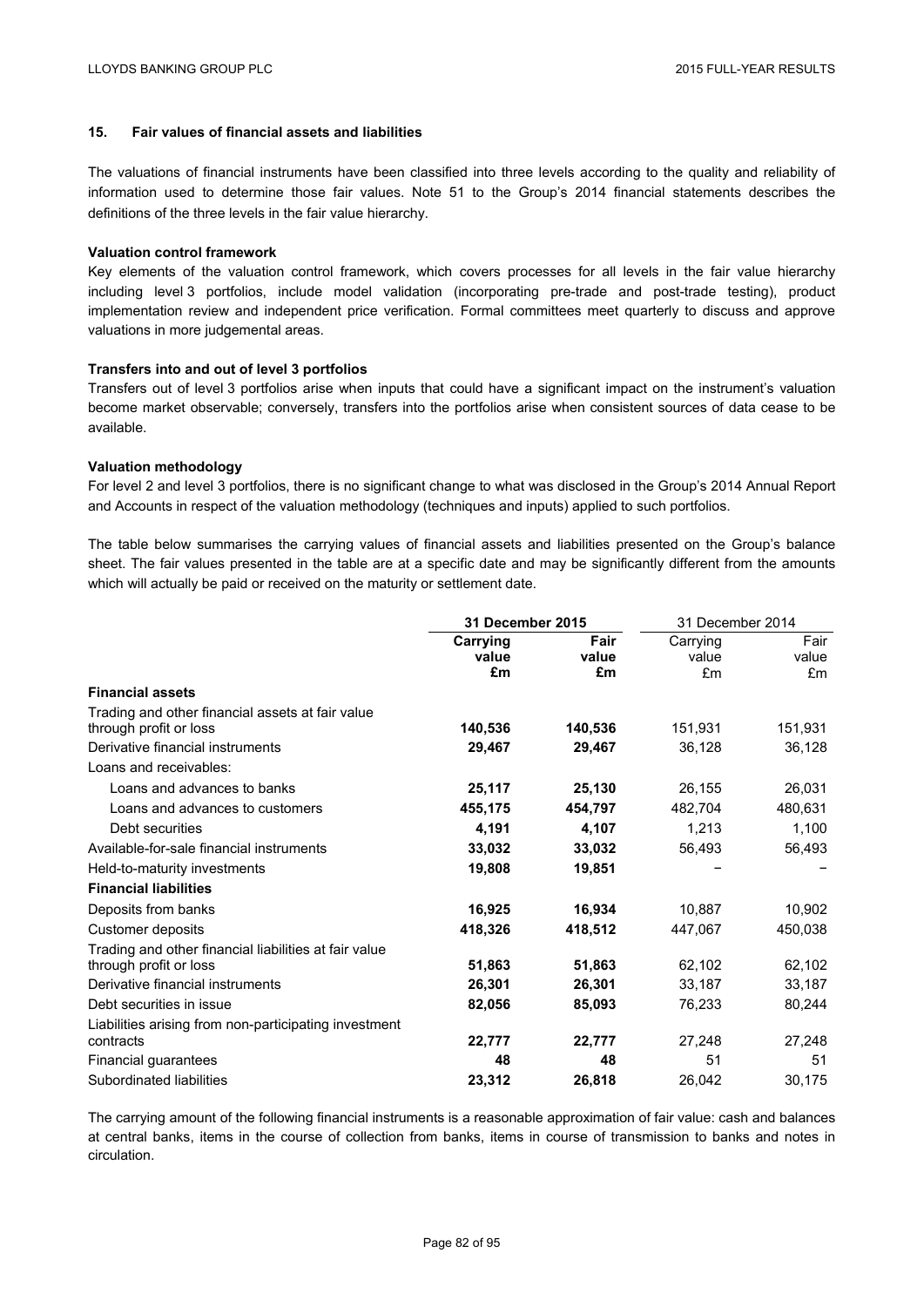The Group manages valuation adjustments for its derivative exposures on a net basis; the Group determines their fair values on the basis of their net exposures. In all other cases, fair values of financial assets and liabilities measured at fair value are determined on the basis of their gross exposures.

The following tables provide an analysis of the financial assets and liabilities of the Group that are carried at fair value in the Group's consolidated balance sheet, grouped into levels 1 to 3 based on the degree to which the fair value is observable.

# **Financial assets**

|                                                                                  | Level 1<br>£m | Level 2<br>£m | Level 3<br>£m | <b>Total</b><br>£m |
|----------------------------------------------------------------------------------|---------------|---------------|---------------|--------------------|
| At 31 December 2015                                                              |               |               |               |                    |
| Trading and other financial assets at fair value<br>through profit or loss:      |               |               |               |                    |
| Loans and advances to customers                                                  |               | 30,109        |               | 30,109             |
| Loans and advances to banks                                                      |               | 3,065         |               | 3,065              |
| Debt securities                                                                  | 20,919        | 22,504        | 3,389         | 46,812             |
| <b>Equity shares</b>                                                             | 58,457        | 292           | 1,727         | 60,476             |
| Treasury and other bills                                                         | 74            |               |               | 74                 |
| Total trading and other financial assets at fair<br>value through profit or loss | 79,450        | 55,970        | 5,116         | 140,536            |
| Available-for-sale financial assets:                                             |               |               |               |                    |
| Debt securities                                                                  | 25,266        | 6,518         | 55            | 31,839             |
| Equity shares                                                                    | 43            | 521           | 629           | 1,193              |
| Total available-for-sale financial assets                                        | 25,309        | 7,039         | 684           | 33,032             |
| Derivative financial instruments                                                 | 43            | 27,955        | 1,469         | 29,467             |
| Total financial assets carried at fair value                                     | 104,802       | 90,964        | 7,269         | 203,035            |
| At 31 December 2014                                                              |               |               |               |                    |
| Trading and other financial assets at fair value<br>through profit or loss:      |               |               |               |                    |
| Loans and advances to customers                                                  |               | 28,513        |               | 28,513             |
| Loans and advances to banks                                                      |               | 8,212         |               | 8,212              |
| Debt securities                                                                  | 24,230        | 24,484        | 3,457         | 52,171             |
| Equity shares                                                                    | 59,607        | 322           | 1,647         | 61,576             |
| Treasury and other bills                                                         | 1,459         |               |               | 1,459              |
| Total trading and other financial assets at fair<br>value through profit or loss | 85,296        | 61,531        | 5,104         | 151,931            |
| Available-for-sale financial assets:                                             |               |               |               |                    |
| Debt securities                                                                  | 47,437        | 7,151         |               | 54,588             |
| Equity shares                                                                    | 45            | 727           | 270           | 1,042              |
| Treasury and other bills                                                         | 852           | 11            |               | 863                |
| Total available-for-sale financial assets                                        | 48,334        | 7,889         | 270           | 56,493             |
| Derivative financial instruments                                                 | 94            | 33,263        | 2,771         | 36,128             |
| Total financial assets carried at fair value                                     | 133,724       | 102,683       | 8,145         | 244,552            |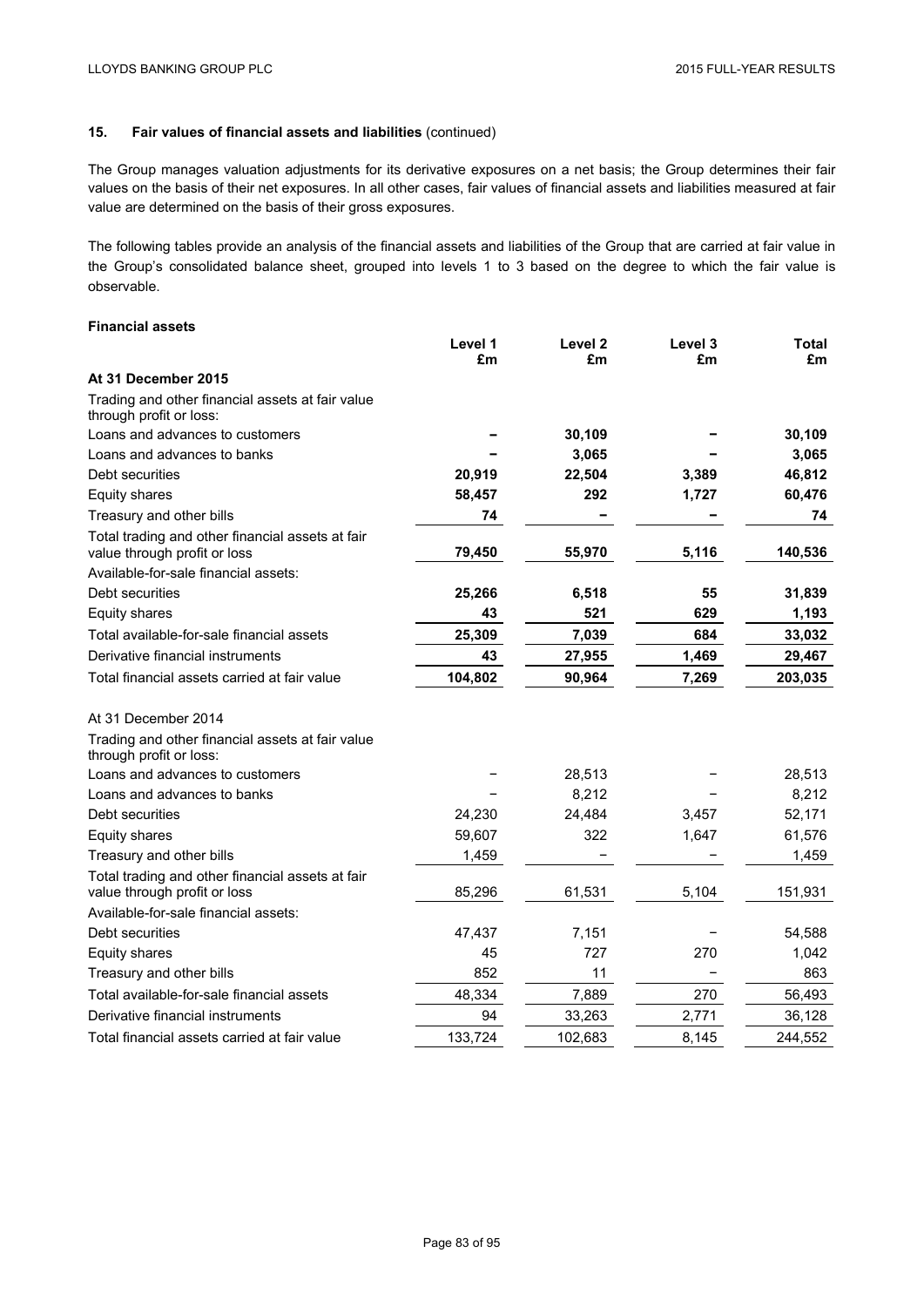# **Financial liabilities**

|                                                                                       | Level 1 | Level <sub>2</sub> | Level 3 | Total  |
|---------------------------------------------------------------------------------------|---------|--------------------|---------|--------|
|                                                                                       | £m      | £m                 | £m      | £m     |
| At 31 December 2015                                                                   |         |                    |         |        |
| Trading and other financial liabilities at fair value<br>through profit or loss:      |         |                    |         |        |
| Liabilities held at fair value through profit or loss                                 |         | 7,878              |         | 7,879  |
| <b>Trading liabilities</b>                                                            | 4,153   | 39,831             |         | 43,984 |
| Total trading and other financial liabilities at fair<br>value through profit or loss | 4,153   | 47,709             | 1       | 51,863 |
| Derivative financial instruments                                                      | 41      | 25,537             | 723     | 26,301 |
| Financial guarantees                                                                  |         |                    | 48      | 48     |
| Total financial liabilities carried at fair value                                     | 4,194   | 73,246             | 772     | 78,212 |
| At 31 December 2014                                                                   |         |                    |         |        |
| Trading and other financial liabilities at fair value<br>through profit or loss:      |         |                    |         |        |
| Liabilities held at fair value through profit or loss                                 |         | 6,739              | 5       | 6,744  |
| <b>Trading liabilities</b>                                                            | 2,700   | 52,658             |         | 55,358 |
| Total trading and other financial liabilities at fair<br>value through profit or loss | 2,700   | 59,397             | 5       | 62,102 |
| Derivative financial instruments                                                      | 68      | 31,663             | 1,456   | 33,187 |
| Financial guarantees                                                                  |         |                    | 51      | 51     |
| Total financial liabilities carried at fair value                                     | 2,768   | 91,060             | 1,512   | 95,340 |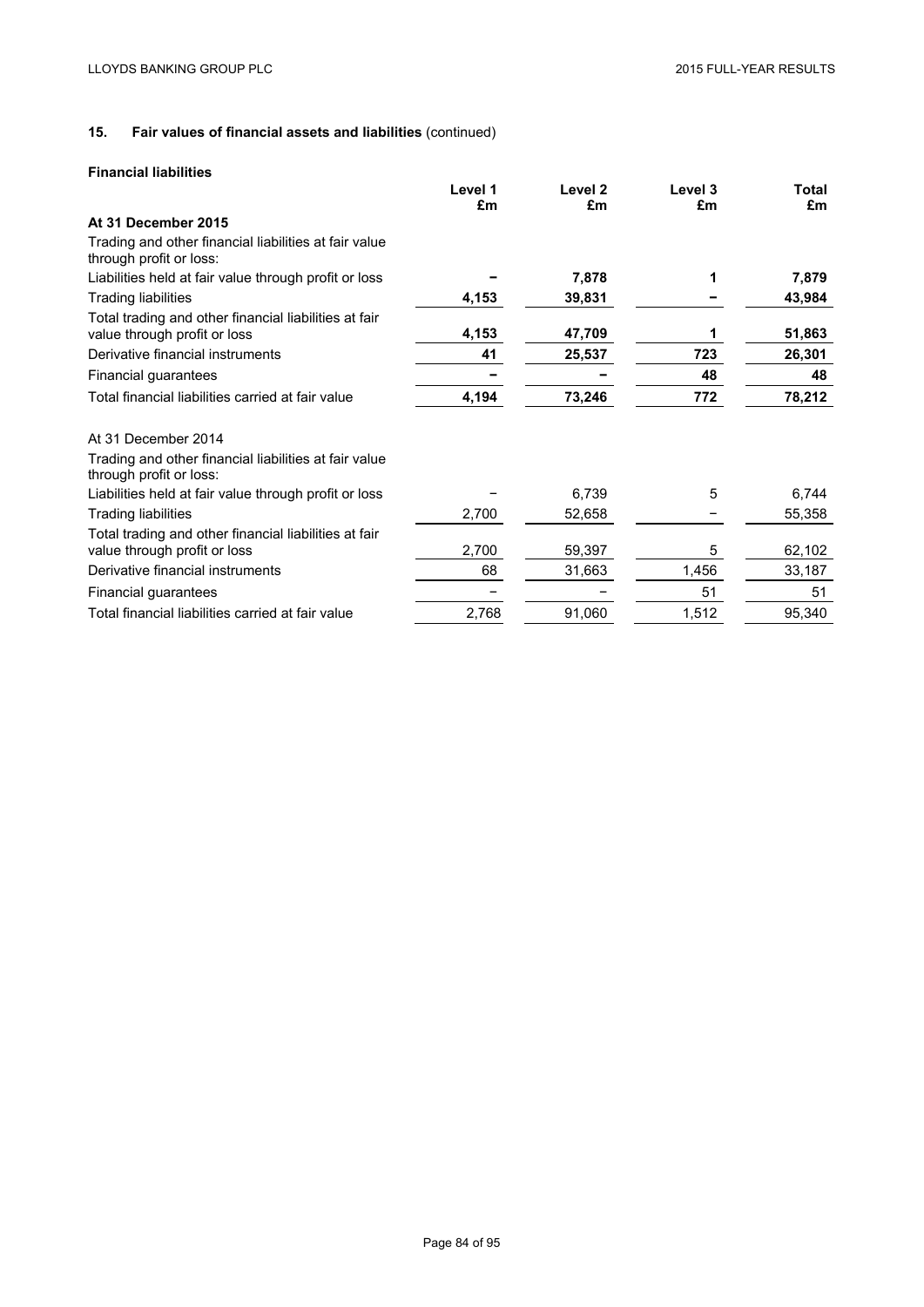# **Movements in level 3 portfolio**

The tables below analyse movements in the level 3 financial assets portfolio. Following changes in the valuation methodology in 2015, uncollateralised inflation swaps are considered not to have significant unobservable inputs and have been transferred from level 3 to level 2.

|                                                                                                                                        | <b>Trading</b><br>and other<br>financial<br>assets at fair<br>value through<br>profit or loss<br>£m | Available-<br>for-sale<br>financial<br>assets<br>£m | <b>Derivative</b><br>assets<br>£m | Total<br>financial<br>assets<br>carried at<br>fair value<br>£m |
|----------------------------------------------------------------------------------------------------------------------------------------|-----------------------------------------------------------------------------------------------------|-----------------------------------------------------|-----------------------------------|----------------------------------------------------------------|
| At 1 January 2015                                                                                                                      | 5,104                                                                                               | 270                                                 | 2,771                             | 8,145                                                          |
| Exchange and other adjustments                                                                                                         |                                                                                                     |                                                     | (25)                              | (25)                                                           |
| Gains (losses) recognised in the income statement<br>within other income                                                               | 192                                                                                                 |                                                     | (87)                              | 105                                                            |
| Gains recognised in other comprehensive income<br>within the revaluation reserve in respect of                                         |                                                                                                     |                                                     |                                   |                                                                |
| available-for-sale financial assets                                                                                                    |                                                                                                     | 302                                                 |                                   | 302                                                            |
| Purchases                                                                                                                              | 965                                                                                                 | 68                                                  | 72                                | 1,105                                                          |
| Sales                                                                                                                                  | (1,070)                                                                                             | (11)                                                | (125)                             | (1, 206)                                                       |
| Transfers into the level 3 portfolio                                                                                                   | 71                                                                                                  | 55                                                  | 126                               | 252                                                            |
| Transfers out of the level 3 portfolio                                                                                                 | (146)                                                                                               | -                                                   | (1, 263)                          | (1,409)                                                        |
| At 31 December 2015                                                                                                                    | 5,116                                                                                               | 684                                                 | 1,469                             | 7,269                                                          |
| Gains (losses) recognised in the income<br>statement within other income relating to those<br>assets held at 31 December 2015          | 34                                                                                                  |                                                     | (95)                              | (61)                                                           |
|                                                                                                                                        | Trading<br>and other<br>financial<br>assets at fair<br>value through<br>profit or loss<br>£m        | Available-<br>for-sale<br>financial<br>assets<br>£m | Derivative<br>assets<br>£m        | Total<br>financial<br>assets<br>carried at<br>fair value<br>£m |
| At 1 January 2014                                                                                                                      | 4,232                                                                                               | 449                                                 | 3,019                             | 7,700                                                          |
| Exchange and other adjustments                                                                                                         | 5                                                                                                   | (7)                                                 | (11)                              | (13)                                                           |
| Gains recognised in the income statement within<br>other income                                                                        | 579                                                                                                 |                                                     | 755                               | 1,334                                                          |
| Losses recognised in other comprehensive income<br>within the revaluation reserve in respect of<br>available-for-sale financial assets |                                                                                                     | (61)                                                |                                   | (61)                                                           |
| Purchases                                                                                                                              | 552                                                                                                 | 229                                                 | 68                                | 849                                                            |
| Sales                                                                                                                                  | (587)                                                                                               | (266)                                               | (154)                             | (1,007)                                                        |
| Derecognised pursuant to exchange and retail<br>tender offers in respect of Enhanced Capital Notes                                     |                                                                                                     |                                                     | (967)                             | (967)                                                          |
| Transfers into the level 3 portfolio                                                                                                   | 708                                                                                                 |                                                     | 114                               | 822                                                            |
| Transfers out of the level 3 portfolio                                                                                                 | (385)                                                                                               | (74)                                                | (53)                              | (512)                                                          |
| At 31 December 2014                                                                                                                    | 5,104                                                                                               | 270                                                 | 2,771                             | 8,145                                                          |
| Gains recognised in the income statement within<br>other income relating to those assets held at<br>31 December 2014                   | 547                                                                                                 |                                                     | 755                               | 1,302                                                          |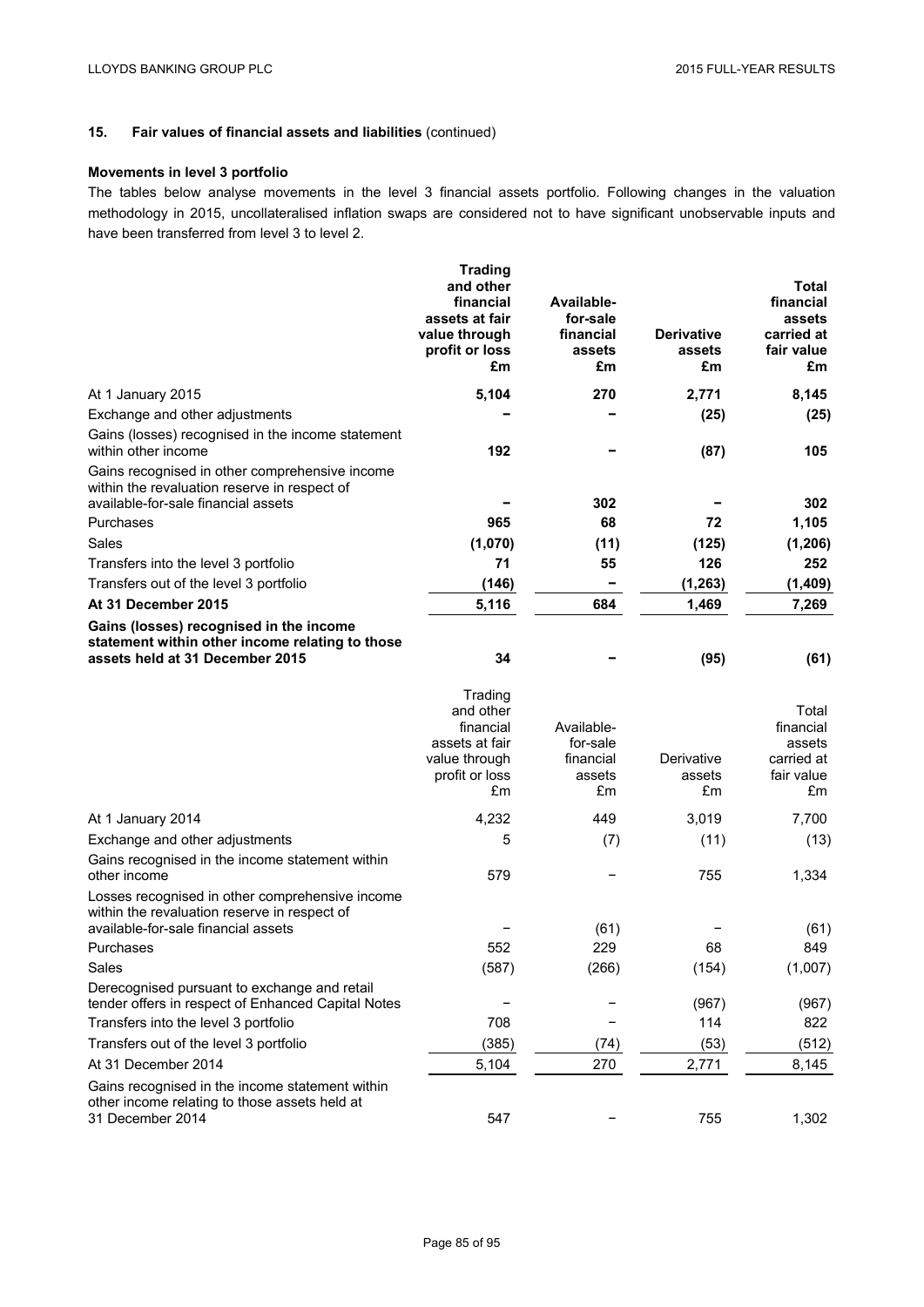The tables below analyse movements in the level 3 financial liabilities portfolio.

|                                                                                                                                    | <b>Trading and</b><br>other financial<br><b>liabilities</b><br>at fair value<br>through profit<br>or loss<br>£m | <b>Derivative</b><br><b>liabilities</b><br>£m | <b>Financial</b><br>guarantees<br>£m | <b>Total</b><br>financial<br><b>liabilities</b><br>carried at<br>fair value<br>£m |
|------------------------------------------------------------------------------------------------------------------------------------|-----------------------------------------------------------------------------------------------------------------|-----------------------------------------------|--------------------------------------|-----------------------------------------------------------------------------------|
| At 1 January 2015                                                                                                                  | 5                                                                                                               | 1,456                                         | 51                                   | 1,512                                                                             |
| Exchange and other adjustments                                                                                                     |                                                                                                                 | (18)                                          |                                      | (18)                                                                              |
| Losses (gains) recognised in the income statement                                                                                  |                                                                                                                 |                                               |                                      |                                                                                   |
| within other income                                                                                                                |                                                                                                                 | 36                                            | (3)                                  | 33                                                                                |
| Additions                                                                                                                          |                                                                                                                 | 74                                            |                                      | 74                                                                                |
| Redemptions                                                                                                                        | (4)                                                                                                             | (120)                                         |                                      | (124)                                                                             |
| Transfers into the level 3 portfolio                                                                                               |                                                                                                                 | 114                                           |                                      | 114                                                                               |
| Transfers out of the level 3 portfolio                                                                                             |                                                                                                                 | (819)                                         |                                      | (819)                                                                             |
| At 31 December 2015                                                                                                                | 1                                                                                                               | 723                                           | 48                                   | 772                                                                               |
| Losses (gains) recognised in the income<br>statement within other income relating to those<br>liabilities held at 31 December 2015 |                                                                                                                 | 12                                            | (3)                                  | 9                                                                                 |
|                                                                                                                                    | Trading and<br>other financial<br>liabilities<br>at fair value<br>through profit<br>or loss<br>£m               | Derivative<br>liabilities<br>£m               | Financial<br>guarantees<br>£m        | Total<br>financial<br>liabilities<br>carried at<br>fair value<br>£m               |
| At 1 January 2014                                                                                                                  | 39                                                                                                              | 986                                           | 50                                   | 1,075                                                                             |
| Exchange and other adjustments                                                                                                     |                                                                                                                 | (4)                                           |                                      | (4)                                                                               |
| (Gains) losses recognised in the income statement<br>within other income                                                           | (5)                                                                                                             | 375                                           | 1                                    | 371                                                                               |
| Additions                                                                                                                          |                                                                                                                 | 59                                            |                                      | 59                                                                                |
| Redemptions                                                                                                                        | (29)                                                                                                            | (66)                                          |                                      | (95)                                                                              |
| Transfers into the level 3 portfolio                                                                                               |                                                                                                                 | 110                                           |                                      | 110                                                                               |
| Transfers out of the level 3 portfolio                                                                                             |                                                                                                                 | (4)                                           |                                      | (4)                                                                               |
| At 31 December 2014                                                                                                                | 5                                                                                                               | 1,456                                         | 51                                   | 1,512                                                                             |

Losses recognised in the income statement within other income relating to those liabilities held at 31 December 2014 **120 Night 2014** 1 377 No. 377 No. 377 No. 377 No. 377 No. 377 No. 377 No. 377 No. 377 No. 377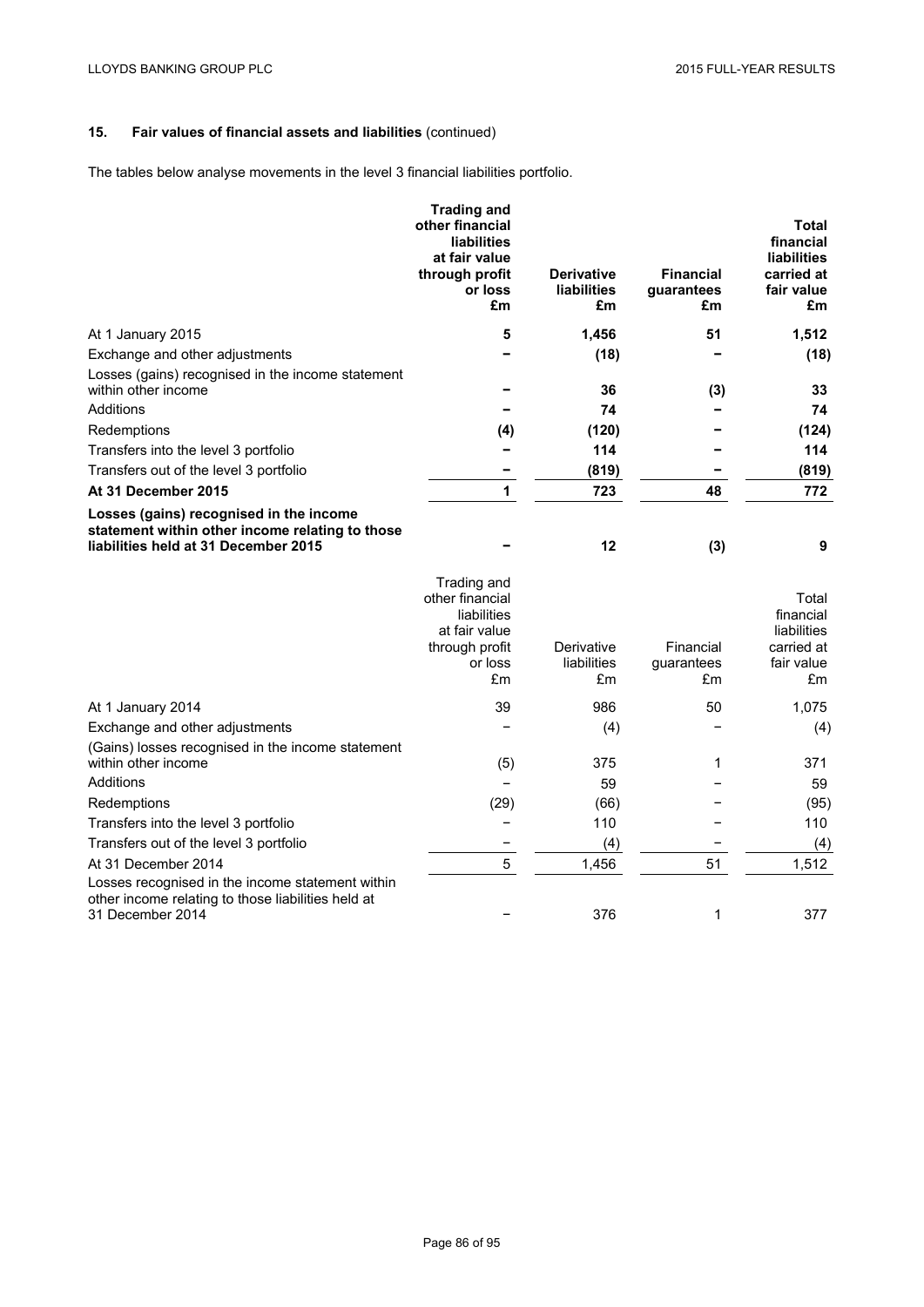The tables below set out the effects of reasonably possible alternative assumptions for categories of level 3 financial assets and financial liabilities.

|                                                                                               |                                                                                |                                                                              |                    |                         | At 31 December 2015 |                                                                                 |
|-----------------------------------------------------------------------------------------------|--------------------------------------------------------------------------------|------------------------------------------------------------------------------|--------------------|-------------------------|---------------------|---------------------------------------------------------------------------------|
|                                                                                               |                                                                                |                                                                              |                    |                         |                     | <b>Effect of reasonably</b><br>possible alternative<br>assumptions <sup>1</sup> |
|                                                                                               | <b>Valuation</b><br>technique(s)                                               | <b>Significant</b><br>unobservable<br>inputs                                 | Range <sup>2</sup> | Carrying<br>value<br>£m | changes<br>£m       | Favourable Unfavourable<br>changes<br>£m                                        |
|                                                                                               |                                                                                | Trading and other financial assets at fair value through profit or loss:     |                    |                         |                     |                                                                                 |
| capital investments                                                                           | Equity and venture Market approach                                             | Earnings multiple                                                            | 1.0/17.5           |                         | 72                  |                                                                                 |
| Unlisted equities<br>and debt<br>securities.<br>property<br>partnerships in the<br>life funds | Underlying<br>asset/net asset<br>value (incl.<br>property prices) <sup>3</sup> | n/a                                                                          | n/a                | 2,279                   |                     | (72)                                                                            |
|                                                                                               |                                                                                |                                                                              |                    | 2,538                   |                     | (48)                                                                            |
| Other                                                                                         |                                                                                |                                                                              |                    | 299                     |                     |                                                                                 |
|                                                                                               |                                                                                |                                                                              |                    | 5,116                   |                     |                                                                                 |
| Available for sale financial assets                                                           |                                                                                |                                                                              |                    | 684                     |                     |                                                                                 |
| Derivative financial assets:<br>conversion feature broker quote                               | Embedded equity Lead manager or                                                | Equity conversion<br>feature spread                                          | 171/386            | 545                     | 14                  | (14)                                                                            |
| Interest rate                                                                                 | Option pricing                                                                 | Interest rate                                                                |                    |                         |                     |                                                                                 |
| derivatives                                                                                   | model                                                                          | volatility                                                                   | 1%/63%             | 924                     | 20                  | (19)                                                                            |
|                                                                                               |                                                                                |                                                                              |                    | 1,469                   |                     |                                                                                 |
| Financial assets carried at fair value                                                        |                                                                                |                                                                              |                    | 7,269                   |                     |                                                                                 |
|                                                                                               |                                                                                | Trading and other financial liabilities at fair value through profit or loss |                    | 1                       |                     |                                                                                 |
| Derivative financial liabilities:                                                             |                                                                                |                                                                              |                    |                         |                     |                                                                                 |
| Interest rate                                                                                 | Option pricing                                                                 | Interest rate                                                                |                    |                         |                     |                                                                                 |
| derivatives                                                                                   | model                                                                          | volatility                                                                   | 1%/63%             | 723                     |                     |                                                                                 |
|                                                                                               |                                                                                |                                                                              |                    | 723                     |                     |                                                                                 |
| Financial guarantees                                                                          |                                                                                |                                                                              |                    | 48                      |                     |                                                                                 |
|                                                                                               | Financial liabilities carried at fair value                                    |                                                                              |                    | 772                     |                     |                                                                                 |

 $1$  Where the exposure to an unobservable input is managed on a net basis, only the net impact is shown in the table.

<sup>2</sup> The range represents the highest and lowest inputs used in the level 3 valuations.

<sup>3</sup> Underlying asset/net asset values represent fair value.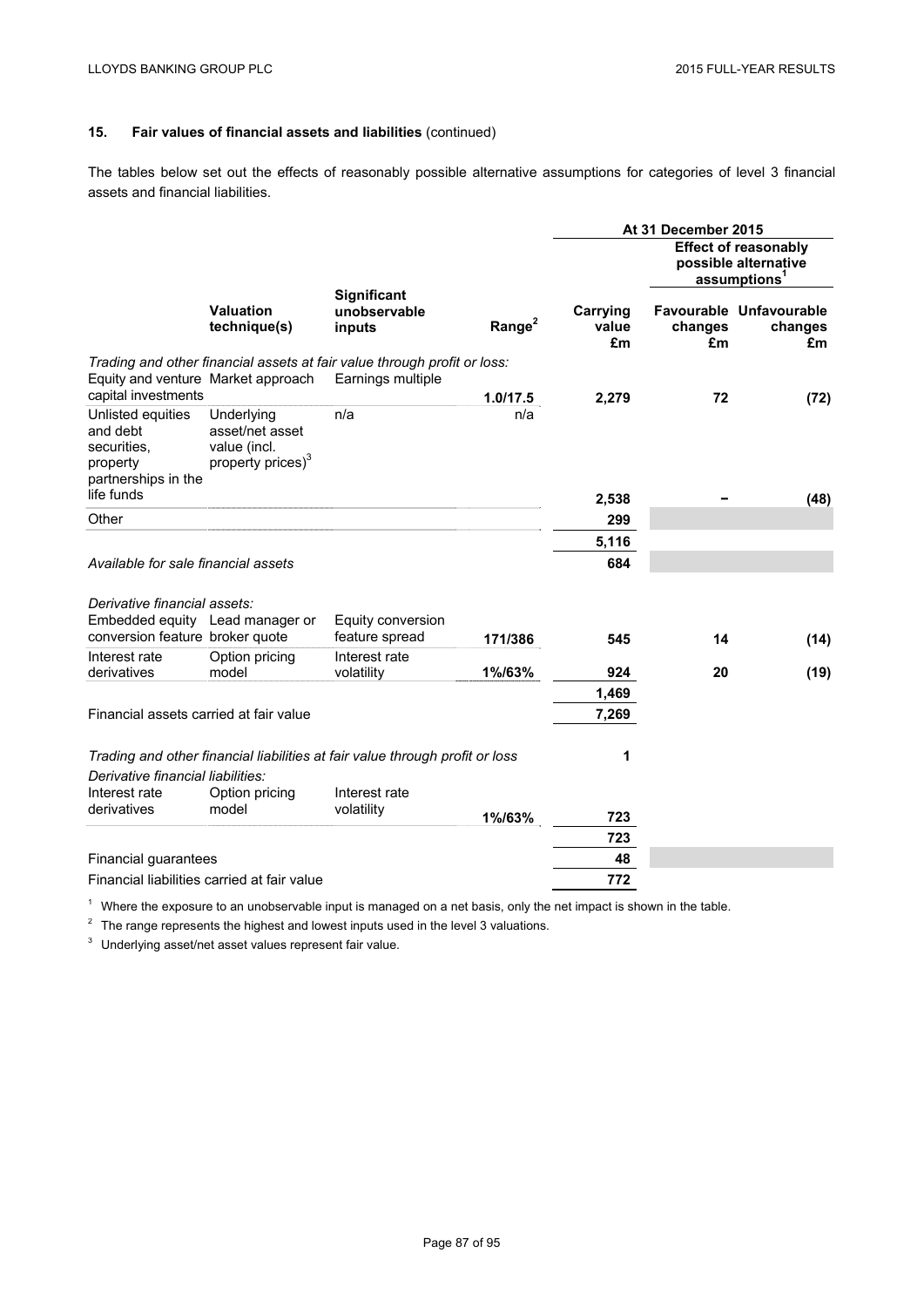|                                                                                                                      |                                                                                |                                                                                               |             |                         | At 31 December 2014         |                                                                       |
|----------------------------------------------------------------------------------------------------------------------|--------------------------------------------------------------------------------|-----------------------------------------------------------------------------------------------|-------------|-------------------------|-----------------------------|-----------------------------------------------------------------------|
|                                                                                                                      |                                                                                |                                                                                               |             |                         |                             | Effect of reasonably possible<br>alternative assumptions <sup>1</sup> |
|                                                                                                                      | Valuation<br>technique(s)                                                      | Significant<br>unobservable<br>inputs                                                         | Range $2$   | Carrying<br>value<br>£m | Favourable<br>changes<br>£m | Unfavourable<br>changes<br>£m                                         |
| Equity and venture Market approach                                                                                   |                                                                                | Trading and other financial assets at fair value through profit or loss:<br>Earnings multiple |             |                         |                             |                                                                       |
| capital investments<br>Unlisted equities<br>and debt<br>securities.<br>property<br>partnerships in the<br>life funds | Underlying<br>asset/net asset<br>value (incl.<br>property prices) <sup>3</sup> | n/a                                                                                           | 4/14<br>n/a | 2,214                   | 75                          | (75)                                                                  |
| Other                                                                                                                |                                                                                |                                                                                               |             | 2,617<br>273            | 4                           | (2)                                                                   |
|                                                                                                                      |                                                                                |                                                                                               |             | 5,104                   |                             |                                                                       |
| Available for sale financial assets                                                                                  |                                                                                |                                                                                               |             | 270                     |                             |                                                                       |
| Derivative financial assets:                                                                                         | Embedded equity Lead manager or                                                | Equity conversion                                                                             |             |                         |                             |                                                                       |
| conversion feature broker quote                                                                                      |                                                                                | feature spread                                                                                | 175/432     | 646                     | 21                          | (21)                                                                  |
| Interest rate<br>derivatives                                                                                         | Discounted cash<br>flow                                                        | Inflation swap rate<br>$-$ funding<br>component (bps)                                         | 3/167       | 1,382                   | 17                          | (16)                                                                  |
|                                                                                                                      | Option pricing                                                                 | Interest rate                                                                                 |             |                         |                             |                                                                       |
|                                                                                                                      | model                                                                          | volatility                                                                                    | 4%/120%     | 743                     | 6                           | (6)                                                                   |
|                                                                                                                      |                                                                                |                                                                                               |             | 2,771                   |                             |                                                                       |
| Financial assets carried at fair value                                                                               |                                                                                |                                                                                               |             | 8,145                   |                             |                                                                       |
|                                                                                                                      |                                                                                | Trading and other financial liabilities at fair value through profit or loss                  |             | 5                       |                             |                                                                       |
| Derivative financial liabilities:<br>Interest rate<br>derivatives                                                    | Discounted cash<br>flow                                                        | Inflation swap rate -<br>funding component                                                    |             |                         |                             |                                                                       |
|                                                                                                                      |                                                                                | (bps)                                                                                         | 3/167       | 807                     |                             |                                                                       |
|                                                                                                                      | Option pricing<br>model                                                        | Interest rate<br>volatility                                                                   | 4%/120%     | 649                     |                             |                                                                       |
|                                                                                                                      |                                                                                |                                                                                               |             | 1,456                   |                             |                                                                       |
| Financial guarantees                                                                                                 |                                                                                |                                                                                               |             | 51                      |                             |                                                                       |
|                                                                                                                      | Financial liabilities carried at fair value                                    |                                                                                               |             | 1,512                   |                             |                                                                       |

 $1$  Where the exposure to an unobservable input is managed on a net basis, only the net impact is shown in the table.

 $2$  The range represents the highest and lowest inputs used in the level 3 valuations.

<sup>3</sup> Underlying asset/net asset values represent fair value.

# **Unobservable inputs**

Significant unobservable inputs affecting the valuation of debt securities, unlisted equity investments and derivatives are unchanged from those described in the Group's 2014 financial statements.

# **Reasonably possible alternative assumptions**

Valuation techniques applied to many of the Group's level 3 instruments often involve the use of two or more inputs whose relationship is interdependent. The calculation of the effect of reasonably possible alternative assumptions included in the table above reflects such relationships and are unchanged from those described in the Group's 2014 financial statements.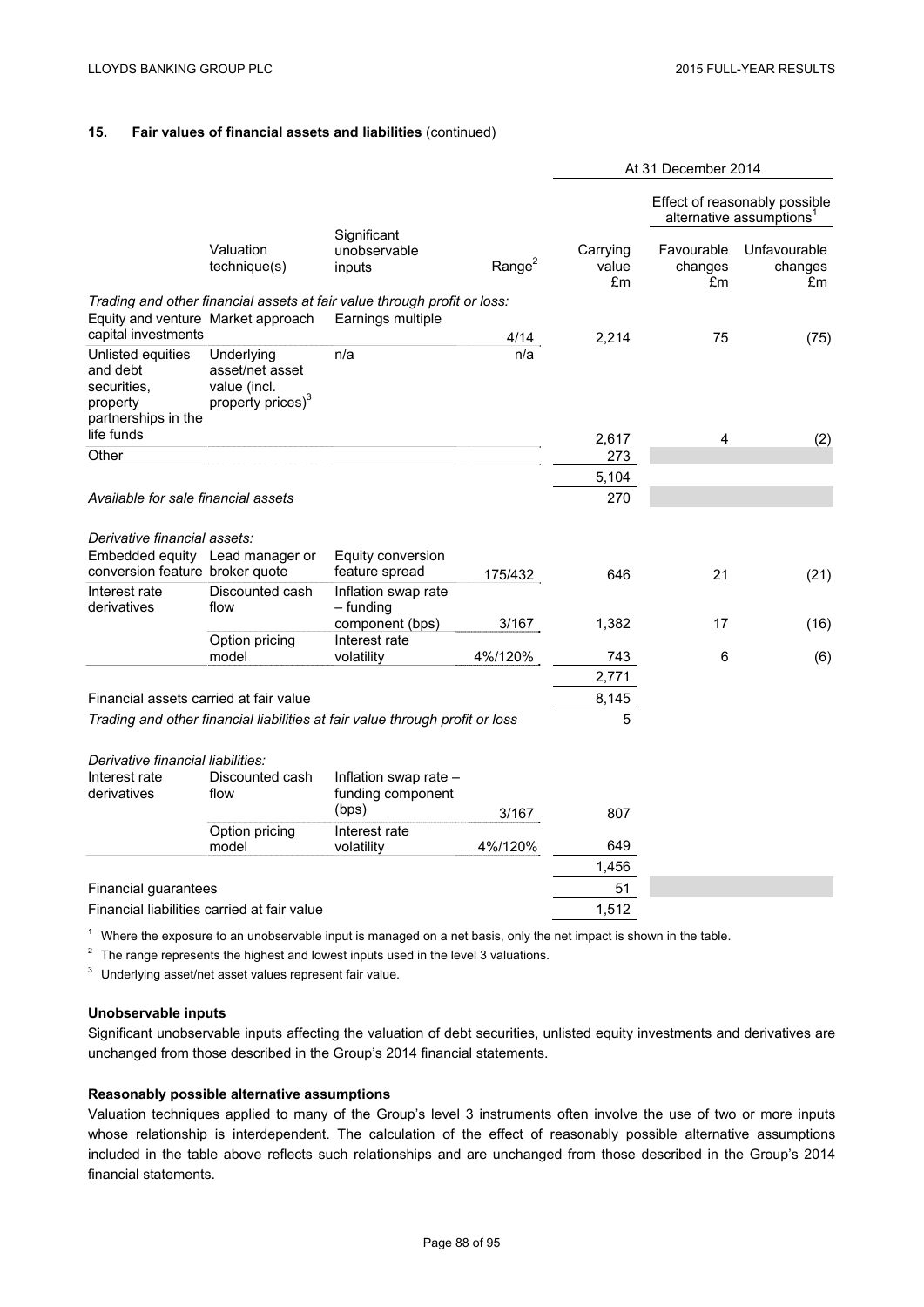# **16. Credit quality of loans and advances**

The table below sets out those loans that are (i) neither past due nor impaired, (ii) past due but not impaired, (iii) impaired, not requiring a provision and (iv) impaired requiring a provision.

The disclosures in the table below are produced under the underlying basis used for the Group's segmental reporting. The Group believes that, for reporting periods following a significant acquisition such as the acquisition of HBOS in 2009, this underlying basis, which includes the allowance for loan losses at the acquisition date on a gross basis, more fairly reflects the underlying provisioning status of the loans.

The analysis of lending between retail and commercial has been prepared based upon the type of exposure and not the business segment in which the exposure is recorded. Included within retail are exposures to personal customers and small businesses, whilst included within commercial are exposures to corporate customers and other large institutions.

|                                            |                    | <b>Customers</b>           |                        |                  |                    | <b>Designated</b><br>at fair value        |
|--------------------------------------------|--------------------|----------------------------|------------------------|------------------|--------------------|-------------------------------------------|
| <b>Loans and advances</b>                  | <b>Banks</b><br>£m | Retail-<br>mortgages<br>£m | Retail-<br>other<br>£m | Commercial<br>£m | <b>Total</b><br>£m | through<br>profit or<br><b>loss</b><br>£m |
| At 31 December 2015                        |                    |                            |                        |                  |                    |                                           |
| Good quality                               | 24,670             | 301,403                    | 33,589                 | 63,453           |                    | 33,156                                    |
| Satisfactory quality                       | 311                | 527                        | 4,448                  | 28,899           |                    | 15                                        |
| Lower quality                              | 4                  | 27                         | 476                    | 7,210            |                    | 3                                         |
| Below standard, but not                    |                    |                            |                        |                  |                    |                                           |
| impaired                                   | 21                 | 106                        | 373                    | 439              |                    |                                           |
| Neither past due nor impaired <sup>1</sup> | 25,006             | 302,063                    | 38,886                 | 100,001          | 440,950            | 33,174                                    |
| $0-30$ days                                | 111                | 4,066                      | 276                    | 248              | 4,590              |                                           |
| 30-60 days                                 |                    | 1,732                      | 81                     | 100              | 1,913              |                                           |
| 60-90 days                                 |                    | 1,065                      | 9                      | 52               | 1,126              |                                           |
| 90-180 days                                |                    | 1,370                      | 8                      | 19               | 1,397              |                                           |
| Over 180 days                              |                    |                            | 19                     | 44               | 63                 |                                           |
| Past due but not impaired <sup>2</sup>     | 111                | 8,233                      | 393                    | 463              | 9,089              |                                           |
| Impaired - no provision required           |                    | 732                        | 690                    | 1,092            | 2,514              |                                           |
| - provision held                           |                    | 3,269                      | 911                    | 2,896            | 7,076              |                                           |
| Gross lending                              | 25,117             | 314,297                    | 40,880                 | 104,452          | 459,629            | 33,174                                    |
| At 31 December 2014                        |                    |                            |                        |                  |                    |                                           |
| Good quality                               | 25,654             | 318,967                    | 30,993                 | 65,106           |                    | 36,482                                    |
| Satisfactory quality                       | 263                | 1,159                      | 5,675                  | 28,800           |                    | 238                                       |
| Lower quality                              | 49                 | 72                         | 623                    | 11,204           |                    | 5                                         |
| Below standard, but not                    |                    |                            |                        |                  |                    |                                           |
| impaired                                   | 37                 | 126                        | 595                    | 1,658            |                    |                                           |
| Neither past due nor impaired <sup>1</sup> | 26,003             | 320,324                    | 37,886                 | 106,768          | 464,978            | 36,725                                    |
| $0-30$ days                                | 152                | 4,854                      | 453                    | 198              | 5,505              |                                           |
| 30-60 days                                 |                    | 2,309                      | 110                    | 51               | 2,470              |                                           |
| 60-90 days                                 |                    | 1,427                      | 90                     | 139              | 1,656              |                                           |
| 90-180 days                                |                    | 1,721                      | 5                      | 38               | 1,764              |                                           |
| Over 180 days                              |                    |                            | 16                     | 62               | 78                 |                                           |
| Past due but not impaired <sup>2</sup>     | 152                | 10,311                     | 674                    | 488              | 11,473             |                                           |
| Impaired - no provision required           |                    | 578                        | 938                    | 847              | 2,363              |                                           |
| - provision held                           |                    | 3,766                      | 1,109                  | 7,070            | 11,945             |                                           |
| Gross lending                              | 26,155             | 334,979                    | 40,607                 | 115,173          | 490,759            | 36,725                                    |

<sup>1</sup> The definitions of good quality, satisfactory quality, lower quality and below standard, but not impaired applying to retail and commercial are not the same, reflecting the different characteristics of these exposures and the way they are managed internally, and consequently totals are not provided. Commercial lending has been classified using internal probability of default rating models mapped so that they are comparable to external credit ratings. Good quality lending comprises the lower assessed default probabilities, with other classifications reflecting progressively higher default risk. Classifications of retail lending incorporate expected

 $2^2$  A financial asset is 'past due' if a counterparty has failed to make a payment when contractually due.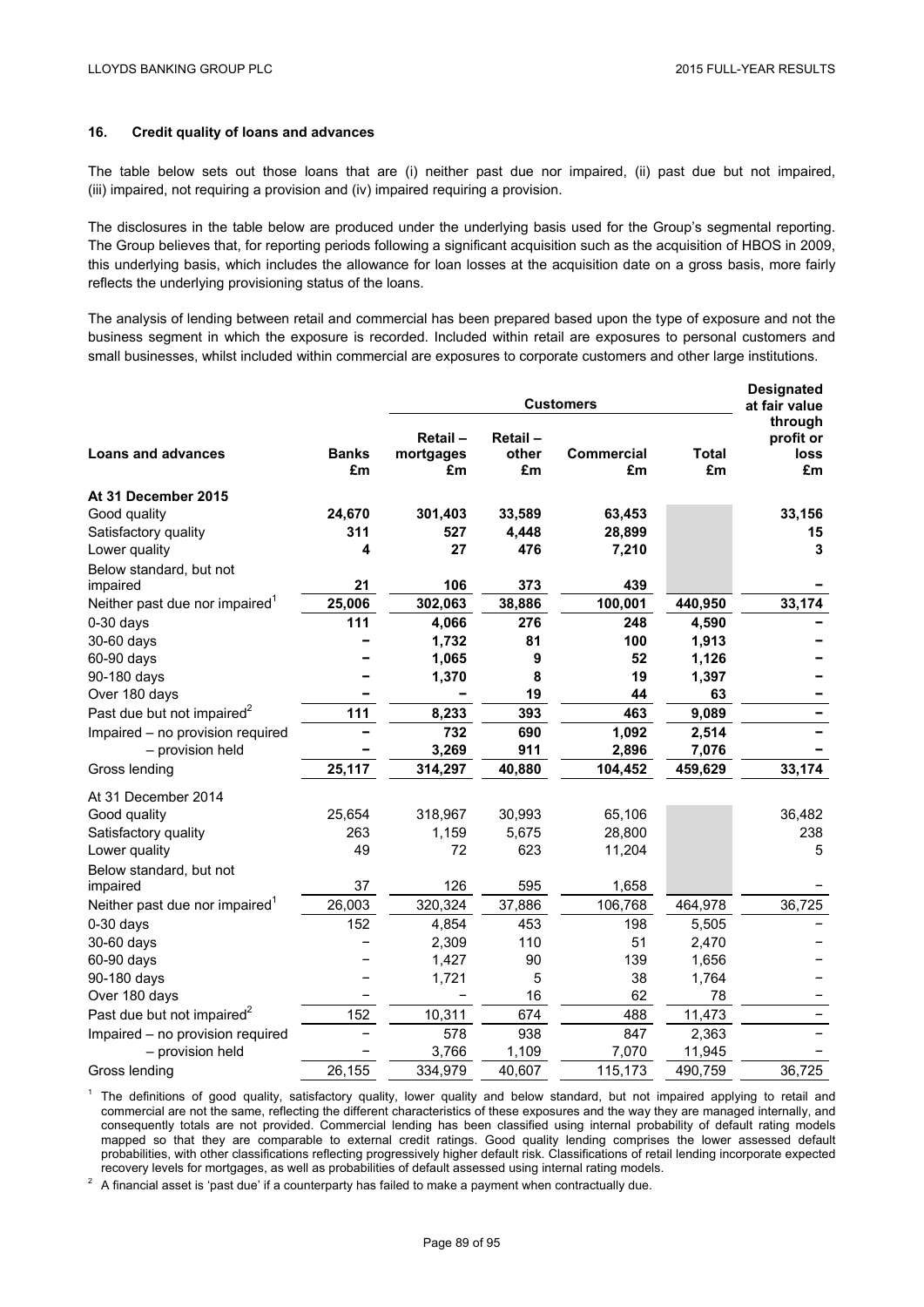# **17. Related party transactions**

#### **UK government**

In January 2009, the UK government through HM Treasury became a related party of the Company following its subscription for ordinary shares issued under a placing and open offer. As at 31 December 2015, HM Treasury held an interest of 9.14 per cent in the Company's ordinary share capital, with its interest having fallen below 20 per cent on 11 May 2015. As a consequence of HM Treasury no longer being considered to have a significant influence, it ceased to be a related party of the Company for IAS 24 purposes at that date.

In accordance with IAS 24, UK government-controlled entities were related parties of the Group until 11 May 2015. The Group also regarded the Bank of England and entities controlled by the UK government, including The Royal Bank of Scotland Group plc (RBS), NRAM plc and Bradford & Bingley plc, as related parties.

During the year ended 31 December 2015, the Group has participated in a number of schemes operated by the UK government and central banks and made available to eligible banks and building societies.

### *National Loan Guarantee Scheme*

The Group participates in the UK government's National Loan Guarantee Scheme, providing eligible UK businesses with discounted funding based on the Group's existing lending criteria. Eligible businesses who have taken up the funding benefit from a 1 per cent discount on their funding rate for a pre-agreed period of time.

#### *Funding for Lending*

The Funding for Lending Scheme represents a further source of cost effective secured term funding available to the Group. The initiative supports a broad range of UK based customers, focussing primarily on providing small businesses with cheaper finance to invest and grow. In November 2015, the Bank of England announced that the deadline for banks to draw down their borrowing allowance would be extended for a further two years until 31 January 2018. At 31 December 2015, the Group had drawn down £32 billion (31 December 2014: £20 billion) under the Scheme.

### *Enterprise Finance Guarantee Scheme*

The Group participates in the Enterprise Finance Guarantee Scheme which supports viable businesses with access to lending where they would otherwise be refused a loan due to a lack of lending security. The Department for Business, Innovation and Skills provides the lender with a guarantee of up to 75 per cent of the capital of each loan subject to the eligibility of the customer. As at 31 December 2015, the Group had offered 6,509 loans to customers, worth over £550 million. Under the most recent renewal of the terms of the scheme, Lloyds Bank plc and Bank of Scotland plc, on behalf of the Group, contracted with The Secretary of State for Business, Innovation and Skills.

### *Help to Buy*

The Help to Buy Scheme is a scheme promoted by the UK government and is aimed to encourage participating lenders to make mortgage loans available to customers who require higher loan-to-value mortgages. Halifax and Lloyds are currently participating in the Scheme whereby customers borrow between 90 per cent and 95 per cent of the purchase price. In return for the payment of a commercial fee, HM Treasury has agreed to provide a guarantee to the lender to cover a proportion of any loss made by the lender. £3,133 million of outstanding loans at 31 December 2015 (31 December 2014: £1,950 million) had been advanced under this scheme.

### *Business Growth Fund*

The Group has invested £176 million (31 December 2014: £118 million) in the Business Growth Fund (under which an agreement was entered into with RBS amongst others) and, as at 31 December 2015, carries the investment at a fair value of £170 million (31 December 2014: £105 million).

## *Big Society Capital*

The Group has invested £36 million (31 December 2014: £31 million) in the Big Society Capital Fund under which an agreement was entered into with RBS amongst others.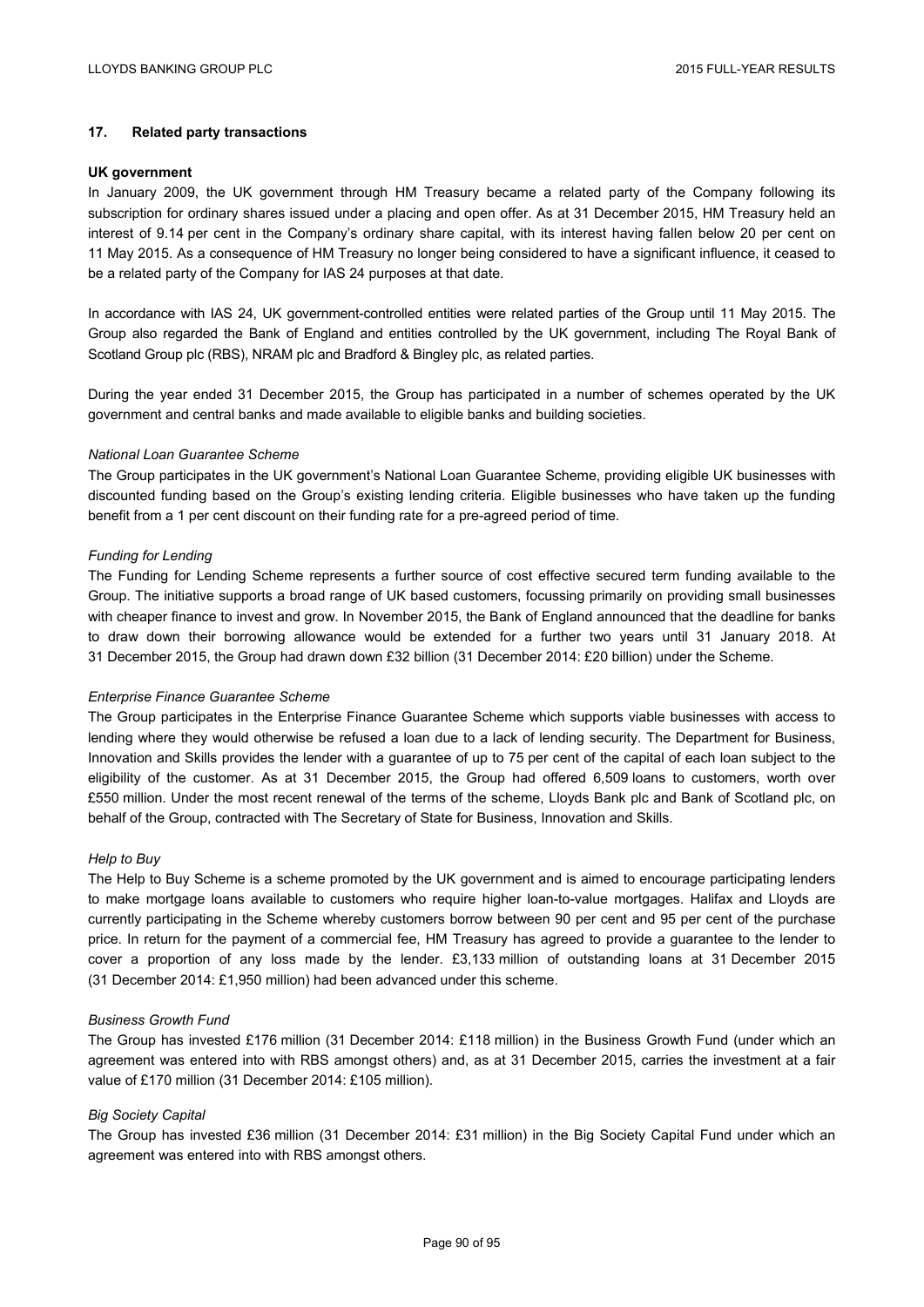# **17. Related party transactions** (continued)

#### *Housing Growth Partnership*

The Group has committed to invest up to £50 million into the Housing Growth Partnership under which an agreement was entered into with the Homes and Communities Agency.

### *Central bank facilities*

In the ordinary course of business, the Group may from time to time access market-wide facilities provided by central banks.

### *Other government-related entities*

Other than the transactions referred to above, there were no significant transactions with the UK government and UK government-controlled entities (including UK government-controlled banks) during the year that were not made in the ordinary course of business or that were unusual in their nature or conditions.

### **Other related party transactions**

Other related party transactions for the year ended 31 December 2015 are similar in nature to those for the year ended 31 December 2014.

# **18. Disposal of interest in TSB Banking Group plc**

On 20 March 2015 the Group announced that it had agreed to sell a 9.99 per cent interest in TSB Banking Group plc (TSB) to Banco de Sabadell S.A. (Banco Sabadell) and that it had entered into an irrevocable undertaking to accept Banco Sabadell's recommended cash offer in respect of its remaining 40.01 per cent interest in TSB. The offer by Banco Sabadell was conditional upon, amongst other things, regulatory approval.

The sale of the 9.99 per cent interest completed on 24 March 2015, reducing the Group's holding in TSB to 40.01 per cent; this sale led to a loss of control and the deconsolidation of TSB. The Group's residual investment in 40.01 per cent of TSB was then recorded at fair value, as an asset held for sale. The Group recognised a loss of £660 million reflecting the net costs of the Transitional Service Agreement between Lloyds and TSB, the contribution to be provided by Lloyds to TSB in moving to alternative IT provision and the net result on sale of the 9.99 per cent interest and fair valuation of the residual investment.

The Group announced on 30 June 2015 that all relevant regulatory clearances had been received and that the sale was therefore unconditional in all respects; the proceeds were received on 10 July 2015.

At 31 December 2015, the Group held a £2,349 million interest in Cape Funding No.1 PLC, a securitisation funding vehicle set up by TSB.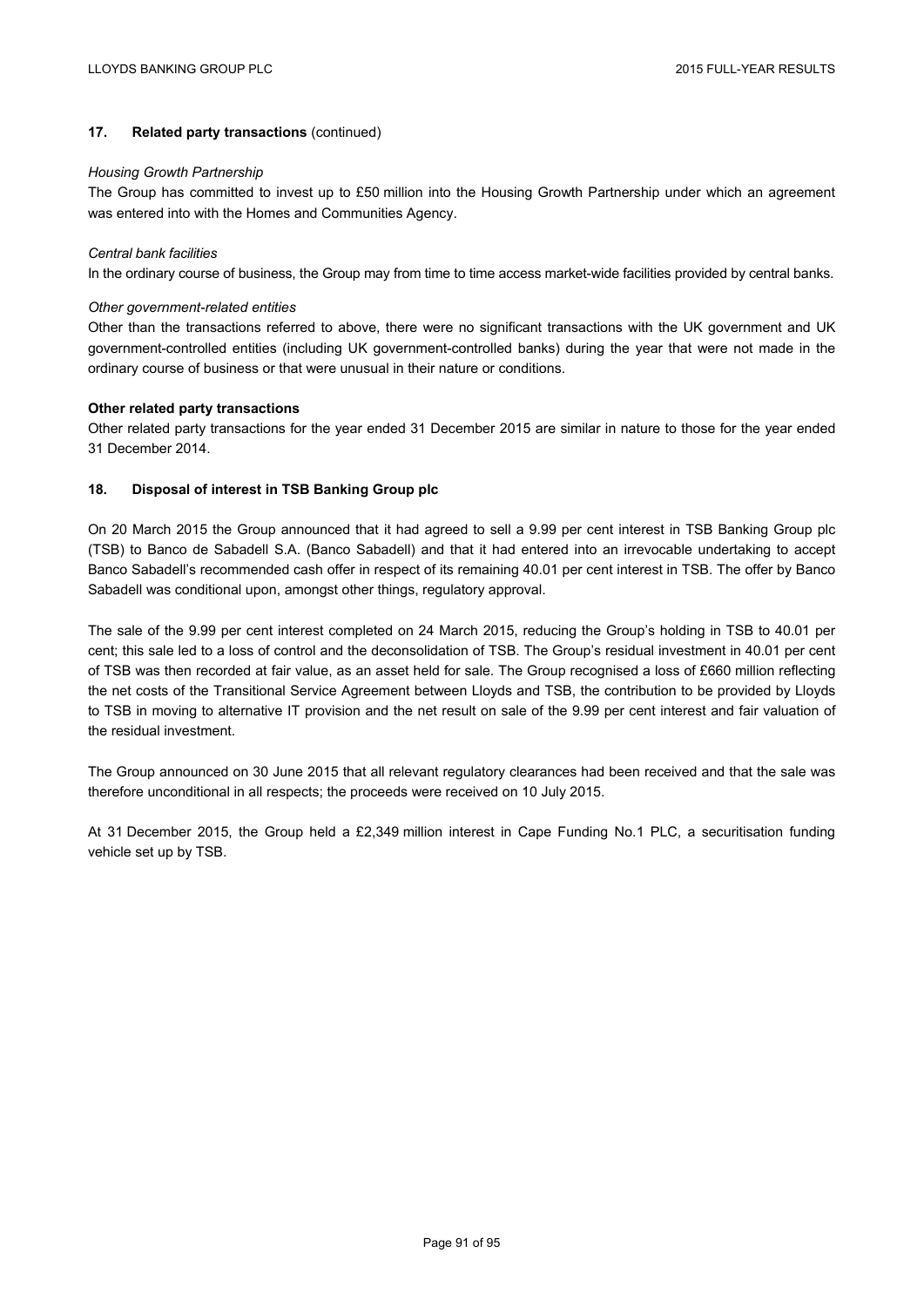# **19. Dividends on ordinary shares**

The directors have recommended a final dividend, which is subject to approval by the shareholders at the Annual General Meeting, of 1.5 pence per share (2014: 0.75 pence per share) totalling £1,070 million (2014: £535 million). The directors have also recommended a special dividend of 0.5 pence per share (2014: nil) totalling £357 million (2014: £nil). These financial statements do not reflect these recommended dividends.

Shareholders who have already joined the dividend reinvestment plan will automatically receive shares instead of the cash dividend. Key dates for the payment of the dividends are:

| Shares guoted ex-dividend                                        | <b>7 April 2016</b> |
|------------------------------------------------------------------|---------------------|
| Record date                                                      | 8 April 2016        |
| Final date for joining or leaving the dividend reinvestment plan | 22 April 2016       |
| Dividends paid                                                   | 17 May 2016         |

The dividend in respect of 2014 of 0.75 pence per ordinary share was paid to shareholders on 19 May 2015 and an interim dividend for 2015 of 0.75 pence per ordinary share was paid on 28 September 2015; these dividends totalled £1,070 million.

## **20. Events since the balance sheet date**

In 2015, the Group participated in the UK-wide concurrent stress testing run by the Bank of England; the Enhanced Capital Notes (ECNs) in issue were not taken into account for the purposes of core capital in the PRA stress tests and the Group has determined that a Capital Disqualification Event (CDE), as defined in the conditions of the ECNs, has occurred. This determination was confirmed by a unanimous decision by the Court of Appeal on 10 December 2015 and on 29 January 2016 the Group announced the redemption of certain series of ECNs using the Regulatory Call Right. The Group also launched tender offers for the remaining series of ECNs on 29 January 2016 and has announced that, subsequent to completion of such offers, it will redeem those ECNs not validly tendered using the Regulatory Call Right. The offers and redemptions will be completed before the end of the first quarter, resulting in a net loss to the Group currently estimated to be approximately £700 million, principally comprising the write-off of the embedded equity conversion feature and premiums paid under the terms of the transaction.

The trustee of the ECNs has been granted leave by the Supreme Court to appeal the Court of Appeal decision. In the event that the Supreme Court were to determine that a CDE had not occurred, the Group would compensate fairly the holders of the ECNs whose securities are redeemed using the Regulatory Call Right for losses suffered as a result of early redemption.

### **21. Future accounting developments**

The following pronouncements are not applicable for the year ending 31 December 2015 and have not been applied in preparing these financial statements. Save as disclosed below, the full impact of these accounting changes is being assessed by the Group. As at 24 February 2016, these pronouncements are awaiting EU endorsement.

## IFRS 9 *Financial Instruments*

IFRS 9 replaces IAS 39 Financial Instruments: Recognition and Measurement. IFRS 9 requires financial assets to be classified into one of three measurement categories, fair value through profit or loss, fair value through other comprehensive income and amortised cost, on the basis of the objectives of the entity's business model for managing its financial assets and the contractual cash flow characteristics of the instruments. These changes are not expected to have a significant impact on the Group.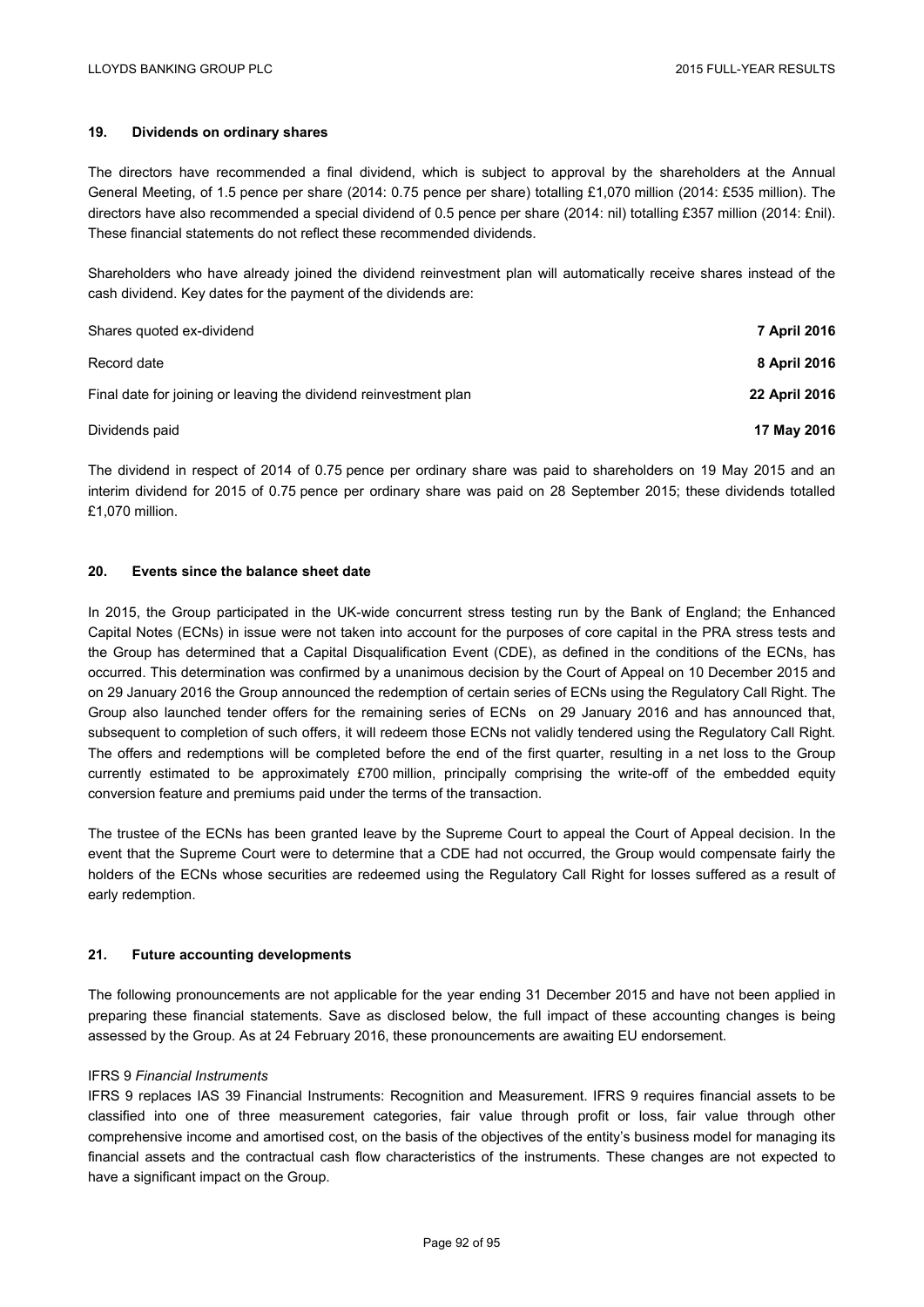# **21. Future accounting developments** (continued)

IFRS 9 also replaces the existing 'incurred loss' impairment approach with an expected credit loss approach, resulting in earlier recognition of credit losses. The IFRS 9 impairment model has three stages. Entities are required to recognise a 12 month expected loss allowance on initial recognition (stage 1) and a lifetime expected loss allowance when there has been a significant increase in credit risk (stage 2). The assessment of whether a significant increase in credit risk has occurred is a key aspect of the IFRS 9 methodology and involves quantitative measures, such as forward looking probabilities of default, and qualitative factors and therefore requires considerable management judgement. Stage 3 requires objective evidence of impairment which is similar to the guidance on incurred losses in IAS 39. IFRS 9 requires the use of more forward looking information including reasonable and supportable forecasts of future economic conditions. The need to consider multiple economic scenarios and how they could impact the loss allowance is a very subjective feature of the IFRS 9 impairment model. Loan commitments and financial quarantees not measured at fair value through profit or loss are also in scope.

These changes may result in a material increase in the Group's balance sheet provisions for credit losses although the extent of any increase will depend upon, amongst other things, the composition of the Group's lending portfolios and forecast economic conditions at the date of implementation. The requirement to transfer assets between stages and to incorporate forward looking data into the expected credit loss calculation, including multiple economic scenarios, is likely to result in impairment charges being more volatile when compared to the current IAS 39 impairment model.

The IFRS 9 expected credit loss model differs from the regulatory models in a number of ways, for example stage 2 assets under IFRS 9 carry a lifetime expected loss amount whereas regulatory models generate 12 month expected losses for non defaulted loans. In addition, different assets are in scope of each reporting base and therefore the size of the regulatory expected losses should not be taken as a proxy to the size of the loss allowance under IFRS 9.

In 2015, the Basel Committee on Banking Supervision published finalised guidance on credit risk and accounting for expected credit losses. The paper sets out supervisory guidance on how expected credit loss accounting models should interact with a bank's credit risk practices. The existing impairment processes, controls and governance will be reviewed and changed where necessary to reflect the increased demands of an expected credit loss impairment model.

The hedge accounting requirements of IFRS 9 are more closely aligned with risk management practices and follow a more principle-based approach than IAS 39. The accounting policy choice to continue with IAS 39 hedge accounting is still being considered by the Group.

The Group has an established IFRS 9 programme to ensure a high quality implementation in compliance with the standard and regulatory guidance. The programme involves Finance and Risk functions across the Group with Divisional and Group steering committees providing oversight. The key responsibilities of the programme include defining IFRS 9 methodology and accounting policy, identifying data and system requirements, and establishing an appropriate operating model and governance framework. The impairment workstreams have developed methodologies for many of the IFRS 9 requirements, although additional validation of these decisions will be on-going to reflect the uncertainty around regulatory and audit expectations. Some risk model build has started and detailed plans, including resource needs, are in place. We expect the majority of model build to be completed in 2016 to allow robust testing and the development of management information to take place in 2017.

IFRS 9 is effective for annual periods beginning on or after 1 January 2018.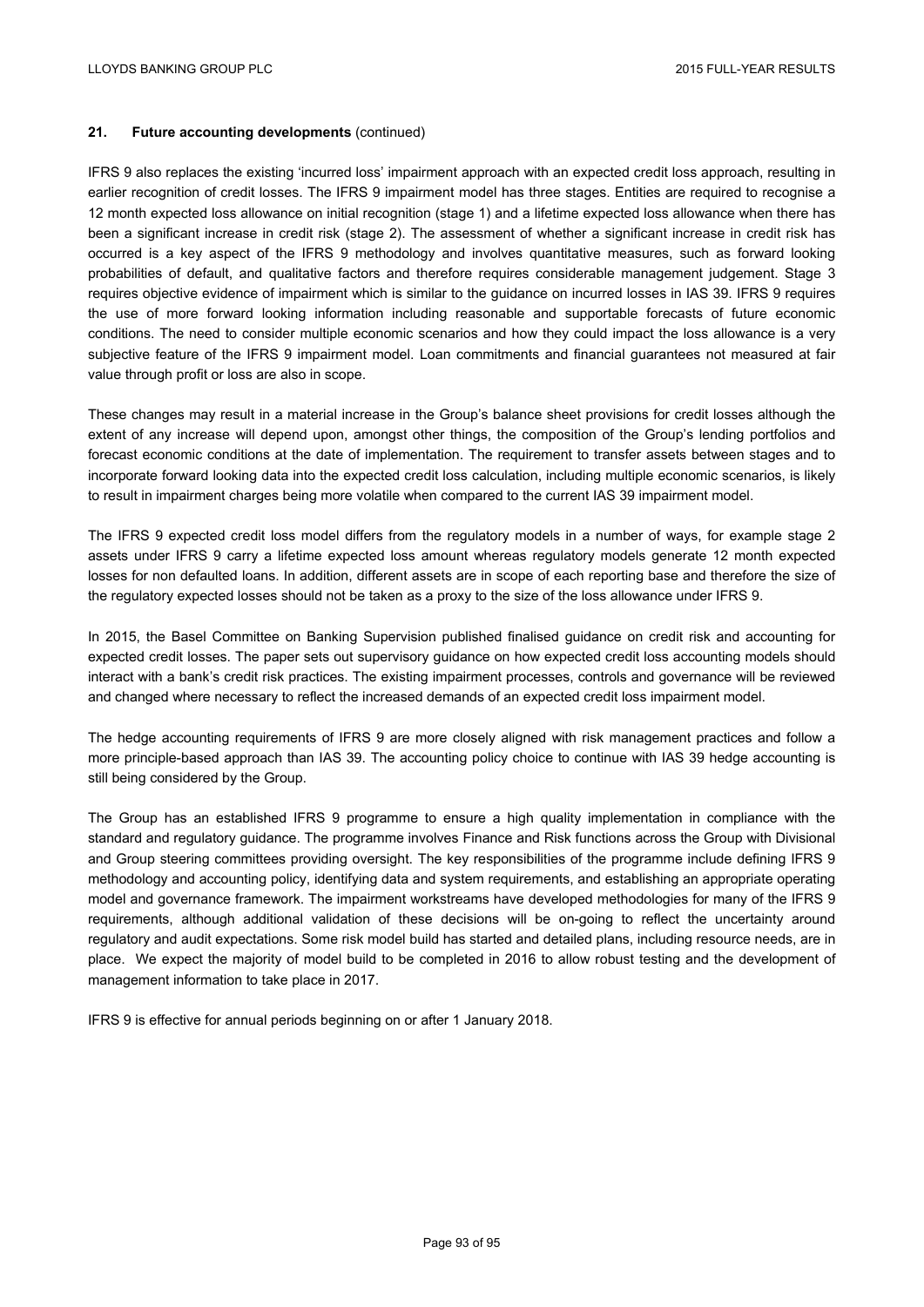# **21. Future accounting developments** (continued)

#### IFRS 15 *Revenue from Contracts with Customers*

IFRS 15 replaces IAS 18 Revenue and IAS 11 Construction Contracts. Financial instruments, leases and insurance contracts are out of scope and so this standard is not expected to have a significant impact on the Group.

IFRS 15 is effective for annual periods beginning on or after 1 January 2018.

#### IFRS 16 *Leases*

On 13 January 2016 the IASB issued IFRS 16 to replace IAS 17 Leases. IFRS 16 requires lessees to recognise a right of use asset and a liability for future payments arising from a lease contract. Lessor accounting requirements remain aligned to the current approach under IAS 17.

IFRS 16 is effective for annual periods beginning on or after 1 January 2019.

### *Amendments to IAS 7 Statement of Cash Flows and IAS 12 Income Taxes*

In January 2016, the IASB issued amendments to IAS 7 Statement of Cash Flows which require additional disclosure about an entity's financing activities and IAS 12 Income Taxes which clarify when a deferred tax asset should be recognised for unrealised losses. These revised requirements, which are effective for annual periods beginning on or after 1 January 2017, are not expected to have a significant impact on the Group.

## **22. Other information**

The financial information included in this news release does not constitute statutory accounts within the meaning of section 434 of the Companies Act 2006. Statutory accounts for the year ended 31 December 2015 were approved by the directors on 24 February 2016 and will be delivered to the Registrar of Companies following publication in March 2016. The auditors' report on those accounts was unqualified and did not include a statement under sections 498(2) (accounting records or returns inadequate or accounts not agreeing with records and returns) or 498(3) (failure to obtain necessary information and explanations) of the Companies Act 2006.